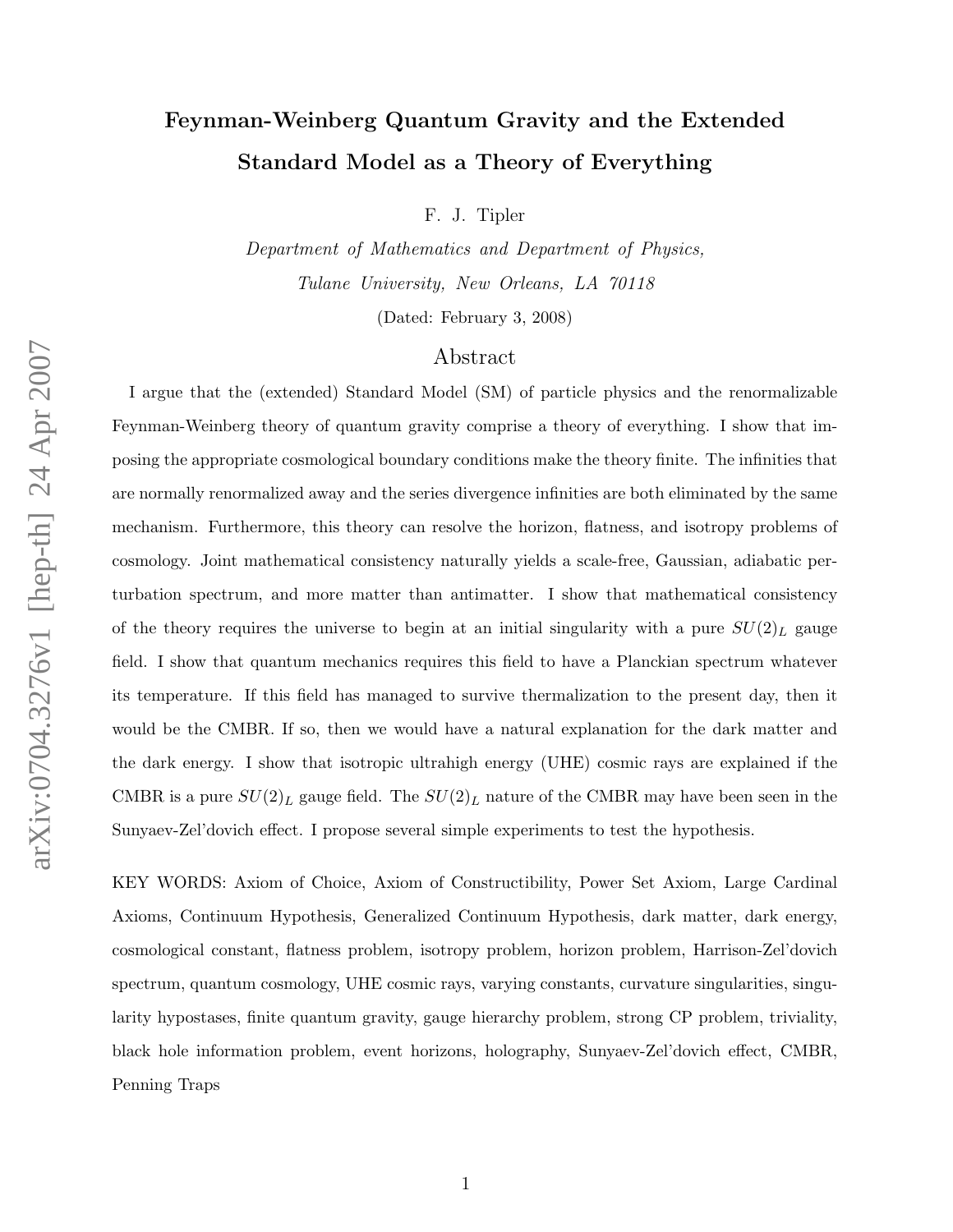### I. INTRODUCTION

Can the structure of physical reality be inferred by a pure mathematician? As Einstein posed it, "Did God have any choice when he created the universe?" Or is mathematics a mere handmaiden to the Queen of the Sciences, physics? Many Greeks, for instance Plato, believed that the world we see around us was a mere shadow, a defective reflection of the true reality, geometry. But the medieval university was based on the primacy of the physics of Aristotle over mere mathematics. Galileo, a poor mathematician, had to live on a salary of 520 ducats at the University of Padua, while Cesare Cremonini, the university's natural philosopher (physicist) had a salary of 2,000 ducats (Tipler, 1994, pp. 372–373). Recently, mathematics has regained some of its primacy as theoretical physicists and mathematicians have struggled to determine if there is a Brane theory picked out by mathematical consistency.

I shall investigate the idea that physical reality is pure number in the second section of this paper. I shall point out that quantum mechanics — more precisely the Bekenstein Bound, a relativistic version of the Heisenberg uncertainty principle — implies that the complexity of the universe at the present time is finite, and hence the entire universe can be emulated down to the quantum state on a computer. Thus it would seem that indeed the universe is a mere expression of mathematical reality, more specifically an expression of number theory, and of integers to boot.

I shall challenge this conclusion in the third section of this paper. I shall point out that even though quantum mechanics yields integers in certain cases (e.g. discrete eigenstates), the underlying equations are nevertheless differential equations based on the continuum. Thus if we consider the differential equations of physics as mirroring fundamental reality, we must take the continuum as basic, not the integers. I review the field of mathematical logic, and point out the implications for pure mathematics of taking the continuum as fundamental.

But if we take the continuum as fundamental, we are faced with the infinities of quantum field theory, and the curvature singularities of general relativity. I shall argue in the fourth section of this paper that taking proper account of the latter allows us to avoid the former. In particular, I shall argue that the mathematical difficulties of the most successful quantum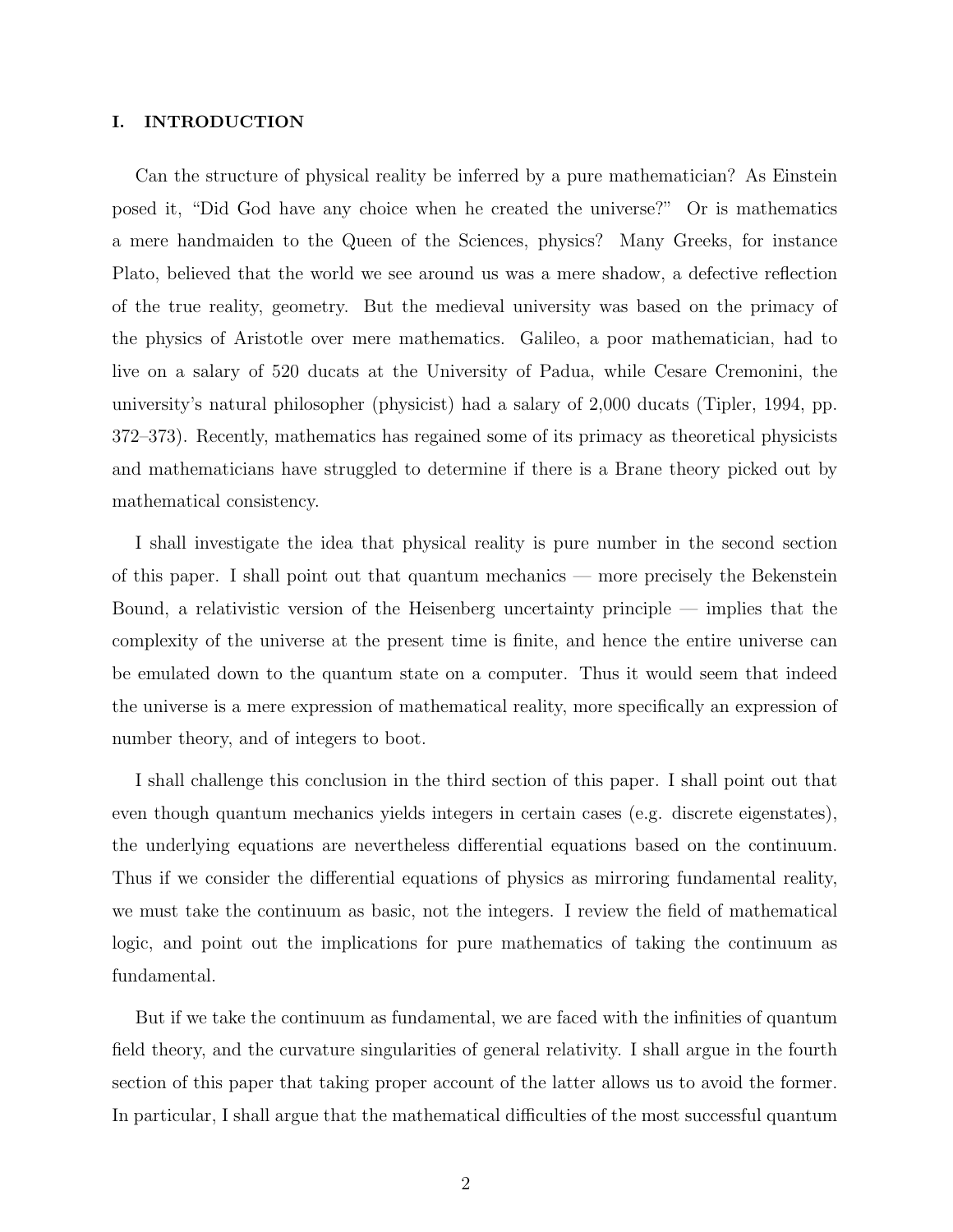field theory, the Standard Model (SM) of particle physics — all experiments carried out to date confirm the Standard Model — naturally disappear if one requires that the SM be consistent with quantum gravity.

One might object that there is no consistent quantum gravity theory. On the contrary, there is a qualitatively unique quantum gravity theory based on the continuum, on the metric of general relativity. In fact, this theory has been in effect independently discovered by Feynman, DeWitt, and Weinberg among others, but because this theory has a "philosophical problem", a problem which arises from taking the integers as fundamental rather than the continuum, these great physicists did not realize that they had solved the problem of quantizing gravity. They also did not realize that the correct quantum gravity theory is consistent only if a certain set of boundary conditions are imposed, which I shall describe. Quantum gravity stabilizes the SM, but this stabilization forces the constants of the SM to depend on cosmic time. Salam and Strathdee (1978) and Isham et al (1971) long ago suggested that gravity might eliminate the infinities of quantum field theory. I shall argue that they were correct.

Starting from the indicated boundary conditions, I shall calculate what the initial state of the universe must be. It is, as Kelvin and Maxwell conjectured at the end of the nineteenth century, a state of zero entropy. This unique quantum state is consistent with the Standard Model only if the only field present is the  $SU(2)_L$  field of the SM. I shall compute the solution to the Yang-Mills-Einstein equations for this unique state, and show that it naturally yields, via electroweak tunneling, more matter than antimatter, and also the correct baryon to photon ratio  $\eta$ . The baryons thus generated are the source of the perturbations from which all the structure of the universe is generated, and I shall show that observed scale free Harrison-Zel'dovich spectrum arises naturally from the generated baryons. The flatness, horizon and isotropy problems are automatically resolved given the required unique initial state. In particular, the observed flatness of the universe is a result of the familiar quantum mechanical wave packet spreading.

There remain the dark matter and the dark energy problems. I point out that these problems have a solution if the initial  $SU(2)_L$  gauge field managed to avoid thermalization in the early universe. If it did, then necessarily this field is the Cosmic Microwave Background Radiation (CMBR), and the dark matter would be a manifestation of an interchange of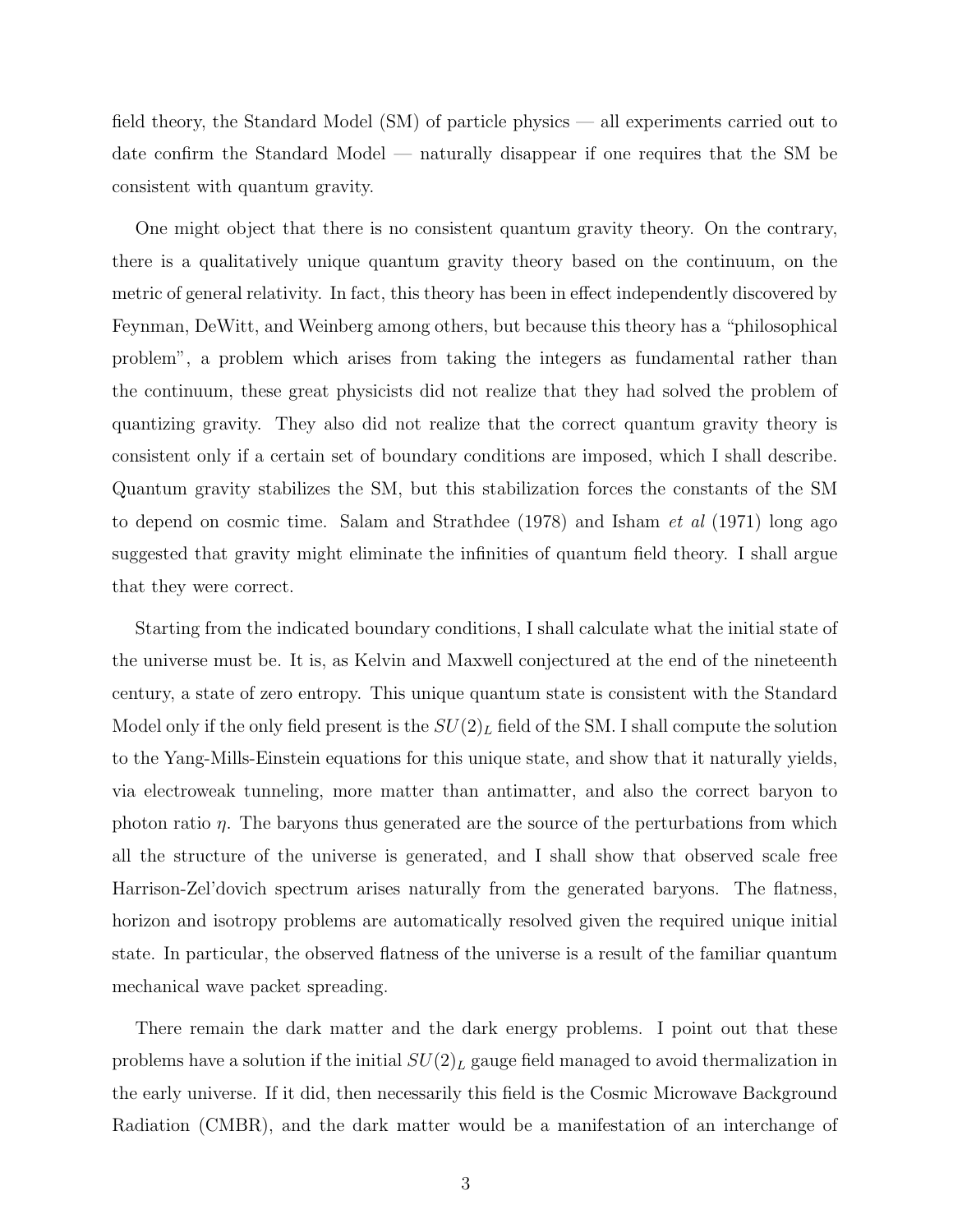energy between the SM Higgs field, and the CMBR. The dark energy would then be the manifestation of the residual positive cosmological constant which must exist if the SM is to be consistent with general relativity.

It is an undisputed fact that the CMBR is Planckian; in fact, the observations show that the CMBR fits a Planck distribution with temperature  $T = 2.723$  K with an accuracy so great that the error bars are smaller than the width of the line in most diagrams of the data. To my mind this level of fitness is too close to be due to a mere statistical process like thermalization. We would expect such precision to be forced by physical law.

I show that this is exactly the case. Specifically, I show that any massless classical gauge field in a Friedmann-Robertson-Walker universe necessarily obeys the Wien Displacement Law, and a quantized massless gauge field necessarily has a Planckian distribution, whatever its actual temperature, with the reciprocal of the scale factor  $R$  playing the role of the temperature. In other word, the fact the the CMBR follows the Planck distribution may indicate not that it is thermalized radiation, but instead that this radiation field is in a universe that is homogeneous and isotropic, which in fact it is. And remember that I shall also demonstrate that quantum field theory requires the very early universe to be exactly homogeneous and isotropic.

I point out that having the CMBR be a pure  $SU(2)_L$  gauge field would solve one of the outstanding problems of cosmic ray physics, namely the existence of ultra high energy (UHE) cosmic rays. How such particle could exist has been a mystery ever since the discover of the CMBR. Such cosmic rays should not be able to propagate in the CMBR. And indeed they should not  $-$  if the CMBR were an electromagnetic field. I show that if the CMBR were a pure  $SU(2)_L$  gauge field, then UHE protons could travel through the CMBR for cosmological distances. The CMBR *could* be a pure  $SU(2)_L$ ; according to the Standard Model, the electromagnetic field is not fundamental, but composite: a mixture of the  $SU(2)_L$ gauge field and a  $U(1)$  gauge field. In effect, I am proposing that the CMBR is "missing" half of its field.

A CMBR that is  $SU(2)_L$  gauge field should have manifested itself in the Sunyaev-Zel'dovich effect. The effect of such a CMBR on the SZE would be most prominent in the determination of the Hubble constant using the SZE. I shall point out that there is an overlooked discrepancy in the published analyses which use the SZE observations to deter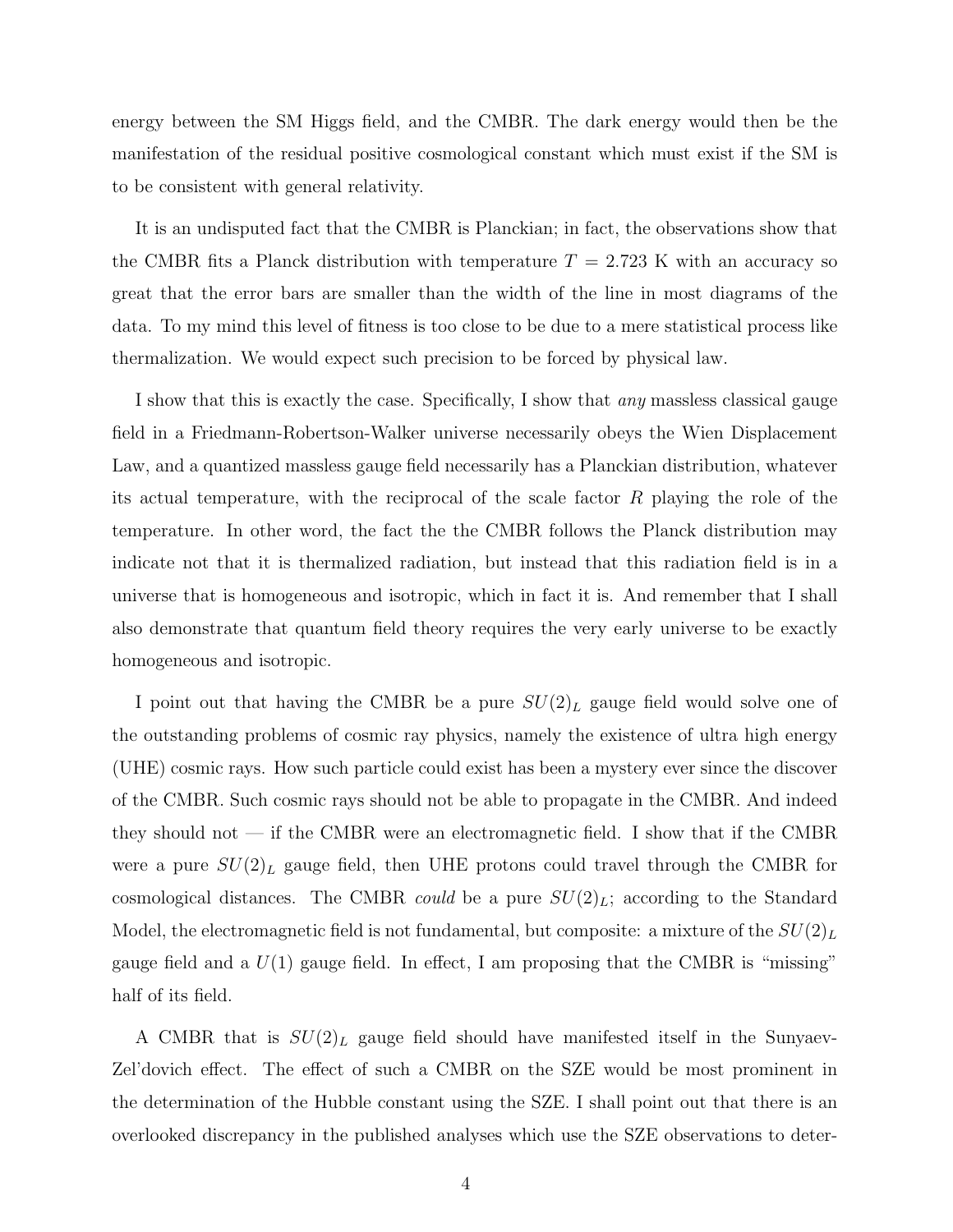mine the Hubble constant, and this discrepancy is just what one would expect if the CMBR were a  $SU(2)_L$  gauge field.

Finally, I shall describe several simple experiments to test the idea that the CMBR is a pure  $SU(2)_L$  gauge field. In particular, I shall show that observing the CMBR through a filter of 290 Å of graphite would yield a 39% greater flux if the CMBR were a  $SU(2)_L$  gauge field than if the CMBR is an electromagnetic field.

# II. PHYSICAL REALITY AS PURE NUMBER: THE PLATONIC-PYTHAG-OREAN IDEAL

Is the nature of the physical universe uniquely determined by the nature of pure mathematics? Plato and Pythagoras thought so. Plato believed that nature reflected, imperfectly, the precise and austere beauty of Euclidean geometry. The stars moved on a perfect sphere. The planets moved in perfect circles.

Unfortunately for Plato, Nature did not follow his simple model. The Sun, not the Earth, is the center of the Solar System. The planets did not even move alone perfect ellipses around the Sun, but in chaotic orbits controlled not only by the Sun, but also by the planets mutual gravity.

But the Platonic ideal has never lost its fascination. Physicists have continued to deduce a Theory of Everything from considerations of mathematical beauty. Sometimes this approach works. Dirac derived his equation from the purely mathematical requirements of linearity, correspondence with Schrödinger's equation, and sameness between space and time in the order of the highest derivative. But more often, the Platonic idea misleads physicists. Eddington's Fundamental Theory is a notorious example. Eddington's inference that the number of protons was a definite and unchanging integer was refuted by the discovery of antimatter — pair creation meant that the number of protons was not constant — and by the discovery that the reciprocal of the fine structure constant is not exactly 137, even if measured at low energy, but rather a number that depends on the energy, and possibly on the cosmological epoch.

The Platonic ideal was a prime motivation of the development of string theory. The hope was that the there would be a unique mathematically consistent string equation, which would have a single unique solution. Alas, this hope has been dashed. String perturbation theory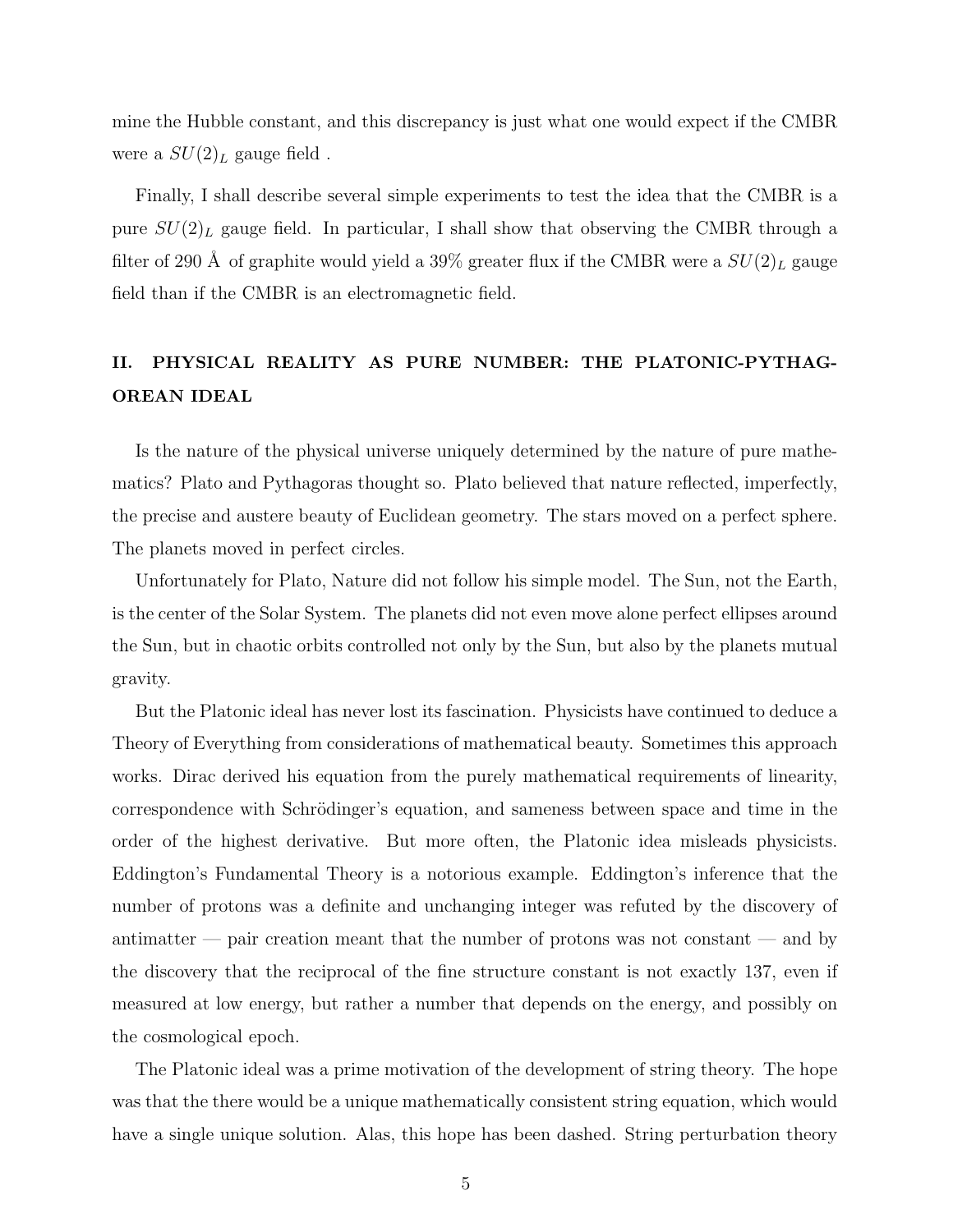is term by term finite, but the entire perturbation series is as divergent as the corresponding quantum field theory perturbation theory. And as string theory was extended to M-theory, the number of solutions was also realized to be infinite.

But in spite of these failures, there have been some notable successes in inferring the nature of reality from the structure of mathematics, or more simply, from the simple requirement of mathematical consistency. A classic example is found in Einstein's 1905 paper "On the Electrodynamics of Moving Bodies." Einstein referenced no experiments in this paper. Instead, he pointed out that the two fundamental theories of the day, Maxwell's equations for the electromagnetic field, and Newton's equations for the motion of charged particles in an electromagnetic field, were mutually inconsistent: the former were invariant under the Lorentz group, whereas the latter were invariant under the Galilean group. Einstein, in his Autobiography, gave a simple way to see that the Galilean group was inconsistent with Maxwell's equations. Imagine, wrote Einstein, a plane electromagnetic wave. Use a Galilean transformation to move to the rest frame of this wave. In this frame, the wave should appear as a stationary sinusoidal field. But there are no such solutions to Maxwell's equations.

Einstein realized that this inconsistency could not removed by modifying Maxwell's equations to make them Galilean invariant, without the resulting theory being inconsistent with experiment. But he realized that the same was not true of Newtonian mechanics, because a modification would involve terms of the order  $v/c$ , which would be tiny in the experiments conducted up to 1905. The rest, as they say, is history. Imposing mutual mathematical consistency on the theories of the day was to use mathematics to understand reality.

Another example is relativistic quantum field theory. In the 1940's, the aging revolutionaries Einstein, Schrödinger, Dirac and Heisenberg claimed that only a revolutionary new way of looking at reality could combine relativity and quantum mechanics. All four of these great physicists (even Einstein!) attempted to construct a final theory using their mathematical intuition. All four attempts failed. Instead, Feynman and Schwinger developed QED by reformulating quantum mechanics in a language that was consistent with special relativity. Dyson showed that the Schwinger operator language was equivalent to the Feynman path integral language, and the latter could yield a renormalization algorithm that could yield a finite value for the S-matrix at each order in perturbation theory. Both Weinberg (1995, p. 38), and Dyson (2004) have emphasized the conservative nature of the Feynman-Schwinger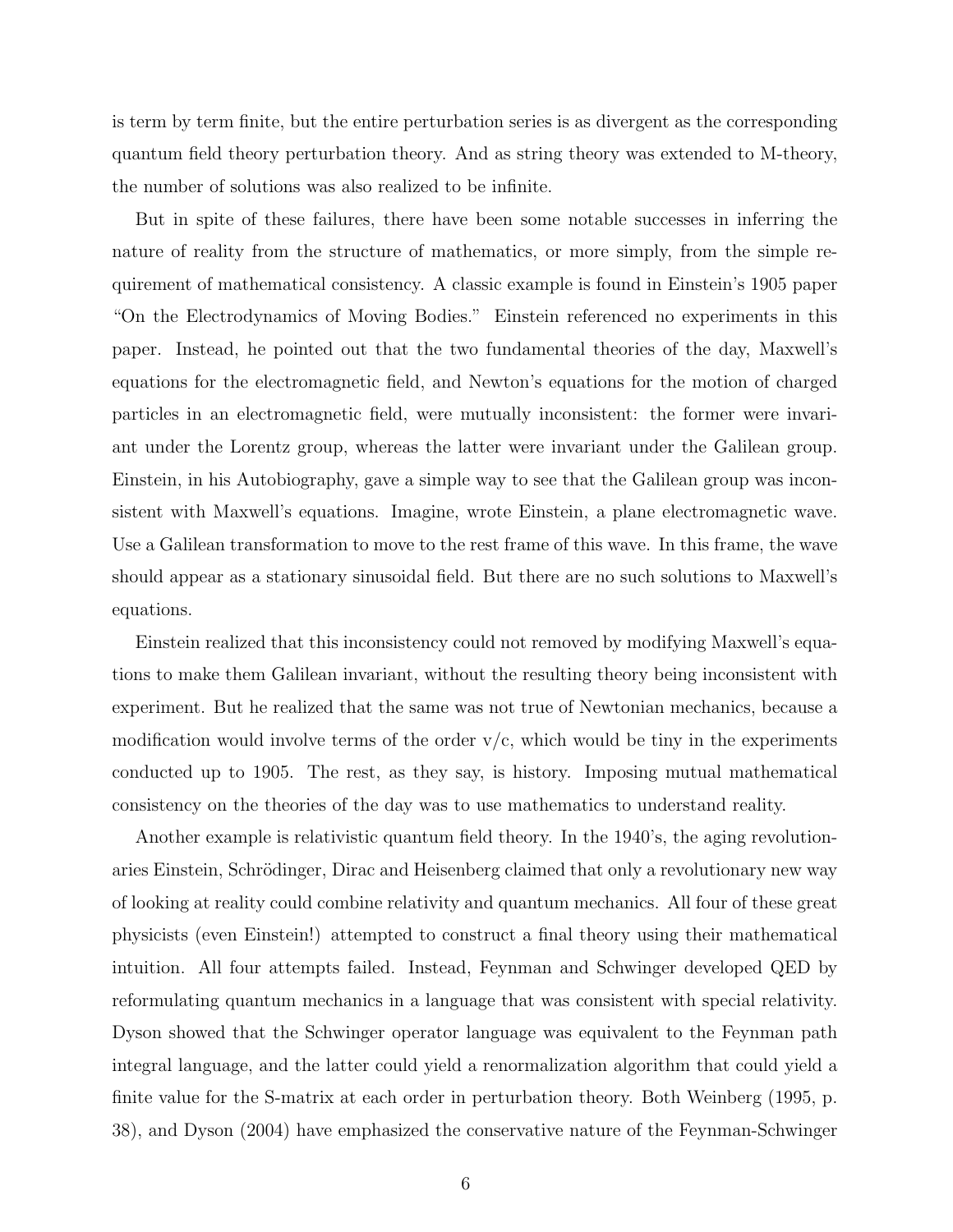construction of QED. Of course, Dyson's hope that QED perturbation theory could form the basis for a Final Theory was dashed by none other than Dyson himself when he showed that the perturbation series, though term by term finite (after the ultraviolet divergences were swept under the run by charge and mass renormalization) was nevertheless a divergent series.

According to Aristotle, the Pythagoreans

devoted themselves to mathematics, they were the first to advance this study, and having been brought up in it they thought its principles were the principles of all things. Since of these principles, numbers are by nature the first, and in numbers they seemed to see many resemblances to the things that exist and come into being — more than in fire and earth and water (such and such a modification of numbers being justice, another being soul and reason, another being opportunity — and similarly almost all other things being numerically expressible); since, again, they saw that the attributes and the ratios of the musical scales were expressible in numbers; since, then, all other things seemed in their whole nature to be modeled after numbers, and the numbers seemed to be the first things in the whole of nature, they supposed the elements of numbers to be the elements of all things, and the whole heaven to be a musical scale and a number. And all the properties of numbers and scales which they could show to agree with the attributes and parts and the whole arrangement of the heavens, they collected and fitted into their scheme; and if there was a gap anywhere, they readily made additions so as to make their whole theory coherent. (Metaphysics A5, 985b, 24-33, 986a, 1-7, (Barnes 1984), p. 1559)

This ideal of the primacy of number is what I wish to develop in this section. As we shall see, by "number" the Greeks probably meant "real number" and not "natural number" (positive integer), but in this section I shall follow modern (post 18th century) opinion and assume that "number" means "integer".

The physical evidence that integers are fundamental comes from quantum mechanics. James Clerk Maxwell, in a little known article for Encyclopedia Britannica, was the first to state that energy of certain systems was quantized: that is, the energy of these systems could not be a continuous variable, but instead would have to be discrete. In the system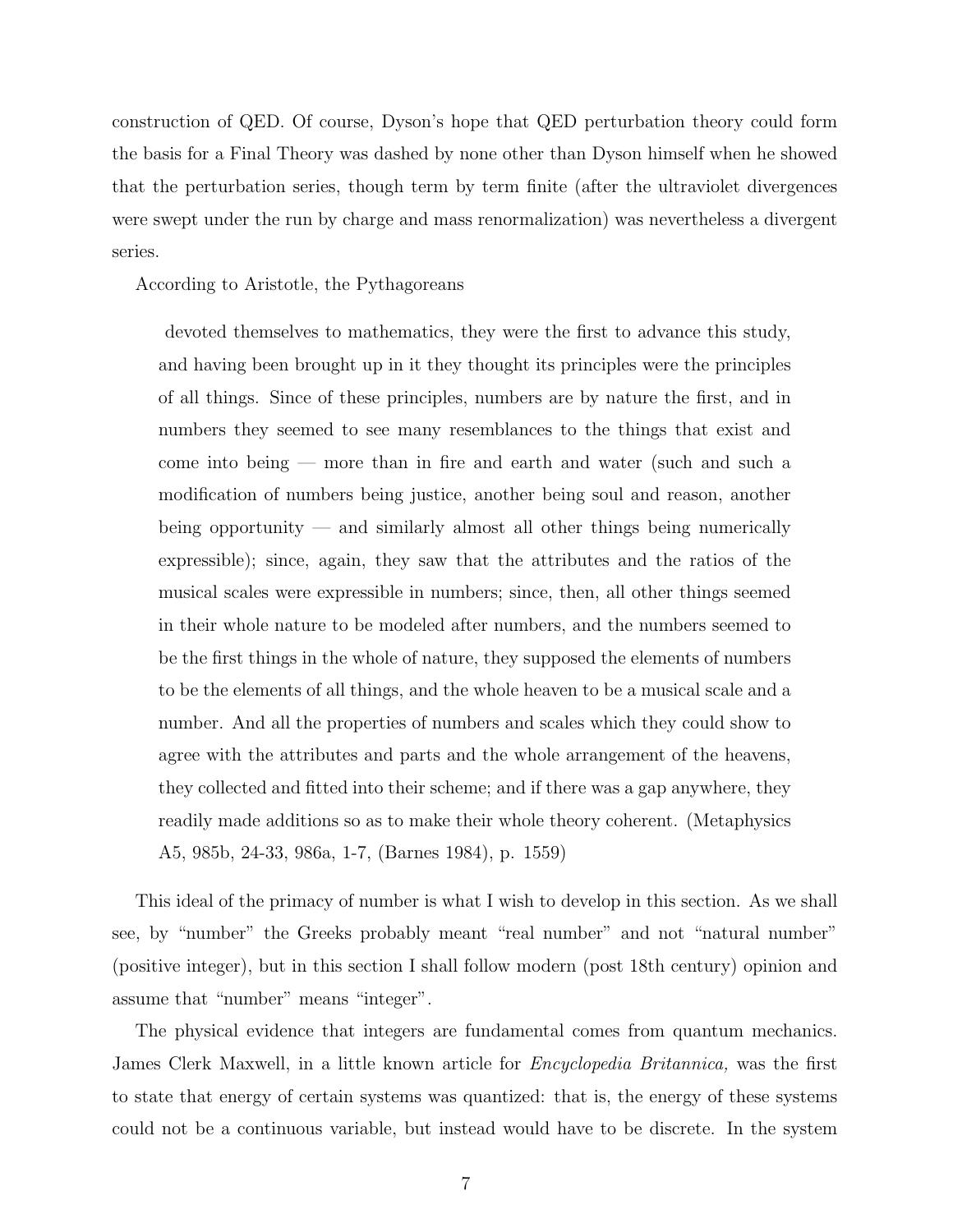analyzed by Maxwell, the system energy could have only two possible values (see Tipler 1994, pp. 230-231 for a discussion of Maxwell's discovery of quantized energy). Max Planck in 1900 and Albert Einstein in 1905 established that the energy of the electromagnetic field was quantized.

The most general expression of the discreteness of physical reality is the information Bound established by Jacob Bekenstein (1981, 1984, 1988, 1989) and by Bekenstein and Schiffer (1989)

$$
I \le \frac{2\pi ER}{\hbar c \ln 2} = 2.57 \times 10^{45} \left(\frac{M}{1 \text{ kilogram}}\right) \left(\frac{R}{1 \text{ meter}}\right) \text{ bits.}
$$
 (1)

where  $E$  is the energy enclosed in a sphere of radius  $R$ , and  $I$  is the information contained in the quantum states in the sphere. The ln 2 factor comes from defining the information as the logarithm to the base 2 of the number of quantum states. It is assumed that the vacuum state is unique, and hence carries no information. As we shall see, this means that we can apply the Bekenstein Bound formula even in  $S<sup>3</sup>$  closed universes *provided* we do not count the energy of the cosmological vacuum when we add all the contributions to the energy. Indeed, Penrose (1982) and Tod (1983) have shown that the total energy of a closed universe is zero! It is the effect of the cosmological vacuum that is the physical source for the total energy summing to zero: the positive energy contributions must be perfectly balanced by negative gravitational energy. As we shall see, the vacuum energy modes are the forms of energy that are perfectly isotropic and homogeneous. In a universe that was always perfectly homogeneous and isotropic — Friedmann-Robertson-Walker (FRW) for its entire history — the information content of the universe would be zero for its entire history.

An upper bound to the information content of the universe can be obtained if we assume all the non-gravitational energy in the universe is in the form of baryons, assume that the universe is at the critical density, and ignore the gravitational energy. Penrose pointed out in 1973 that putting these assumptions into the Bekenstein Bound, and choosing  $R$  to be the radius of the visible universe ( $\sim 10^{10}$  lyrs), one obtains  $10^{123}$  bits as the upper bound to the amount of information in the visible universe at the present time. A better estimate of the upper bound to the information content of the universe would have been obtained if just the baryonic content of the universe, 4% of the critical density, were inserted into the Bekenstein inequality. This would have given a number some two orders of magnitude lower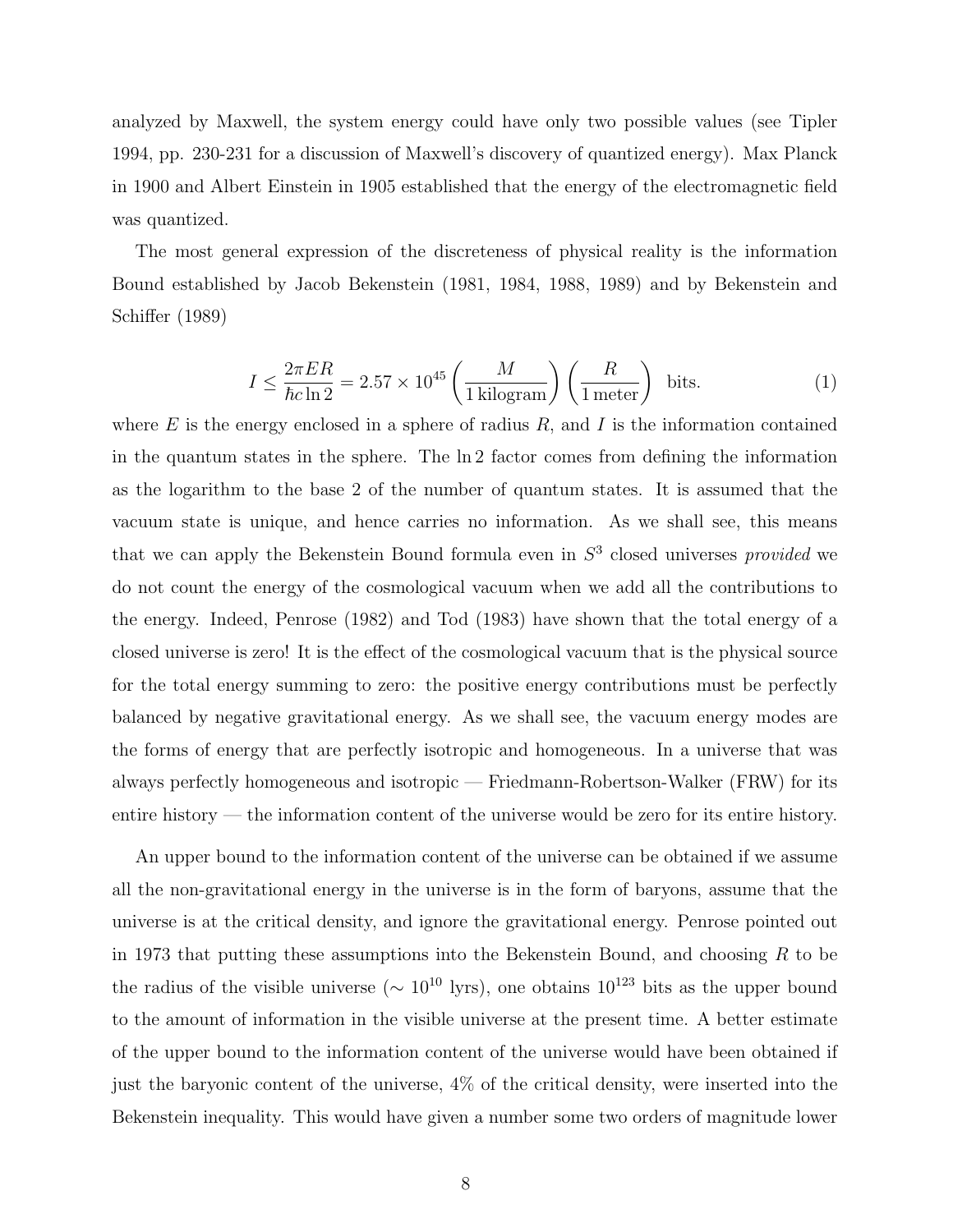than the Penrose Number, but as Penrose himself noted, it is still much too high. We shall see why in later sections of this paper.

Two years before Penrose obtained his upper bound to the amount of information in the visible universe, Carl Friedrich von Weizsäcker argued, independently of Bekenstein and Penrose, that the universe at the present time had to have an upper bound to its information content, namely  $10^{120}$  bits of informtation (Weizsäcker 1971, p. 259; Weizsäcker 1980, p. 218). Weizsäcker's number is closer to the actual upper bound required by the baryon content than is Penrose's. Thomas Görnitz in a series of papers (Görnitz 1986, 1988a, 1988b) and Görnitz and Ruhnau 1989) have connected the Weizsäcker and Bekenstein cosmological bounds, and used it to obtain a new solution for the interior of black holes which explicitly eliminates the horizons inside black holes.

A few points about the Bekenstein Bound should be emphasized. First, the Bound applies in strong gravitational fields, so indeed it can be applied to the entire universe, as Penrose claimed. But care needs to be used in the cosmological case. If there are particle or event horizons (in the sense these terms are defined by Hawking and Ellis (1973)), then the factor R is the radius of the horizon measured from the initial or final singularity respectively. If there are no event horizons, then  $R$  is the radius of the entire universe. Second, the Bound is a non-local bound in the sense that it has an effective size tacitly built in. It will imply, for instance, that the entire universe, if is closed and possesses horizons, can contain no information when said universe has the Planck radius. This was first pointed out by Bekenstein (1989), who considered it an argument against the existence of the initial singularity. However, Bekenstein has since accepted (2000, 2003, 2004) a reformulation of his Bound due to R. Bousso (1999, 2000, 2002, and 2003), which does not yield the unexpected result of zero information (and entropy) near a singularity with horizons. I think that Bekenstein's original conclusion was correct, and that Bousso's reformulation is incorrect. The initial singularity did indeed possess zero entropy, and further, singularities in the future must be of a very special nature, quite different from the singularities one would expect to see inside black holes in asymptotically flat spacetimes. I shall show at length in this paper that Bekenstein original calculaltion was correct, and has some remarkable testable implications. One should beware of reformulating a physical law so that it will yield a *priori* conclusions. The most interesting implications of physical laws are precisely those which run counter to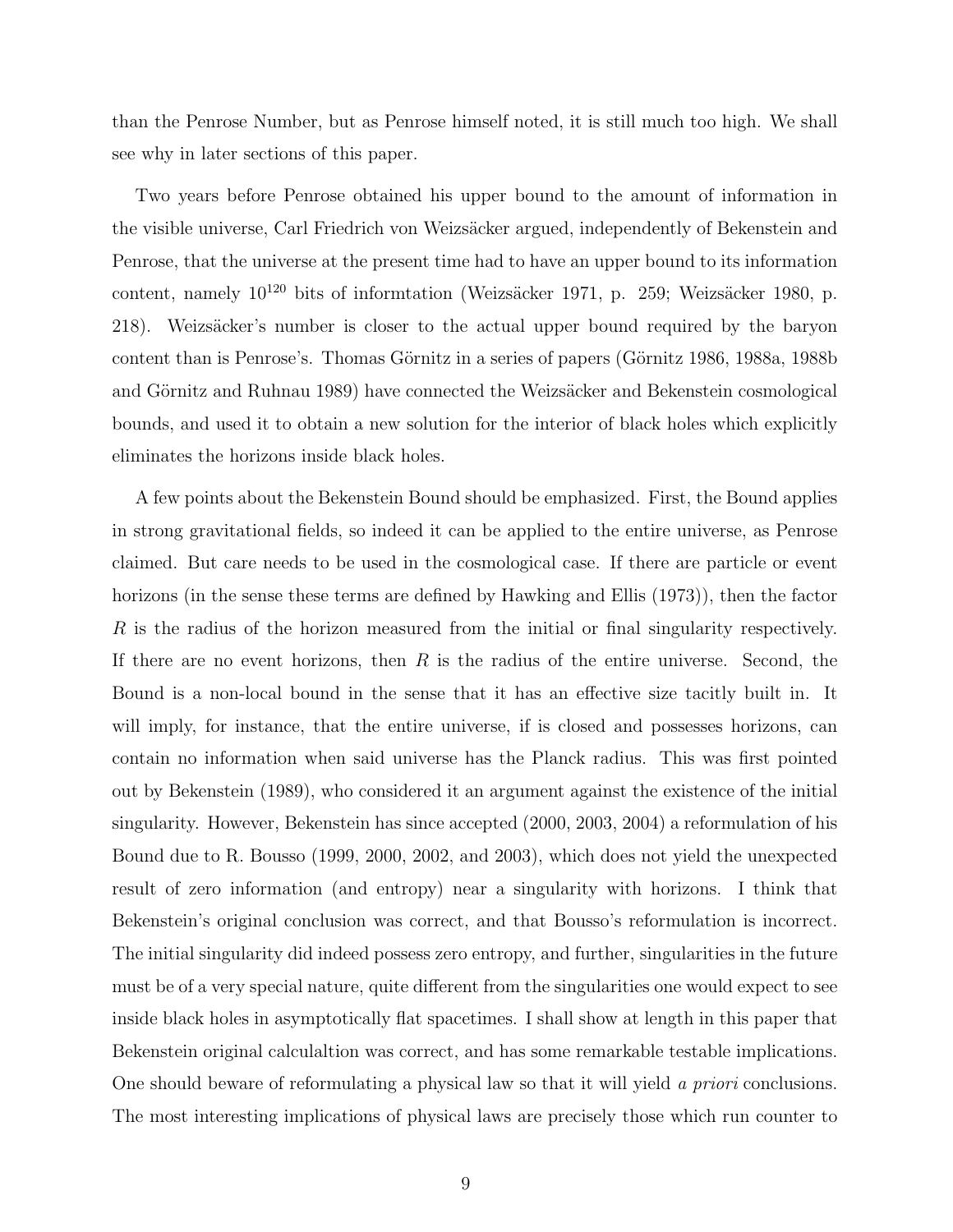our intuitions.

If the universe is closed  $-1$  shall argue in later sections that quantum mechanical consistency requires it to be not only spatially compact but a three-sphere  $S^3$  — then the Bekenstein Bound shows that the complexity of the universe at any time to be finite. Or more precisely, the Bound requires a universe of the *multiverse* to be finite at any given time. As we shall see, there are an uncountable number of universes in the multiverse, but there are only a finite number of physically distinguishable universes in the multiverse of a given size and non-vacuum energy content. So fixing the size and non-vacuum energy content, there must be an uncountable number of identical copies of each universe with a given information content. For example, a universe the size of the visible universe and with the non-vacuum energy content assumed by Penrose could be in any one of  $10^{10^{123}}$  possible quantum states. (In double exponentiation, it doesn't matter if one uses 2 or 10 as the lowest base:  $10^{10^{123}} \approx 2^{10^{123}}$ .) There will be an uncountable number of identical copies of each of these  $10^{10^{123}}$  universes. As time increases, these identical copies will differentiate, but at any time there will be an uncountable number of identical copies of each possible quantum state allowed by the laws of physics.

The Second Law of Thermodynamics tells us that the complexity of the universe increases with time. Or, alternatively, we can use the Second Law as the definition of time direction: time is said to increase in the direction in which entropy increases. It is well known to physicists (e.g. Feynman 1963, pp. 46-8 and 46-9; Feynman 1995, pp. 1821) that the Second Law is not entirely a statistical phenomenon but instead the Second Law arises from the cosmological boundary conditions. The most natural initial condition to impose on the initial state is that the entropy of the universe is zero. This proposal goes back to Kelvin and Maxwell, but I shall show in a later section that quantum field theory requires zero entropy to occur at least at one singularity if there is an initial and a final singularity. Zero entropy means that the information content of the universe is zero: the state of the universe is entirely determined by the laws of physics. Since zero entropy will hold in all the universes of the multiverse, the entire multiverse will have zero entropy initially, and since unitarity implies that the von Neumann entropy is conserved, the entropy of the entire multiverse will remain zero: the multiverse is determined entirely by the laws of physics (where we regrad the universal boundary conditions as physical laws).

But the entropy of a single universe is not required to remain zero. Indeed, the entropy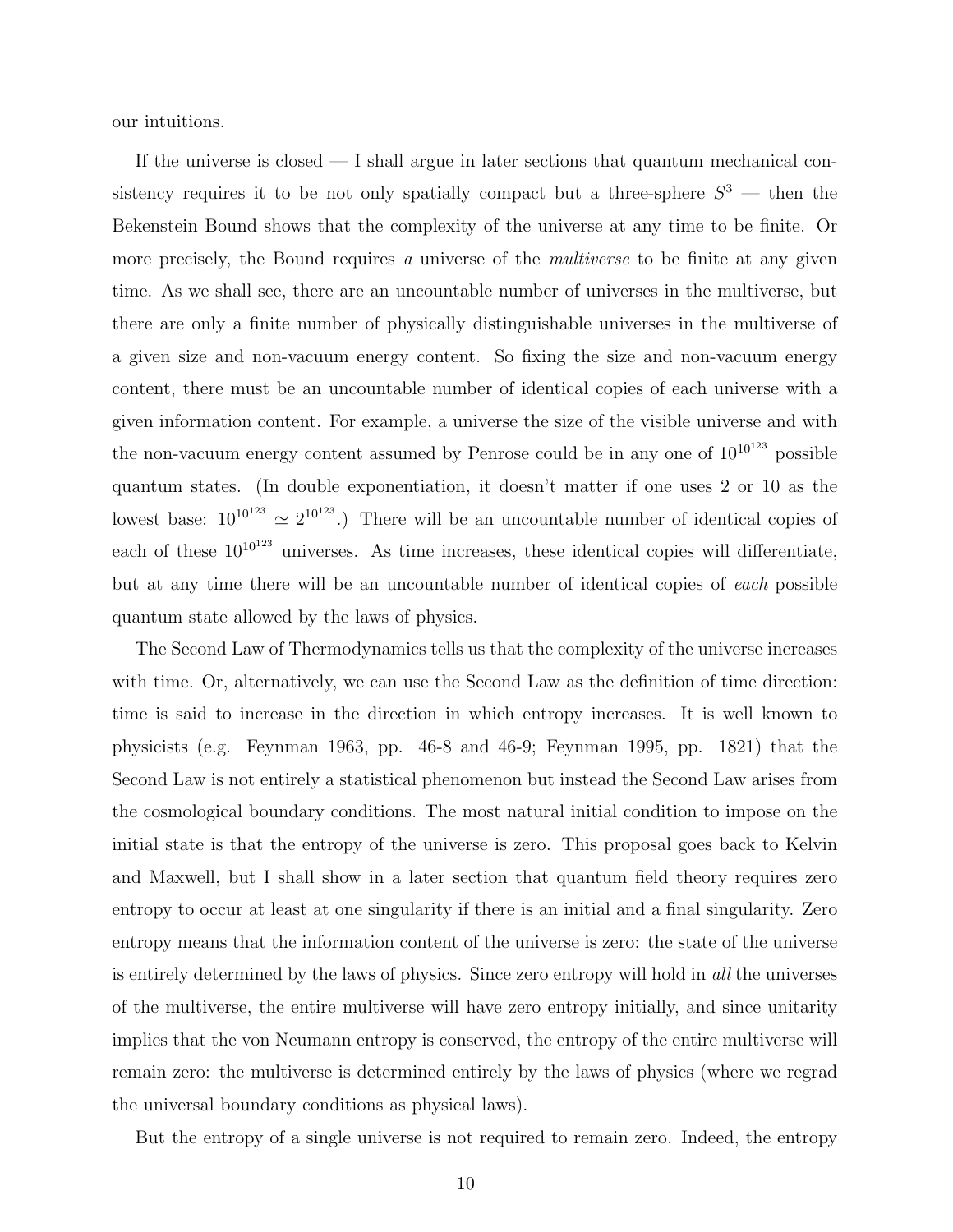of the universe in which we find ourselves is far above zero and increasing. If the entropy of our universe had a least upper bound, this number would be a universal constant, and its value would require an explanation. Conversely, no explanation is required if the "constant takes on all of its possible values. Since the entropy  $S \geq 0$ , the value of the entropy of the universe will require no explanation if  $S \to +\infty$  as our universe approaches its final state, since  $S$  is now increasing from its initial value of zero.

Let me outline an argument based on the Bekenstein Bound that the entropy of our universe must diverge to infinity as its final state is approached. Hawking showed in 1974 that if a Black Hole were to evaporate to completion, then unitarity would be violated. (See Wald 1994 pp. 182–185 for a detailed defense of Hawking's argument. Hawking's argument is valid even if he himself no longer believes it, as has been reported in the popular press)!) Black holes have been seen, and if the universe were to expand forever — either because the universe is open, or because it accelerates forever — these observed black holes would certainly have time to evaporate to completion. But unitarity cannot be violated, hence the universe cannot exist long enough for the observed black holes to evaporate to completion. The universe, in other words, can exist for only a finite time in the future. The universe must end in a final singularity after a finite proper time. Unitarity also forces this final singularity to be all-encompassing: all future-directed timelike curves must hit the final singularity in a finite time. The Second Law of Thermodynamics says the amount of entropy in the universe cannot decrease, but I shall show in a later section can be that the amount of entropy already in our universe will eventually contradict the Bekenstein Bound near the final singularity unless there are no event horizons, since in the presence of horizons the Bekenstein Bound implies the universal entropy  $S \leq constant \times R^2$ , where R is the radius of the universe, and general relativity requires  $R \to 0$  at the final singularity. The absence of event horizons by definition means that the universe's future c-boundary (see Hawking and Ellis 1973 for a detailed discussion of the concept of c-boundary) is a single point, call it the Omega Point. MacCallum has shown that an  $S<sup>3</sup>$  closed universe with a single point future c-boundary is of measure zero in initial data space. Barrow has shown that the evolution of an  $S<sup>3</sup>$ closed universe into its final singularity is chaotic. Yorke has shown that a chaotic physical system is likely to evolve into a measure zero state if and only if its control parameters are intelligently manipulated. Thus life ( $\equiv$  intelligent computers) almost certainly must be present arbitrarily close to the final singularity in order for the known laws of physics to be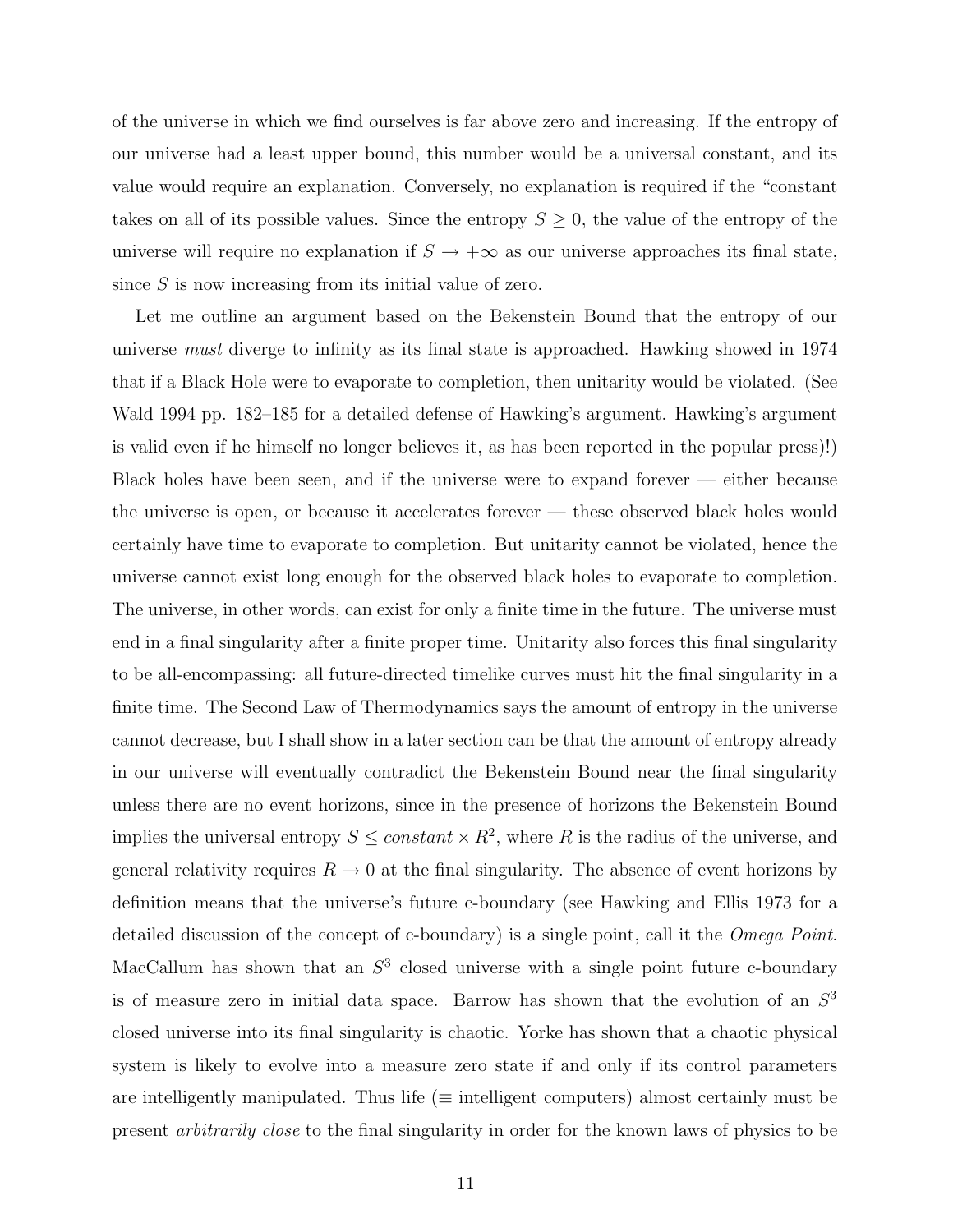mutually consistent at all times. Misner has shown in effect that event horizon elimination requires an infinite number of distinct manipulations, so an infinite amount of information must be processed between now and the final singularity. Each manipulation will generate at least one bit of entropy, since each manipulation will require first observing the universe, and each (irreversible) observation will require increasing the entropy by at least one bit. This yields  $S \to +\infty$  as the final singularity is approached. Furthermore, the amount of information stored at any time diverges to infinity as the Omega Point is approached, since the divergence of the universes entropy implies the divergence of the complexity of the system that must be understood to be controlled.

So we have obtained two divergences for the price of one! Not only must the entropy of the universe diverge, but so must the information coded in the biosphere. The laws of physics require progress and life to continue to the very end of time, and improve to infinity. If the laws of physics be for us, who can be against us?

One interesting consequence of this divergence of information coded in the biosphere I have developed at length in my book *The Physics of Immortality*. The finiteness of information coded in our universe at the present time means that the entire universe at the present time could be emulated — simulated exactly — in a computer of sufficient power. The divergence of information coded in the biosphere means that a computer of sufficient power will eventually exist in the far future. I have argued in my book that life's drive to total knowledge in the far future will cause our far future descendants to carry out this emulation of their distant ancestors. After all, we are now attempting to reproduce our ultimate biological ancestor, the first living cell from which all life on Earth is descended. We would be the first rational beings from which all rational beings in the far future would be descended, so in reproducing us in these far future computers, life in the far future would just be learning about their history. So the laws of physics will not only be for us in the sense of requiring the biosphere to survive, they are for us in the sense that they will eventually allow every human who has ever lived have a second chance at life.

Notice that this "life goes on forever" picture really makes use only of the integers. At any one time, the complexity of the universe is finite. In fact, we could now be an emulation in a digital computer! But since we have no way of reaching the computer from inside the emulation, we could just regard the emulation as fundamental. This would mean regarding physical reality as a subset of mathematical reality. This is the Platonic universe: physical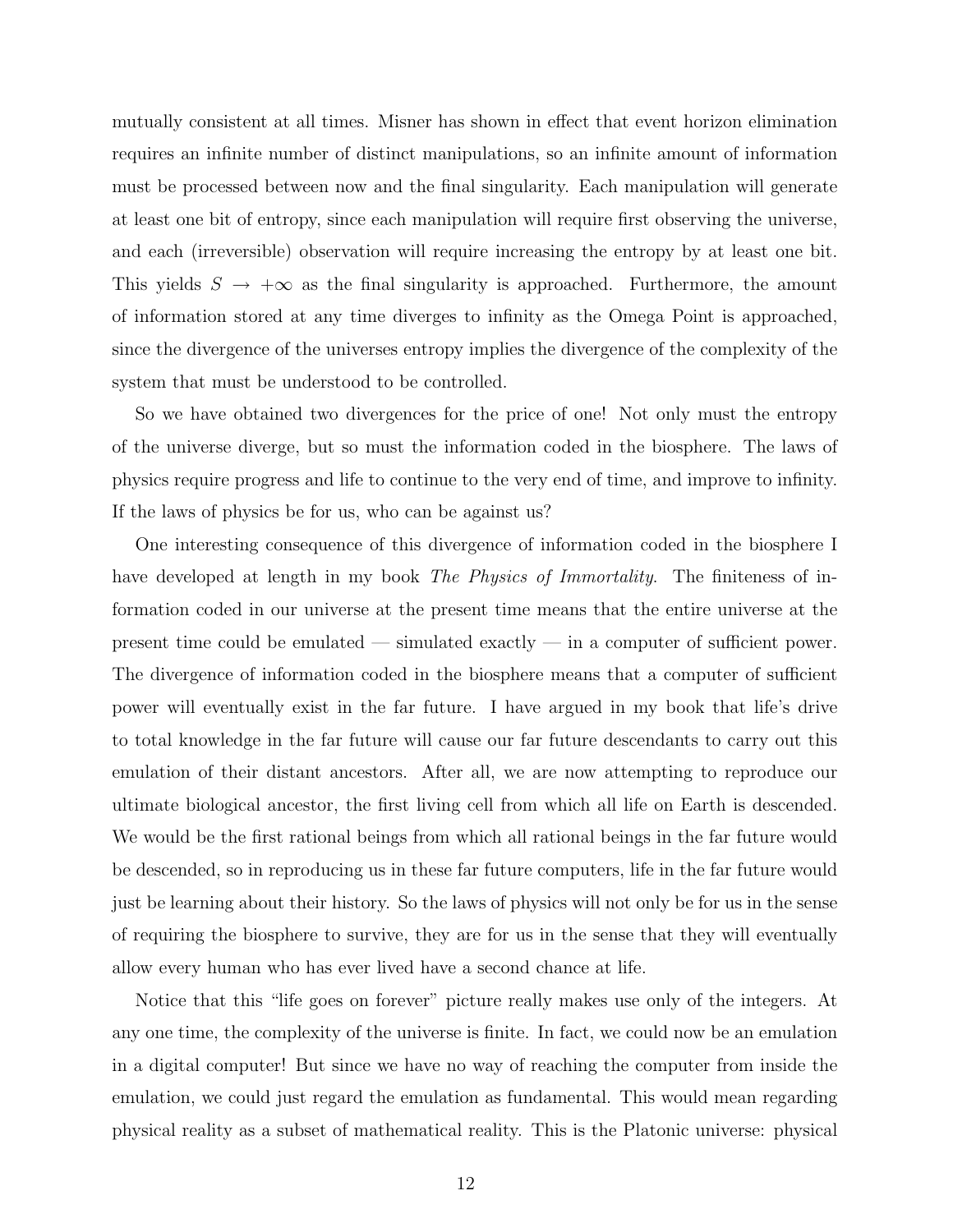reality is not "real" ultimately; only number — the integers comprising the true ultimate reality — is actually real. What does mathematics tell us about this ultimate integer reality?

To answer this question, let us first remind ourselves of a few basic notions from logic (See Jech 2003, pp. 155–157 or more details). A language is roughly a set of symbols (which includes symbols for relations, functions and constants). A model for a given language is a pair (A, I), where A is the collection of symbols and I is the interpretation function which maps the symbols into the relations, functions, and constants of the language. A formula without free variables is called a *sentence*. A set S of sentences is said to be *consistent* if a formal proof of contradiction does not exist. The Propositional Calculus can be proven to be consistent (See chapter 5 of Nagel and Newman 1958). A set of sentences S is called complete if for every sentence T in S, either the sentence T or its negation not-T is a theorem in the set, where as usual, theorem means that the sentence follows from a subset of "fundamental" sentences called axioms. Roughly speaking, S is said to be decidable if there is an effective procedure of deciding whether any given sentence is a theorem of the set. A (axiomatizable) complete theory is decidable (Boolos and Jeffery 1974, p. 180). The converse is not true; a decidable (axiomatiable) theory can be incomplete (Boolos and Jeffery 1974, p. 180).

Set theory is usually based on the Zermelo-Fraenkel or ZF axioms (see Jech 2004 for a technical description, Cohen and Hersh 1967, p. 114 for a popular introduction). Of the ZF axioms, there are three axioms that can be regarded as controversial by physicists: first, the Axiom of Infinity, which asserts the existence of an infinite set. Bryce DeWitt, in a famous 1973 Science review of Hawking and Ellis' The Large-Scale Structure of Space-Time, accepted the Axiom of Infinity only with great reluctance, because physicists have never observed an infinity. The second controversial axiom, the Power Set Axiom, says that the collection of all subsets of a given set is itself a set, the power set. The third controversial axiom, the Axiom of Choice, which asserts that it is possible to form a set made up of exactly one element from each of an infinite number of sets, DeWitt put absolutely beyond the pale. Hawking and Ellis' book was "deeply flawed" according to DeWitt, because they had presented the Geroch-Choqut-Bruhat theorem that there exists a unique maximal Cauchy development from a given set of initial data. The proof used Zorn's lemma, a form of the Axiom of Choice. As we shall see, the Axiom of Choice has some consequences that are difficult for physicists (and even a few great mathematicians) to accept. One problem with the Axiom of Choice is its equivalence to Zermelo's Theorem: Every set can be well-ordered, which means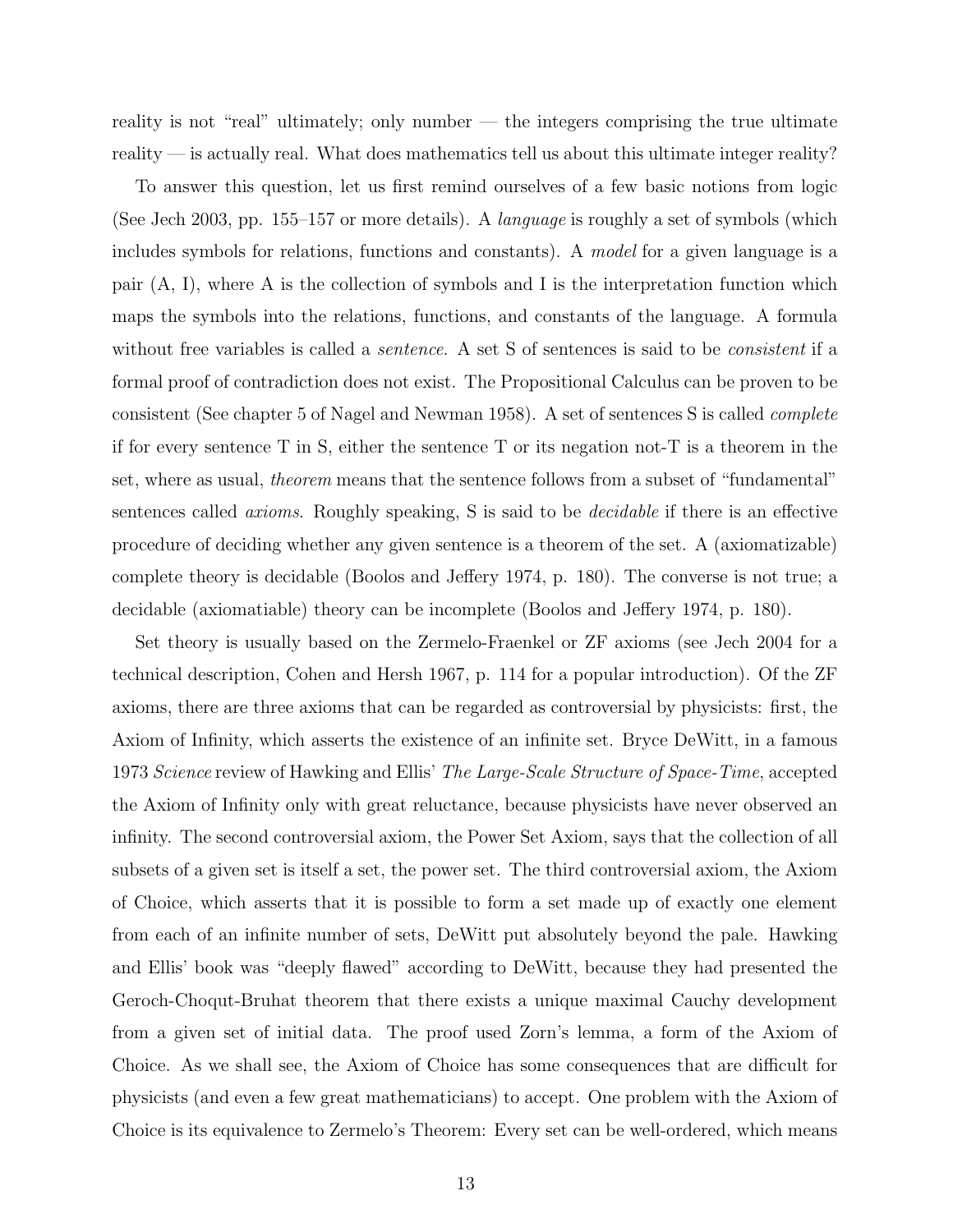that every non-empty subset of a given set has a first element (a set with its well-ordering is called an ordinal). So in particular the set of the real numbers must have a first element. (With the usual ordering, the real numbers have no first element.) Set theory without the Axiom of Choice is denoted ZF, with Choice ZFC, without the Power Set Axiom ZF<sup>−</sup> and with Choice but without Power Set ZFC<sup>−</sup>.

Gödel proved three theorems of central importance in mathematical logic. First, Gödel's Completeness Theorem says that every consistent set of sentences has a model. Gödel's First Incompleteness Theorem states that Peano Arithmetic (basically the arithmetic with which we are all familiar, with addition, subtraction, multiplication, and division) and any of its consistent extensions (like ZF or ZFC), is undecidable. That is, there are sentences in the theory that cannot be proven true or false in the theory. Peano Arithmetic is both incomplete and undecidable. Gödel's Second Incompleteness Theorem asserts that Peano Arithmetic or ZF cannot prove its own consistency in any finite number of logical steps.

If Peano Arithmetic cannot be proved consistent, then we have to consider the possibility that it is inconsistent. Since it is easy to show that any statement can be deduced from a contradiction, for instance the statement  $2 = 1$ , an inconsistent Peano Arithmetic would have to be abandoned. One might wonder why, if Peano Arithmetic were inconsistent, this fact has not been discovered to date. The reason could that in physics and in every day life we really make use of only the part of Peano Arithmetic which is consistent.

Presburger Arithmetic, which is arithmetic with addition and substraction only, is complete, decidable and consistent. See Boolos and Jeffrey Chapter 21 for a proof of decidability, and Mendelson 1964, p. 116 for a proof of completeness. A proof of the consistency of Presburger Arithmetic seems to be unavailable in English, but in German, a proof has been given by Hilbert and Bernays (1934, pp. 359–366). So if it is later discovered that Peano Arithmetic or the ZF axioms are inconsistent, then physicists need not lose faith in the physical laws. It might just mean that the laws of physics would have to be reformulated in a language that uses only addition and subtraction. Admittedly this would mean giving up differential equations and replacing them with difference equations, but such a replacement has already been done in practice in computational physics. In many cases, computers effectively use algorithms for multiplication and division that reduce these operations to addition and subtraction. In general, multiplication and division are introduced because Presburger Arithmetic is super-exponentially hard: if the generic problem statement requires n symbols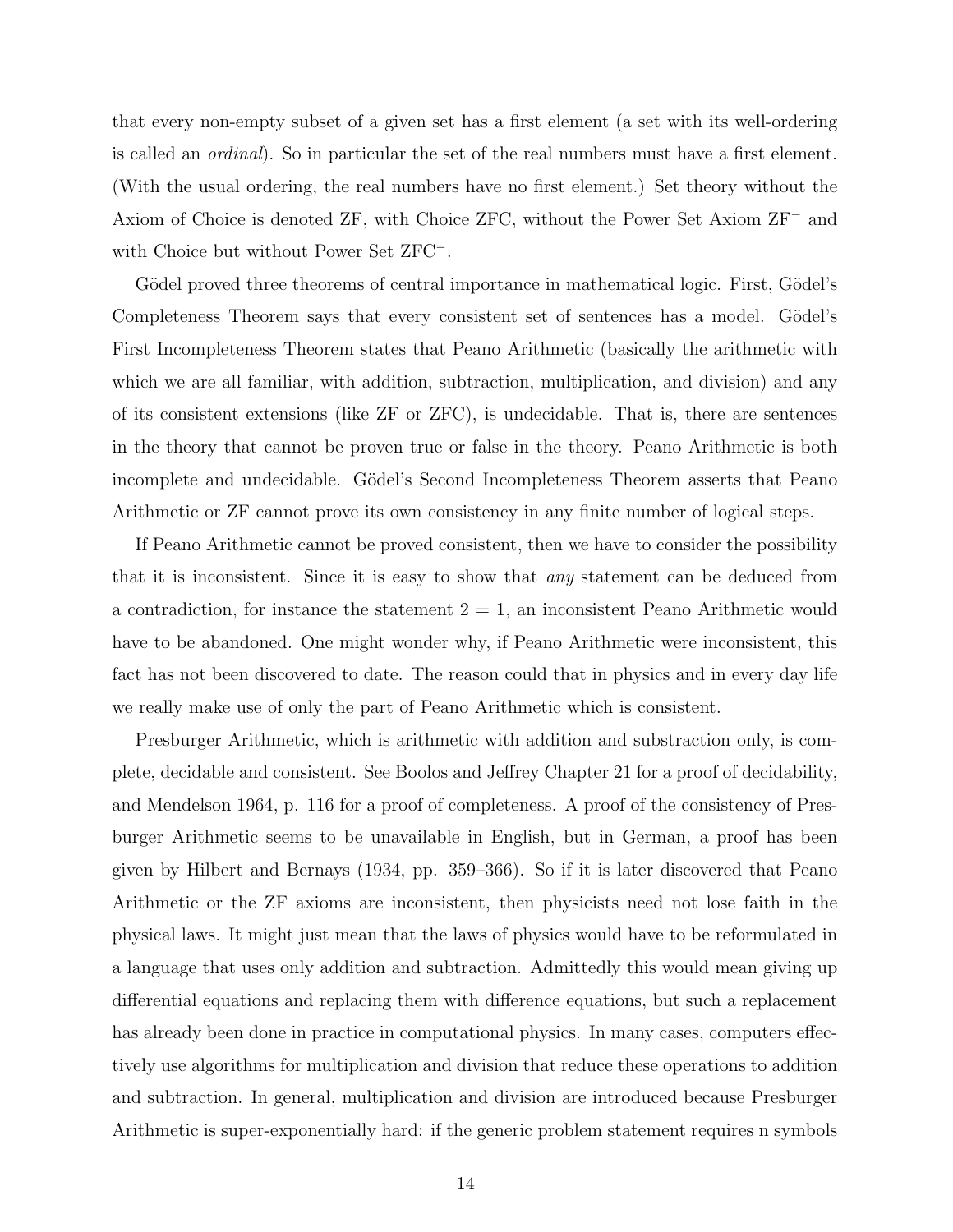to express, then  $\exp(\exp(n))$  operations will be required to generate an answer (Machtey and Young 1981). So if standard arithmetic — and standard mathematics, including the familiar calculus of infinitesimals — is found to be inconsistent, we will come to regard multiplication and division as necessary illogical evils introduced to simplify calculations, evils which will not lead to contradictions if backed up by an addition and subtraction model.

On the other hand, the Gödel theorems do not prove that no proof of consistency of Peano Arithmetic is possible. The theorems merely show that a valid proof cannot be mapped into arithmetic in which sentences must be of finite length. It might be the case, for example, that a valid proof of consistency can be obtained if we allow proof of infinite length. To this possibility we now turn.

#### III. THE EMPIRICIST DISSENT

The Turing machine is an ideal machine representation of a human mathematician's working out of a mathematical proof via pencil and paper. Turing believed that his machine reflected the fundamental nature of mathematical proof. However, for certain problems, like the factorization of a number into its prime factors, a classical Turing machine will require (assuming NP is not equal to P)  $\exp(n)$  steps. A quantum computer, in contrast, can find the prime factors in only n steps. Reflecting on Turing's computer and the quantum computer, Feynman remarked, "Turing's mistake was to think he understood pencils and paper". This example shows that in formulating the foundations of mathematics, human mathematicians have made tacit assumptions about the physical universe in which they do mathematics, assumptions which are build into the foundations of mathematics, but which are not an accurate reflection of ultimate physical reality. Physical reality is ultimately quantum mechanical, and quantum mechanics is fundamentally a theory of linear superposition, based on the continuum. The "natural" numbers, which are tacitly in the mental background when the ZF axioms are formulated (think *finite* number of symbols, *finite* number of steps allowed in an acceptable proof), are not a natural foundation at all. Rather, it is the continuum that is the basic entity, and the positive integers a derivative quantity. Specifically, the integers we see in the world around us — five coins, six birds, the distinct lines of the Balmer series — are expressions of the Exclusion Principle and the discrete eigenfunctions of the Schrödinger equation applied to atoms. But the Schrödinger equation also has plane wave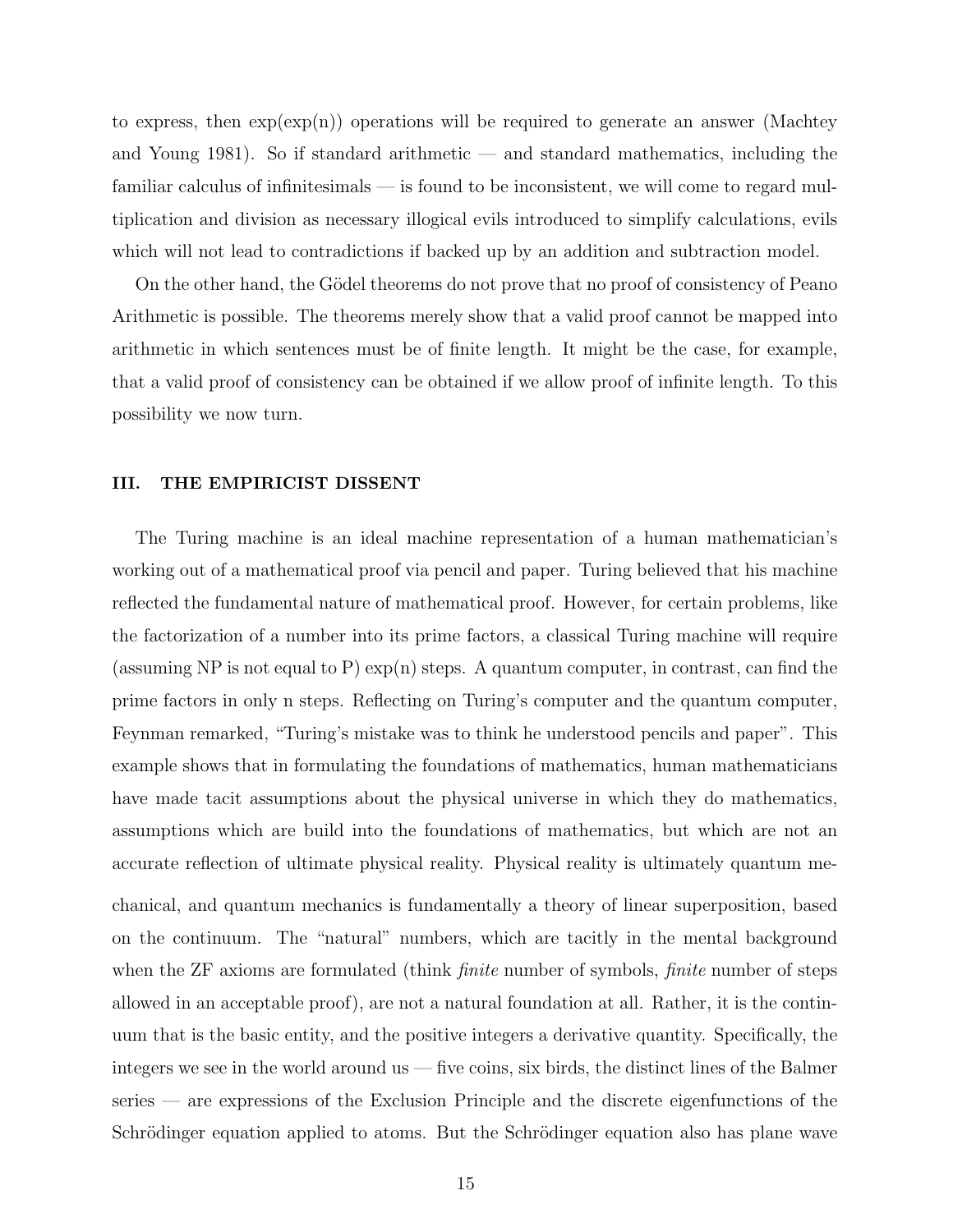solutions, and these solutions have a continuous spectrum. Ultimate reality is continuous, not discrete. Discreteness — the integers — arises from boundary conditions imposed on an underlying continuum.

The axioms of set theory, in contrast, are tacitly based on the integers as fundamental. The ZFC axioms consist of 9 axioms, rather than  $\aleph_0$  axioms ( $\aleph_0$  being the cardinality of the entire set of integers, or  $2^{\aleph_0}$  axioms,  $2^{\aleph_0}$  being the cardinality of the continuum. Peano arithmetic (based on five axioms) is deduced from the ZF axioms, and Peano Arithmetic itself starts from the integers, and derives the reals, by such techniques as Dedekind cuts (a real number such as  $\pi$  is the set of all rationals less than  $\pi$ ). As the 19th century mathematician Leopold Kronecker (1823-1891) put it "God made the integers, all the rest is the work of man.

This idea of the integers as fundamental seems to have first arisen in the 19th century. The ancient Greek mathematicians did not regard the integers as fundamental. Instead, they regarded all numbers as lengths — actually, straight line segments — areas, or volumes, which are entities of the continuum in one, two, or three dimensions respectively. For Euclid, a "rational number was not merely a number which can be expressed as a ratio  $m/n$  of two integers m, n, as we moderns would have it, but also any number of the form  $(m/n)\rho$ , where  $\rho$  is the length of any given straight line segment, whether this length is rational or not (see Heath 1981, p. 403 for a short discussion, or Euclid, Elements Book X). A prime number was called by the Greeks a *rectilinear* or *linear* number, meaning that it can be thought of as a straight line segment only, instead of an area like the composite number  $5 \times 3$  (Heath 1981, pp. 72–73). Euclid defined a prime to be a number that can be measured (is commensurate with) a unit alone (Heath 1981, Euclid Elements Book VII, definition 11 (Heath 1956, p. 278) the "unit being some standard but from our perspective arbitrary line segment of length  $\rho$ . Euclid's development of number theory (in Books VII through X) had many diagrams of the numbers, always picturing numbers as line segments whose length were referred to a basic "unit" segment. Multiplication was the formation of areas or volumes from the line segment outlining these geometrical objects. Since there was, for Euclid, no physical and hence no mathematical meaning to a four or higher dimensional geometric object, he allowed no multiplication of more than 3 numbers. For an example of this, see Euclid's celebrated proof of the Prime Number Theorem (that there are an infinite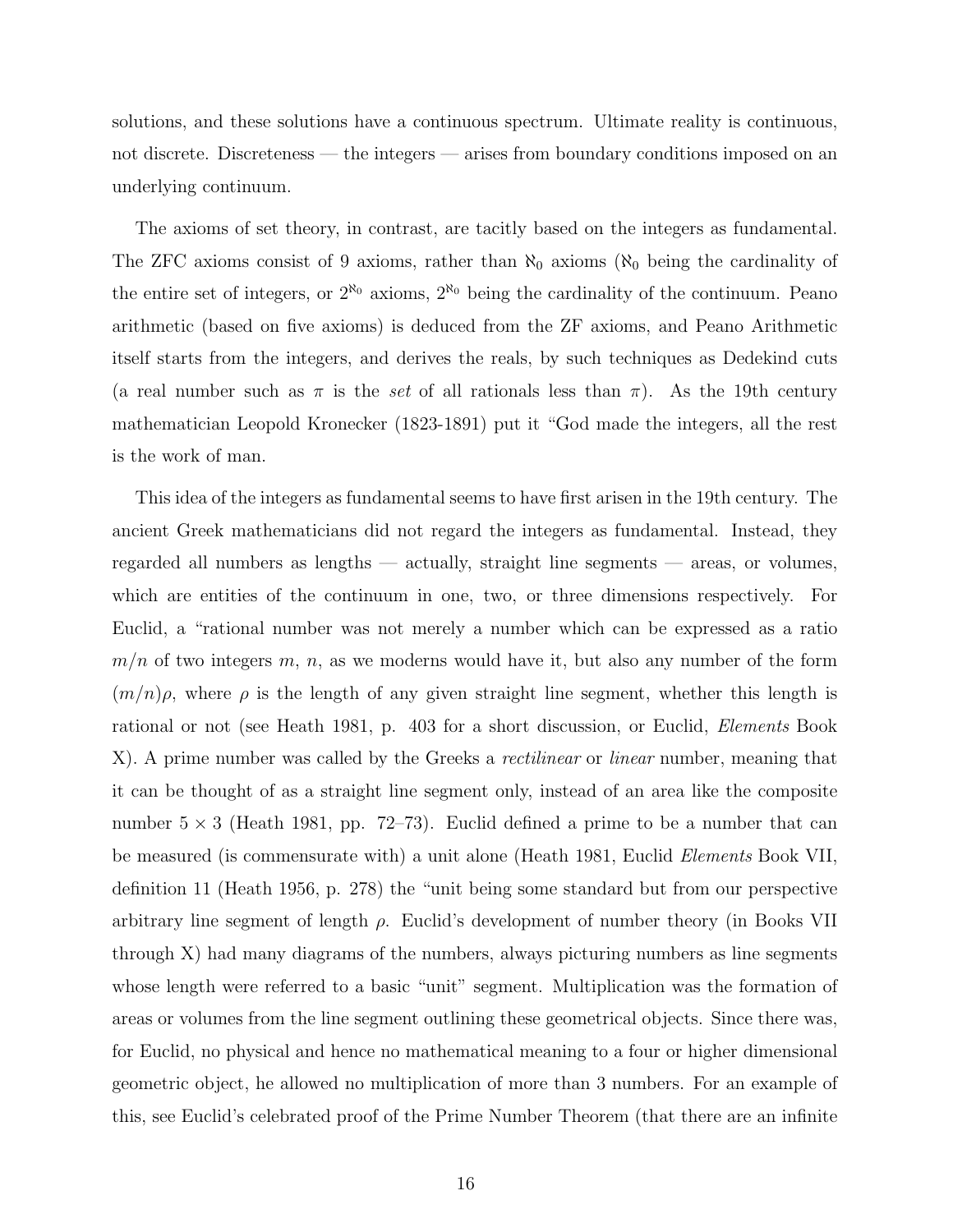number of primes) in Elements Book IX, Proposition 20 (Heath 1956, p. 412).

For Euclid and the other Greek mathematicians, the continuum was the fundamental mathematical entity, from which other mathematical entities were derived. Contra Plato, in the mental background there was always the idea that the physical world should form the model of the mathematical universe, as witness the later discomfort with the Parallel Postulate. There were also some of Euclid's contemporaries who challenged his Postulates on physical grounds, for example the Atomists. But the Atomists proposed no mathematical alternative of equal usefulness to Euclidean geometry, and in any case their atoms moved in continuous Euclidean space. (Other examples of physical challenges by other Greek mathematicians to the Postulates of Euclid can be found in Heath 1981.) In summary, for the Greeks, the continuum, not the integers, was fundamental, and was based on physics, even though the continuum is unobservable by humans (a point made by the Atomists, and to a lesser extent, by Zeno of the Paradoxes). Modern physics, specifically quantum mechanics, operationally takes the same view.

However, in one sense, the integers were fundamental for Euclid as well as for contemporary mathematicians. Euclid, Hilbert, and Gödel allowed only a finite number of steps in a valid mathematical proof. But we should consider whether this constraint is merely a consequence of the human inability to check a proof with an infinite number of steps rather than a constraint coming from mathematical or physical reality. If the constraint comes from human limitations, is there then any difference between an actual infinity of steps, and a huge, but still finite, number of steps in a proof?

This last question came to the painful attention of the mathematical community when Thomas Hales announced he had proven Kepler's Sphere Packing Conjecture that the facecentered cubic lattice is the most efficient way to pack spheres (gives the greatest number density). Hales submitted his proof, which was of gigantic length because computers had been used in many of the steps, to the most prestigious of all mathematics journals, Annals of Mathematics, whose editor assembled a team of 12 referees, headed by Fejes Toth. In early 2004, Toth delivered a report to the editor that although he and the rest of the team were 99% certain that Hales proof was correct, they were not completely certain, and after five years of effort they had become convinced that they would never be certain. The length of the proof was such that a single human could never check the proof in a "reasonable"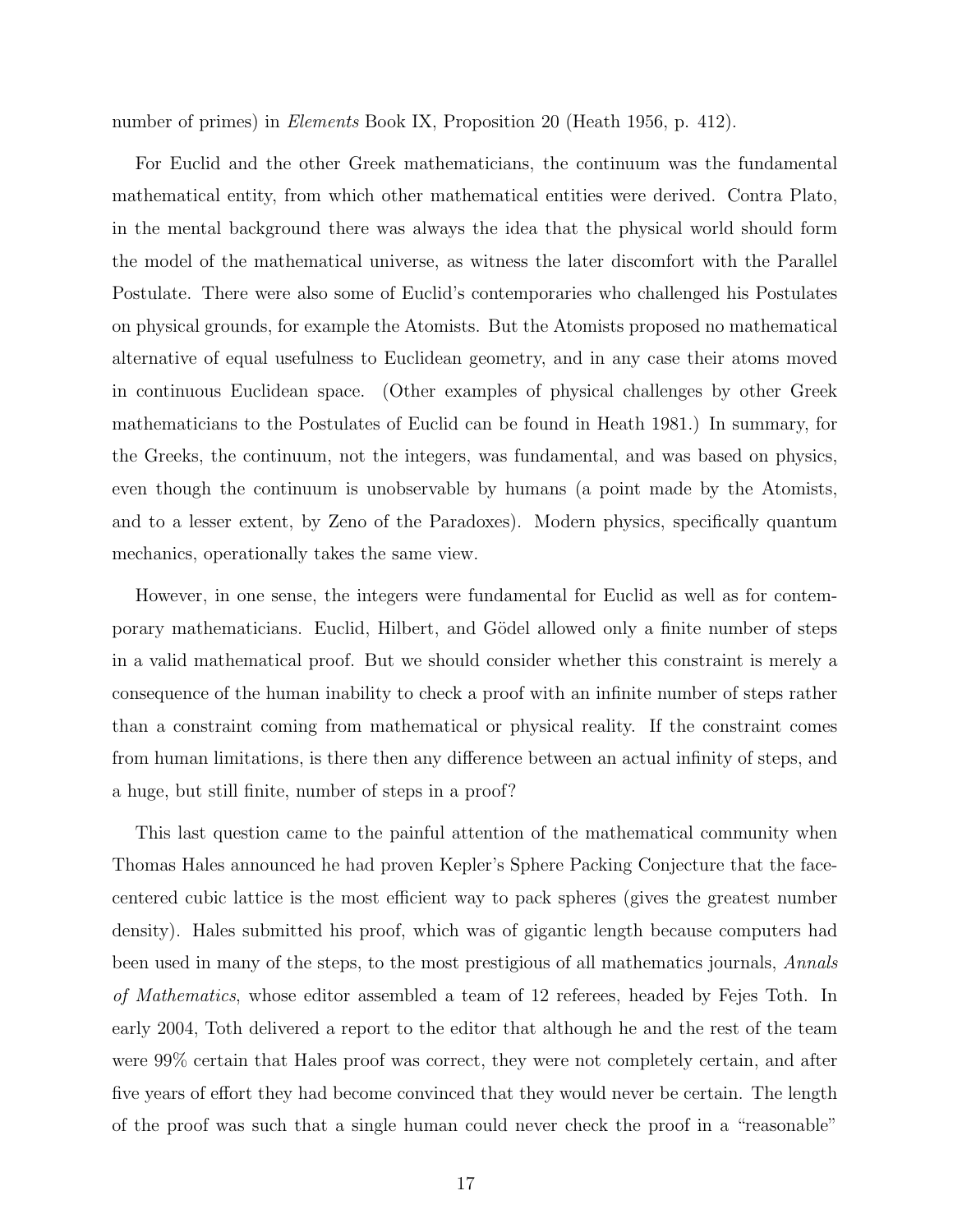amount of time. A computer could check the proof, and certify the proof as correct, but a correct proof of what? Perhaps indeed a proof of the Kepler Conjecture, but perhaps in reality a proof of some other theorem. No human could be sure (Devlin 2003). So Annals of Mathematics accepted the part of the proof that the human mathematicians had certified as valid, while the remaining part of the proof was accepted by a computer journal. Hales proof may or may not be a proof of the Kepler Conjecture, but it is a proof that human mathematicians have reached the stage where there is no practical difference between "huge" and infinite. Physicists will recall George Gamow's "One, Two, Three, — Infinity."

If we allow an infinite number of steps in a mathematical proof, then a proof of the consistency of Peano Arithmetic is possible. Gerhard Gentzen provided just such a proof in 1936 (he overcame the Gödel barrier by using transfinite induction up to a sufficiently great ordinal; see Kleene 1950 pp.  $440 - 479$ ). A computer cannot mechanically go through the series of steps, but a human can "see" the validity of the steps, provided the human accepts the necessary generalization of logic. In Cohen's (1966, p. 41) proof of Gödel's First Incompleteness Theorem, an indecidable statement is actually constructed, and then shown — by an argument that cannot be mapped into arithmetic — to be false. So mathematicians accept arguments that cannot be arithmetized. Nevertheless, the general reaction of most human mathematicians is that assuming the validity of transfinite induction is more dubious than simply assuming the consistency of Peano Arithmetic.

A major theoretical reason for thinking there is no fundamental difference between a finite number of postulates and a (countable) infinite number of postulates is the Löwenheim-Skolem Theorem: Let M be a model for a collection T of constant and relation symbols. Then there exists an elementary sub-model of M whose cardinality does not exceed that of T if T is infinite and is at most countable if T is finite (Cohen 1966 p. 18). The proof of this theorem uses a weak version of the Axiom of Choice (hereafter AC); see Boolos and Jeffrey 1974, p. 133 and p. 158). Skolem regarded this theorem as an argument that ZFC cannot form a "reasonable" foundation for mathematics because it implies there is a countable submodel for the uncountable set of real numbers (Yandell 2002, p. 64). If we want an axiom system for the real numbers that yields only the uncountable real numbers as a unique model, we will have to have an uncountable number of axioms. If we regard the continuum as the fundamental entity in reality, and if we want the postulates giving the real numbers to yield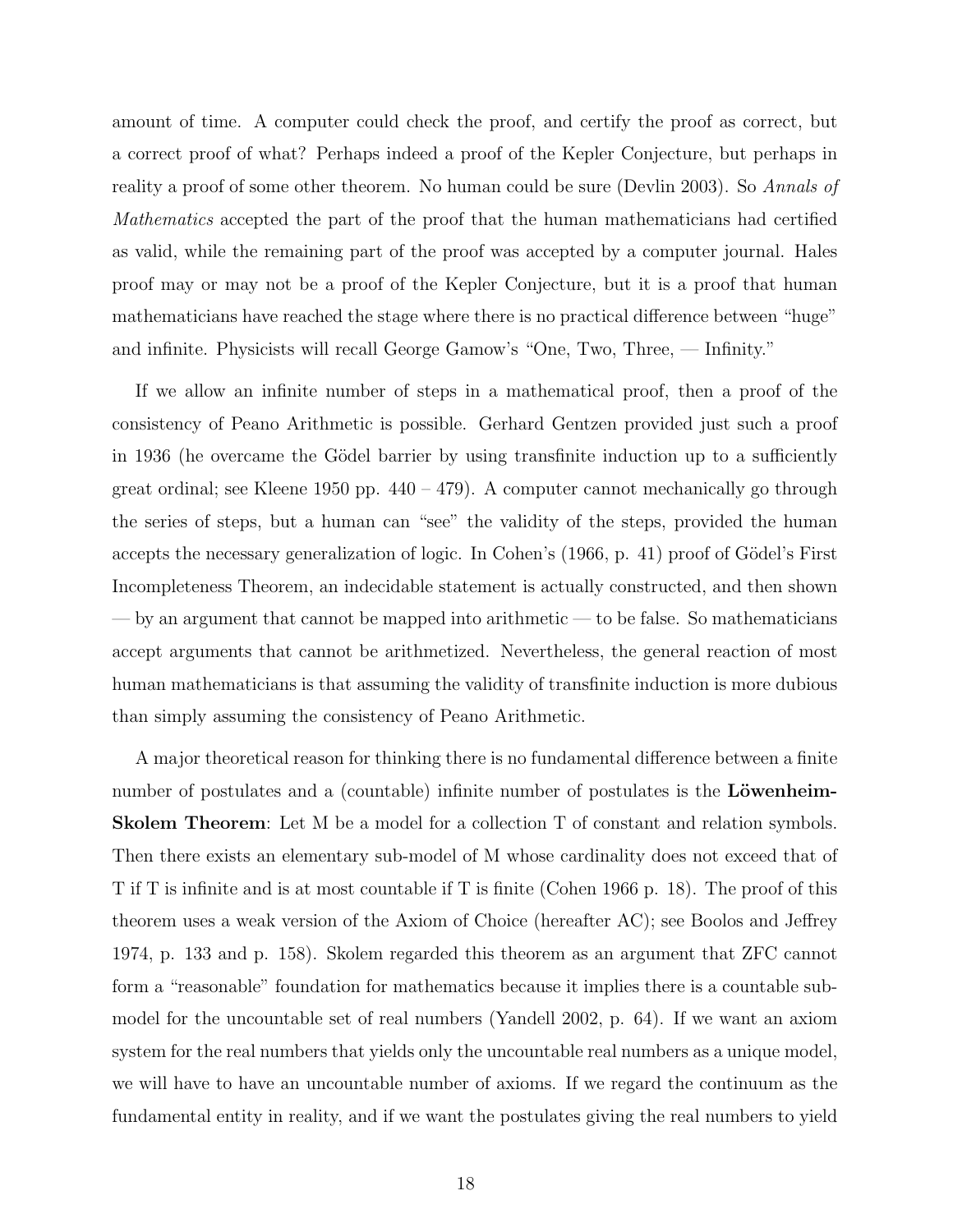only the real numbers, then the continuum must be governed by an uncountable number of postulates. A finite axiom system will yield a countable number of consequences, but so will a countable number of postulates. Our preference for a finite number of axioms may just reflect our human finiteness. I shall argue below that a countable infinity of axioms in the form of having a countable infinity of terms in the Lagrangian (all the invariants that can be formed from the Riemann tensor and all of its covariant derivatives) allow unitarity to force the finiteness of quantum gravity coupled to the Standard Model of particle physics. It has been known for decades that even if you start the Hilbert action for gravity, the path integral will give you the entire countable infinity of terms, and these additional terms, if artificially suppressed, will yield a quantum theory of gravity that is either non-renomalizable, or not unitary. Conversely, if we accept quantum field theory, the fact that gravity is curvature (and recall that Cartan showed even Newtonian gravity is curvature — see (Misner, Thorne and Wheeler 1973), and locally special relativistic, then we have to accept the countable infinity of terms in the fundamental Lagranian. Physicists have always hoped that when the equations of the Theory of Everything were found, it could be shown that there was only one model for this system of equations, namely the actual universe. What the Löwenheim-Skolem Theorem demonstrates is that this hope cannot be fulfilled with a finite set of equations, or a finite set of constants, if the actual universe is actually infinite. If we regard the boundary conditions on the universal wave function as an "axiom", then the boundary conditions on a continuous function will be in effect a set of axioms whose cardinality is that of the continuum. A system with a countable number of terms in the gravitational Lagrangian and an uncountable number of "axioms" in the boundary conditions may, by the Löwenheim-Skolem Theorem, have a unique (uncountable) model.

The cardinality of the integers is  $\aleph_0$  and the continuum has cardinality  $2^{\aleph_0}$ . Cantor, using his famous diagonal argument, first proved that  $\aleph_0 < 2^{\aleph_0}$ . Recall that two sets are said to have the same cardinality if they can be put in one-to-one correspondence. The *cardinal* number of a set is the least ordinal number that be placed in one-to-one correspondence with it (Devlin 1977, p. 8). The ordinals thus give a infinite sequence of cardinals, represented by  $\aleph_n$ . If we accept AC, then the cardinality of the continuum — more generally, every infinite set, since, if AC holds, all sets are ordinals — is an aleph, and further,  $2^{\aleph_0} \ge \aleph_1$  (Jech 2003, pp. 47–48).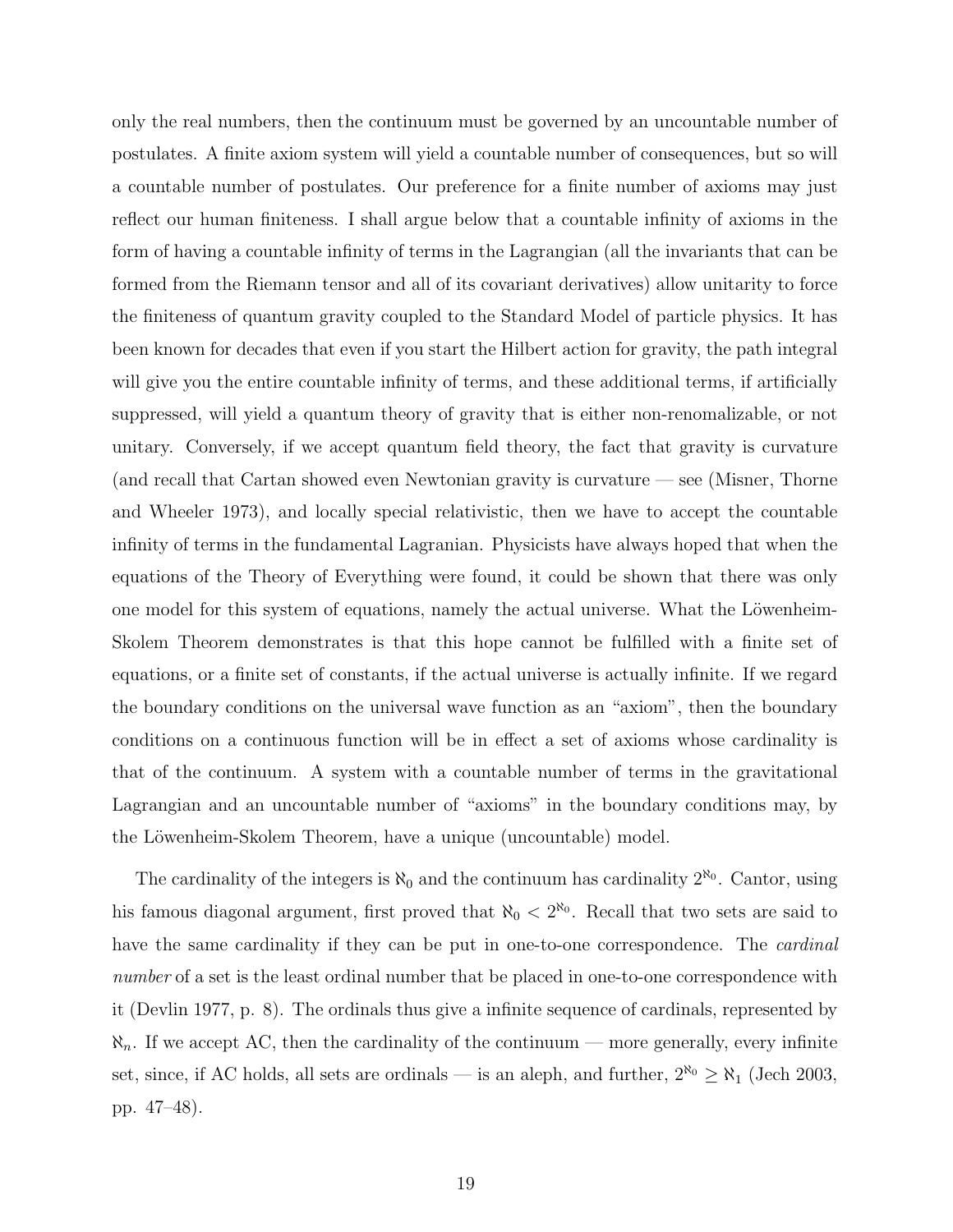How many cardinals are there? The Power Set Axiom generates an infinite hierarchy  $2^{\aleph_n}$ . What is the relationship between the alephs and this hierarchy? Cantor conjectured that  $2^{\aleph_0} = \aleph_1$ ; this is called the *Continuum Hypothesis* (CH). More generally, the *Generalized* Continuum Hypothesis (GCH) asserts that  $2^{\aleph_n} = \aleph_{n+1}$ . Gödel in the 1930s showed that ZF was consistent with CH, GCH, and AC by showing that if one restricted attention to sets that were, roughly speaking, generated by the ZF axioms, then one could prove CH, GCH, and AC. Cohen in the 1960s, by inventing a remarkable new technique called "forcing, constructed a model for ZF in which  $2^{\aleph_0} = \aleph_2$ , in contradiction to CH (Cohen 1966; Jech 2003, pp. 219–220). Together, the Gödel-Cohen theorems showed that both CH and GCH were independent of the ZF axioms; that is, accepting ZF (or ZFC) allowed one to either accept CH and GCH or deny either or both. Mathematicians have been divided on the CH ever since.

It is important to note that the two greatest mathematical logicians of the 20th century, Kurt Gödel and Paul Cohen, disbelieved in CH. Gödel wrote "... one may on good reasons suspect that the role of the continuum problem in set theory will be this, that it will finally lead to the discovery of new axioms which will make it possible to disprove Cantor's conjecture (Gödel 1947, p. 524). Cohen agreed with Gödel in his 1966 book: "A point of view which the author feels may eventually come to be accepted is that CH is obviously false [Cohen's emphasis]. The main reason one accepts the Axiom of Infinity is probably that we feel it absurd to think that the process of adding only one set at a time can exhaust the entire universe. Similarly with the higher axioms of infinity. Now  $\aleph_1$  is the set of countable ordinals and this is merely a special and the simplest way of generating a higher cardinal. The [continuum] is, in contrast, generated by a totally new and more powerful principle, namely the Power Set Axiom. It is unreasonable to expect that any description of a larger cardinal which attempts to build up that cardinal from ideas deriving from the Replacement Axiom can ever reach [the continuum]. Thus [the cardinality of the continuum] is greater than  $\aleph_n$ ,  $\aleph_\omega$ ,  $\aleph_\alpha$ , where  $\alpha = \aleph_\omega$  etc. This point of view regards [the continuum] as given to us by one bold new axiom, which can never be approached by any piecemeal process of construction (Cohen 1966, p. 151). Cohen expressed the same opinion about CH and the cardinality of the continuum in (Cohen 2002, p. 1099).

Mathematicians who accept the GCH often argue for the Axiom of Constructability: the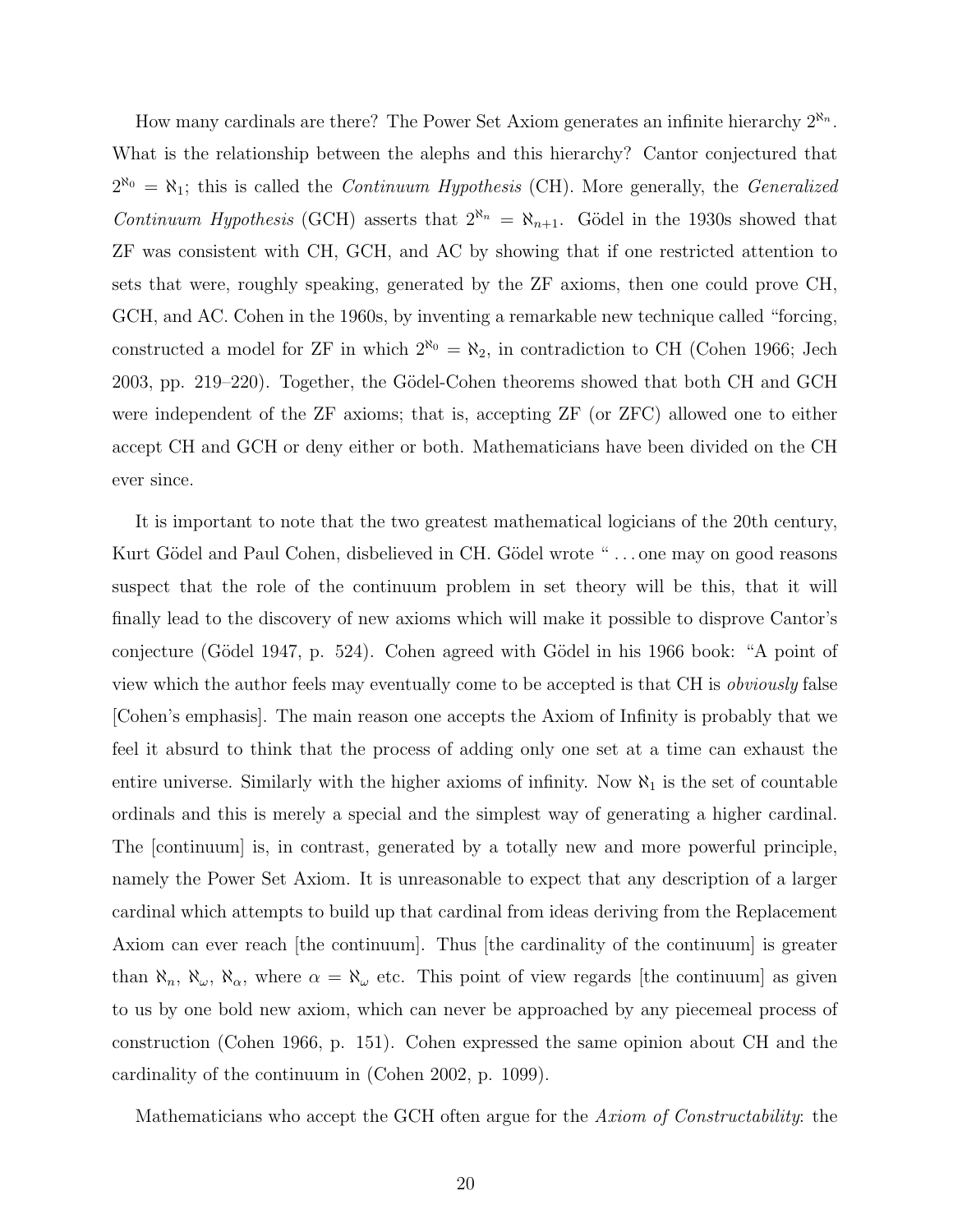only sets mathematics really needs to use  $-$  and hence according to the Constructability Axiom are the only sets that exist — are the sets which Gödel generated from a restricted set of the ZF axioms: recall from the above discussion that if these generated sets are the only sets allowed in mathematics, then one can prove that CH, GCH, and AC hold. One problem with the Axiom of Constructability is that the Axiom of Choice implies that there are subsets of the real line that are not Lebesque measurable: The Banach-Kuratowski Theorem (Jech 2003, p. 133) states that if there is a measure on the continuum, then  $2^{\aleph_0} > \aleph_1$ . Physicists routinely assume that all subsets of the continuum that appear in calculations are measurable. This is one of the reasons why DeWitt was not willing to accept the Axiom of Choice. Myclelski (2003) has written a recent review giving reasons contra DeWitt why AC and GCH should be accepted.

For mathematicians disinclined to accept CH, GCH, and AC, there are the *Large Cardinal* Axioms (Kanamori 1994; Woodin 1994), which, as the name implies, assert the existence of "very large" infinite sets. Perhaps the simplest example of a Large Cardinal Axiom is the Axiom that an uncountable "strongly inaccessible" cardinal exists. Roughly, an ordinal number is *inaccessible* if it is not the successor of some other ordinal. For example, the ordinal zero is strongly inaccessible, because it is the first non-negative integer in the usual ordering of the non-negative integers. The least infinite ordinal  $\omega$ , the ordinal of the set of non-negative integers, is also inaccessible (the cardinal number of  $\omega$  is  $\aleph_0$ .) The implications of quite a few Large Cardinal Axioms have been studied.

There is even a connection between the Large Cardinal Axioms and the Theory of Games. Consider a game  $G_C$  with two players Mr. A and Ms. B. First, A chooses a natural number  $a_0$ , then B chooses a natural number  $b_0$ , then A chooses another natural number  $a_1$ , followed by B's choice of  $b_1$  and so on until  $\omega$  steps have been played. If the sequence  $(a_0, b_0, a_1, \ldots)$ is in a pre-selected subset  $C \subset \omega^{\omega}$ , Mr. A wins, otherwise Ms. B wins. A rule telling a given player what move to make depending on the moves previously made is called a "strategy". A "winning strategy" for a given player is a strategy that makes a win certain, whatever the other player does. The game  $G_C$  is said to be *determined* if one of the players has a winning strategy. The Axiom of Determinacy (AD) asserts that for every set  $C \subset \omega^{\omega}$ , the game  $G_C$ is determined. (Jech 2003, p. 627).

Is AD a "reasonable" axiom? It is inconsistent with AC (though it does imply a weak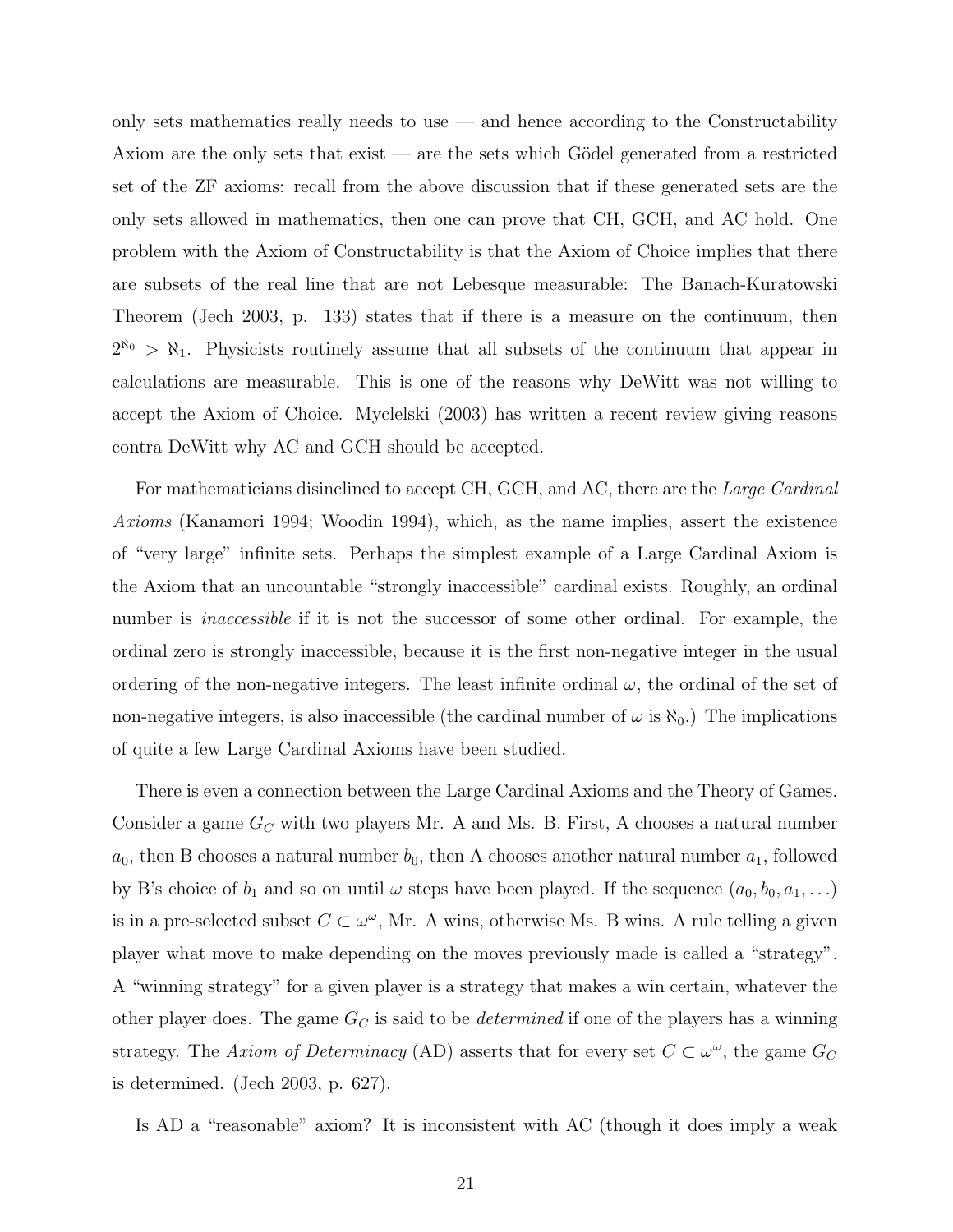version of AC). AD does imply that all subsets of the reals are Lebesgue measurable, a desirable feature for physics.

A physicist is left with the impression that all of this recent set theory work lacks any sort of an anchor in physical reality. Indeed, many set theorists boast of their disconnect from physics; "mathematical truth is what we have come to make of it. As for knowledge, description ultimately provides no insights beyond description. . . . it may be that we cannot say anything other than that the acquisition of mathematical knowledge may be just what happens" (Kanamori 1994, p. 480; his emphasis). What an unfortunate change from the relationship between mathematics and physics for most of human history! Prior to the mid 19th century, there was no distinction between theoretical physicists and mathematicians. The change began with the application of Fourier analysis to construct functions with no possible application in physical reality with its use of piecewise differentiable functions. Weierstrass, using Fourier series, constructed a function on [0, 1] that was everywhere continuous but nowhere differentiable. It was no coincidence that an expert on Fourier analysis, Georg Cantor, created set theory and the infinite hierarchy of infinite cardinal numbers.

I have argued that physics assumes the continuum, but is any higher infinity required? The Power Set Axiom generates an infinite hierarchy, but *physically* only the continuum appears. Physics deals with the set of all functions defined on n-dimensional space, and in general this set would be the set of all subsets of n-dimensional space. But if we impose the condition that the only allowed functions are continuous  $-$  if all the curvature derivatives are present, as required by quantum theory, the only allowed functions are only continuous but  $C^{\infty}$  — then the cardinality of this restricted set of functions is the cardinality of the continuum, since a continuous function is completely determined by its values at the rational points in its domain. This will not change in the path integral. So we have no justification from physics for any set of higher cardinality than the continuum. If we accept physics as our guide to mathematical reality, the Power Set Axiom must be abandoned. Physics begins and ends with the continuum. It is possible that the continuum should not be thought of as a set, but as a class. But even in ZF there are interesting classes that are not sets. The class of all ordinal numbers is not a set, for example (Dugundji 1970, p. 43). Or it may be that we should reformulate the Power Set Axiom to yield the continuum, but not the infinite hierarchy beyond the continuum. My intuition is the same as Paul Cohen's: that the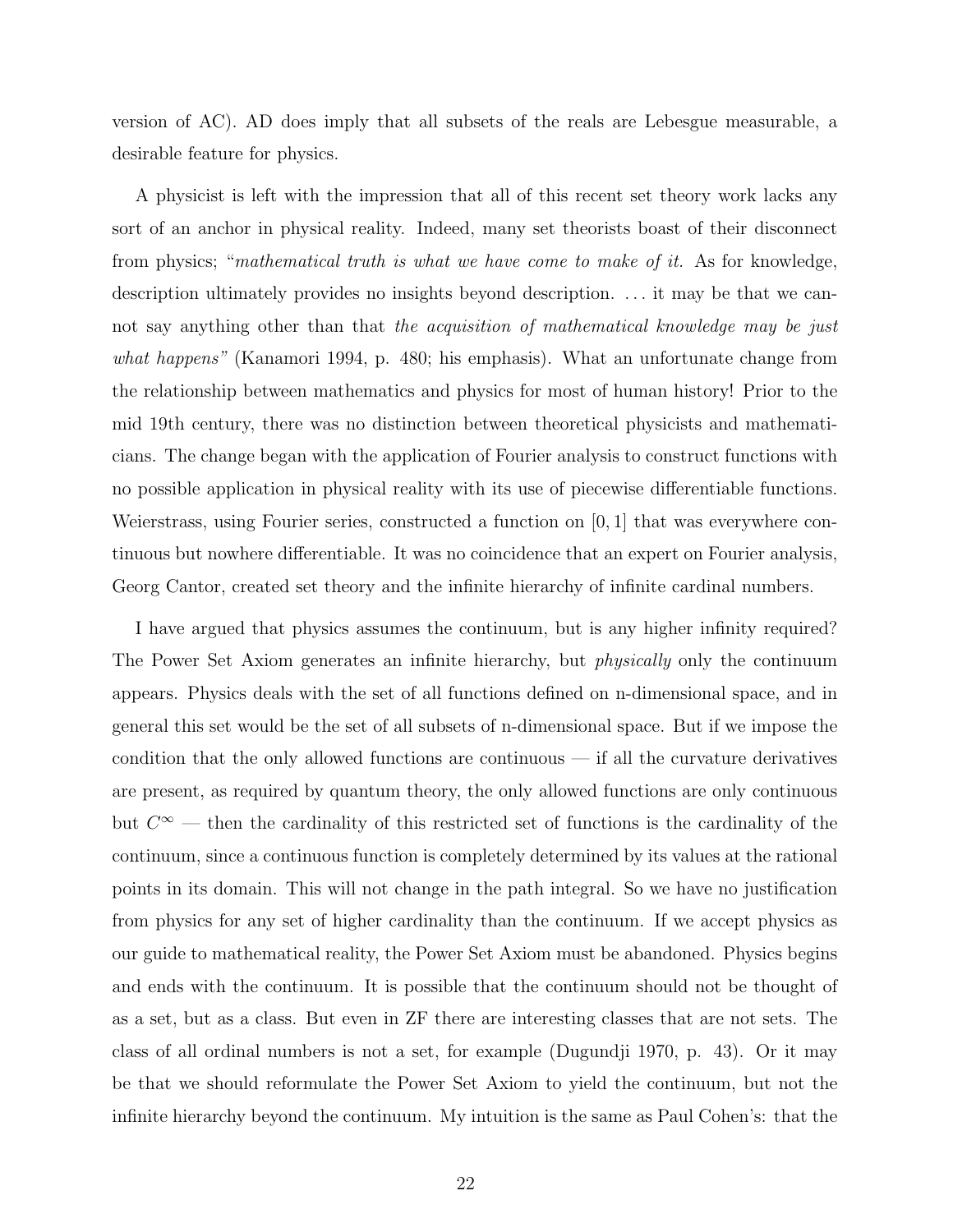continuum is larger than any of the alephs. For me, the continuum plays the same role as Cantor's Absolute Infinity. I shall argue that physical reality of the continuum is manifested in several ways. I shall show that physics requires the cosmological singularity to exist and have the cardinality of the continuum. The cardinality of the universes in the multiverse is the cardinality of the continuum. And all 25 constants in the (extended) Standard Model of particle physics assume all possible values of the continuum somewhere in the multiverse.

If reality is based on the integers, we would expect to find the integers 1 or 2 at the base of reality. On the other hand, if the continuum is basic, we would expect to find irrational, transcendental but fundamental continuum numbers like  $\pi$  and e at the foundation of nature. In the next section, I shall suggest a way in which we might determine which set of numbers Nature has decided to use as its starting point.

### IV. THE 25 "CONSTANTS" OF THE PARTICLE PHYSICS (EXTENDED) STANDARD MODEL

The main objections to the Standard Model (SM) as the ultimate theory of nature as follows:

- 1. The Standard Model does not include gravitational forces
- 2. The Gauge Hierarchy Problem: The SM Higgs mass must be less than a few hundred GeV, and the largest Yukawa coupling constant is that of the top quark, with a mass of about 180 GeV. These masses are very much less than the Planck mass of  $10^{19}$  GeV
- 3. The Triviality Problem (Callaway 1988): The mutual interaction of the coupling constants, which should cause the values to be pulled up to the Planck mass or beyond
- 4. The presence of 25 parameters, which are not given by theory, but which must be determined by experiment. These parameters are
	- (a) 6 lepton masses (Yukawa coupling constants)
	- (b) 6 quark masses (Yukawa coupling constants)
	- (c) 4 lepton mixing angles
	- (d) 4 quark mixing angles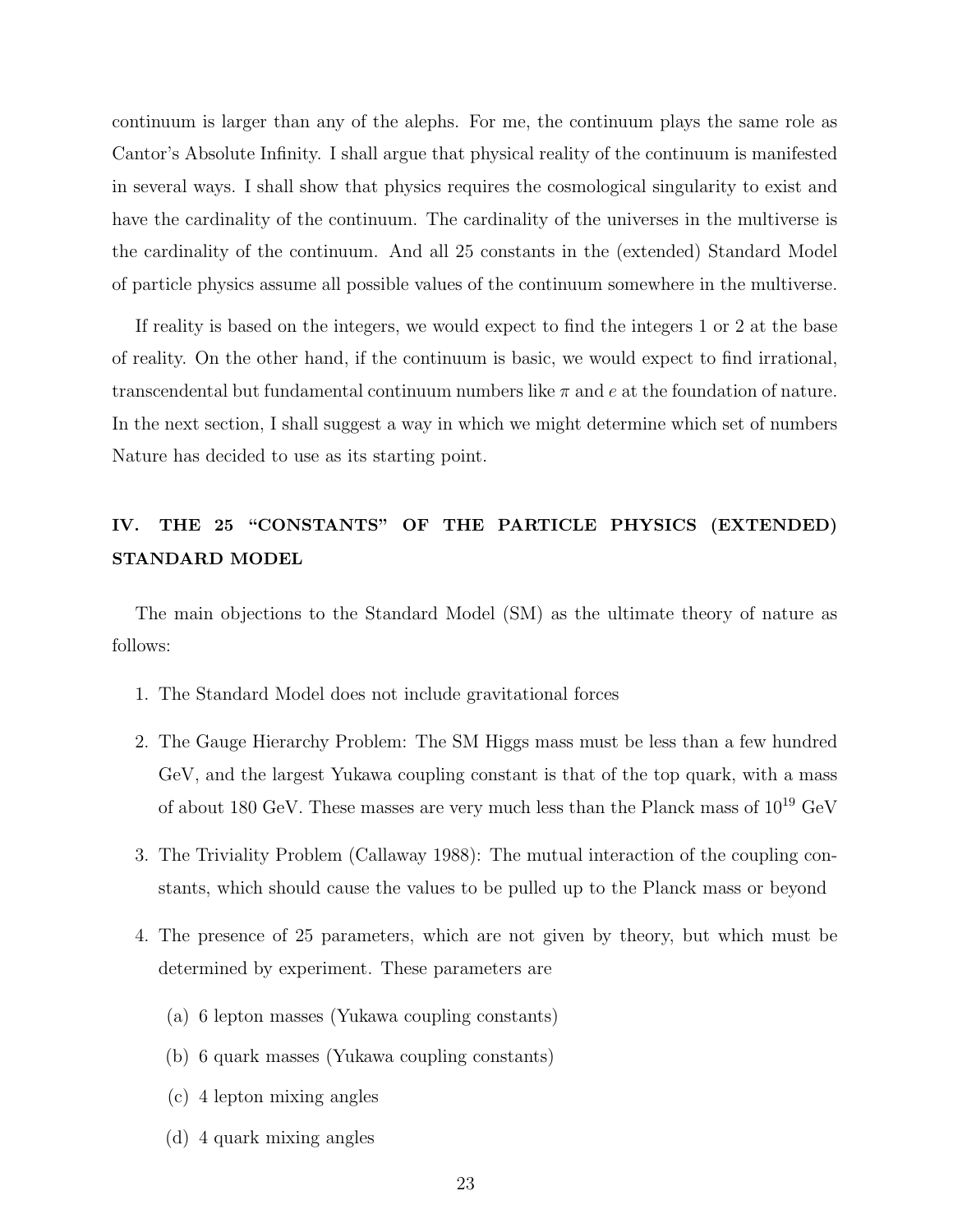- (e) 2 Higgs fields constants ( $v = 246.22$  GeV, and the Higgs mass  $m_H$ , say)
- (f) 3 gauge coupling constants.

Before the discovery of non-zero neutrino masses and neutrino mixing, the 3 neutrino masses and the 4 lepton mixing angles were set equal to zero (this restriction gives the (unextended) Standard Model, so this would give 18 parameters to be discovered by experiment. But if the Standard Model is correct, and there is nothing beyond the (extended) Standard Model, then one of the quark masses must actually be zero, most likely the up quark mass  $m_u$ . For only if at least one of the quark mass is zero will there be a SM mechanism to eliminate the Strong CP Problem. A zero up quark mass has been proposed as the solution to the Strong CP Problem for over 30 years, and refutations of this resolution have been published almost as fact as new variations of the proposal. However, all the refutations have been based on approximations to the SU(3) color force, and not on exact calculations based on quantum chromodynamics itself. In view of the recent acknowledgement of the difficulty in calculating the correct value of the QCD correction to the muon  $g-2$  factor, I think we cannot rule out a zero up quark mass. As I said, a zero quark mass is the only solution to the Strong CP Problem if the SM is correct. (I shall discuss this point in more detail later.) The only quark mass which could be zero is the up quark mass. By symmetry between the lepton and quark sectors, I would expect the electron neutrino, the analogue of the up quark, to have zero mass also. If these two masses are zero, the SM would have 23 "free" parameters.

The word "free" is in quotes because as is well-known, the values of the 23 parameters are not completely arbitrary. If the parameters were set at too large a value, the SM would become inconsistent. For example, if the value of the Higgs mass (given the top quark mass at about 180 GeV) were larger than about 200 GeV, the Higgs vacuum would become unstable. However, if the universe were to end in a final singularity, and if we were sufficient close to the final singularity, then this instability would not matter because the universe would end before the Higgs vacuum instability could manifest itself.

And the closer we are to the final singularity, the larger the Higgs mass — and indeed all the coupling constants can be before the instability can be realized. There is no limit to this: for any possible values of the coupling constants, there will be a time sufficiently close to the final singularity so that the SM will be consistent for all times before the universe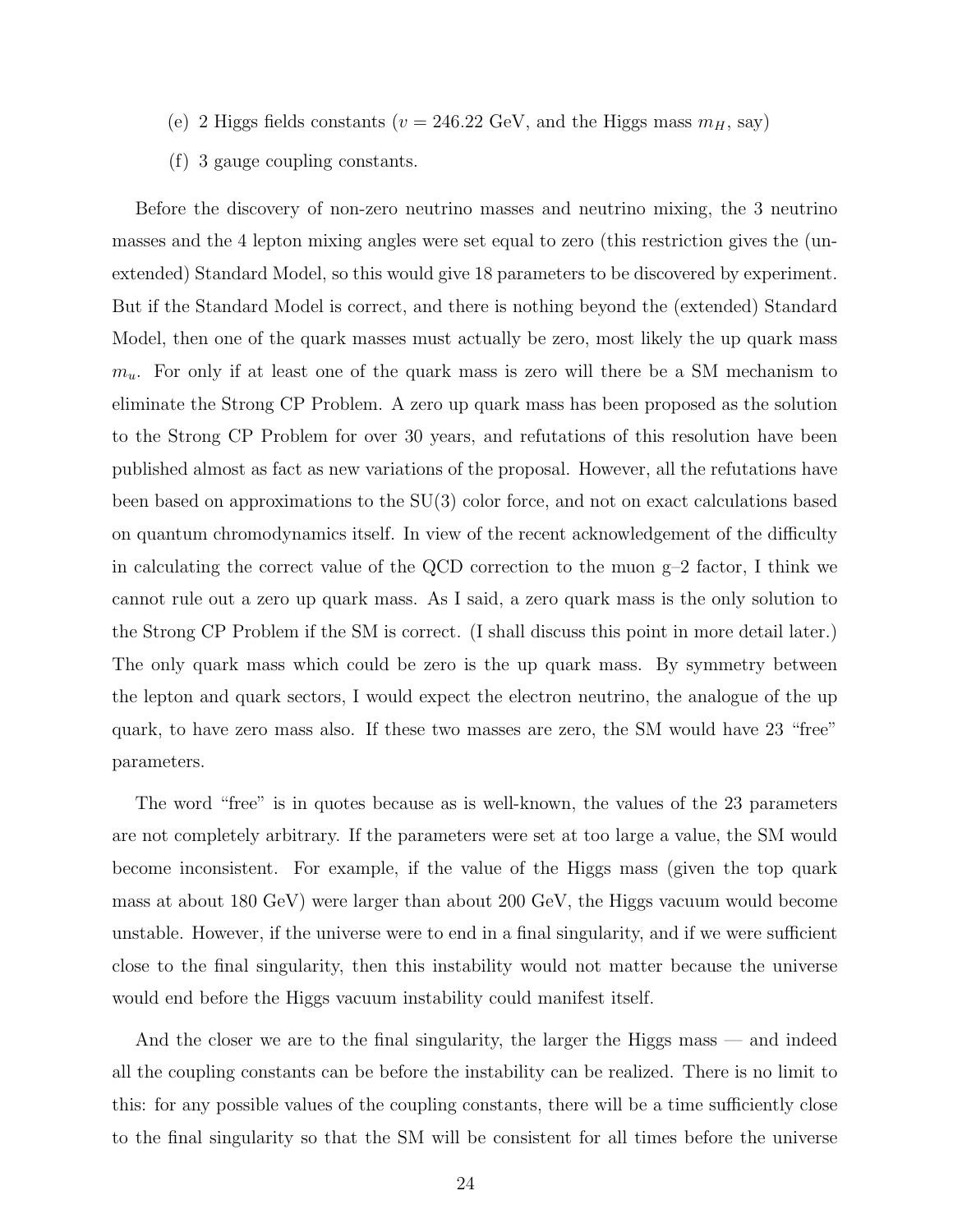ends in the final singularity. If we imagine that the parameters do indeed get larger with cosmic time, and there is indeed a final singularity near which the coupling constants become arbitrarily large, then notice that the Gauge Hierarchy Problem disappears. There will be a time in the far future at which the particle masses are comparable in magnitude to the Planck mass, and beyond the Planck mass. This suggests that perhaps SM problems 2 and 3 are connected.

One of the cosmological parameters recently determined by the WMAP observations is the Hubble constant  $H_0$ . But of course the Hubble parameter is not a constant. It varies with cosmological epoch, having the value  $+\infty$  at the initial singularity, and the value  $-\infty$ at the final singularity. The value  $H_0 = 71 \text{ km/sec-Mpc}$  (Spergel *et al* 2003) is a measure of our epoch of cosmological history rather than a constant of nature. The Hubble parameter H takes on all possible values at some point in universal history. Perhaps the constants of the SM are the same: not constants, but parameters taking on all possible values allowed by mathematical consistency over the whole of universal time and over the entire multiverse. In this case, the solution to SM model problem 4 would be the same as the solution to problems 2 and 3.

### V. FINITE QUANTUM GRAVITY

Most high energy physicists and general relativists firmly believe that there is no quantum theory of gravity. In fact, Feynman (1995) in effect discovered in 1962 that quantum field theory yields a qualitatively unique theory of quantum gravity. I shall show in this section that with the appropriate boundary conditions, this unique theory of quantum gravity has a perturbation series that is not only term by term finite, but further the same mechanism that forces each term in the series to be finite also forces the entire series to converge.

All attempts to quantize gravity within quantum field theory treat gravity as a spin 2 field  $h_{\mu\nu}$  and generally start with the Hilbert action

$$
S = \int d^4x \sqrt{-g} (\Lambda + \frac{1}{8\pi G}R), \qquad (2)
$$

Anyone who starts with this action immediately soon sees that it does not yield a consistent quantum field theory. The fact that the coupling constant  $1/G$  has dimensions of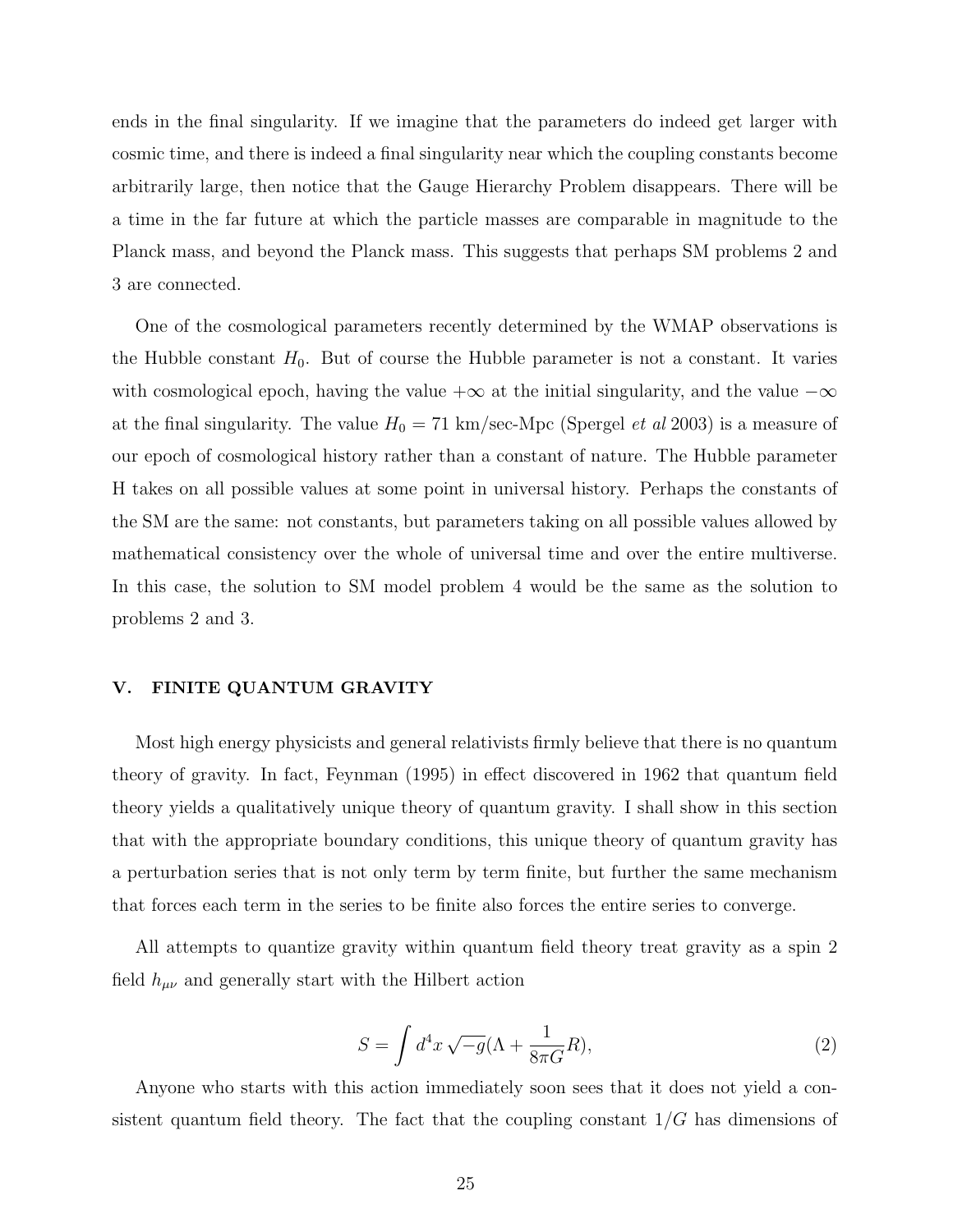$mass^{-2} = 1/M_{Pk}^{-2}$  implies that the theory is non-renomalizable. Cancellation of divergences requires the presence of derivatives of  $h_{\mu\nu}$  higher than second order in the Lagrangian. One also realizes that path integral quantization — a sum over all histories — tends to require all terms that are consistent with the symmetries of the theory. In general relativity, the symmetries are the group of general linear transformations, and not only is the Ricci scalar R invariant under this group, but so is  $R^2, R^2, \ldots, R^n, \ldots$ , and so are all invariants formed from the Riemann tensor, and powers of these invariants,and all invariants formed from all covariant derivatives of the Riemann tensor.

So basic quantum field theory quickly forces upon us the general invariant action

$$
S = \int d^4x \sqrt{-g} (\Lambda + \frac{1}{8\pi G} R + c_1^2 R^2 + c_1^3 R^3 \dots + c_2^2 R_{\mu\nu} R^{\mu\nu} + \dots + c_1^3 R_{\mu\nu;\alpha} R^{\mu\nu;\alpha} + \dots), \tag{3}
$$

This is the qualitatively unique gravitational Lagrangian picked out by quantum mechanics. Physicists don't like it because (1) it has an infinite number of (renormalizable) constants  $c_j^i$ , all of which must be determined by experiment and (2) it will it not yield second order differential equations which all physicists know and love. But the countable number of constants are in effect axioms of the theory, and I pointed out in an earlier section that the Löwenhein-Skolum theorem suggests there is no real difference between a theory with a countable number of axioms and a theory with a finite number of axioms. The finite case is just easlier for humans to deal with, provided the "finite" number is a small number. Further, as Weinberg (1995, p. 499, pp. 518–519) has emphasized, this Lagranian generates a quantum theory of gravity that is just as renormalizable as QED and the Standard Model.

Since quanum field theory itself is forcing the Lagrangian (3) on us, I propose that we accept the judgment of quantum mechanics and accept (3) (and the countable number of additional terms involving the non-gravitational fields interacting with the  $h_{\mu\nu}$  as the actual Lagangian of reality.

Donoghue (1994, 1996) has shown that Lagrangian (3) will not contradict experiment provide the (renormalized) values of the infinite number of new coupling constants are sufficiently small. For a given interaction, a Feynman diagram of order n will behave at large energy like  $\int E^{A-nd} dE$ , where A depends on the interaction, but not on n, and d is the dimensionality of the interaction (Weinberg 1979). For the R term of gravity,  $d = -2$ , so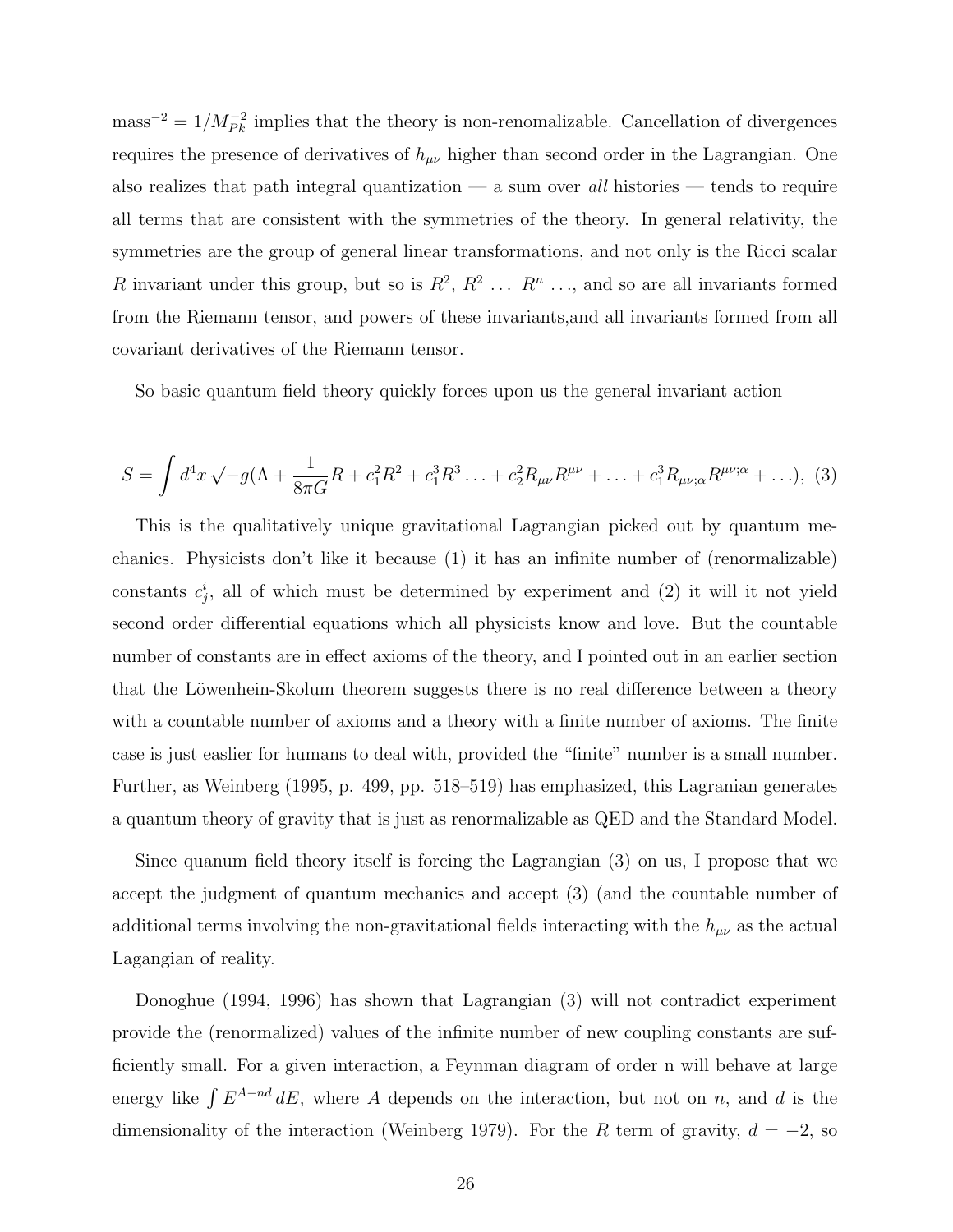the Feynman diagrams for this process will grow with the cut-off  $\Lambda_{cut}$  as  $\Lambda_{cut}^{A+2n+1}$ . The key question is, is there a physical mechanism to fix  $\Lambda_{cut}$  at some value less than  $+\infty$ , and in a relativistically invariant way?

I propose the following mechanism to fix  $\Lambda_{cut}$ . Hawking showed in the early 1970's that if trapped surfaces were to form and event horizons were to develop around them, then in the semi-classical approximation, these black holes would violate unitarity if they were to evaporate to completion. And they would so evaporate if the trapped surfaces were sufficiently small. A sufficient condition (though perhaps not a necessary condition) to avoid such a violation of unitarity is to impose boundary conditions on the universe that prevents "small" trapped surfaces from forming, except near the final singularity, where the universe will end before a black hole will have time to evaporate completely. Consider what is implied by the integral over a loop in a Feynman diagram. As the energy in the loop is increased to infinity, the spatial region in which the energy is concentrated decreases to zero. At the Planck energy, the energy would be concentrated in sphere with the Planck radius, thus forming a Planck-size black hole. By assumption, this cannot happen, so there is a natural upper bound to  $\Lambda_{cut}$ , namely  $\Lambda_{cut} < M_{Pk}$ . Notice that since a **No-Mini-Trapped-Surface (NMTS) condition** is relativistically invariant, the value of  $\Lambda_{cut(t)}$  will depend on the coordinate system in a way that will leave the  $U$  matrix invariant. Also, notice that this condition is time dependent. Sufficiently close to the final singularity,  $\Lambda_{cut(t)}$  is allowed to increase to  $+\infty$ . As I have said, Hawking's calculation is only at the semi-classical level, ignoring the higher order terms in (3). So we cannot fix  $\Lambda_{cut(t)}$  even at the present time. But some consequences are easy to calculate. For instance, a  $\Lambda_{cut(t)}$  that depends on the cosmological time t means that the renormalized particle masses and coupling constants change with cosmological time.

For example, recall that the running value at one-loop of the fine structure constant  $\alpha(\mu^2)$ measured at energy  $\mu$  depends on  $\Lambda_{cut}(t)$  as

$$
\alpha(\mu^2, t) = \frac{\alpha_0}{1 + \frac{\alpha_0}{3\pi} \ln\left(\frac{\Lambda^2(t)}{\mu^2}\right)}\tag{4}
$$

This gives the values of  $\alpha(\mu^2, t)$  at two different times  $t_{then}, t_{now}$  as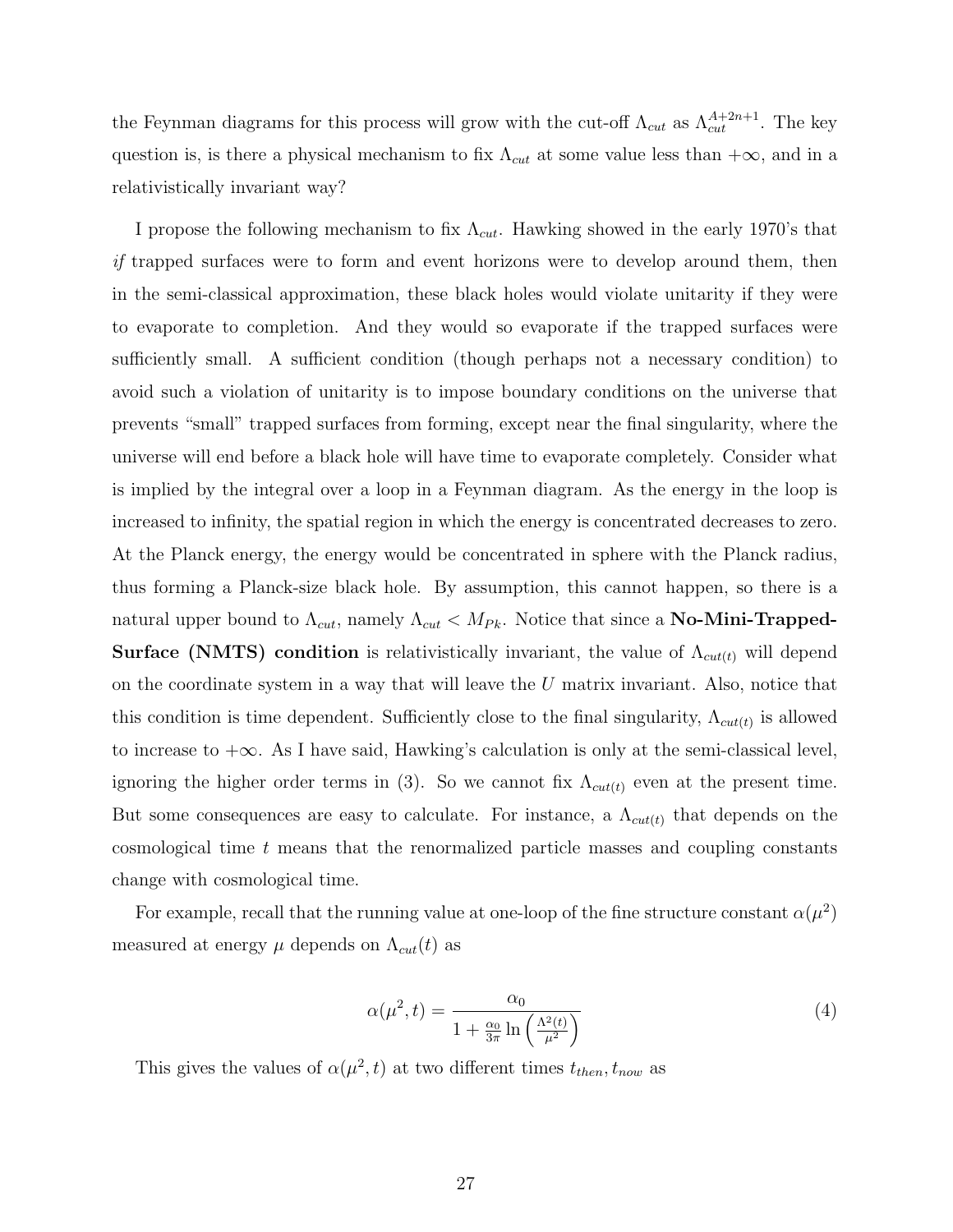$$
\alpha(\mu^2, t_{then}) = \frac{\alpha(\mu^2, t_{now})}{1 + \frac{\alpha(\mu^2, t_{now})}{3\pi} \ln\left(\frac{\Lambda^2(t_{then})}{\Lambda^2(t_{now})}\right)}
$$
(5)

Let us assume that some power of  $\Lambda_{cut}(t)$  is proportional to the proper time difference between the current cosmological epoch  $t_{now}$  and the the total length of time  $t_{total}$  which our particular universe of the multiverse will exist:

$$
t_{total} - t_{now} = A \left( \frac{\Lambda_{cut}(t_{then})}{M_{Pk}} \right)^n
$$
\n(6)

For example, the lifetime of a black hole  $t_{BH} \sim t_{Pk}(M/M_{Pk})^3$ , so we might expect the cut-off mass arising from the No-Mini-Trapped-Surface Condition to scale the same way. Then, assuming that  $t_{now}/t_{total} \ll 1$  and  $t_{then}/t_{total} \ll 1$ , we obtain

$$
\frac{\alpha(\mu^2, t_{then})}{\alpha(\mu^2, t_{now})} = \frac{1}{1 + \frac{\alpha(\mu^2, t_{now})}{3\pi} \left[ \left(\frac{2}{n}\right) \left(\frac{t_{now} - t_{then}}{t_{total}}\right) \right]}
$$
(7)

This gives for the change  $\Delta \alpha$  of the fine structure constant:

$$
\frac{\Delta\alpha}{\alpha} \equiv \frac{\alpha(\mu^2, t_{then}) - \alpha(\mu^2, t_{now})}{\alpha(\mu^2, t_{now})} \simeq -\frac{\alpha(\mu^2, t_{now})}{3\pi} \left[ \left(\frac{2}{n}\right) \left(\frac{t_{now} - t_{then}}{t_{total}}\right) \right]
$$
(8)

Barrow et al. (2001) (but see (Uzan (2003) for a recent review) have apparently measured  $\Delta \alpha = -0.72 \pm \times 10^{-5}$  for  $\Delta t \sim 10^{10}$  years. Putting this into (8) and assuming that  $n \sim 3$ would give a total life time of the the universe of  $t_{total} \sim 10^{12}$  years, which is consistent with the measured degree of flatness, but quite lower than the predictions I made in (Tipler 1994) based on the divergence of entropy near the final singularity. Recall that a divergence of entropy (or for that matter the validity of the Second Law of Thermodynamics) is consistent with quantum field theory (the Bekenstein Bound) only if horizons disappear near the final singularity, and this in turn is likely only if life continues to exist all the way into the final singularity. But life can survive only if its information is transferred to a medium that can survive arbitrarily high temperature. I argued in (Tipler 1994) that such a transfer requires the universe to exist for much longer than  $10^{12}$  years. Indeed, I predicted (Tipler 1994, p.402) for our universe

$$
10^{17} \text{ years} < t_{total} < 10^{19} \text{ years} \tag{9}
$$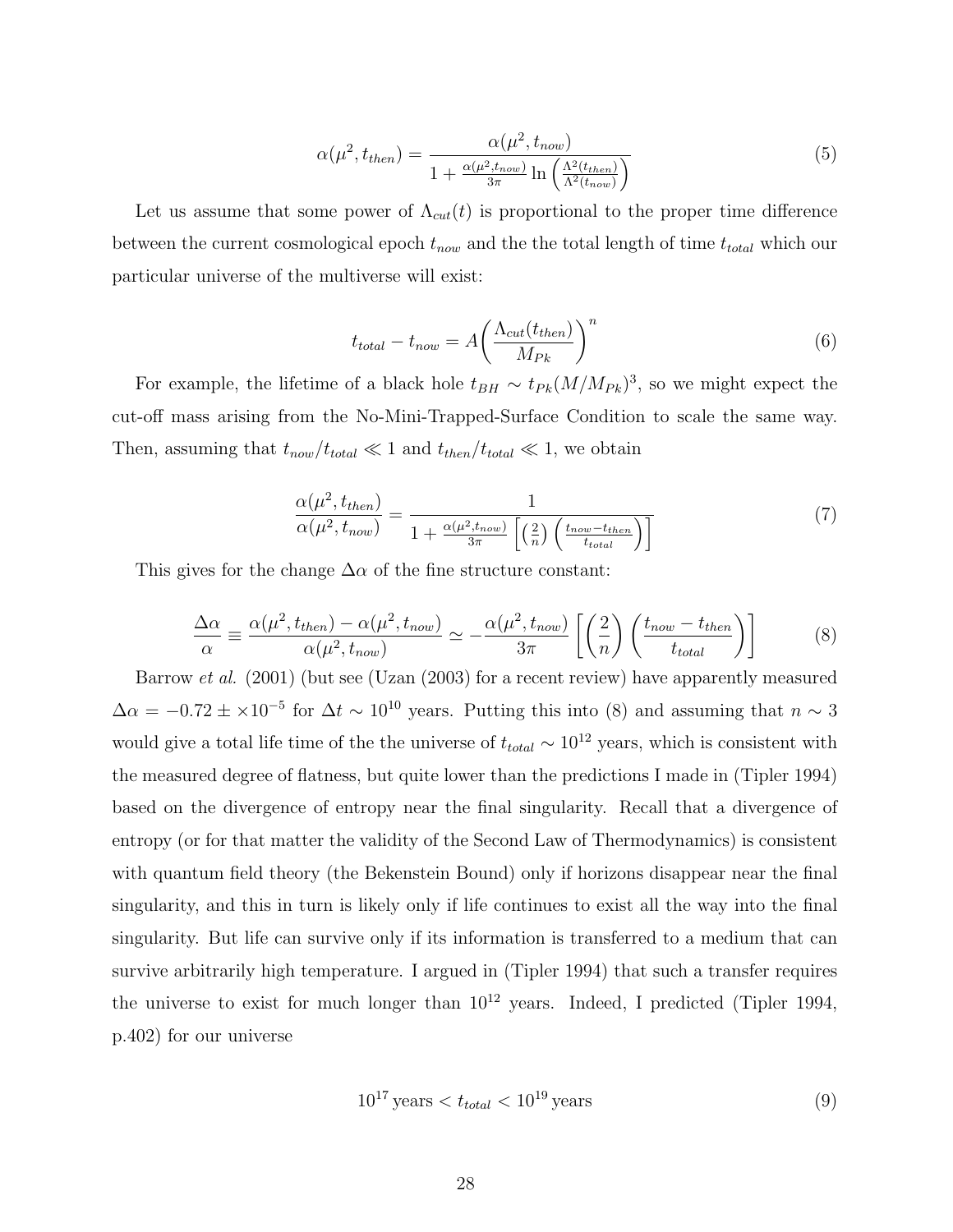Damour (2003) has recently argued that the Barrow *et al* value for  $\Delta \alpha / \alpha$  is much too high. It is are especially too high if the theory described here for the origin of the constant variation is correct, because in this theory, all the constants vary with cosmic time. (Recall that only by having the constants take on all their possible values can one solve the problem of why the 25 constants have the values they do in the context of the SM.) In particular, the Oklo natural nuclear reactor (Damour and Dyson 1996; Shlyakhter 1982) places a very strong constraint on the variation on the strong force, which I shall assume is essentially the same as the variation of the color force coupling constant  $\alpha_3$ . The variation of  $\alpha_3$  can be obtained from (5) via the replacement

$$
\frac{\alpha(\mu^2)}{3\pi} \to \frac{\alpha_3}{4\pi} \left[ \frac{2}{3} n_f - 11 \right] \tag{10}
$$

where  $n_f$  is the number of quark flavors the the energy  $\mu$  ( $n_f = 2$  for  $\mu < 100 \,\text{MeV}$ ), and  $\alpha_3 \sim 1/7$  for  $\mu < 1$  GeV. The Oklo data gives  $\Delta \alpha_S/\alpha_S < 2 \times 10^{-10}$  for  $\Delta t \sim 2 \times 10^9$  years. Setting  $\Delta \alpha_S/\alpha_S = \Delta \alpha_3/\alpha_3$  yields, when we combine (8) and (10):

$$
t_{total} > 10^{18} \,\text{years} \tag{11}
$$

Inequality (11) is consistent with my earlier estimate (9), and these two inequalities together show that a slight improvement in the precision of measurement of  $\Delta \alpha_3/\alpha_3$  should show some variation of  $\Delta \alpha_3/\alpha_3$ , if the theory which I have developed above is correct.

Notice that the running coupling constant equation (4) contains the bare coupling constant  $\alpha_0$ , which is not directly measurable, but which must be non-zero. This constant is the true fundamental constant, independent of both cosmic time, and universe of the multiverse. If reality is ultimately based on integers, we would expect this true fundamental constant to be either 1 or 2. If on the other hand the continuumis fundamental, we would expect it to be either  $\pi$  or e. In principle, this bare coupling constant could be measured, and we would then know whether reality is digital or continuous.

Having a finite cut-off makes the standard perturbation series for the U matrix term by term finite. ("U matrix" since the S-matrix will not exist in a closed universe. However, it has been known for more than 50 years that the S-matrix series diverges. What happens is that when the S-matrix is expanded in power of  $\alpha$ , the number of Feynman diagrams increases with the order n very rapidly. Hurst  $(1952a,b)$  and Riddle  $(1953)$  estimated that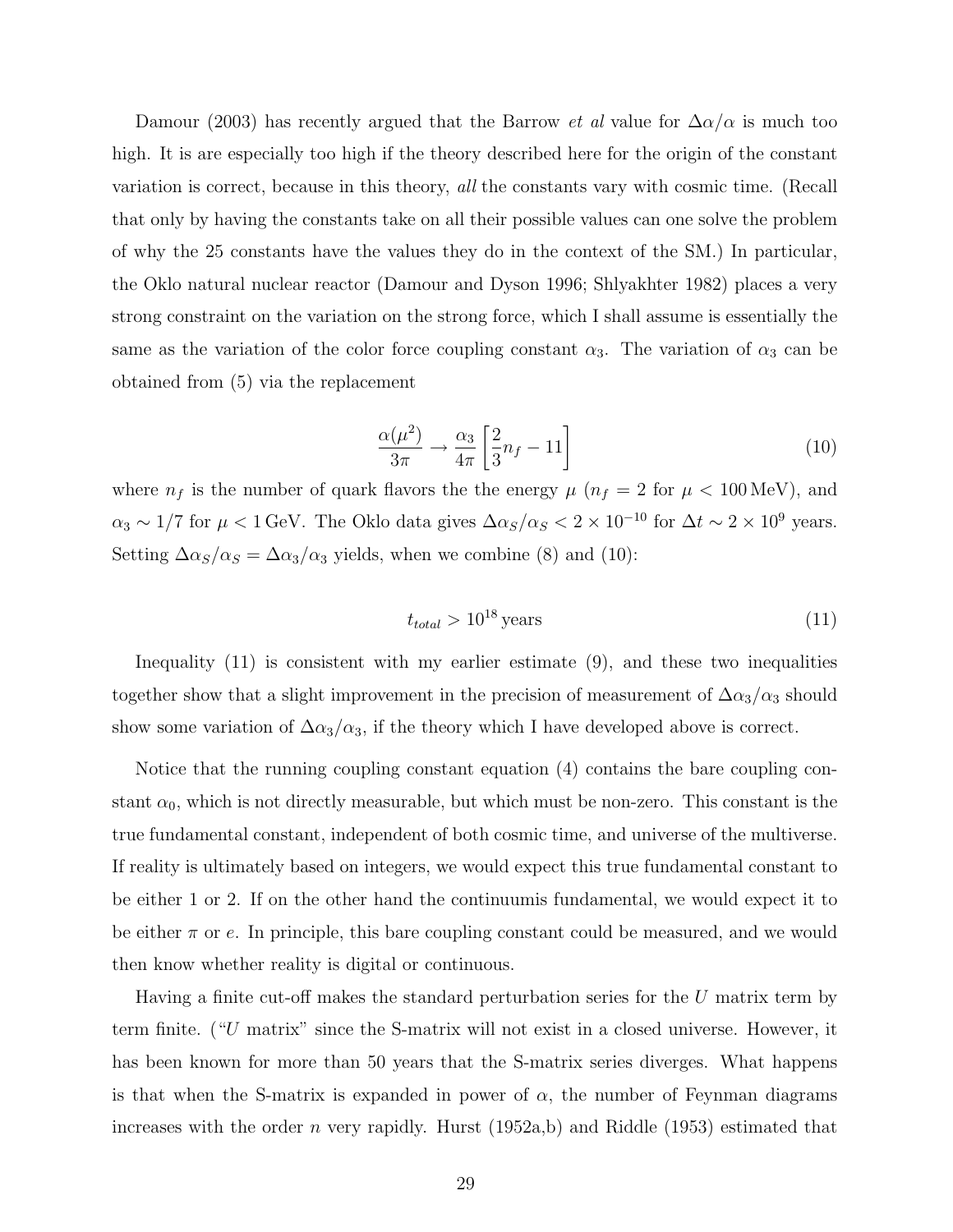the number of Feynman diagrams in QED increases as  $(n!)^{3n/2}$  for large n. Thirring (1953) and later Decalan and Rivasseau (1982) analyzed a similar enormous growth rate in the scalar field. Dyson (1949) used the approximation  $n = 137$  for the order at which the QED series terms started getting larger. Rosensteel *et al* (1976) estimate that the number N of nth order diagrams for a process with only 2 external lines satisfies

$$
(2n+1)!! < N < 4(2n+1)!!\tag{12}
$$

All of these estimates imply that the S-matrix series must diverge. If we ask when  $\alpha^{n}(2n+1)!! = 1$ , the answer is at  $n = 180$ , at which order there will be about  $10^{384}$  irreducilbe Feynman diagrams. With Dyson's estimate of  $n = 137$ , there would be  $(2(137) + 1)!!$  ∼  $10^{277}$  irreducible diagrams. When one considers that for QED vertex diagrams there are 7 diagrams at 2 loops, 72 diagrams at 3 loops, 891 diagrams at 4 loops, and 12,672 diagrams at 5 loops, and that the evaluation of the two loop diagrams was not completed until 1957 Kinoshita 2003), the three loop diagrams took until 1996, and we have not yet completely evaluated the four loop diagrams (Hayes 2004), there is no immediate worry that we will reach the point at which the S-matrix series begins to diverge. In fact, the Bekenstein Bound of 10<sup>123</sup> bits allowed in the visible universe today shows that it is impossible in principle to evaluate Feynman diagrams to the order required to see the S-matrix sum begin to grow, at least in the current epoch of universal history. It is only near the final state of the universe, where the disappearance of event horizons will allow an unlimited amount of information to be stored, that all the Feynman diagrams of the 180th order and above could be evaluated. Nevertheless, the QED S-matrix perturbation series could converge only if the magnitude of the typical nth order Feynman diagram dropped more rapidly than than  $\alpha^{n}(2n + 1)!!$ , which is impossible in the usual renormalization scheme. It is also impossible in string perturbation theory: Gross and Vipul (1988) have shown that the number of irreducible string loops increases faster than n!.

But it *might* be possible using the mechanism I have described for obtaining the ultraviolet cut-off. In my proposal, the NMTS condition restricts the amount of energy in a small volume. At n-loops, all diagrams at n-order will superimpose, necessitating a reduction of the cut-off at each order. Since there are  $\sim (2n+1)!!$  loops at nth order, the cut-off should be reduced so that each diagram would be reduced by a factor of  $\sim [(2n+1)!!]^{-1}$ , cancelling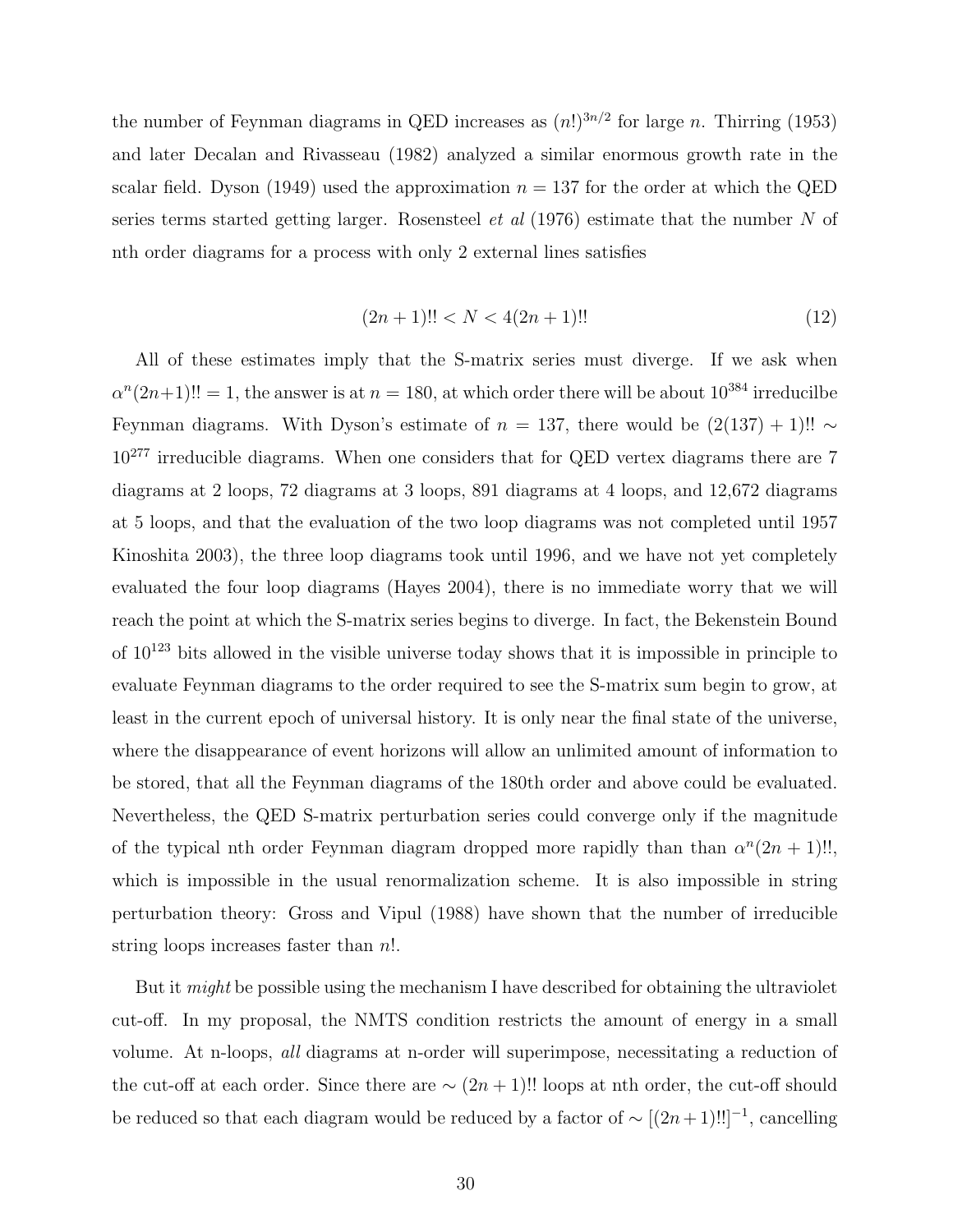the increase in the number of diagrams, with the result that the series expansion in the fine structure constant  $\alpha$  becomes a convergent power series. Of course, this means that there are an infinite number of new constants — one at each order — but I have already argued above that quantum gravity will itself require an infinite number of new constants. (The usual infinite number of equations for unitarity will give some constraints on the cut-offs. Conversely, the infinite number of new constants guarantee that unitarity can be satisfies for the U-matrix.) The crucial point, however, in both cases is that the new constants will introduce new measurable physics only near the final singularity. We physicists must keep in mind that the only constraints we may reasonably impose on a physical theory is (1) it must agree with all experiments we are capable of carrying out, and (2) the theory must be consistent.

It is instructive to revisit Dyson's (1952) analysis of the physical origin of the QED perturbation series divergence. Dyson pointed out that if the series in powers of  $\alpha$  converged, then a series formed by the replacement  $\alpha \to -\alpha$  should also converge, since the new series is just an alternating series formed from a convergent positive terms power series. Dyson then considered the physics of the alternate universe in which  $-\alpha$  was negative. He showed that the vacuum of such a world was unstable (see Gibbons and Rasheed 1996 for a more recent discussion in which gravitational effect are considered in the Dyson alternate universe). Dyson therefore conjectured that the divergence of the QED S-matrix power series was a manifestation of a problem with the choice of the QED vacuum. Gross and Vipul (1988) conjectured that it was the ambiguity in the choice of the string vacuum that was the ultimate cause of the divergence of string perturbation theory.

I think Dyson, and Gross and Vipul are correct. Notice first that Dyson's alternate world cannot physically exist in the sense that my proposed cut-off mechanism will not work in his alternate universe. The replacement  $\alpha \to -\alpha$  would result in either naked singularities or mini-black holes (Gibbons and Rasheed 1996), either of which would violate the NMTS condition. Furthermore, the full quantum gravity Lagrangian assumes tacitly that the Hilbert term is the dominant term, and that the higher order terms will not come into play until very high energies are reached near the final singularity. This effectively means that the classical universe of the Hilbert action will be the ground state of physical reality, which is to say, the true vacuum state of the full Lagrangian is the classical closed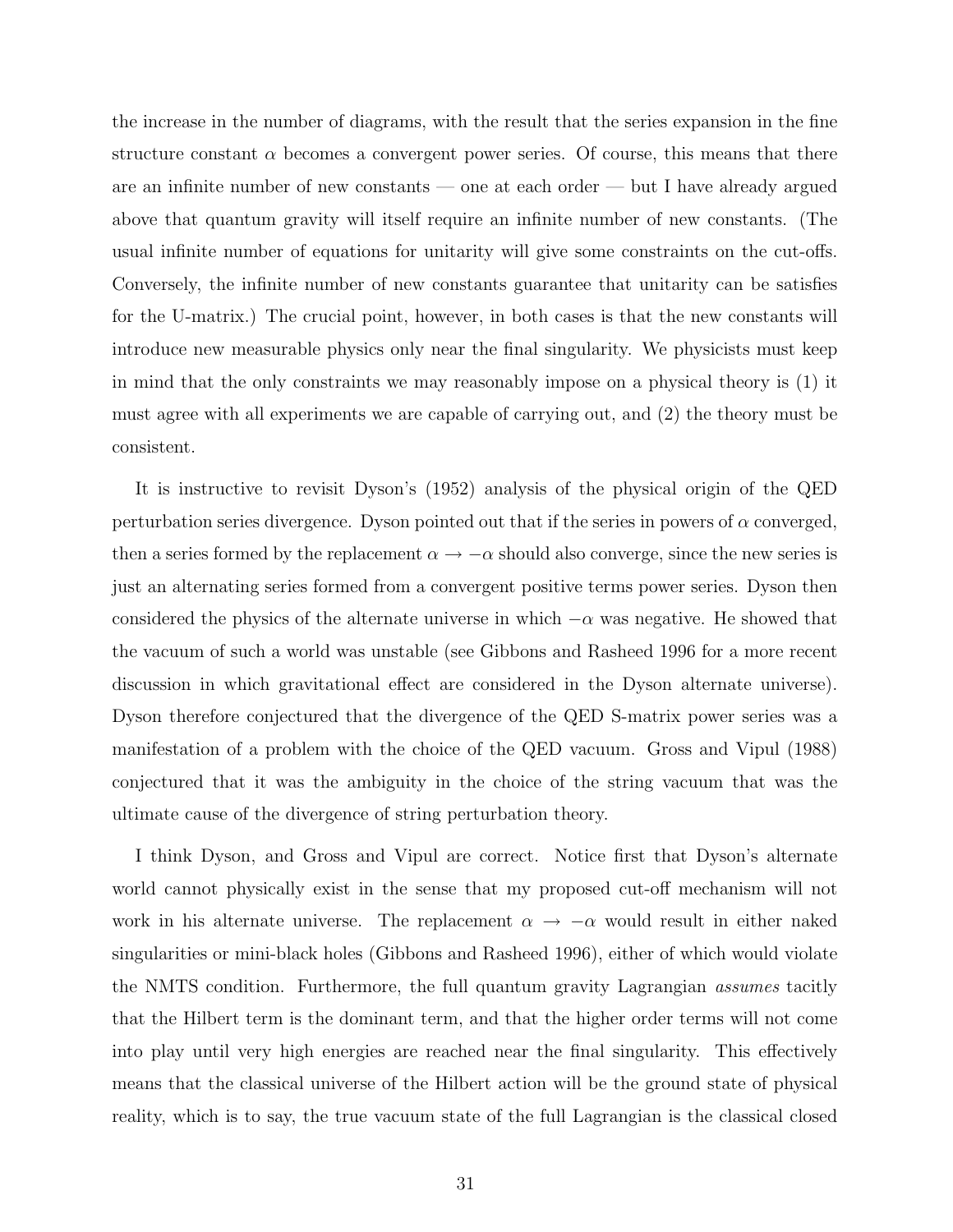universe. The universe of Minkowski space is a good approximation to the classical closed universe locally, but at high energies — or when high order terms become important — the true vacuum state must be used. I remind the reader again that the Penrose quasi-local energy naturally yields a value of zero for the total energy of a closed classical universe. Actually, the true classical closed universe will be a multiverse since all quantum objects are multiverses. Let me now construct the unique classical closed universe multiverse.

#### VI. THE QUANTIZED FRW UNIVERSE

#### A. Quantizing the FRW Universe in Conformal Time

Since I have argued above that the classical closed universe multiverse requires only the Hilbert action, I am allowed to quantize the universe using the Wheeler-DeWitt equation. (This refutes the anti-Wheeler-DeWitt equation argument expressed in DeWitt (1999, 2003). The Wheeler-DeWitt equation is the equation for the vacuum state of the universe.) I shall construct a quantized FRW universe in which the only field is a gauge field (actually a perfect fluid for which  $p = \rho/3$  and show that imposing the boundary condition that classical physics hold exactly at "late times" (any time after the first minute) implies that classical physics is good all the way into the initial singularity.

Recall that the Wheeler-DeWitt equation is

$$
\hat{\mathcal{H}}\Psi = 0\tag{13}
$$

where  $\mathcal H$  is the super-Hamiltonian operator. This operator contains the equivalent of time derivatives in the Schrödinger equation. I say "the equivalent" because the Wheeler DeWitt equation does not contain time as an independent variable. Rather, other variables matter or the spatial metric — are used as time markers. In other words, the variation of the physical quantities is time. Depending on the variable chosen to measure time, the time interval between the present and the initial or final singularity can be finite or infinite — but this is already familiar from classical general relativity. As I shall so later, in the very early universe, conformal time measures the rate at which particles are being created by instanton tunnelling, that is it measures the rate at which new information is being created. Therefore, the most appropriate physical time variable is conformal time, and thus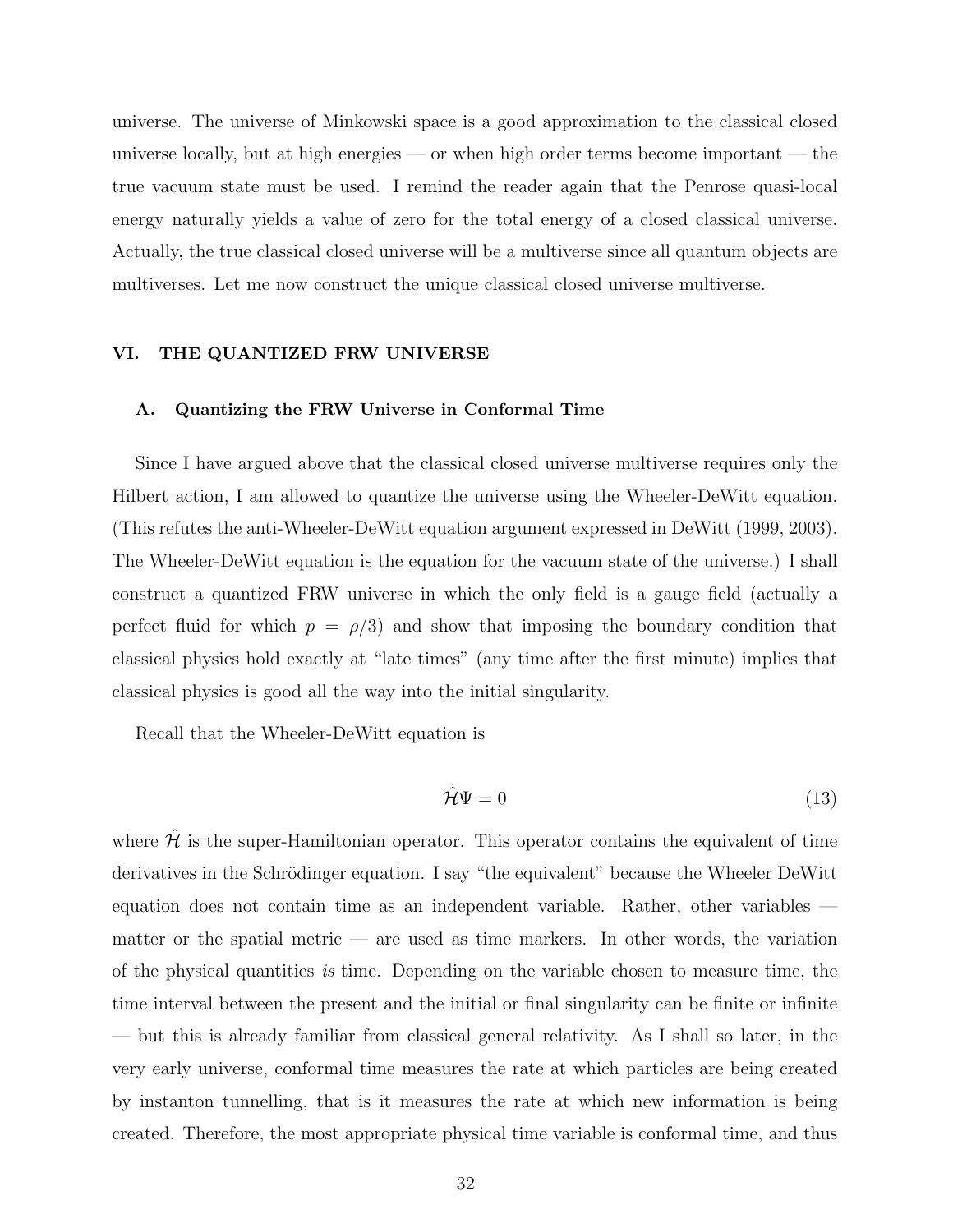we shall select an appropriate combination of matter and spatial variables that will in effect result in conformal time being used as the fundamental time parameter in the Wheeler-DeWitt equation. Conformal time is also the most natural physical time to use for another reason: I shall argue below that the matter in the early universe consists entirely of the SM  $SU(2)_L$  gauge field, and the Yang-Mills equation is conformally invariant; a gauge field's most natural time variable is conformal time.

Since the Bekenstein Bound tells us that the information content of the very early universe is zero, this means that the only physical variable we have to take into account is the scale factor R of the universe, and the density and pressure of the gauge field. So we only have to quantize the FRW universe for a radiation field, or equivalently, a perfect fluid for which  $p = \rho/3$ .

If matter is in the form of a perfect fluid, the Hilbert action  $S$  in the ADM formalism can be written

$$
S = \int (R+p)\sqrt{-g} d^4x = \int L_{ADM} dt
$$
 (14)

where p is the fluid pressure and R is the Ricci scalar as before. If the spacetime is assumed to be a Friedmann universe containing isentropic perfect fluids, Lapchinskii and Rubakov (1977) have shown the canonical variables can be chosen  $(R, \phi, s)$ , where R is now the scale factor of the universe, and  $\phi$ , s are particular parameterizations of the fluid variables called Schutz potentials (Schutz 1971). (I am using the same symbol for the Ricci scalar and the scale factor of the universe, but hopefully this will not lead to confusion.) The momenta conjugate to these canonical variables will be written  $(p_R, p_\phi, p_s)$ .

The ADM Lagrangian in these variables can be shown to be

$$
L_{ADM} = p_R R' + p_{\phi} \phi' + p_s s' - N(H_g + H_m)
$$
\n(15)

where the prime denotes the time derivative,

$$
H_g = -\frac{p_R^2}{24R} - 6R\tag{16}
$$

is the purely gravitational super-Hamiltonian, and

$$
H_m = N^2 R^3 [(\rho + p)(u^0)^2 + pg^{00}] = p_\phi^\gamma R^{3(1-\gamma)} e^s \tag{17}
$$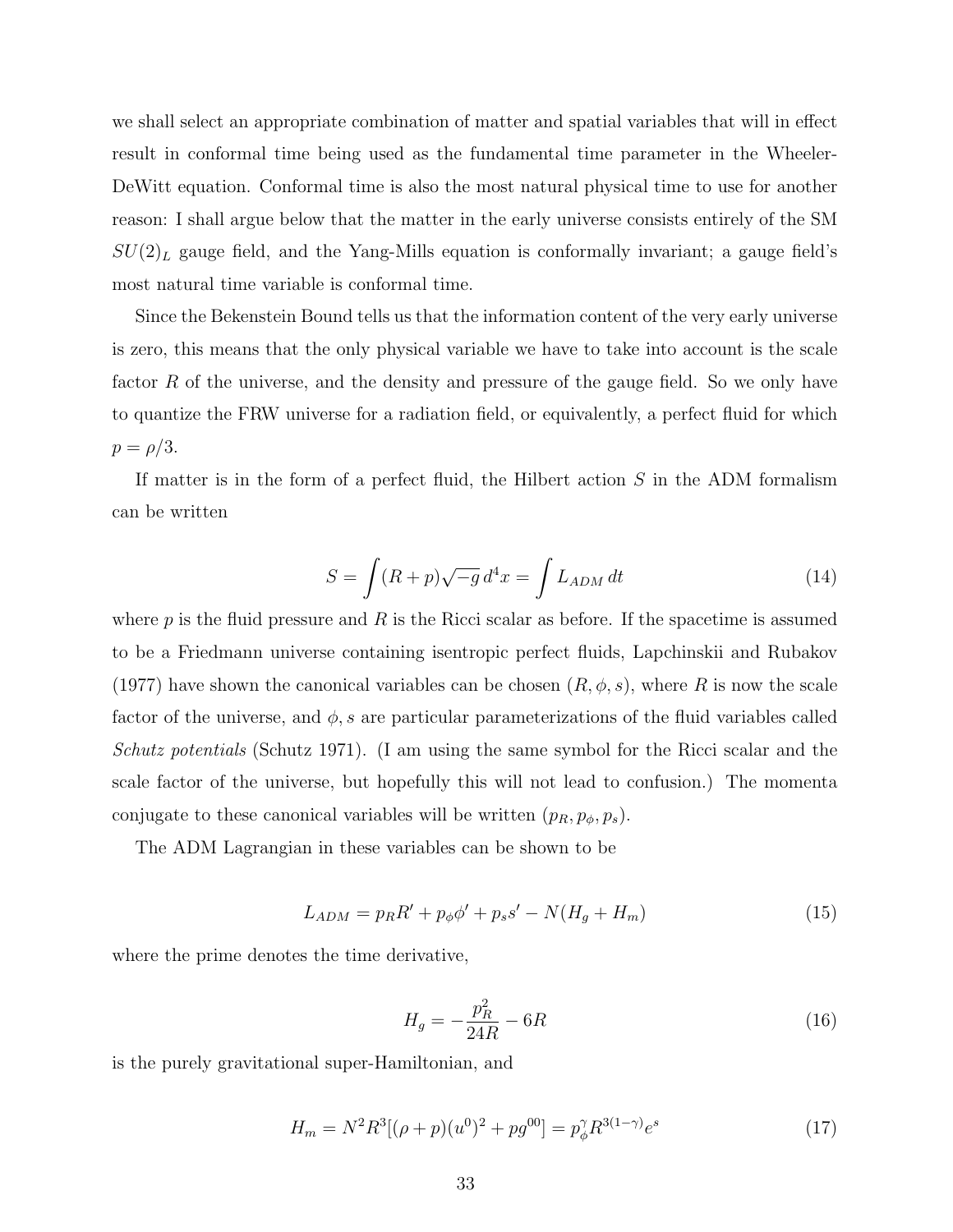is both the coordinate energy density measured by a comoving observer and the super-Hamiltonian of the matter. The momentum conjugate to  $R$ , the scale factor of the universe, is

$$
p_R = -\frac{12RR'}{N} \tag{18}
$$

The constraint equation for the Friedmann universe is obtained by substituting (15) through  $(18)$  into  $(14)$  and varying the lapse N. The result is the super-Hamiltonian constraint:

$$
0 = \mathcal{H} = H_g + H_m = -\frac{p_R^2}{24R} - 6R + p_\phi^{\gamma} R^{3(1-\gamma)} e^s \tag{19}
$$

When the perfect fluid is radiation the last term is  $H_m = p_\phi^{4/3}$  $\frac{4}{\phi}e^{s}/R$ , and so if we choose the momentum conjugate to the *true* time  $\tau$  to be

$$
p_{\tau} = p_{\phi}^{4/3} e^s \tag{20}
$$

then the super-Hamiltonian constraint becomes

$$
0 = \mathcal{H} = -\frac{p_R^2}{24R} - 6R + \frac{p_\tau}{R}
$$
\n(21)

The ADM Hamiltonian is obtained from  $H_{ADM} = p_{\tau}$ , or

$$
H_{ADM} = \frac{p_R^2}{24} + 6R^2 \tag{22}
$$

which is just the Hamiltonian for a simple harmonic oscillator.

The lapse  $N$  is fixed by solving Hamilton's equation

$$
\tau' = 1 = \frac{\partial (N[H_g + H_m])}{\partial p_\tau} = \frac{N}{R}
$$
\n(23)

which says that  $N = R$ ; that is, *true* time is just conformal time, which is why I have called it  $\tau$ .

If we quantize by the replacement  $p_{\tau} \to \hat{p}_{\tau} = -i\partial/\partial \tau$ , and  $p_R \to \hat{p}_R = -i\partial/\partial R$ , together with a reversal of the direction of time  $\tau \to -\tau$  in the super-Hamiltonian constraint (21), the Wheeler-DeWitt equation (13) will then become (if we ignore factor ordering problems)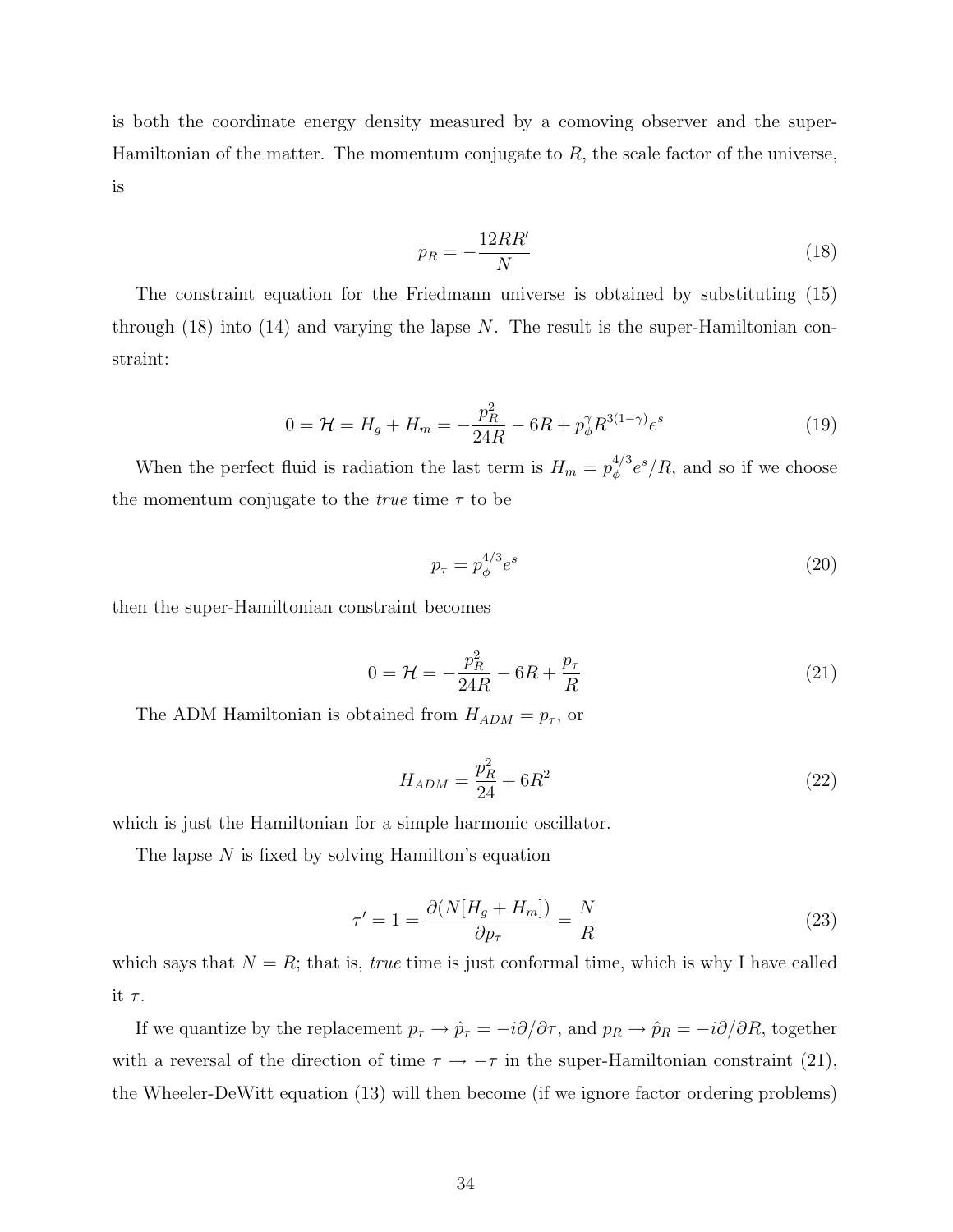Schrödinger's equation for the simple harmonic oscillator with mass  $m = 12$ , spring constant  $k = 12$  and angular frequency  $\omega = 1$ :

$$
i\frac{\partial\Psi}{\partial\tau} = -\frac{1}{24}\frac{\partial^2\Psi}{\partial R^2} + 6R^2\Psi\tag{24}
$$

# B. Consistency between Copenhagen and Many-Worlds Requires a Delta Function Initial Boundary Condition

We need to find what boundary conditions to impose on equation  $(24)$ . The boundary condition that I propose is the unique boundary condition that will allow the classical Einstein equations to hold exactly in the present epoch: that is, I shall require that on the largest possible scales in the present epoch, classical mechanics holds exactly. To see how to impose such a boundary condition, let us consider the general one-particle Schrödinger equation

$$
i\hbar \frac{\partial \psi}{\partial t} = -\frac{\hbar^2}{2m} \nabla^2 \psi + V(\vec{x})\psi \tag{25}
$$

If we substitute (Jammer 1974 p. 280; Landau and Lifshitz 1977, p. 51–52; Bohm 1952, 1953)

$$
\psi = \mathcal{R} \exp(i\varphi/h) \tag{26}
$$

into (25), where the functions  $\mathcal{R} = \mathcal{R}(\vec{x}, t)$  and  $\varphi = \varphi(\vec{x}, t)$  are real, we obtain

$$
\frac{\partial \mathcal{R}}{\partial t} = -\frac{1}{2m} \left[ \mathcal{R} \nabla^2 \varphi + 2 \vec{\nabla} \mathcal{R} \cdot \vec{\nabla} \varphi \right]
$$
(27)

$$
\frac{\partial \varphi}{\partial t} = -\frac{(\vec{\nabla}\varphi)^2}{2m} - V + \left(\frac{\hbar^2}{2m}\right)\frac{\nabla^2 \mathcal{R}}{\mathcal{R}}
$$
(28)

Equation (28) is just the classical Hamilton-Jacobi equation for a single particle moving in the potential

$$
U = V - \left(\frac{\hbar^2}{2m}\right) \frac{\nabla^2 \mathcal{R}}{\mathcal{R}}
$$
 (29)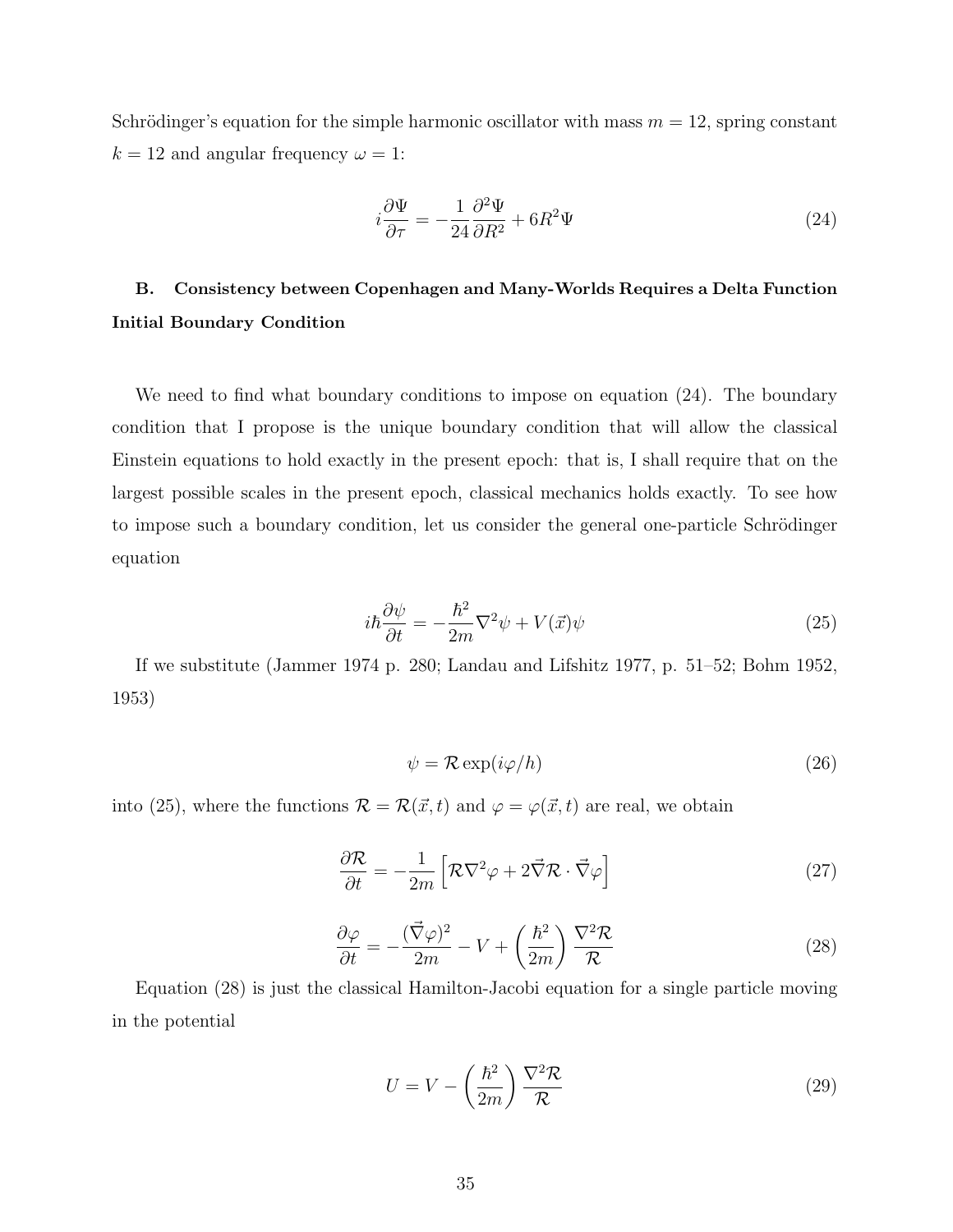Equations  $(27)$  and  $(28)$  are fully equivalent to Schrödinger's equation  $(25)$ , and this way of expressing Schrödinger's equation, which I shall call the Bohm–Landau Picture, is the most convenient formulation of QM when one wishes to compare QM with classical mechanics.

There is, however, a crucial difference between Schrödinger's equation (25) and the classical Hamilton-Jacobi equation (equation (28) with the quantum potential set equal to zero). Since the H-J equation is non-linear, it will almost always develop cusp singularities where the wave field  $\varphi$  ceases to be  $C^1$ . For a simple example, imagine a plane wave incident on an attractive spherically symmetric central potential like the familiar  $V = -e^2/r$ . The wave will be focussed into a point a finite distance from the center of the potential on the side opposite the incoming wave. This focus point will be the cusp. For all times after the formation of the cusp, the H-J equation will cease to define a global  $C<sup>1</sup>$  solution: the H-J equation will cease to be deterministic. There will be a  $\varphi$  field after the cusp develops, so this cusp will constitute a singularity in the laboratory. In other words, classical mechanics in its most powerful form is not deterministic, contrary to what Laplace (and most physicists today) believed. Adding the quantum potential saves the day, for the coupled equations (27) and(28) are equivalent to the linear Schrödinger's equation, which has no singularities. A global  $C<sup>1</sup>$ solution is guaranteed by  $C^1$  initial data. Quantum mechanics is *more* deterministic than classical mechanics! Alternately, we can regard the transition from classical mechanics to quantum mechanics — the addition of the quantum potential to the classical H-J equation — as being forced by the requirement of global determinism. Quantum mechanics can be regarded as a specialization of the most general classical mechanics, because the quantum equation  $(28)$  does not allow an arbitrary potential V; it requires all acceptable potentials to be of the form (29). Once again, this specialization is required by determinism.

The normals to surfaces of constant phase, given by  $\varphi(\vec{x}, t) =$  constant, define trajectories: those curves with tangents

$$
\vec{\nabla}\varphi = \frac{\hbar}{2im} \ln\left(\frac{\psi}{\psi^*}\right) = Re\left[\left(\frac{\hbar}{i}\right) \ln \psi\right]
$$
\n(30)

The density of the trajectories is conserved, since this density is given by  $\rho = \psi \psi^* = \mathcal{R}^2$ , satisfying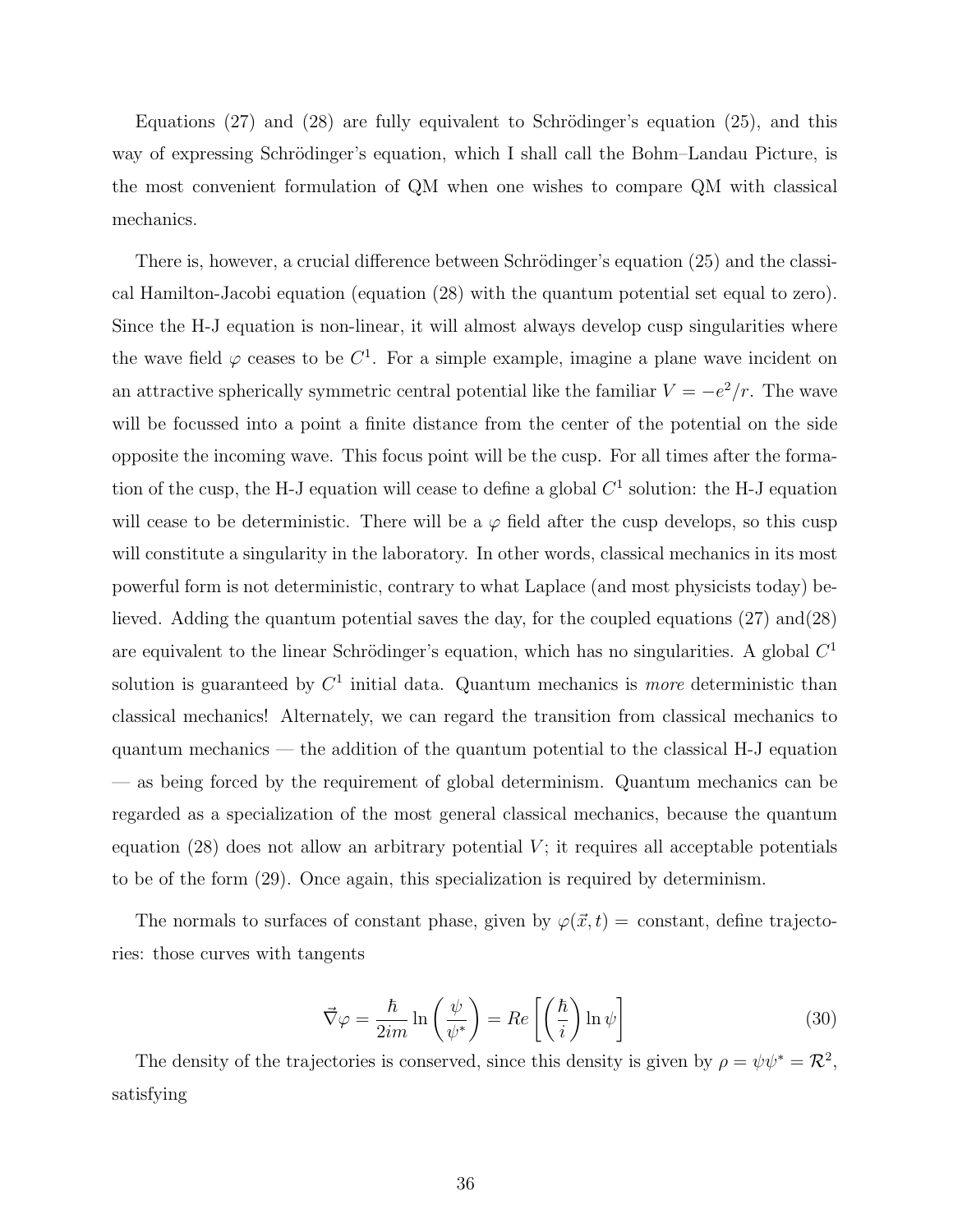$$
\frac{\partial \rho}{\partial t} + \vec{\nabla} \cdot \left( \rho \frac{\vec{\nabla} \varphi}{m} \right) = 0 \tag{31}
$$

which is just  $(27)$  rewritten.

The surfaces of constant phase guide an infinite ensemble of particles, each with momentum  $\vec{p} = m\vec{\nabla}\varphi$ : all the trajectories defined by (30) are real in quantum mechanics. In all quantum systems, Many Worlds are present, though if we make a measurement, we will see only one particle. But we must keep in mind that in actuality, there are an uncountably infinite number of particles — infinitely many histories — physically present. The same will be true in quantum cosmology.

But we will be aware of only one universe in quantum cosmology, so the requirement that classical mechanics hold exactly in the large in the present epoch can only mean that this single universe of which we are aware must obey exactly the classical Hamilton-Jacobi equation: that is, we must require that

$$
\frac{\nabla^2 \mathcal{R}}{\mathcal{R}} = 0 \tag{32}
$$

By requiring (32) to be imposed on the wave function of the universe in the present epoch, I have in effect unified the Many-Worlds Interpretation of quantum mechancs with Bohr's version of the Copenhagen Interpretation. In what is universally regarded as Bohr's definitive article on the Copenhagen interpretation (Bohr 1959), Bohr never once claims that the wave function must be "reduced"; i.e., undergo non-unitary evolution, nor does he ever claim that macroscopic systems such as human beings are not subject to the unitary time evolution of atomic systems. Bohr instead asserts: "... it is decisive to recognize that, however far the phenomena transcend the scope of classical physical explanation, the account of all evidence must be expressed in classical terms." (Bohr 1959, p. 209, Bohr's italics) ". . . This recognition, however, in no way points to any limitation of the scope of the quantum-mechanical description . . ." (Bohr 1959, p. 211).

But quantum mechanics has unlimited validity only if it applies equally to human-size objects as well as to atoms, and thus the requirement that accounts of phenomena expressed at the human size level and larger must be in classical mechanical terms can only mean that the larger objects must obey classical and quantum laws simultaneously. And this is possible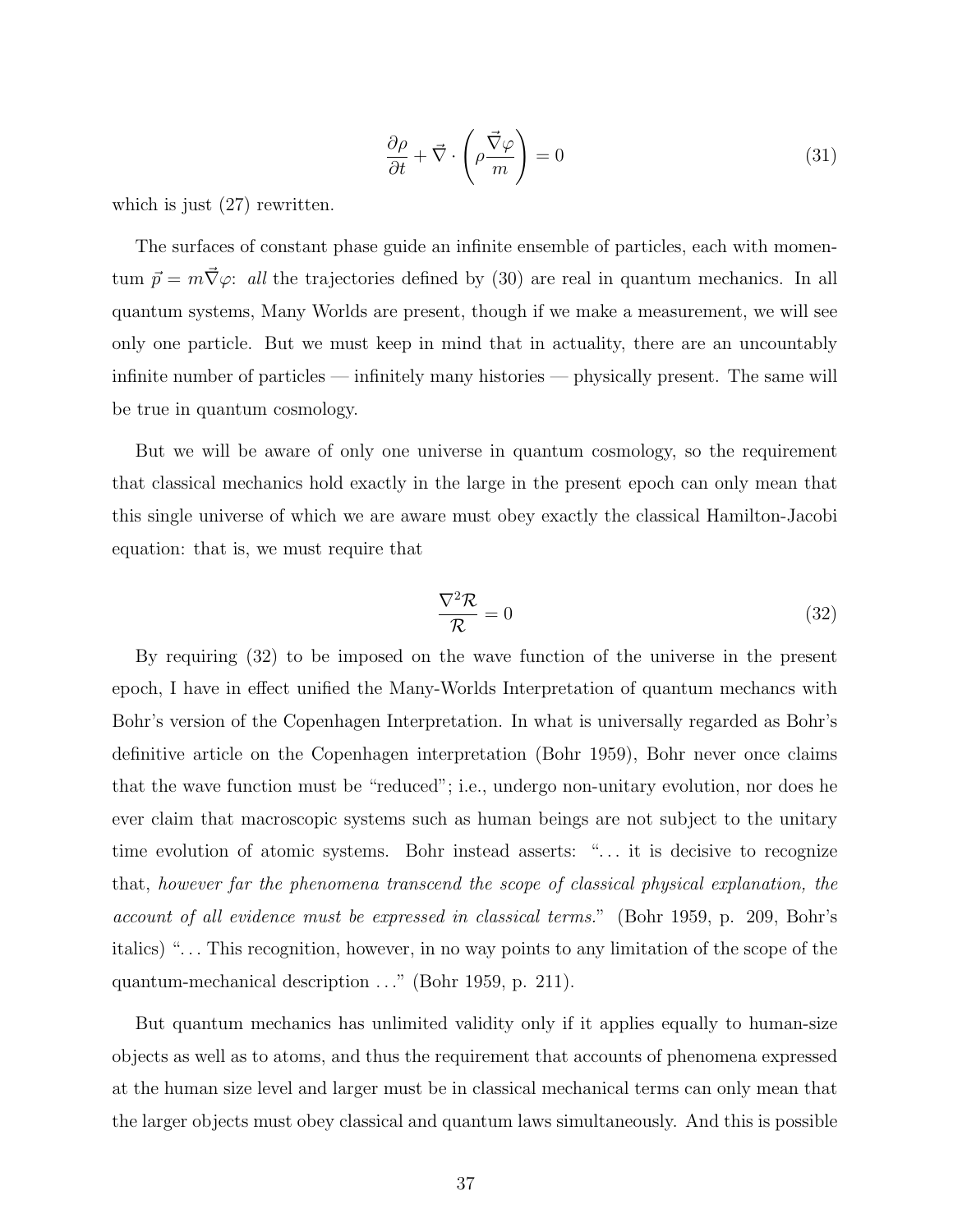only if the human-size objects and larger obey Schrödinger's equation and the classical H-J equation simultaneously, which requires that the boundary condition (32) hold.

But it is only required to hold at the present epoch (more precisely, after the first minute), and only on the largest possible scale, that of the universe as a whole. In other words, the Copenhagen Interpretation is to be regarded as something like the Second Law of Thermodynamics: it applies only to large scale systems, and it holds exactly only on the largest possible scale, the scale of the universe as a whole. The Many-Worlds Interpretation holds always, just as statistical mechanics holds always. But boundary conditions must be imposed on the MWI to yield exactly the Copenhagen Interpretation in the large, just boundary conditions must be imposed in statistical mechanics to yield exactly the Second Law in the Thermodynamic Limit.

However, as we shall see, imposing (32) today will yield a classical evolution from the initial singularity to the present day, thus justifying the use of classical field equations in the very early universe arbitrarily close to the initial singularity, as I shall do in subsequent sections.

If R is bounded above — as it would be if  $\psi$  were a function in a Hilbert space equation(32) requires  $\nabla^2 \mathcal{R} = 0$ . This in turn implies (since  $\mathcal{R}$  is bounded above) that  $\mathcal{R}$  = constant. But the only allowed way in quantum mechanics to obtain  $\mathcal{R}$  = constant is to extend the Hilbert space to a Rigged Hilbert space (Gel'fand triple) (Böhm 1978) that includes delta functions. For example, when  $V = 0$ , a delta function in momentum space yields  $\mathcal{R} =$  constant, and the plane wave, which indeed satisfies the classical H-J equation, and indeed the trajectories which are everywhere normal to the constant phase surfaces are the straight lines with tangents proportional to the momentum vector.

It is important to emphasize that  $\mathcal{R} =$  constant is going to yield a non-normalizable wave function, and that the only allowed non-normalizable wave function are indeed delta functions. For, as Böhm (1978) has pointed out, the most fundamental expression of the wave function, the Dirac kets, are themselves delta functions, so delta functions are physically real states that are actually physically more fundamental than the Hilbert space states. Thus we should not be surprised to find that the initial state of the universe is one of the most fundamental states.

The wave function of the universe  $\Psi(R,\tau)$  in the mini-superspace described above is a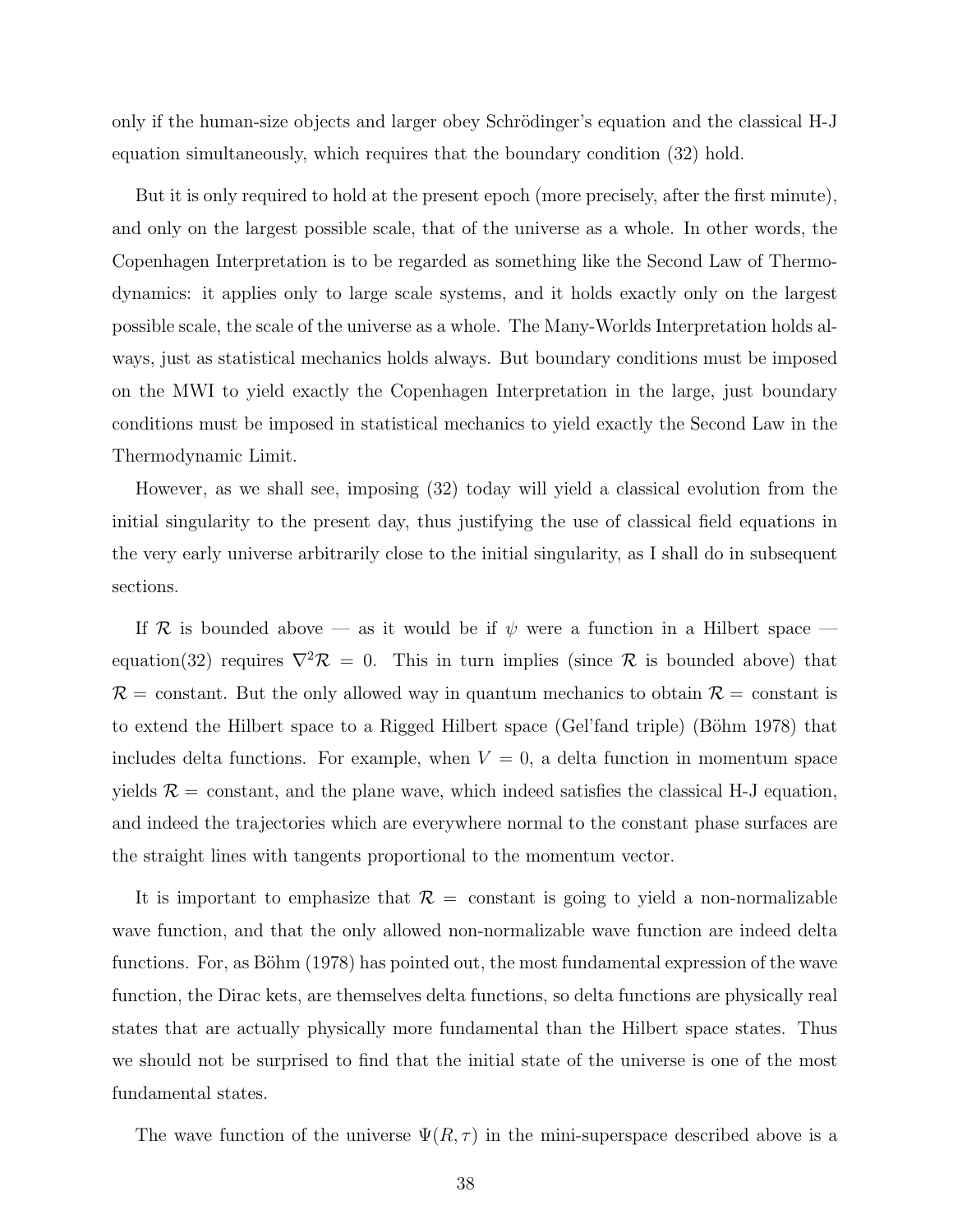function of two variables, the scale factor of the universe R and the conformal time  $\tau$ .

If the initial boundary condition

$$
\Psi(0,0) = \delta(R) \tag{33}
$$

$$
\left[\frac{\partial \Psi(R,\tau)}{\partial R}\right]_{R=0} = 0\tag{34}
$$

is imposed, then the resulting wave function will have classical H-J trajectories for  $\tau > 0$ . (Boundary condition (34) is imposed in addition to the delta function condition (33) for the following reason. The wave function is assumed to have no support for  $R < 0$ . However, we cannot get this by imposng the DeWitt boundary condition  $\Psi(0, \tau) = 0$ , because it contradicts (33). But (34) is sufficient for self-adjointness of the SHO Hamiltonian on the half-line  $R \in [0, +\infty)$ ; see (Tipler 1986) for a discussion.) The wave function satisfying boundary conditions (33) and (34) is just the Green's function  $G(R, \tilde{R}, \tau)$  defined on the entire real line for the simple harmonic oscillator, with  $\tilde{R}$  set equal to zero. The wave function of the universe is thus

$$
\Psi(R,\tau) = \left[\frac{6}{\pi L_{Pk}\sin\tau}\right]^{1/2} \exp\left[\frac{i6R^2\cot\tau}{L_{Pk}^2} - \frac{i\pi}{4}\right]
$$
\n(35)

where  $L_{Pk}$  is the Planck length. This wave function is defined only for a finite conformal time:  $0 \leq \tau \leq \pi$ . (The initial and final singularities *are* in the domain of the wave function!)

Notice that the magnitude of the wave function (35) is independent of the scale factor of the universe  $R$ . Since the scale factor plays the role of "spatial position" in the simple harmonic oscillator equation (24), we have  $\nabla^2 R = 0$ , and hence from the discussion on phase trajectories above, we see that the phase trajectories for the wave function (35) are all the classical trajectories for a simple harmonic oscillator. That is, the phase trajectories are all of the form

$$
R(\tau) = R_{max} \sin \tau \tag{36}
$$

which are also all the classical solutions to the Einstein field equations for a radiationdominated Friedmann universe. The phase trajectories of the multiverse are pictured in Figure 1.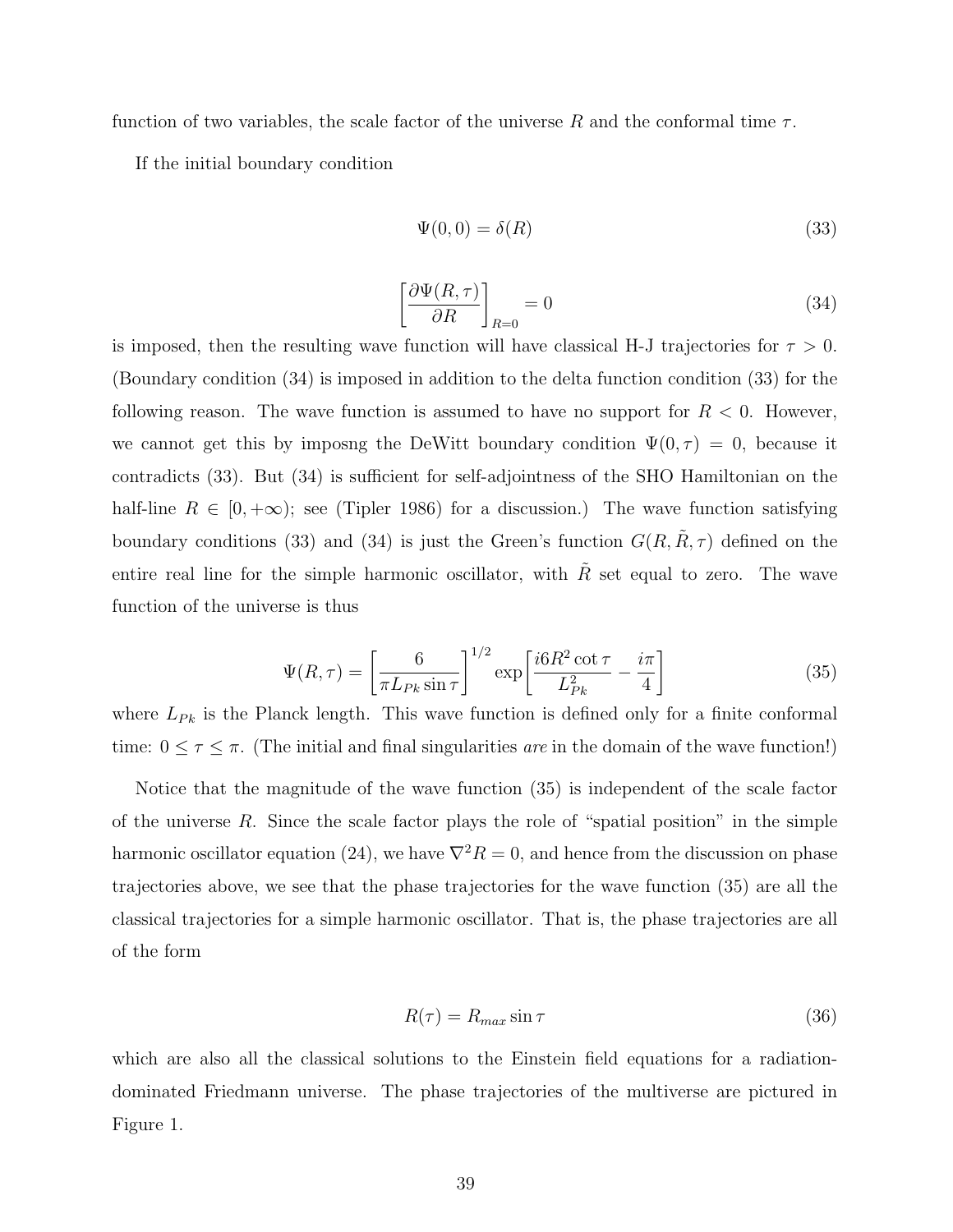

FIG. 1: The Mulitverse: an infinite number of classical closed universe, all beginning at the same initial singularity, and ending at the same final singularity. The probability is 1 that the particular universe we happen to find ourselves in is extremely large. Thus the resolution of the Flatness Problem is wave packet spreading from an initial delta function. Notice that this resolution is kinematic: it does not depend on any assumed dynamics. The future conformal time limit is labeled  $+\infty$ , even though (36) obviously has  $+\pi$  as its upper bound, because the actual universe has a single point as its future c-boundary — equivalently, it has no event horizons — which requires infinite future conformal time.

We can also show that the phase trajectories are given by (36) by direct calculation. Since in the natural units  $L_{Pk} = 1$ , the phase  $\varphi$  is  $\varphi = 6R^2 \cot \tau - \frac{\pi}{4}$  $\frac{\pi}{4}$ , we have  $\nabla \varphi = \partial \varphi / \partial R =$  $12R \cot \tau$ . The tangents are defined by  $p_R = \nabla \varphi$ , which implies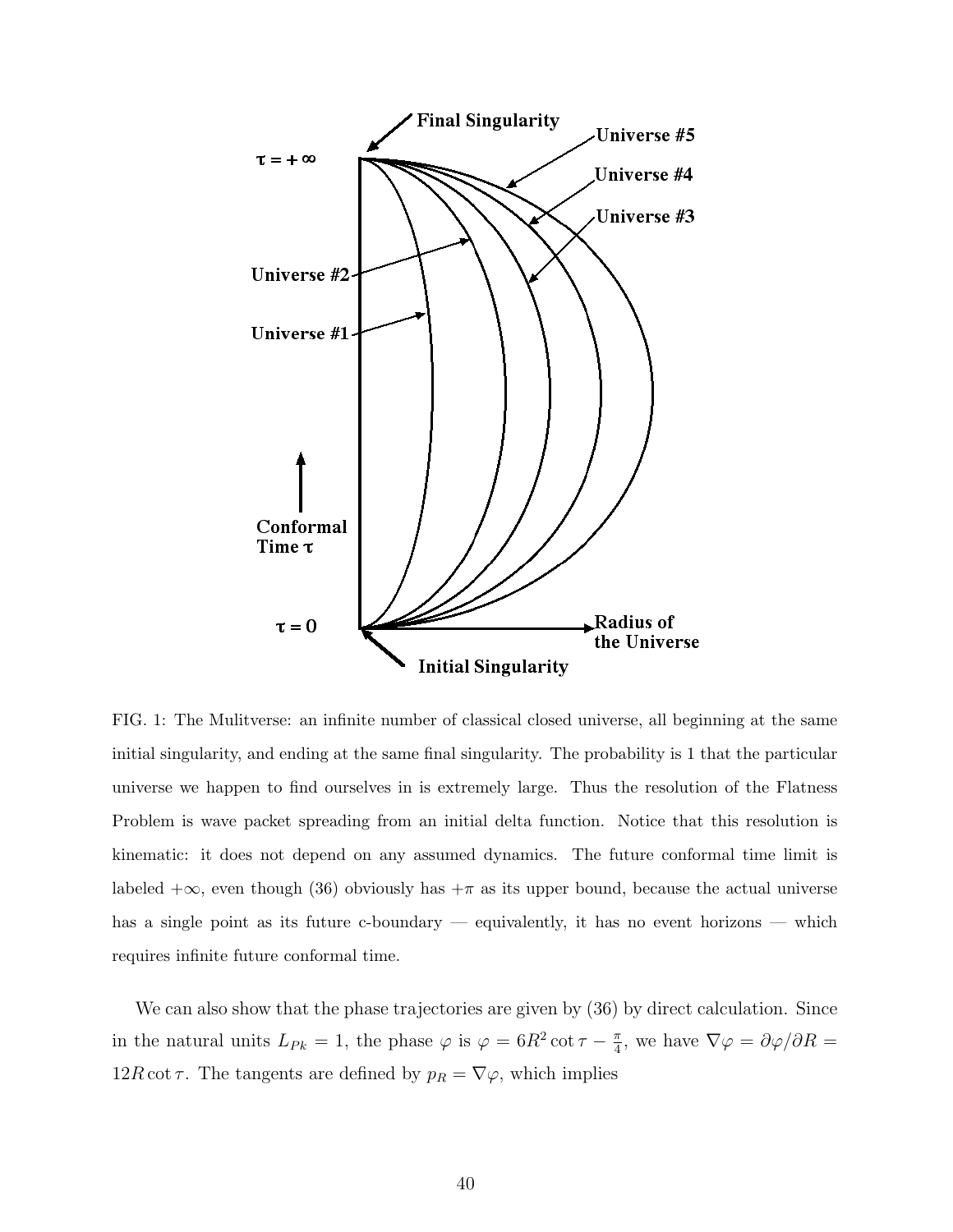$$
\frac{1}{R}\frac{dR}{d\tau} = \cot \tau \tag{37}
$$

using (18),  $N = R$ , and  $\tau \to -\tau$ . The solutions to (37) are (36).

With the boundary condition (33), all radii at maximum expansion,  $R_{max}$ , are present; all classical paths are present in this wave function. We thus see that, with the boundary condition (33), both the phase trajectories and the wave function begin with an initial singularity and end in a final singularity. In other words, with this wave function, the universe behaves quantum mechanically just as it does classically. The singularities are just as real in both cases. Conversely, we can run the calculation in reverse and conclude that in a SHO potential with  $\mathcal{R} =$  constant, we see that the universal wave function must have been initially a delta function. This shows that each universe of the multiverse is classical all the way into the initial singularity.

### C. Singularity Structure of the Multiverse

The muliverse (35), the phase trajectories of which are pictured in Figure 1, has a simple singularity structure. Let us call the different parts of the boundary of a spacetime or multiverse a hypostasis (plural: hypostases) which is the Greek word for "foundation". The word "different" will mean "usually constructed by different techniques." For example, Minkowski spacetime has five hypostases:  $i^{-}$  (past timelike infinity),  $\Im^{-}$  (past null infinity),  $i^0$  (spacelike infinity),  $\Im^+$  (future null infinity), and  $i^+$  future (timelike infinity). Future timelike infinity is the "point" outside of spacetime that timelike geodesics end up as time goes to future infinity, future null infinity is the infinite future "endpoint" (actually  $R \times S^2$  in the Penrose topology) of null geodesics, and so forth. Universal anti-de Sitter space has three hypostases,  $\Im$ ,  $i^-$  and  $i^+$ . Maximally extended de Sitter spacetime has two hypostases,  $\Im^{-}$ and  $\Im^+$ . A classical Friedmann dust or radiation filled closed universe has two hypostases,  $\Im^{-}$  and  $\Im^{+}$ , which are the initial and final singularities respectively. See Hawking and Ellis (1973) and Hawking, King, and McCarthy (1976) for a more detailed discussion of the distinct boundaries to spacetime.

The multiverse has three hypostases, pictured in Figure 2. Each classical universe begins in an initial singularity, and ends in a final singularity. These two singularities are con-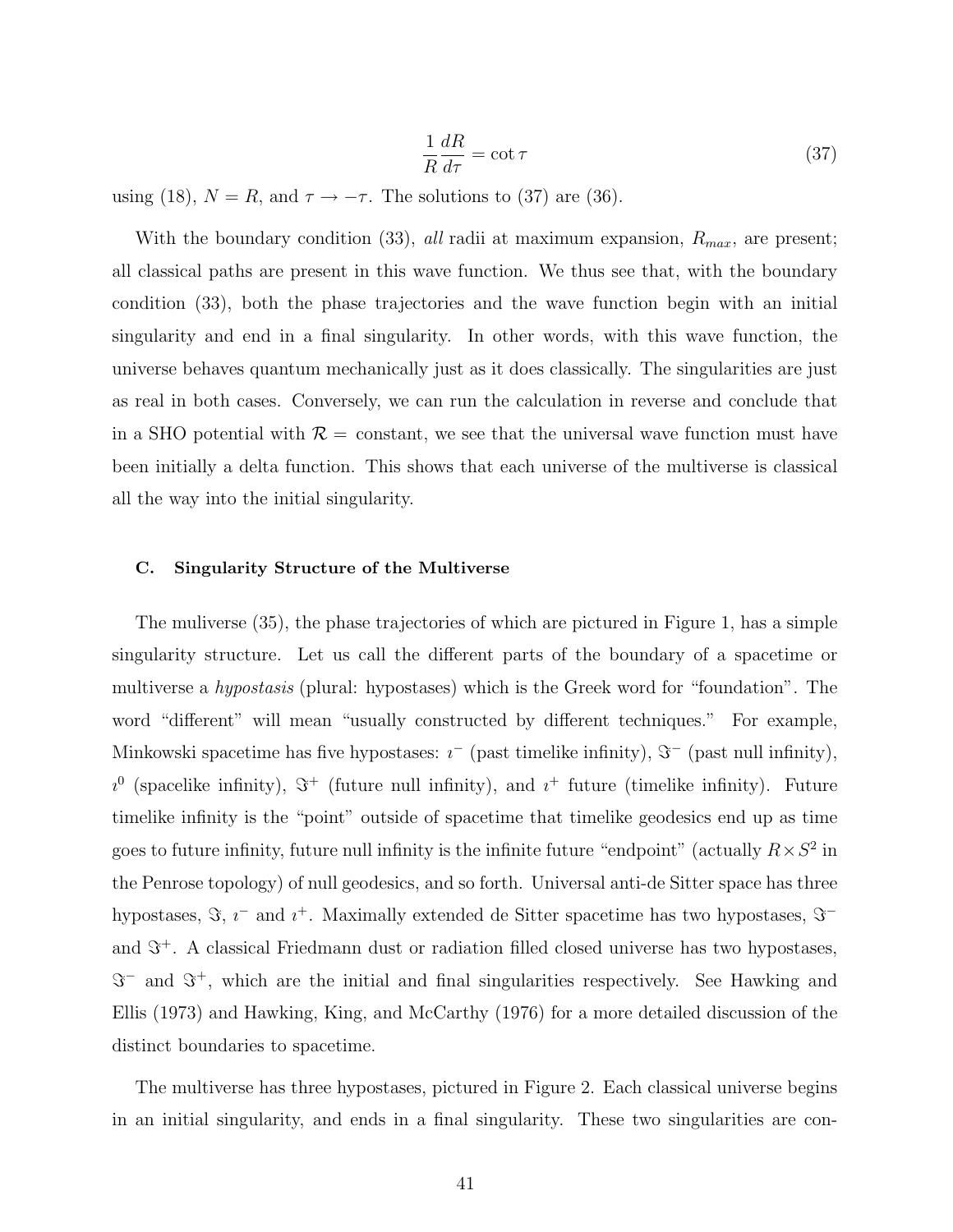

FIG. 2: The singularity structure of the mulitverse: three hypostases, consisting of the initial singularity, the final singularity, and the "all presents singularity" which connects the initial and final singularity.

structed by moving inside each classical universe, by Cauchy completion with the natural positive definite metric  $g_{\mu\nu} + 2u_{\mu}u_{\nu}$ , where  $u_{\mu}$  is a globally defined unit timelike vector field (Tipler, Ellis, and Clarke 1980, p. 154). The unit normals to any foliation of the closed Friedmann universe by Cauchy hypersurfaces will give the same structure in the particular situation we consider in this paper: The Cauchy completion will be a single point for the past singularity, and a single point for the future singularity.

The third hypostasis is visible only from the multiverse. Since the multiverse pictured here is really the ground state of the universal wave function, we can use the natural metric on superspace given by the dynamics of this ground state, which satisfies the Wheeler DeWitt equation. This natural metric is a six dimensional hyperbolic metric with signature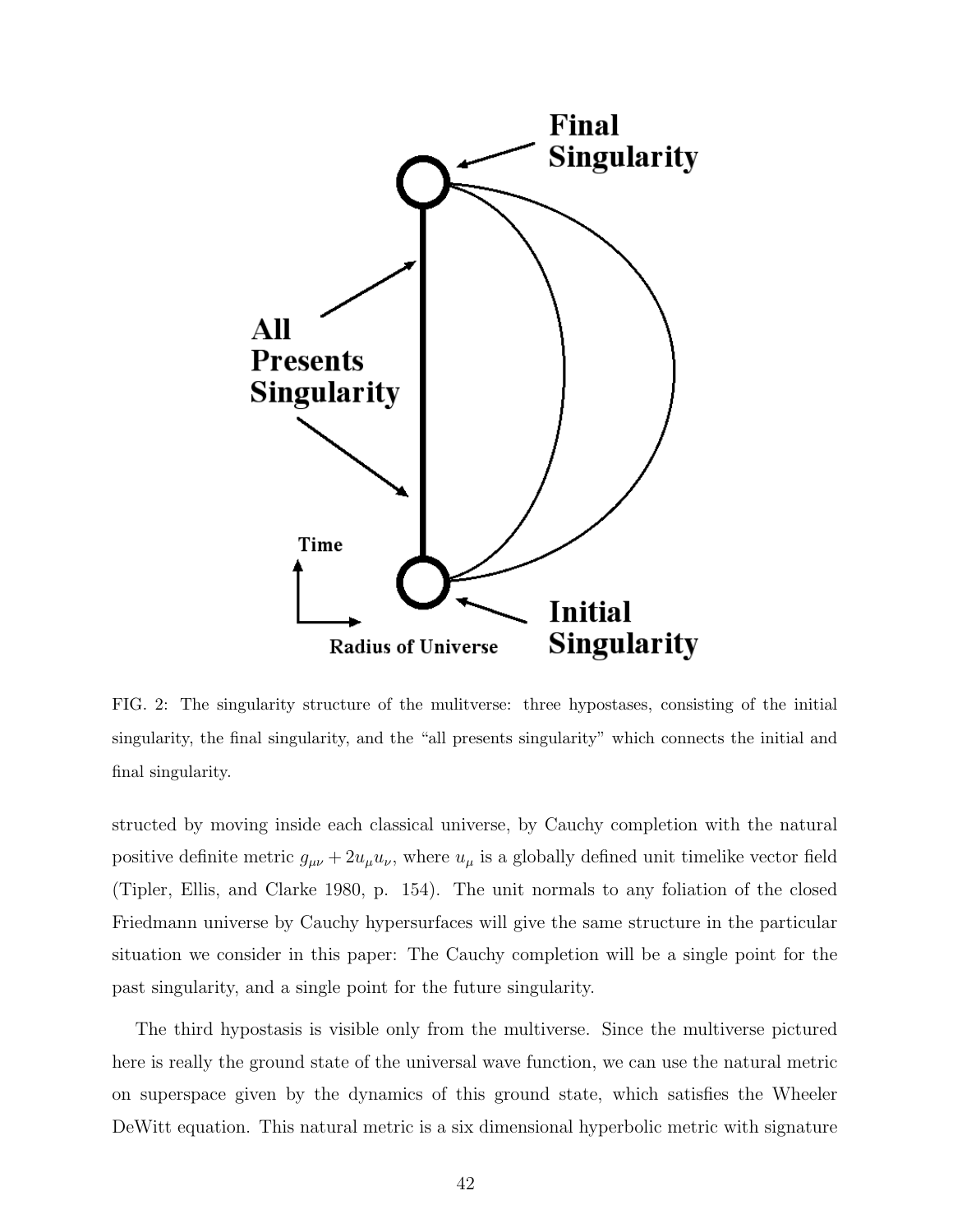$- + + + +$ . As Figure 1 indicates, all geodesics in this six dimensional superspace are incomplete (see DeWitt 1967 for a proof), and we can pick any of the natural timelike geodesic families in equation (5.8) of (DeWitt 1967) to define a positive definite metric  $G_{AB} + 2U_A U_B$  and form the Cauchy completion. This will yield the third hypostasis. I have pictured the three hypostases in Figures 1 and 2 using conformal time to spread out the third hypostasis. In the positive definite metric constructed from the DeWitt superspace metric, the three hypostases are collapsed into a single point.

#### D. Solution to Flatness Problem in Cosmology

Since  $\rho(R(\tau)) = \psi \psi^* = \mathcal{R}^2$  measures the density of universes with radius R, for normalizable wave functions, it implies the Born Interpretation: the probability that we will find ourselves in a universe with size R is proportional to  $\mathcal{R}^2$ . Similarly, if  $\mathcal{R} = \text{constant}$ , we are equally likely to find ourselves in a universe with any given radius. However, since  $R > 0$ , if we ask for the relative probability that we will find ourselves in a universe with radius larger than any given radius  $R_{given}$  or instead find ourselves in a universe with radius smaller than  $R_{given}$ , we see that the relative probability is one that we will find ourselves in a universe with radius larger than  $R_{given}$ , since  $\int_{R_{given}}^{\infty} \mathcal{R}^2 d\mathcal{R} = +\infty$  while  $\int_{0}^{R_{given}} \mathcal{R}^2 d\mathcal{R}$ is finite. Thus with probability one we should expect to find ourselves in a universe which if closed is nevertheless arbitrarily close to being flat. This resolves the Flatness Problem in cosmology, and we see that we live in a near flat universe because (1) the Copenhagen Interpretation applies in the large, or equivalently, because (2) the quantum universe began as a delta function at the initial singularity, or equivalently, because (3) classical physics applies on macroscopic scales.

Notice a remarable fact: although the above calculation was done using the Wheeler-DeWitt equation, the same result would have been obtained if I had done it in classical GR (in its Hamilton-Jacobi form), or even done it in Newtonian gravity (in its Hamilton-Jacobi form). Just as one can do FRW cosmology in Newtonian gravity, so one can also do FRW cosmology in quantum gravity. The conclusion is the same in all theories: the universe must be flat. This conclusion does not, in other words, depend on the value of the speed of light, or on the value of Planck's constant. In short, the flatness conclusion is robust!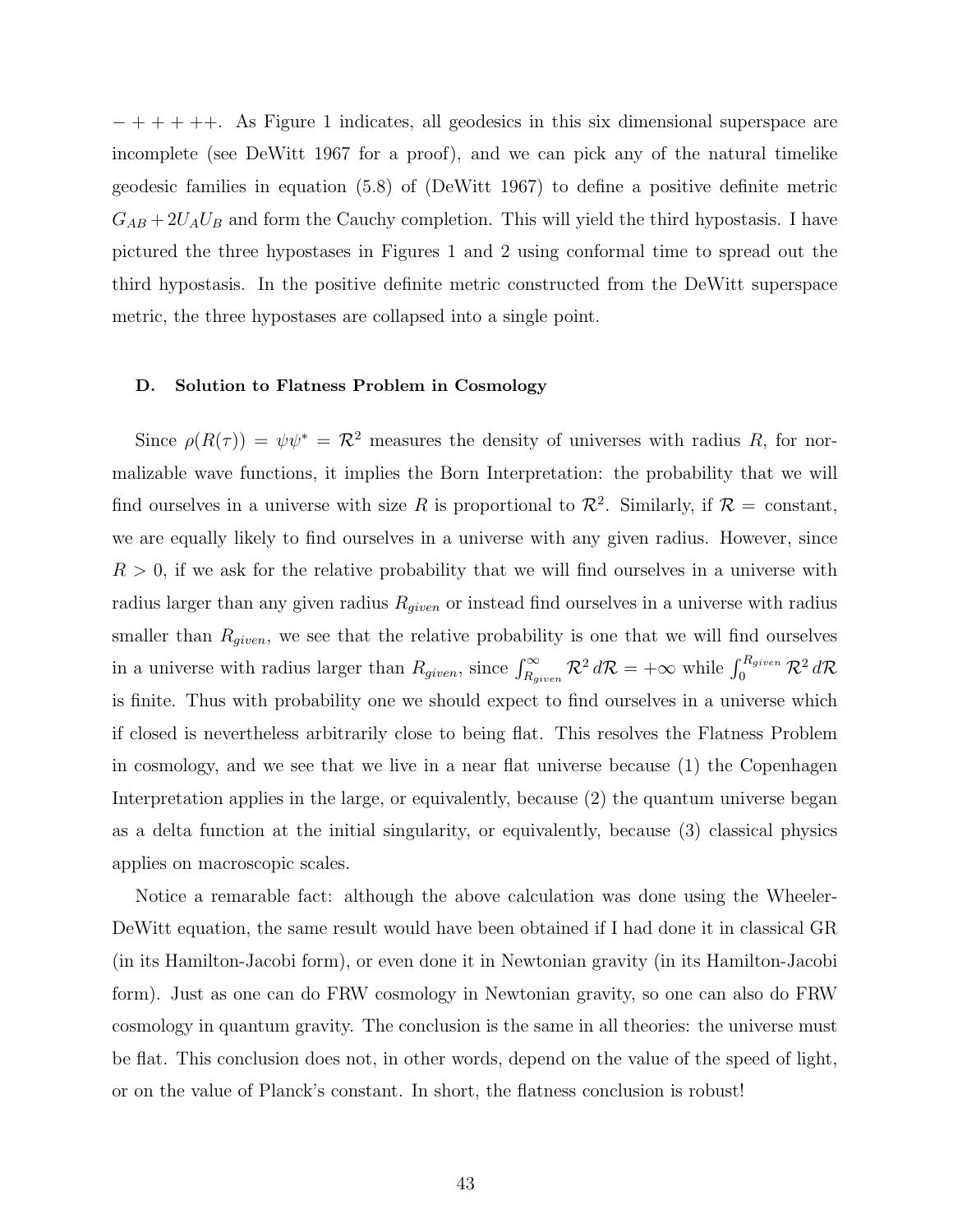# E. Solution to the Standard Cosmological Problems: Homogeneity, Isotropy, and Horizon, and a Proof that the Universe Must Be Spatially  $S^3$

One might think that quantum fluctuations would smear out the classical nature of spacetime near the initial singualrity. Let me now prove that this is false; that in fact the consistency of quantum mechanics with general relativity requires these fluctuations to be suppressed. It is not the quantum fluctuations at the instant of their formation that gives rise to an inconsistency, but rather how such fluctuations would evolve in the far future. Fluctuations will in general yield mini–black holes, and it is the evolution of black holes, once formed, that give rise to inconsistencies.

Astrophysical black holes almost certainly exist, but Hawking has shown (1976; Wald 1994, Section 7.3) that if black holes are allowed to exist for unlimited proper time, then they will completely evaporate, and unitarity will be violated. Thus unitarity requires that the universe must cease to exist after finite proper time, which implies that the universe has spatial topology  $S^3$ . The Second Law of Thermodynamics says the amount of entropy in the universe cannot decrease, but Ellis and Coule 1994 and I (Tipler 1994) have shown that the amount of entropy already in the CMBR will eventually contradict the Bekenstein Bound near the final singularity unless there are no event horizons, since in the presence of horizons the Bekenstein Bound implies the universal entropy  $S \leq constant \times R^2$ , where R is the radius of the universe, and general relativity requires  $R \to 0$  at the final singularity. If there are no horizons, then the (shear) energy density can grow as  $R^{-6}$ , which means that the total available energy grows as  $(R^{-6})R^3 \sim R^{-3}$ , and so the Bekenstein Bound yields  $ER \sim (R^{-3})R \sim R^{-2}$  which diverges as  $R^{-2}$  as  $R \to 0$  at the final singularity. The absence of event horizons by definition means that the universe's future c-boundary is a single point, call it the *Omega Point*. MacCallum (1971) has shown that an  $S<sup>3</sup>$  closed universe with a single point future c-boundary is of measure zero in initial data space. Barrow (1982, 1998) Cornish & Levin (1997) and Motter (2003) have shown that the evolution of an  $S^3$ closed universe into its final singularity is chaotic. Yorke et al (1990, 1992) have shown that a chaotic physical system is likely to evolve into a measure zero state if and only if its control parameters are intelligently manipulated. Thus life ( $\equiv$  intelligent computers) almost certainly must be present arbitrarily close to the final singularity in order for the known laws of physics to be mutually consistent at all times. Misner (1968, 1969a,b) has shown in effect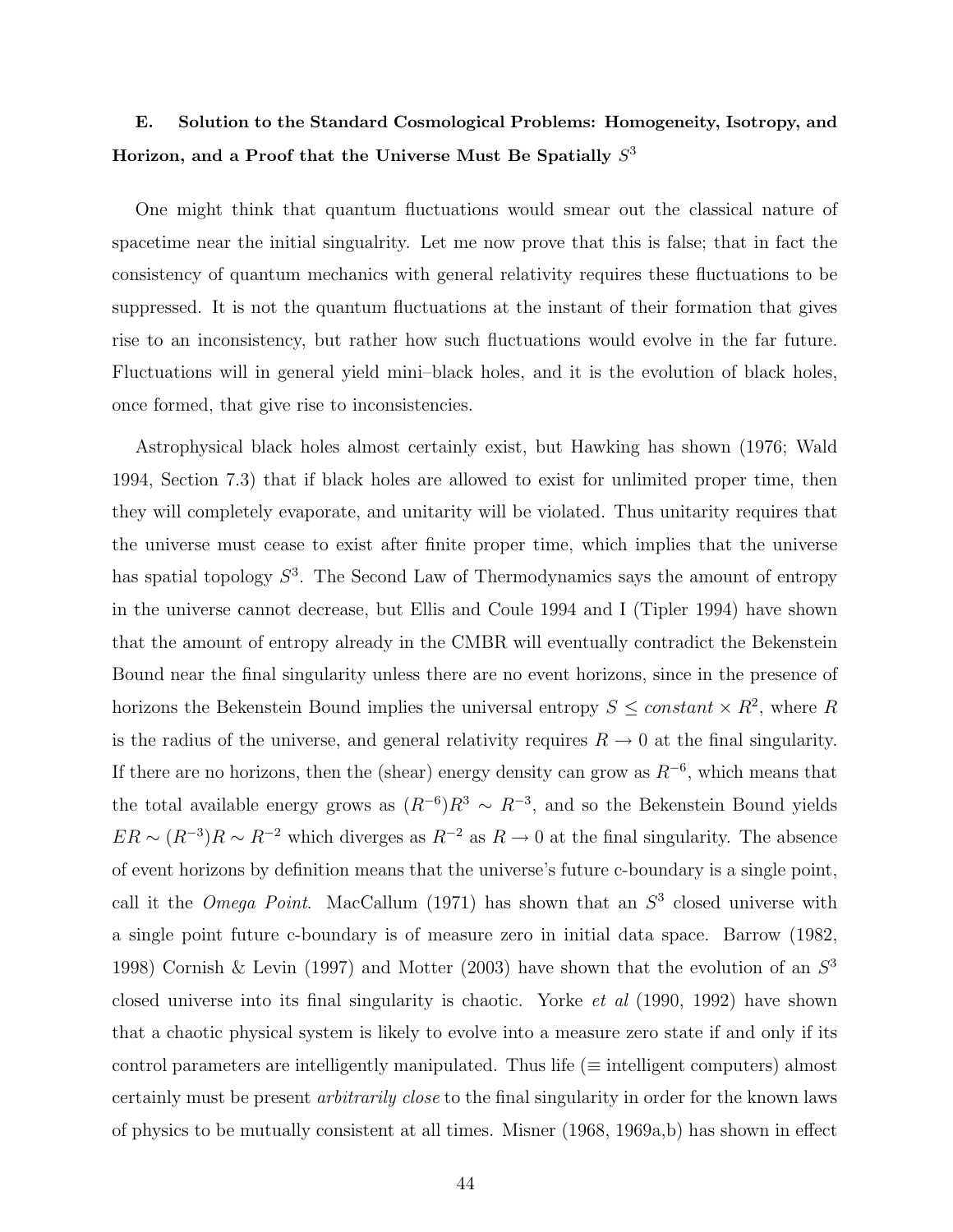that event horizon elimination requires an infinite number of distinct manipulations, so an infinite amount of information must be processed between now and the final singularity. The amount of information stored at any time diverges to infinity as the Omega Point is approached, since  $S \to +\infty$  there, implying divergence of the complexity of the system that must be understood to be controlled.

Let me now expand out the argument in the preceeding paragraph. First, let me show in more detail that unitarity (combined with the Hawking effect and the Bekenstein Bound) implies that the spatial topology of the universe must be  $S<sup>3</sup>$ . The argument I shall give is independent of the dynamics; it only depends on the basic structure of quantum mechanics and Riemannian geometry. A dynamical argument would be sticky if one does not want to make any a priori assumptions about the cosmological constant: a deterministic (globally hyperbolic) universe with a negative cosmological constant always will exist for only a finite proper time, whatever the spatial topology (Tipler 1976). A dynamical proof for  $S^3$  can be found in (Barrow et al 1986) .

I have pointed out in an earlier section that the Bekenstein Bound, in the presence of particle horizons, implies that each region of space inside the paricle horizon must have less than one bit of information when this spatial region becomes less than a Planck length in radius. Since less than one bit physically means that there is no information whatsoever in the region — that is, the laws of physics alone determine the structure of space — this region must be isotropic and homogeneous, because information must be given to specifiy non-FRW degrees of freedom. Now the Bekenstein Bound is not merely a local bound, but a global constraint, in the sense that it constrains a region with radius less than the Planck length to have zero information, rather merely some open ball of with no a *priori* minimum size. But we can overlap these balls of Planck length in radius, to conclude that there is no information anywhere in the spatial universe at the Planck time.

Now a non-compact FRW universe at the Planck time would still be of infinite volume, and thus would eventually create an infinite number of protons and neutrons. Zel'dovich has shown that the lifetime of a proton to decay via the Hawking process is  $10^{122}$  years (the actual value doesn't matter; it just has to be finite for my argument). If the universe held an infinite number of protons and neutrons, the probability is one  $-$  a virtual certainty  $-$  that at least one proton or neutron would decay via the Hawking process in the next instant after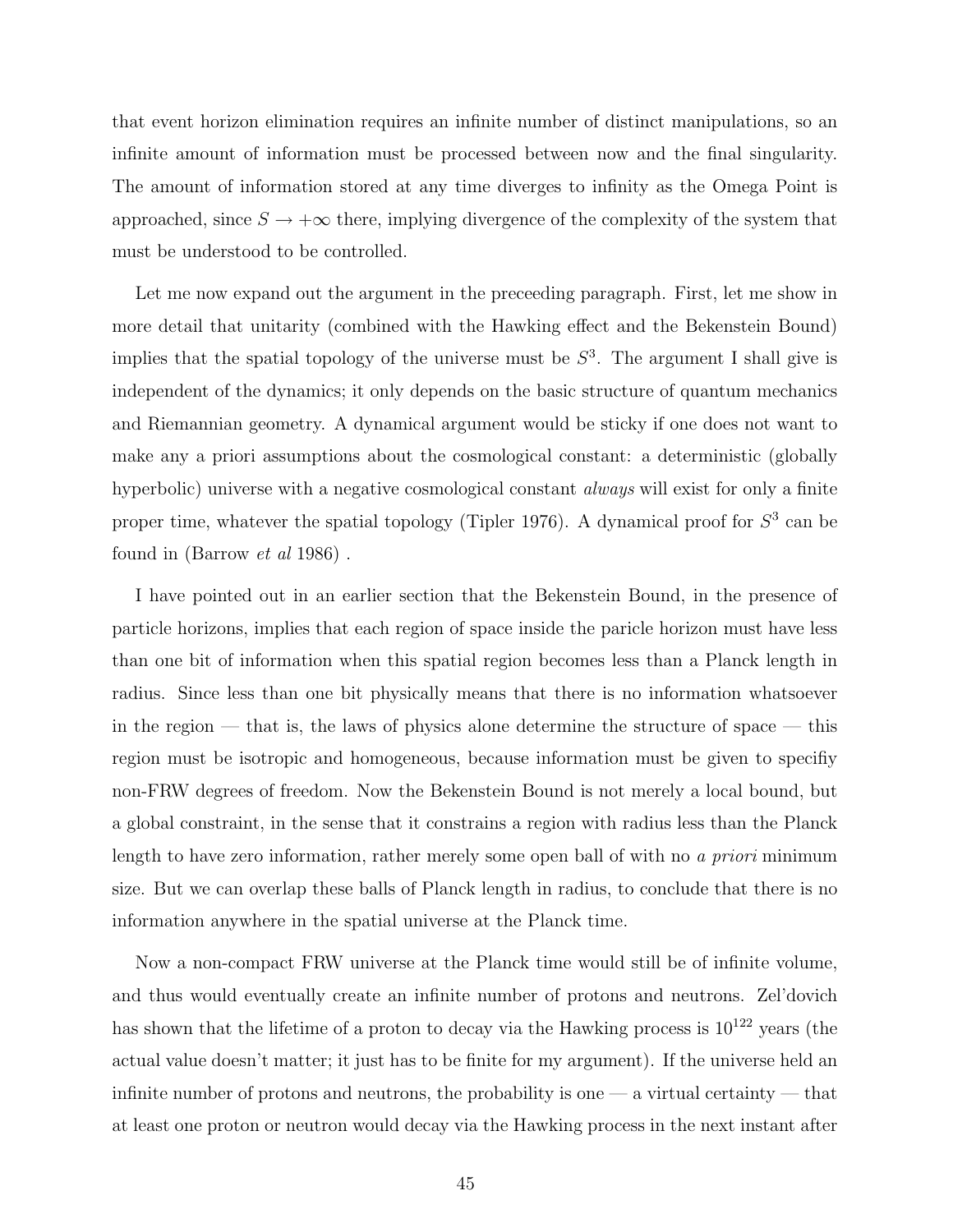the Planck time, so the probability is one that unitarity would be violated. But unitarity cannot be violated, so the probability is one that the universe is spatially compact.

An alternative argument for spatial compactness, not using the Hawking argument for unitarity violation in complete black hole evaporation, is as follows. It is well-known that a non-compact universe necessarily has event horizons (Hawking and Ellis 1973, p. 263). The mechanism described earlier in this paper to stabilize quantum gravity and the SM requires a final singularity, and I have just argued that near a final singularity the mutual validity of the Second Law of Thermodynamics and QFT ( the Bekenstein Bound) requires event horizons to be absent. Hence the mutual consistency of QFT and the Second Law of Thermodynamics requires the universe to be spatially compact. Furthermore, the absence of event horizons automatically solves the Black Hole Information Problem.

We can now apply the Bekenstein Bound to this compact universe, and note once again that the Bekenstein Bound is a global bound; in particular, it implies that the amount of information is zero when the volume of the universe is the Planck volume. But if the universe were not simply connected, the topology itself would contain information, which is not allowed. Hence the universe must be spatially compact and simply connected. The homogeneity and isotropy of the universe, inferred above, implies that the spatial sectional curvatures are constant. Compactness implies (Cheeger and Ebin 1975, p. 11) that spatially, the universe is complete. It is well-known (e.g., (Cheeger and Ebin 1975, p. 40) that the only complete, simply connected compact three-manifold with constant sectional curvature is the three-sphere.

#### F. Solution to Standard Model Hierarchy Problem Revisited

Since the validity of the Standard Model of Particle Physics — especially of the SM  $\alpha$  electroweak physics — is the essential assumption in this paper, I shall now further justify this assumption by pointing out that the finite quantum gravity theory developed above, combined with the Hawking black hole evaporation effect and the requirement of unitarity as discussed above, automatically resolves the Heirarchy Priblem.

Recall that the Heirarchy Problem is explaining why the Higgs mass — and hence all the particle masses — are not dragged up to the the Planck mass (or higher!) by the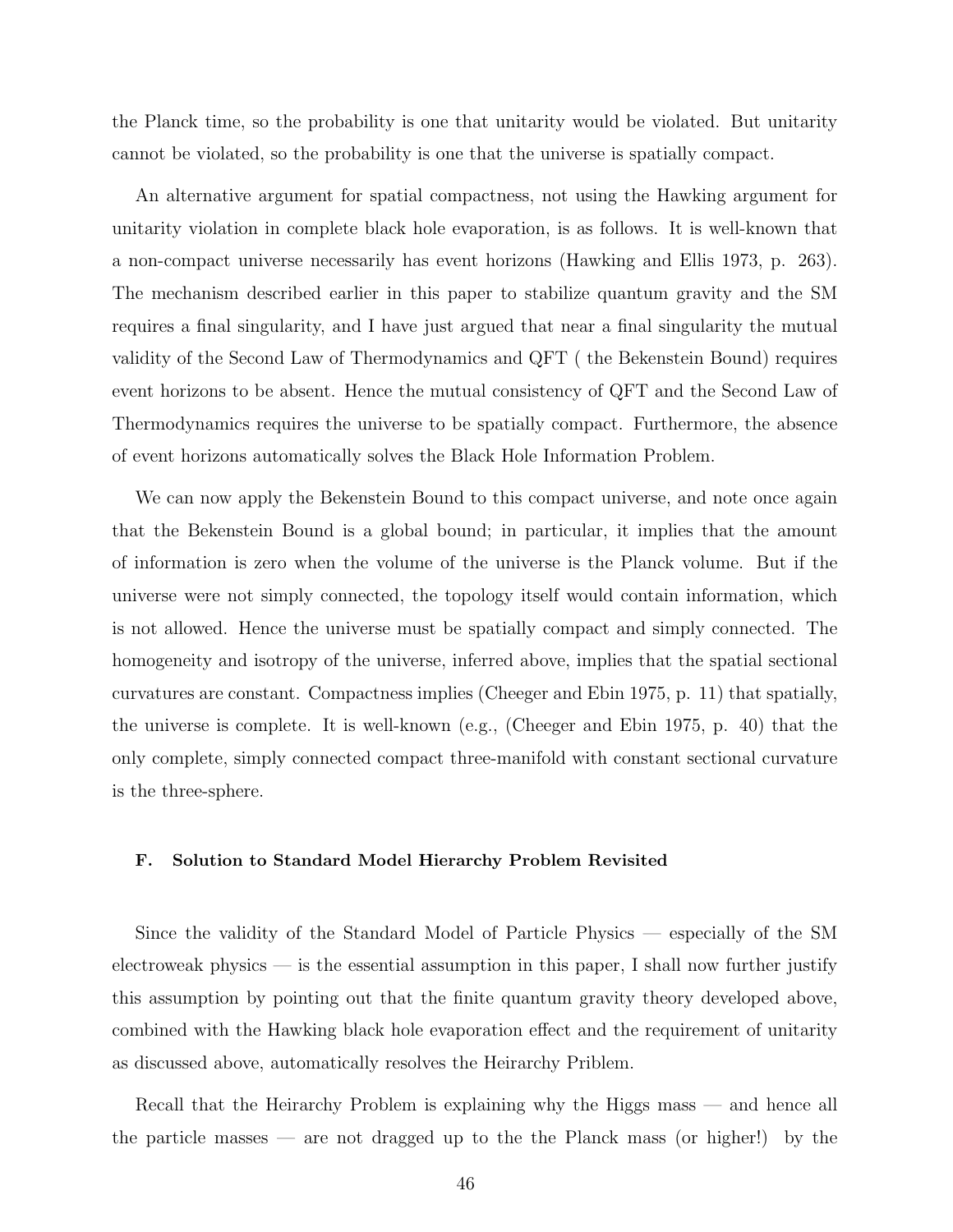self-interactions as expressed by the renormalization group equation. Let us first note that the measurement of the top quark mass at around  $178.0 \pm 4.3$  GeV (Abazov *et al* 2004) forces the SM Higgs boson mass to be around 200 GeV, because otherwise the SM Higgs potential would become unstable due to the higher order quantum corrections: the highest order term in the Higgs potential when the quantum corrections are taken into account is no longer  $\lambda \phi^4$ , but rather  $C\phi^4 \ln(\phi^2/M^2)$  (to one loop order), and the constant C becomes negative, if the top quark mass and the Higgs mass becomes greater than about 190 GeV and 200 GeV respectively. (I have argued above that this one-loop renormalization group calculation is valid to all orders because the gravitational regularization mechanism described above prevents the one and higher loop self-energy corrections to the mass of the Higgs boson alone from dragging the Higgs mass to the Planck mass and beyond.) The one-loop renormalization calculation of (Cabibbo et al 1979) is particularly constraining: the most recent top quark mass data puts the universe so close to Cabibbo's instability line that the Higgs mass is forced to be  $m_H = 196 \pm 4 \text{ GeV}$  (see Figure 3). (Sher (1989) and Ellis *et* al 1990) give a somewhat different stability curve. See (Froggatt et al 2001) for another discussion of how one can obtain the Higgs boson mass from the stability of the electroweak vacuum.))

The experimental fact that the SM Higgs vacuum potential is, given the observed top quark mass, only marginally stable is of fundamental significance: when combined with the Hawking effect, it provides the mechanism that solves the Hierarchy Problem.

Suppose on the contrary that the one and higher loop corrections to the mass of the Higgs boson increased the Higgs mass to greater than the allowed ∼ 200 GeV. Then the mass of the Higgs would be pulled over the vacuum stability bound, and the mass of the Higgs would grow at least to the Planck mass, and the mass of the down quark would thus also increase to within an order of magnitude of the Planck mass. But this would mean that a neutron, with two valence down quarks, would become unstable via the Zel'dovich effect discussed above to the formation of a mini-black hole of near Planck mass, which would then evaporate via the Hawking process, violating unitarity. Hence, the one-loop and higher self-energy terms cannot act to increase the mass of the Higgs beyond the 200 GeV upper bound allowed by vacuum stability, since this would violate unitarity.

This also shows that the one and higher loop corrections, which are integrals over the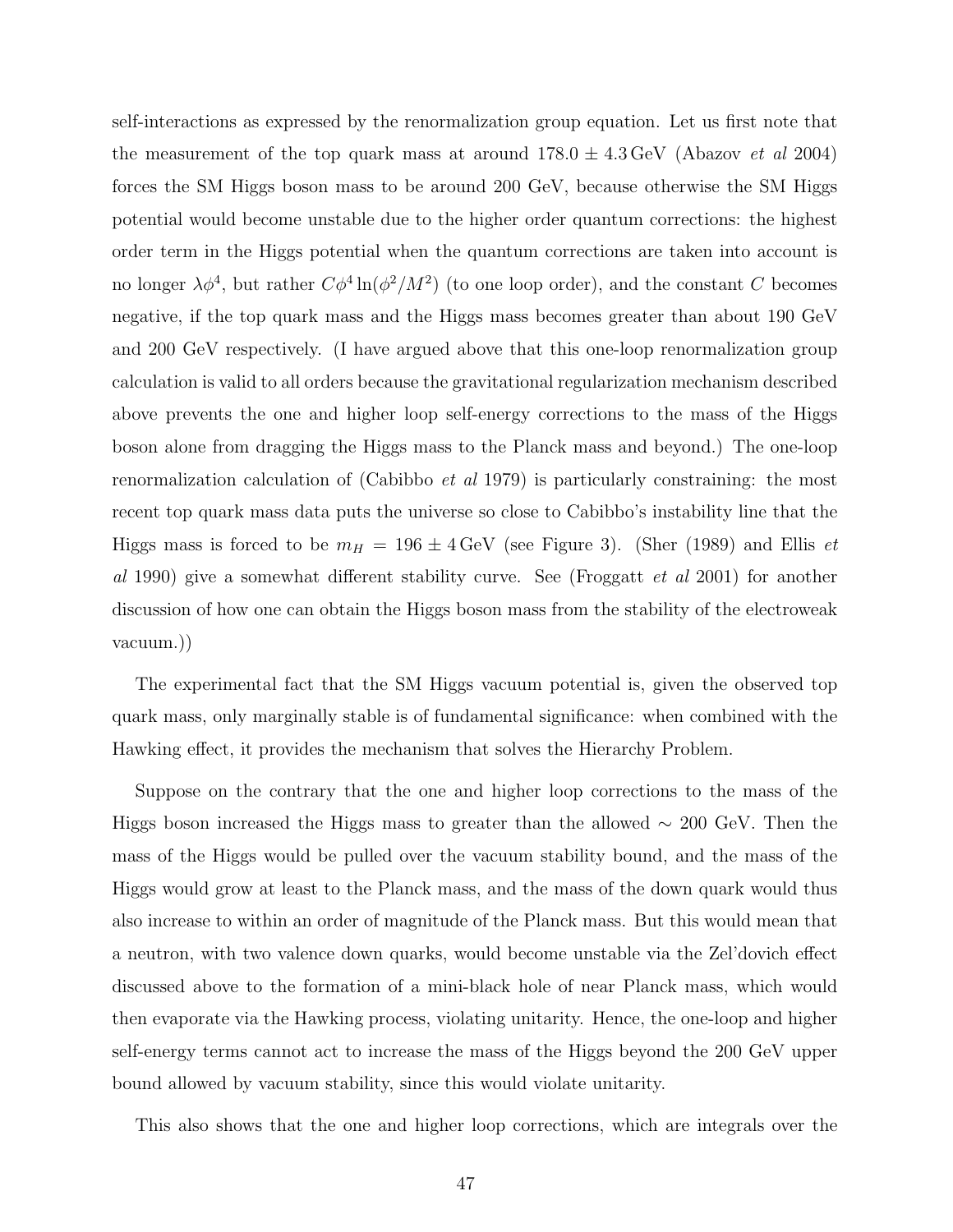

FIG. 3: Stability bounds on the Higgs Boson mass  $M_H$  vs. the top quark mass  $M_F$ . Dashed line is the upper bound and the solid line is the lower bound, Figure is reproduced from Cabibbo et al (1979), Figure 1, p. 301. Cabibbo *et al* assume three quark generations and  $\sin^2 \theta_W = 0.2$  The curves do not change significantly if the more accurate value for  $\sin^2 \theta_W$  is used.

energy in the loops, necessary have a cut-off at an energy less than the Planck mass, a cut-off arising from quantum gravity. As I argued above, the cut-off is given by the requirement that the energy in the loop cannot increase to the level that would result in the formation of a mini-black hole even virtually. This cut-off is Lorentz and gauge invariant. To see this, ignore for a moment all effects except for self-energy of a single particle. Then the upper bound to the value of the energy would be Planck energy, defined by the condition that no trapped surface of Planck energy is allowed to be formed, since such would give rise to a violation of unitarity. But the trapped surface condition is a Lorentz and gauge invariant condition.

With the Hawking effect and unitarity, we see once again that no breakdown of the finite quantum gravity theory occurs. Instead, the higher order curvature terms generate a more intense gravitational field than the first order Einstein Lagrangian, and thus would force a mini-black hole at a lower cut-off than the Einstein term. This means that in the current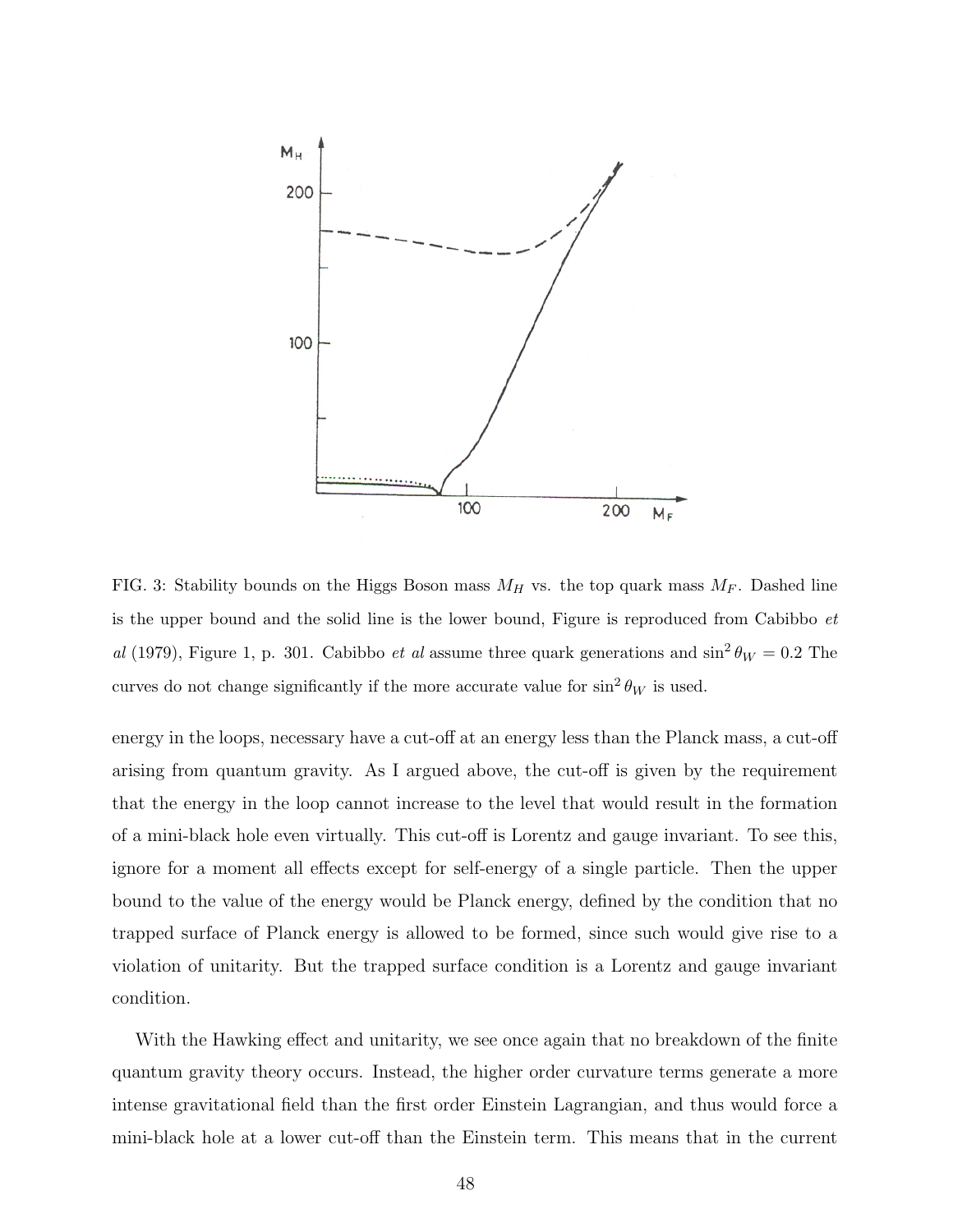epoch of universal history, these higher order terms must be suppressed by unitarity. They will be important near the final singularity — when the time before the final singularity is less than the Planck time — but they are essentially suppressed at earlier times, in particular in the present epoch and near the initial singularity. So we can ignore these terms today and in the past, and thus the fact that adding an infinite number of terms to the Lagrangian necessarily involves an infinite number of constants that must be determined by experiment. The experiments need not be conducted, indeed cannot be conducted until the universe is within a Planck time of the final singularity. Measuring the values of these constants are among the infinity of measurements that must be carried out by life as the universe moves into the final singularity. At all times, however, the "effective" quantum gravity theory will be term by term finite, where I have placed the quotes because I claim that this standard quantum gravity theory can in fact be regarded as the true theory of quantum gravity.

Recognizing that the Hawking effect plus unitarity requires a Lorentz and gauge invariant upper bound to the energy in a loop integral — in other words, yields a Lorentz invariant ultraviolet cut-off — also solves the well-known problem of infinite particle production by time dependent gravitational fields. Expressing a quantized field as

$$
\phi(\vec{x},t) = (2\pi)^{-3/2} \int d^3\vec{k} [A_{\vec{k}} \phi_{\vec{k}}(t) e^{i\vec{k}\cdot\vec{x}} + A_{\vec{k}}^{\dagger} \phi_{\vec{k}}^*(t) e^{-i\vec{k}\cdot\vec{x}}]
$$

The operators  $\phi_{\vec{k}}(t)$  and  $\phi_{\vec{k}}^*(t)$  define what we mean by particles at time t. Given this definition, the corresponding definition at time  $t_0$  is given by

$$
\phi_{\vec{k}}(t_0)=\alpha_{\vec{k}}(t_0)\phi_{\vec{k}}(t)+\beta_{\vec{k}}(t_0)\phi_{\vec{k}}^*(t)
$$

It was established by Parker more than thirty years ago that the necesary and sufficient condition for the particle number density to be finite is (Fulling 1978)

$$
\int |\beta_{\vec{k}}(t_0)|^2 d^3 \vec{k} < \infty
$$

Since in many cases of physical interest,  $|\beta_{\vec{k}}(t_0)|^2$  drops off only as  $k^{-2}$ , this integral will diverge if the upper limit of the energy is infinity. However, the integral is a loop integral, and thus having the upper bound extend past the Planck energy would cause the spontaneous formation of a mini-black hole, which would immediately evapoate, violating unitarity. Once again, this ultraviolet cut-off does not violate Lorentz invariance, because what is giving the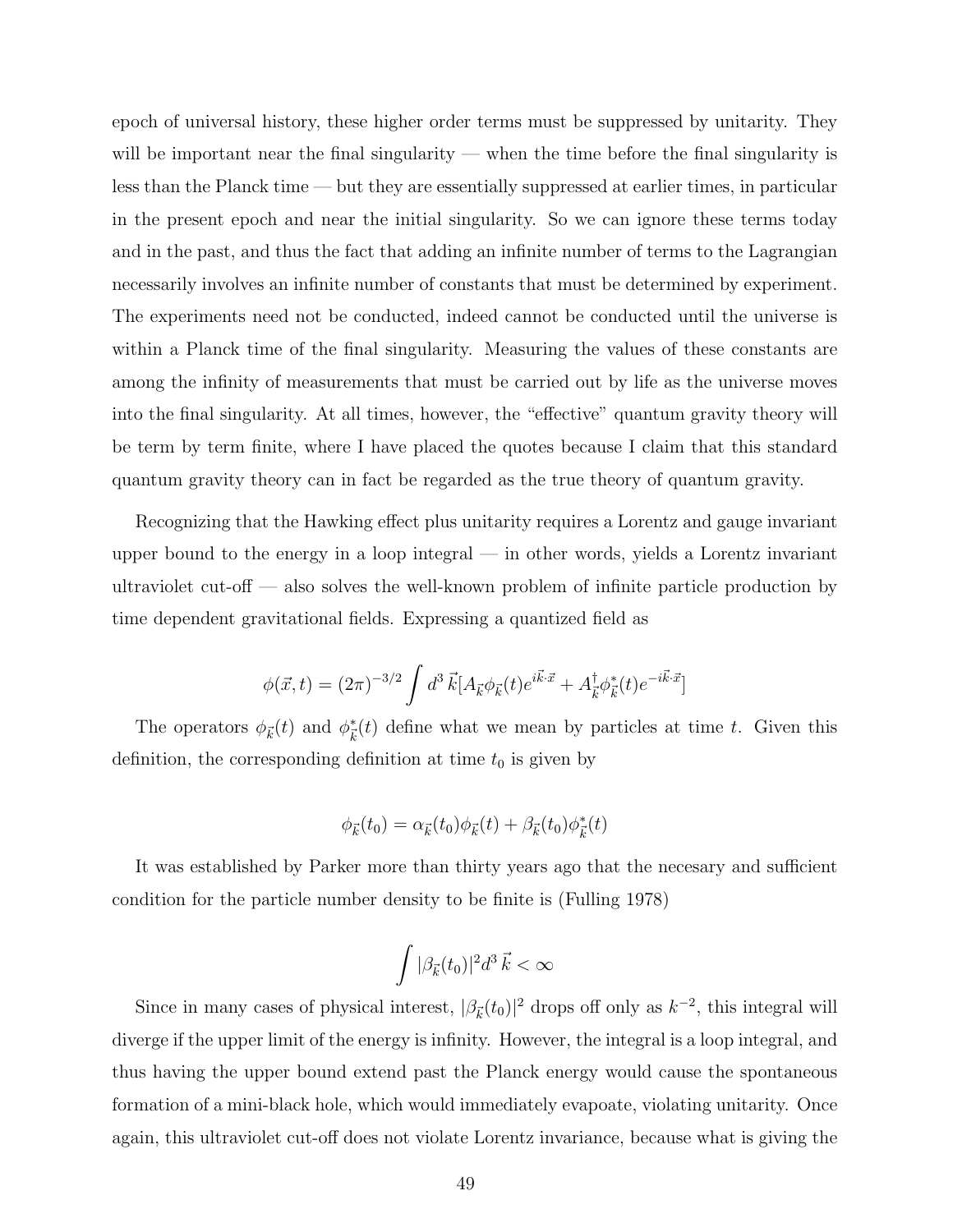upper bound is the non-formation of a trapped surface, and whether a given 2-sphere is a trapped surface is a Lorentz invariant condition. So the definition of particle via the Hamiltonian diagonalizaton procedure (which is the definition used above) makes perfect sense given unitarity and the Hawking effect, so I must disagree with Fulling who opined in 1979 that no one should ever again take the idea of Hamiltonian diagonalization seriously (Fulling 1979, p. 824).

In the above I have made reference only to the down quarks in the Zel'dovich–Hawking effect. There is a reason for omitting the up quarks. Recall that the Zel'dovich upper bound is the average time required for two massive quarks to come within a Schwarzschild radius of each other, the Schwarzschild mass being assumed to be the Higgs quark mass. A particle with zero Yukawa coupling to the Higgs field would thus have zero Schwarzschild radius, and thus two such particles would have an infinite time before coming within a Schwarzschild radius of each other. Thus any massless quark would not be subject to the Ze'dovich mechanism. The evidence suggests that the mass of the up quark is zero.

Recall that the other outstanding theoretical problem with the Standard Model of particle physics is the strong CP problem. Now that the B factories have seen CP violation, the solution of spontaneous CP violation is now ruled out, at least in the sense that all such models proposed to date predict that CP violation in B decay should be too small to be observed in the experiments where it was observed (I am grateful to Paul Frampton for a discussion on this point). The axion solution is generally considered to be ruled out by the required fine tuning in the early universe — though I would rule it out because the axion has not been detected. The only remaining solution to be strong CP problem is for the mass of up quark to be zero.

Standard current algebra analysis (e.g. Weinberg 1996, p. 231) giving the ratios of quark masses in terms of the masses of various mesons indicate that the up quark has a non-zero mass, but Weinberg (1996, p. 458) points out that inclusion of terms second order in the strange quark mass might allow the up quark mass to vanish. Kaplan and Manohar (1986) for example claim that  $m_u = 0$  is allowed provided 30% of the squares of the meson masses arise from operators second order in the chiral symmetry breaking, and also that "The most striking feature of our result is that a massless up quark is not in contradiction with the past success of  $SU(3) \times SU(3)$  chiral perturbation theory." (p. 2006).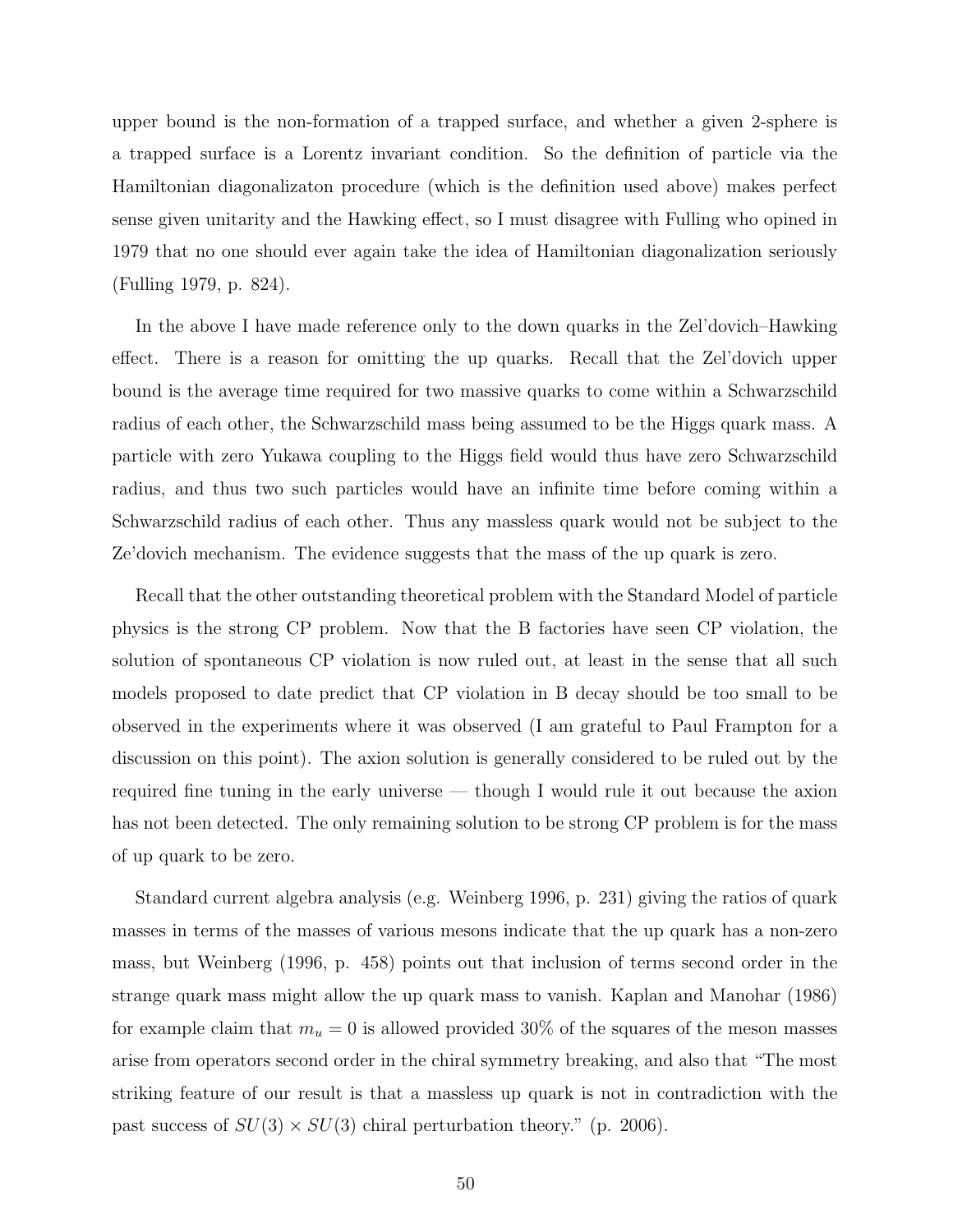Setting  $m_u = 0$  solves the Strong CP Problem, and including standard quantum gravity effects in the Standard Model solves the Hierarchy Problem. Since these were the main theoretical problems with the Standard Model, we can be confident in the application of the Standard Model to the early universe — and also confident in the Standard Model's claim that electromagnetism is not a fundamental field but instead is a composite of a  $U(1)$  and an  $SU(2)_L$  field.

In summary, the one and higher self-energy corrections to the Higgs boson indeed pull the Higgs boson mass up to a higher value — the loop integral pulls the Higgs (and top quark) mass up to the maximum value it can have consistent with vacuum stability. It cannot pull it up further than this, because a further value would violate unitarity via the Hawking effect. The Hawking effect, by imposing an upper bound to the energy (ultraviolet cut-off), an upper bound coming from the requirement that this stability bound be not exceeded, makes the Standard Model fully consistent.

### VII. THE SPECTRA OF GAUGE FIELDS IN A FRW BACKGROUND

I shall now consider the question of what spectral distribution is allowed for massless gauge fields in a FRW universe. I shall show that a classical (massless) gauge field must obey a Wien Displacement Law, and a quantized (massless) gauge field must have a Planckian distribution, and that in both cases, this is true irrespective of the temperature of the fields. That is, isotropy and homogeneity *alone* are sufficient to force the CMBR to have its observed Planckian spectrum. So the observations showing that the CMBR has a Planckian spectrum says nothing whatsoever about its actual temperature. It could even now have zero temperature! But a zero temperature field is also a zero entropy field, and only zero entropy is consistent with the requirement coming from the Bekenstein Bound that the information content of the universe is zero when the radius of the universe is less than the Planck length.

It has long been known (e.g, Weinberg 1972, p. 515; Weinberg 1977, p. 72) that the Rayleigh-Jeans long wavelength limit of the Planck distribution can be produced nonthermally, since this limit is simply an expression of the number of wave modes allowed in a given volume. But I shall demonstrate that any radiation field (defined as matter whose energy density is inversely proportional to the fourth power of the scale factor in a FRW cosmology) will necessarily obey the Wien displacement law, irrespective of whether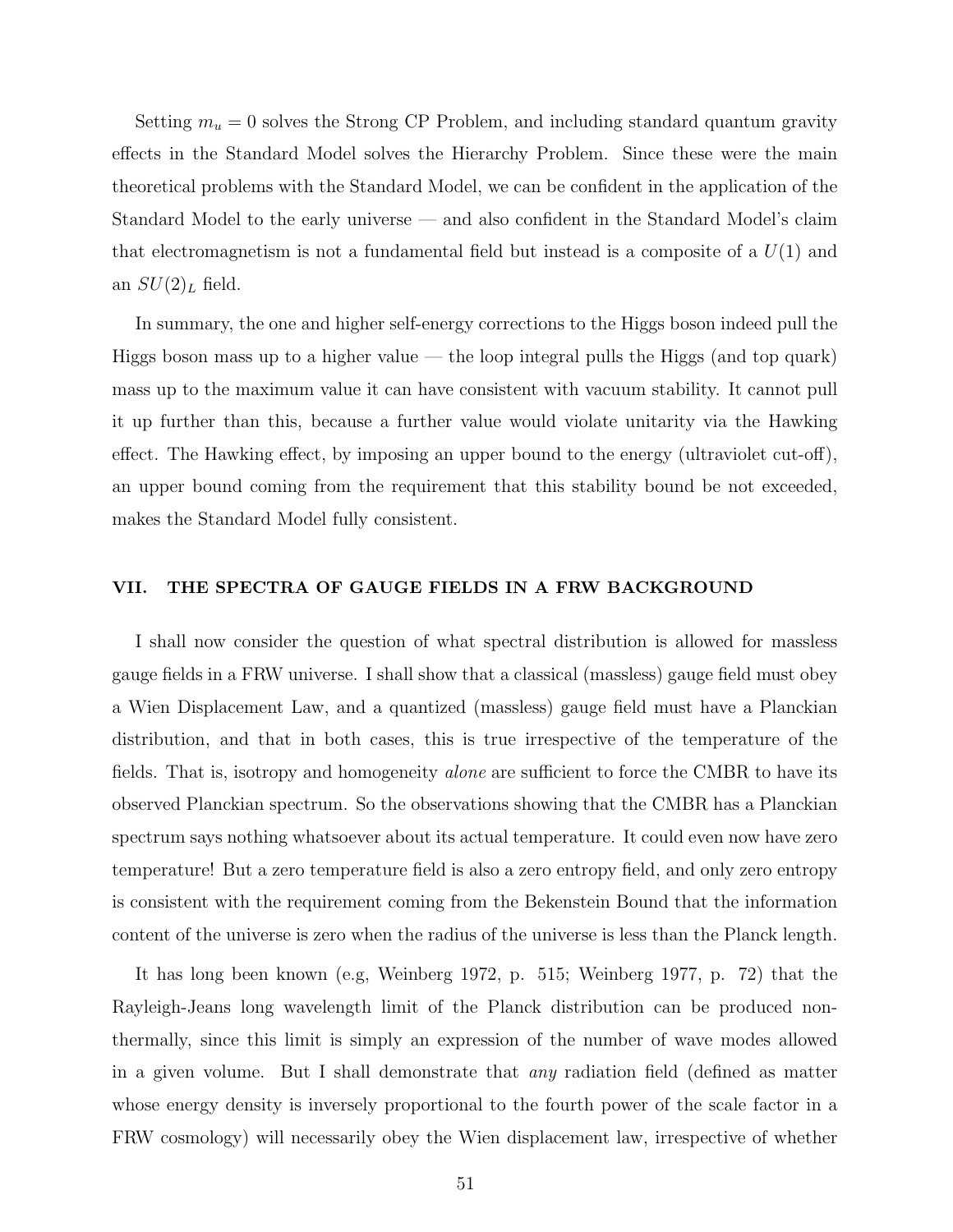it is quantized or what statistics the field obeys.

My derivation of the Planck distribution without assuming thermal equilibrium is analogous to Hawking's deriviation of a Planckian distribution for the emission of radiation from a black hole. In Hawking's original calculation, no assumption of thermal equilibrium was made initially, but he discovered that the black hole radiation emission was Planckian, with the black hole surface gravity playing the role of the temperature. I shall show that in a FRW cosmology, a quantized gauge boson field must also have a Planck spectrum, with the quantity  $\hbar c/R$ , where R is the radius of the universe, playing the role of temperature. However, because of the isotropy and homogeneity of the FRW cosmology, there is no possibility of interpreting this quantity as a temperature.

### A. Proof that all classical Massless Gauge Fields Necessarily Obey a Wien Displacement Law in a FRW Universe

I shall first show that the spectral distribution of radiation — that is, any field whose energy density is inversely proportional to the fourth power of the radius of the universe in any FRW cosmology necessarily obeys the Wien displacement law in the form

$$
I(\lambda, R) = \frac{f(\lambda/R)}{R^5} = \frac{\phi(\lambda/R)}{\lambda^5}
$$
\n(38)

where  $R = R(t)$  is the FRW scale factor at any given time t,  $\lambda$  is the wavelength,  $I(\lambda, R)$  is the monochromatic emissive power of the radiation, and  $f(\lambda/R)$  and  $\phi(\lambda/R)$  are unknown functions of the single variable  $\lambda/R$ . Notice that in the form (38), the reciprocal of the scale factor has replaced the temperature  $T$ . The temperature does not appear in the form (38), and no assumption of thermodyamic equilibrium will be used in the derivation of (38). Once again I emphasize that the spectral distribution (38) will apply no matter what the thermodynamic state of the radiation is; it will even be consistent with the radiation being at the temperature of absolute zero.

Recall that in the standard derivation of the Wien displacement law, the first step is to establish Kirchhoff's law, which yields the fact that the intensity  $I$  of the radiation at a given wavelength  $\lambda$  depends only on  $\lambda$  and the absolute temperature. In the standard derivation of Kirchhoff's law, the assumption of thermal equilibrium is required to establish this. If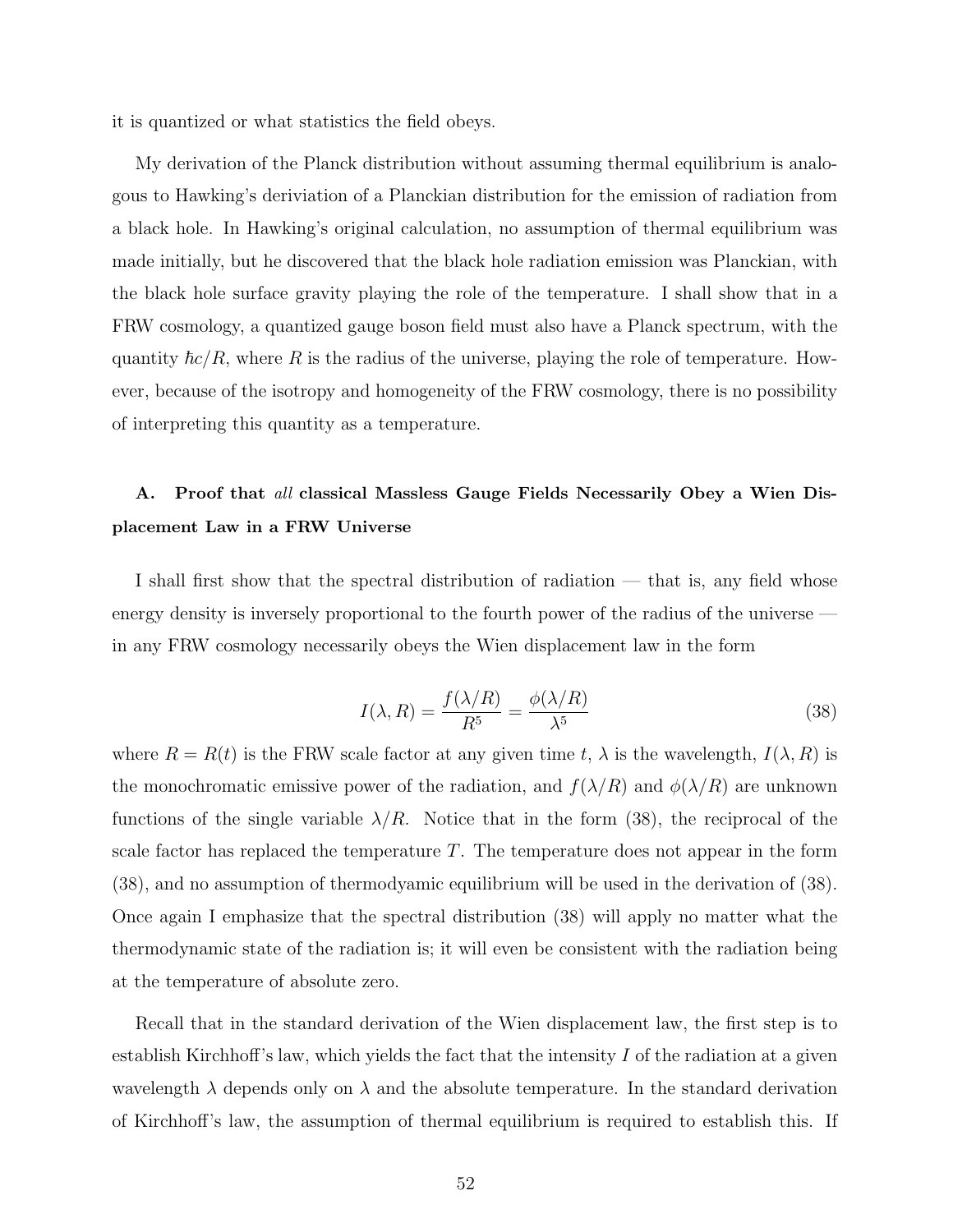we have a single radiation field in a FRW cosmology, then  $I = I(\lambda, R)$  — the intensity at a given wavelength depends only on the wavelength and the scale factor — because there are no other variables in the cosmology upon which the intensity of radiation could depend.

Second, we recall that in a closed universe, the number of modes  $\mathcal N$  is constant under the expansion:

$$
\mathcal{N} = \frac{R}{\lambda} = \frac{R'}{\lambda'}
$$
\n(39)

where the primes denote the quantities at some other time. Equation (39) can be re-written

$$
\frac{R'}{R} = \frac{\lambda'}{\lambda} \tag{40}
$$

An alternative calculation following (Misner et al 1973, pp. 777–778) shows that in addition the same relation between the wavelengths and expansion factors also hold infinitesimally:  $d\lambda/R$  =  $d\lambda'/R'$ , or

$$
\frac{d\lambda'}{d\lambda} = \frac{R'}{R} \tag{41}
$$

During the expansion, the energy density  $U$  of a radiation dominated universe also changes. We have

$$
dU = \left(\frac{4}{c}\right)I(\lambda, R)d\lambda\tag{42}
$$

The energy density of any gauge field satisfies

$$
\frac{dU}{dU'} = \left(\frac{R'}{R}\right)^4\tag{43}
$$

Thus combining (42) and (43) gives

$$
\frac{dU}{dU'} = \frac{\left(\frac{4}{c}\right)I(\lambda, R)d\lambda}{\left(\frac{4}{c}\right)I(\lambda', R')d\lambda'} = \left(\frac{R'}{R}\right)^4\tag{44}
$$

which gives upon solving for  $I(\lambda, R)$  while using (39) and (40):

$$
I(\lambda, R) = \left(\frac{R'}{R}\right)^4 \frac{d\lambda'}{d\lambda} I(\lambda', R') = \left(\frac{R'}{R}\right)^5 I(\frac{\lambda R'}{R}, R') = \left(\frac{\lambda'}{\lambda}\right)^5 I(\frac{\lambda R'}{R}, R') \tag{45}
$$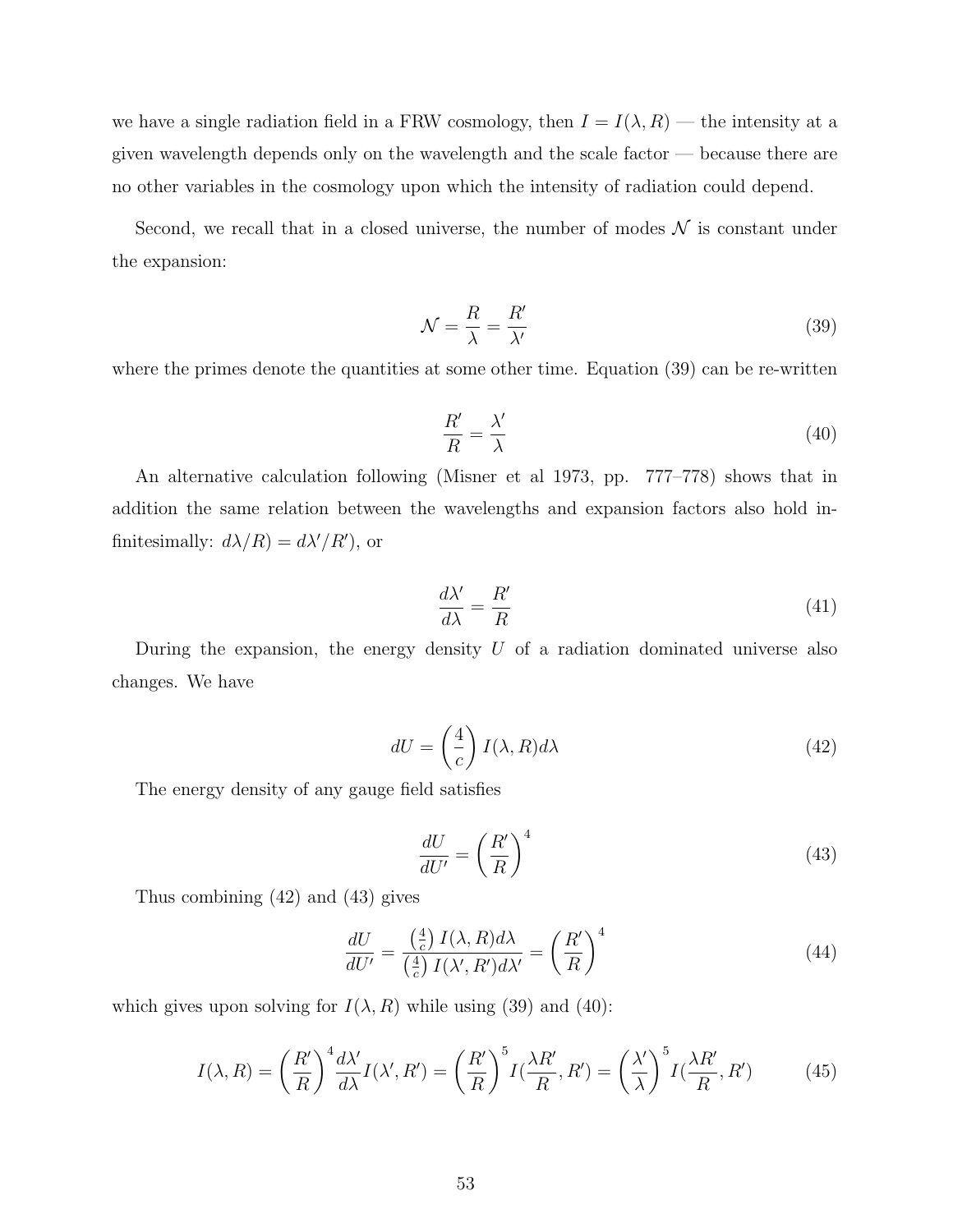As in the usual derivation of the Wien displacement law, we note that since the LHS of equation (45) does not contain the variables  $R'$  or  $\lambda'$ , neither can the RHS. Thus (45) can be written

$$
I(\lambda, R) = \frac{f(\lambda/R)}{R^5} = \frac{\phi(\lambda/R)}{\lambda^5}
$$
\n(46)

which is the Wien displacement law. Notice that if there were several non-interacting radiation fields present, then each would satisfy the Wien dispalcement law, but possibily with different functions of  $R$ , since we are not assuming thermal equilibrium.

The maximum of the distribution (46) is obtained by differentiating the first form of (46) with respect to  $\lambda$ :

$$
\left. \frac{dI(\lambda, R)}{d\lambda} \right|_{\lambda = \lambda_m} = \left. \frac{d}{d\lambda} \frac{f(\lambda/R)}{R^5} \right|_{\lambda = \lambda_m} = \frac{1}{R^6} f'(\lambda_m/R) = 0
$$

which tells us that the wavelength  $\lambda_m$  of the maximum of the distribution satisfies

$$
\frac{\lambda_m}{R} = \text{constant} \tag{47}
$$

Of course, the above calculation is meaningful only if there is a maximum. The Rayleigh-Jeans law obeys the Wien dispalcement law, and has no maximum. But the Rayleigh-Jeans law also suffers from the ultraviolet divergence, and so is unphysical. The actual distribtion  $I(\lambda, R)$  must either have a maximum, or asymptotically approach a limiting value as  $\lambda \to 0$ .

## B. Proof that All Quantized Massless Gauge Fields Necessarily Have a Planckian Specturm in a FRW Universe

I shall now show that if the radiation field of the previous subsection is in addition a quantized massless gauge boson gas, the spectral distribution will follow the Planck distribution irrespective of whether the gas is in thermal equilibrium. The key idea will be to follow Planck's original derivation of his Law (Planck 1959, Jammer 1966), which remarkably did NOT assume that the gas was at a maximum of the entropy (i.e., did not assume equilibrium), though, as is well-known, he did assume in effect that the energies of the gas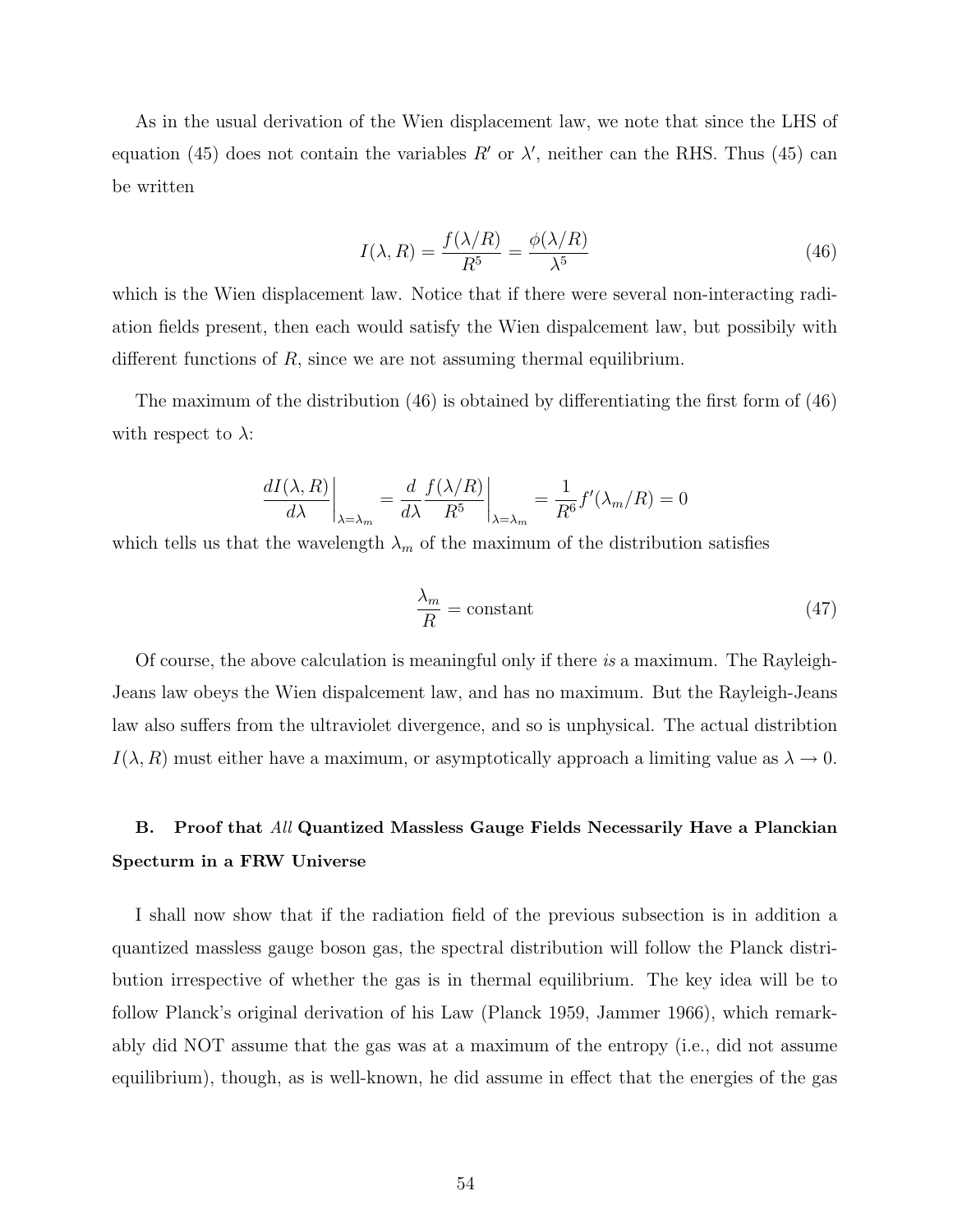particles were quantized, and that these particles obeyed Bose statistics. As in the derivation of the Wien displacement law, the reciprocal of the scale factor of the FRW cosmology will replace the temperature in the Planck distribution law.

The first part of the derivation will be the same as the standard derivation of the Planck distribution (e.g. Leighton 1959).

Let us define the following quantities:

- $g_s \equiv$  number of modes in the s energy level;
- $n_s \equiv$  number of particles in the s energy level;
- $\epsilon \equiv$  the energy of the s energy level; and
- $Q \equiv n_s/g_s$  = the occupation index.

For a boson gas, the number of distinct arrangements is

$$
P_s = \frac{(n_s + g_s - 1)!}{n_s!(g_s - 1)!} \tag{48}
$$

The number of distinct arrangements  $P$  for all energy levels is thus

$$
P = \prod_{s=1}^{s_{max}} P_s = \prod_{s=1}^{s_{max}} \frac{(n_s + g_s - 1)!}{n_s!(g_s - 1)!}
$$
(49)

The information in this collection of possible arrangements is

$$
I \equiv \log P = \sum_{s=1}^{s_{max}} [\log(n_s + g_s - 1)! - \log n_s! - \log(g_s - 1)!]
$$
 (50)

If we assume  $g_s \gg 1$ , and use Stirling's formula, (50) becomes

$$
I = \sum_{s=1}^{s_{max}} [(n_s + g_s) \log(n_s + g_s) - n_s \log n_s - g_s \log g_s] =
$$
  

$$
I = \sum_{s=1}^{s_{max}} g_s \left[ \left( 1 + \frac{n_s}{g_s} \right) \log \left( 1 + \frac{n_s}{g_s} \right) - \frac{n_s}{g_s} \log \frac{n_s}{g_s} \right]
$$
(51)

where each term in the sum will be denoted  $I_s$ , the information in each energy level.

Now I have already shown in my derivation of the Wien Displacement law that the number of modes  $\mathcal{N} \propto ER$ . In the situation of perfect isotropy and homogeneity this must apply for each state s independently, and for each mode. Since the information per mode can depend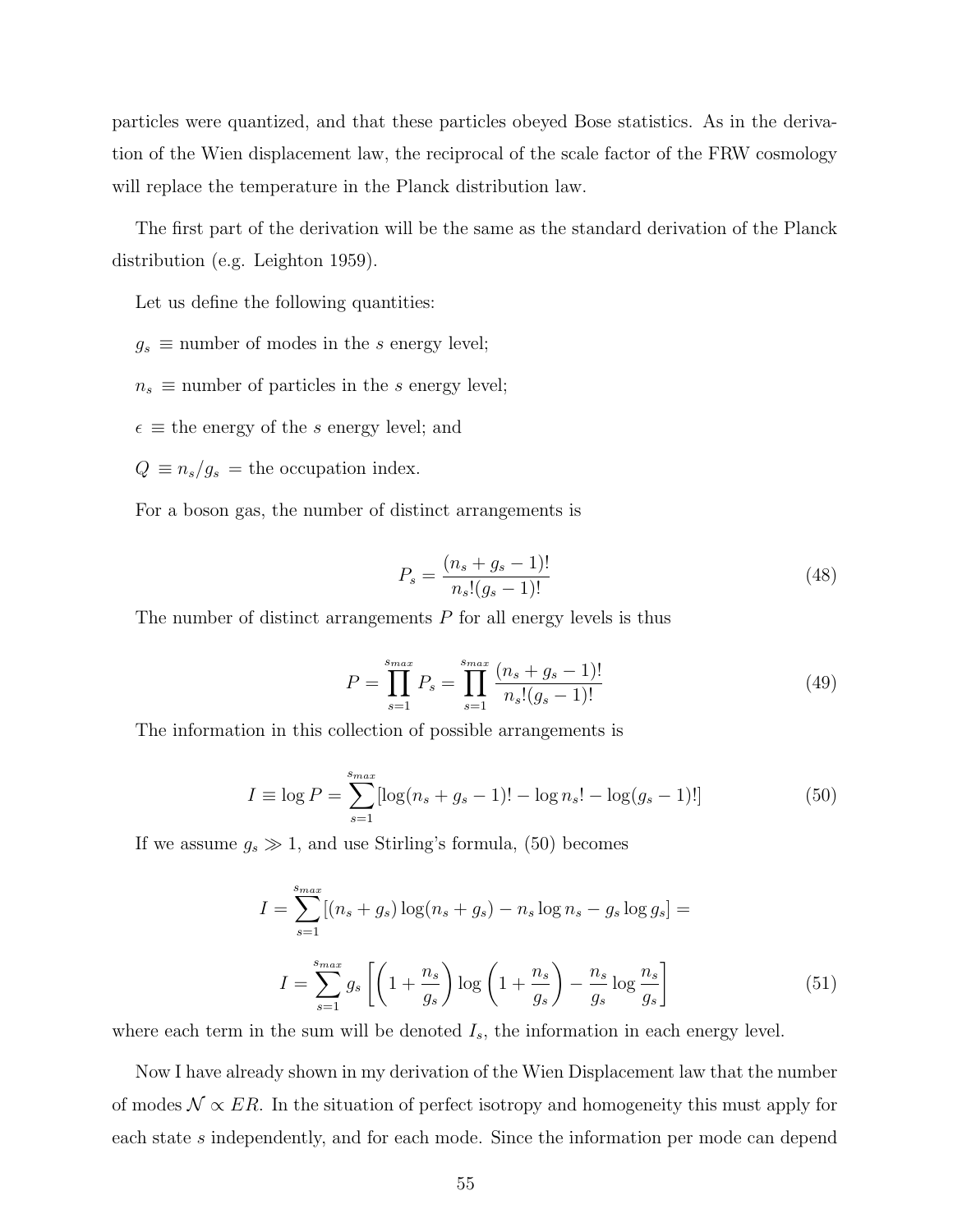only on the scale factor  $R$  — in the FRW universe there is no other possible function for the information per mode to depend on — and since the argument in the Wien Displacement derivation gives a linear dependence on  $R$  for all values of the scale factor, we have:

$$
d(I_s/g_s) = \mathcal{T} \cdot Re_s d(n_s/g_s) = \frac{\partial (I_s/g_s)}{\partial (n_s/g_s)} d(n_s/g_s)
$$
\n(52)

where  $\mathcal T$  is a constant to be determined. Equation (52) can be written

$$
\frac{\partial (I_s/g_s)}{\partial (n_s/g_s)} = \mathcal{T} \epsilon_s R \tag{53}
$$

From equation (51) we have

$$
\frac{I_s}{g_s} = \left(1 + \frac{n_s}{g_s}\right) \log\left(1 + \frac{n_s}{g_s}\right) - \frac{n_s}{g_s} \log\frac{n_s}{g_s}
$$

and so substituting for simplicity  $Q \equiv n_s/g_s$  we can evaluate the partial derivative in (53):

$$
\frac{\partial (I_s/g_s)}{\partial (n_s/g_s)} = \frac{d}{dQ} [(1+Q)\log(1+Q) - Q\log Q] = \log\left(\frac{1+Q}{Q}\right) = \epsilon_s TR
$$

which can be solved for

$$
n_s = \frac{g_s}{\exp(\epsilon_s T R) - 1} \tag{54}
$$

As is well-known, the infinitesimal number of modes  $dN$  in a volume V in the frequency interval  $d\omega$  is

$$
d\mathcal{N} = \frac{V\omega^2 d\omega}{\pi^2 c^3}
$$

so the energy per mode is

$$
dE = \hbar\omega n_s/g_s = \hbar\omega d\mathcal{N}/g_s = \frac{\hbar\omega V \omega^2 d\omega}{\pi^2 c^3 (\exp(\hbar\omega TR) - 1)}
$$

which yields a spectral energy density  $dU = dE/V$  of

$$
dU = \frac{\hbar\omega^3 d\omega}{\pi^2 c^3 (\exp(\hbar\omega T R) - 1)}
$$
\n(55)

Using  $I(\lambda, R) = (4/c)dU$  we obtain

$$
I(\lambda, R) = \frac{2\pi c^2 h}{\lambda^5 (\exp(\mathcal{T}chR/\lambda) - 1)}
$$
\n(56)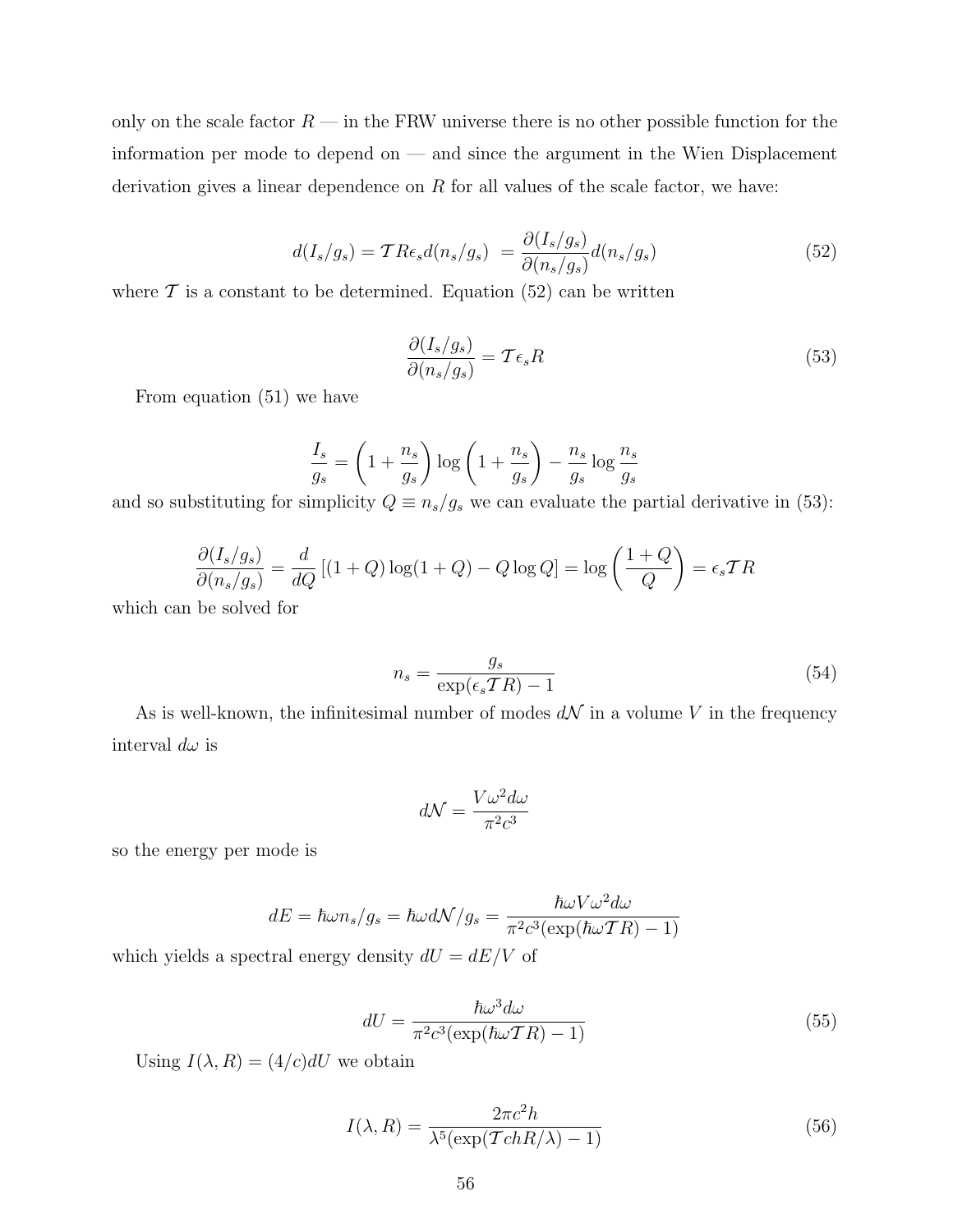Equation (55) can be integrated over all frequencies from 0 to  $+\infty$  to give a total energy density

$$
U = \frac{\pi^2}{15\hbar^3 c^3} \left(\frac{1}{TR}\right)^4\tag{57}
$$

In a radiation dominated closed FRW universe, we have (e.g. (Misner et al 1973, p. 735)

$$
U = \frac{3R_{max}^2 c^4}{8\pi G R^4} \tag{58}
$$

where  $R_{max}$  is the scale factor at maximum expansion.

Equating (57) and (58) yields the constant  $\mathcal T$  (for a radiation universe):

$$
\mathcal{T} = \left(\frac{8\pi^3}{45}\right)^{1/4} \left(\frac{L_{Pk}}{R_{max}}\right)^{1/2} \left(\frac{1}{\hbar c}\right)
$$
\n(59)

If we integrate equation (56) over all  $\lambda$  to obtain the total information in the universe, we obtain

$$
I_{Total} = \frac{2\pi^4}{15} \left(\frac{45}{8\pi^3}\right)^{3/4} \left[\frac{R_{max}}{L_{Pk}}\right]^{3/2} \approx 4 \left[\frac{R_{max}}{L_{Pk}}\right]^{3/2} \tag{60}
$$

This is independent of the scale factor of the universe  $R$  — so the information in the gauge field does not change with time (a Planck distribution is unchanged by the universal expansion), but nevertheless it is non-zero, which may be contrary to expectation; one might expect that the information in the universe is zero in the absence of thermalization.

Before addressing the origin of this information, let me first point out that the number (60) is completely consistent with the Bekenstein Bound, which is

$$
I \le \left(\frac{2\pi}{\hbar c}\right)(ER) \tag{61}
$$

Let me replace the constant  $2\pi/\hbar c$  with the constant T, which will give an upper bound to the actual information content:

$$
I = \mathcal{T}(ER) \tag{62}
$$

where  $\mathcal T$  can be written

$$
\mathcal{T} = \frac{1}{(90\pi)^{1/4}} \left(\frac{L_{Pk}}{R_{max}}\right)^{1/2} \left(\frac{2\pi}{\hbar c}\right) \tag{63}
$$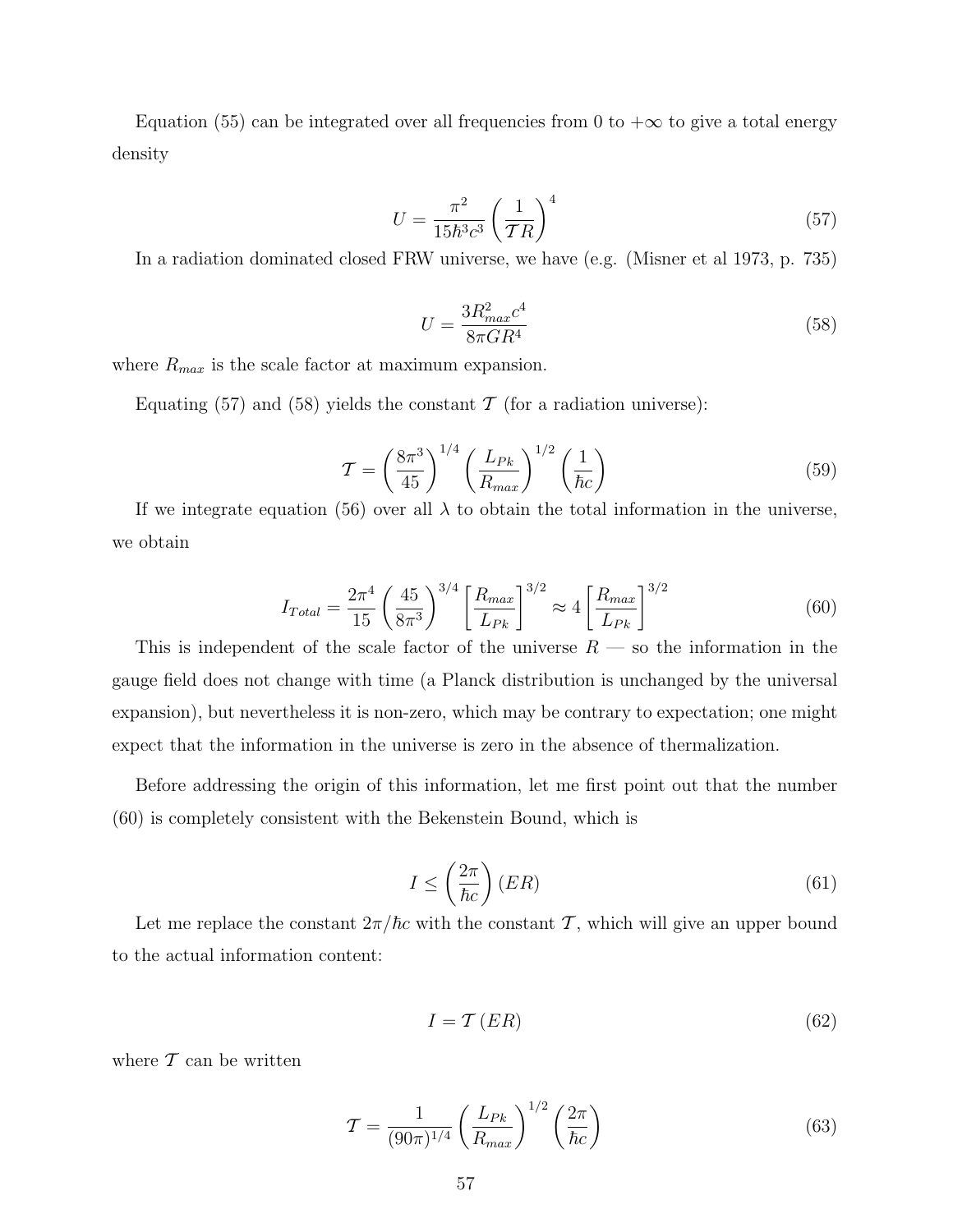So, provided

$$
R_{max} \ge L_{Pk} \tag{64}
$$

we will have

$$
\mathcal{T} < \frac{2\pi}{\hbar c} \tag{65}
$$

and thus the Bekenstein Bound will hold.

If we happened to be in a universe in which  $R_{max} < L_{Pk}$ , then the crucial approximation  $g_s \gg 1$  and the use of Stirling's formula, which allowed me to re-write (50) as (51), would no longer be valid, and we would obtain a different  $\mathcal{T}$ , but still consistent with the Bekenstein Bound in this universe.

Thus the origin of the information in the universe is the particular value for  $R_{max}$ , which is just one of the possible values; as we have seen earlier, there are an infinity of possible values for  $R_{max}$ , the radius of the universe at maximum expansion, and our "selection" of the particular scale factor at maximum expansion in our particular universe of the multiverse, generates the information.

In fact, it is clear from (63) that had we simply imposed the requirement that the information be of order 1 at the Planck radius, say by setting  $\mathcal{T} = 1$ , then  $R_{max} \sim L_{Pk}$ . Alternatively, let us try to eliminate all reference to  $R_{max}$ , by the dimensionally allowed replacement  $kT \to \hbar c/R$ . Then, using the standard expression above for the energy density U of radiation with termperature  $T$ , we get

$$
U = \frac{\pi^2 (kT)^4}{15(\hbar c)^3} = \frac{\pi^2}{15(\hbar c)^3} \left(\frac{\hbar c}{R}\right)^4 = \frac{\pi^2 \hbar c}{15R^4} = \frac{3c^4}{8\pi GR_{max}^2 \sin^4 \tau} = \frac{3R_{max}^2 c^4}{8\pi GR^4}
$$

or,

$$
\frac{3R_{max}^2}{8\pi G} = \frac{\pi^2\hbar c}{15}
$$

which yields

$$
R_{max} = \frac{2\pi}{\sqrt{15}} L_{Pk} \approx (1.6) L_{Pk} \tag{66}
$$

Which is to say, the scale factor at maximum expansion is of the order of the Planck length, if we try to force the elimination of the constant  $R_{max}$ .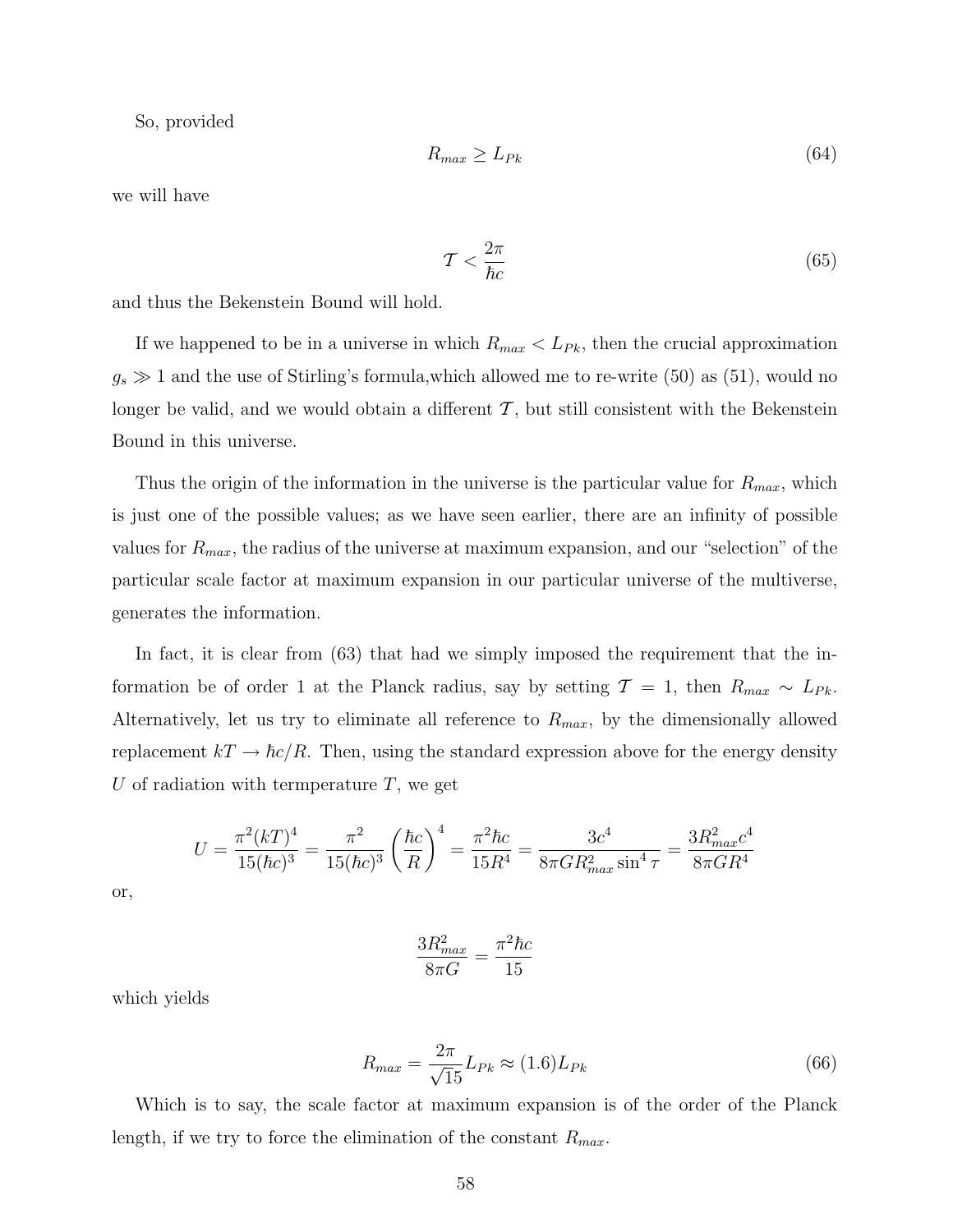Another (incorrect) way we could try to set the constant  $\mathcal T$  is to simply require that the information in the gauge field be of the order of one bit. (Since the expansion is adiabatic, the radius will cancel out of the calculation.) Recall that the entropy of radiation is given by

$$
S = \frac{4\pi^2 k V (kT)^3}{45 (c\hbar)^3} \tag{67}
$$

Setting  $kT = 1/TR$  and using the volume of a closed universe  $V = 2\pi^2 R^3$ , we get

$$
\mathcal{T} = \frac{2\pi}{\hbar c} \left(\frac{\pi}{45}\right)^{1/3} \left(\frac{k}{S}\right)^{1/3} \tag{68}
$$

Setting  $S/k = 1$  gives

$$
\mathcal{T} = \frac{2\pi}{\hbar c} \left(\frac{\pi}{45}\right)^{1/3} \approx \frac{2.6}{\hbar c} \tag{69}
$$

which, as we have already seen, gives  $R_{max} \approx L_{Pk}.$ 

A third (incorrect) alternative we could try would be to set the number of quanta in the universe to be equal to one. The total number  $N_{\gamma}$  of quanta in the entire closed universe is

$$
N_{\gamma} = \frac{2\zeta(3)}{\pi^2 c^3 \hbar^3} (kT)^3 V = \frac{2\zeta(3)}{\pi^2 c^3 \hbar^3} \left(\frac{1}{TR}\right) (2\pi^2 R^3) = \frac{4\zeta(3)}{(c\hbar T)^3}
$$
(70)

Setting  $N_{\gamma} = 1$  gives

$$
\mathcal{T}c\hbar = (4\zeta(3))^{1/3} \approx 1.7
$$

which once again gives  $R_{max} \approx L_{Pk}$ .

As Bekenstein has often pointed out, when horizons are present, the correct "size" R that really should be put into the Bekenstein Bound is the horizon radius; in the case of the early universe, this is the particle horizon radius. Let be show now that with this value for "size", indeed the choice (59) gives less than one bit of information inside the horizon when the particle horizon is the Planck Length.

The equation for the particle horizon radius is

$$
ds^{2} = -dt^{2} + R^{2}(t)d\chi^{2} \equiv -dt^{2} + (dR_{Particle})^{2} = 0
$$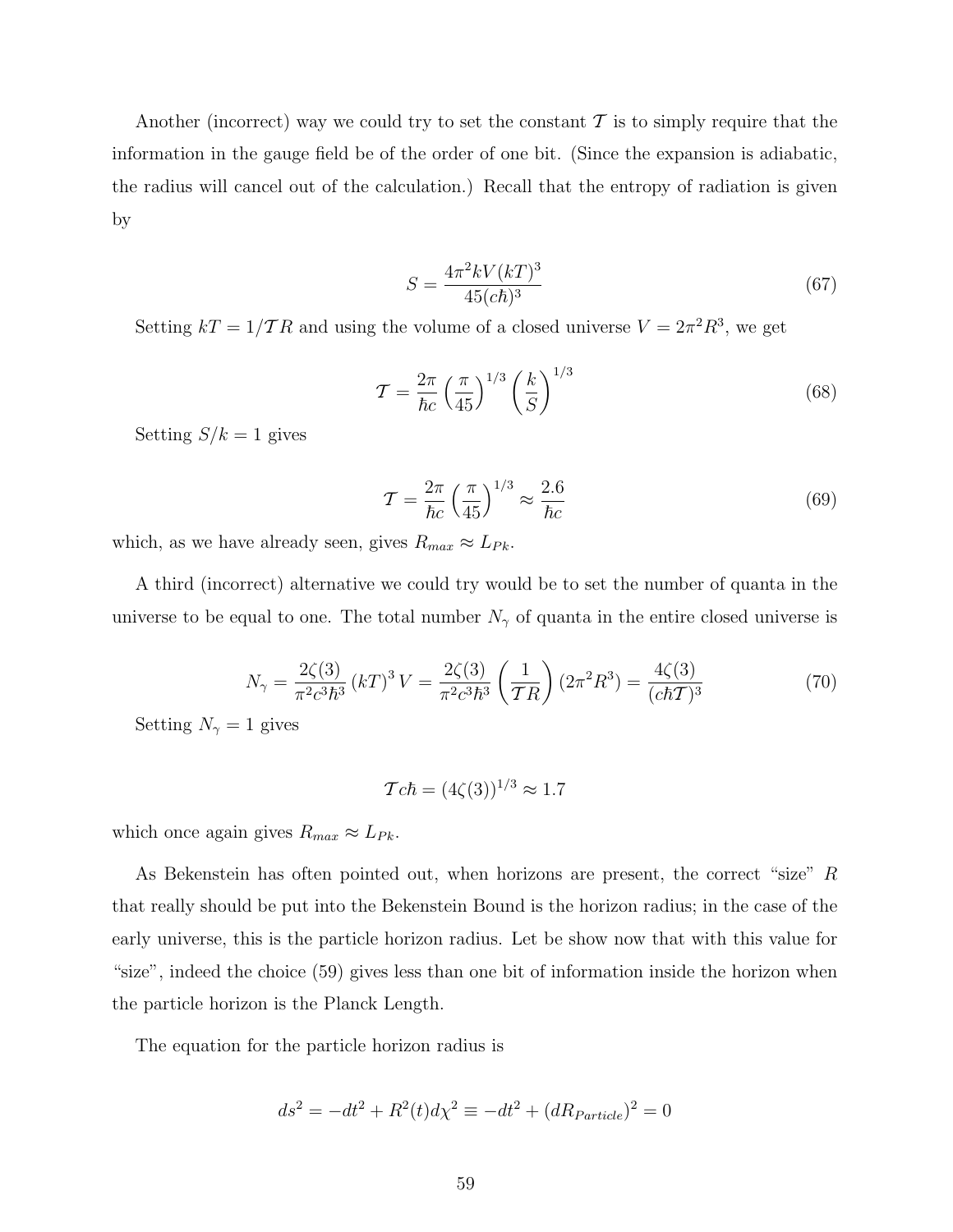which when integrated (setting  $R(0) = 0$ ) yields

$$
R_{Particle} = t \tag{71}
$$

It is well known that for a radiation dominated FRW closed universe the scale factor can be expressed in closed form in terms of the proper time t:

$$
R(t) = R_{max} \left( \frac{2t}{R_{max}} - \frac{t^2}{R_{max}^2} \right)^{1/2}
$$
 (72)

which can be solved for the proper time  $t$ :

$$
t = R_{max} \left( 1 - \sqrt{1 - \left(\frac{R}{R_{max}}\right)^2} \right) \tag{73}
$$

valid for  $0 < t \le R_{max}$ . For  $R \ll R_{max}$ , this is approximately

$$
R_{Particle} \approx \frac{R^2(t)}{2R_{max}} \tag{74}
$$

The information inside the particle horizon in the early universe is thus

$$
I = \mathcal{T}(UR_{Particle}^3)(R_{Particle}) = \mathcal{T}UR_{Particle}^4 = \mathcal{T}\left(\frac{3R_{max}^2c^4}{8\pi GR^4}\right)\left(\frac{R^8}{2R_{max}^4}\right) =
$$

$$
I = \left(\frac{8\pi^3}{45}\right)^{1/4}\left(\frac{L_{Pk}}{R_{max}}\right)^{1/2}\left(\frac{3R^4}{8\pi R_{max}^2L_{Pk}^2}\right)
$$
(75)

Putting (74) into (75) gives

$$
I = \left(\frac{8\pi^3}{45}\right)^{1/4} \left(\frac{L_{Pk}}{R_{max}}\right)^{1/2} \left(\frac{12R_{Particle}^2}{L_{Pk}^2}\right)
$$
(76)

which is much, much less than one for  $R_{Particle} \leq L_{Pk}$ .

Heretofore, I have considered the universe to be radiation dominated, which is true in the early universe, but of course not true today, nor is it likely to be true in the future. So the constant  $\mathcal T$  will be slightly different in a universe that contains both dark matter and dark energy. Equation (58) will need to be generalized. The necessary equation is obtained from the Friedmann equation

$$
\left(\frac{\dot{R}}{R}\right)^2 = \frac{8\pi G}{3} \left[\rho_{rad} + \rho_{matter} + \rho_{vac}\right] - \frac{1}{R^2} \tag{77}
$$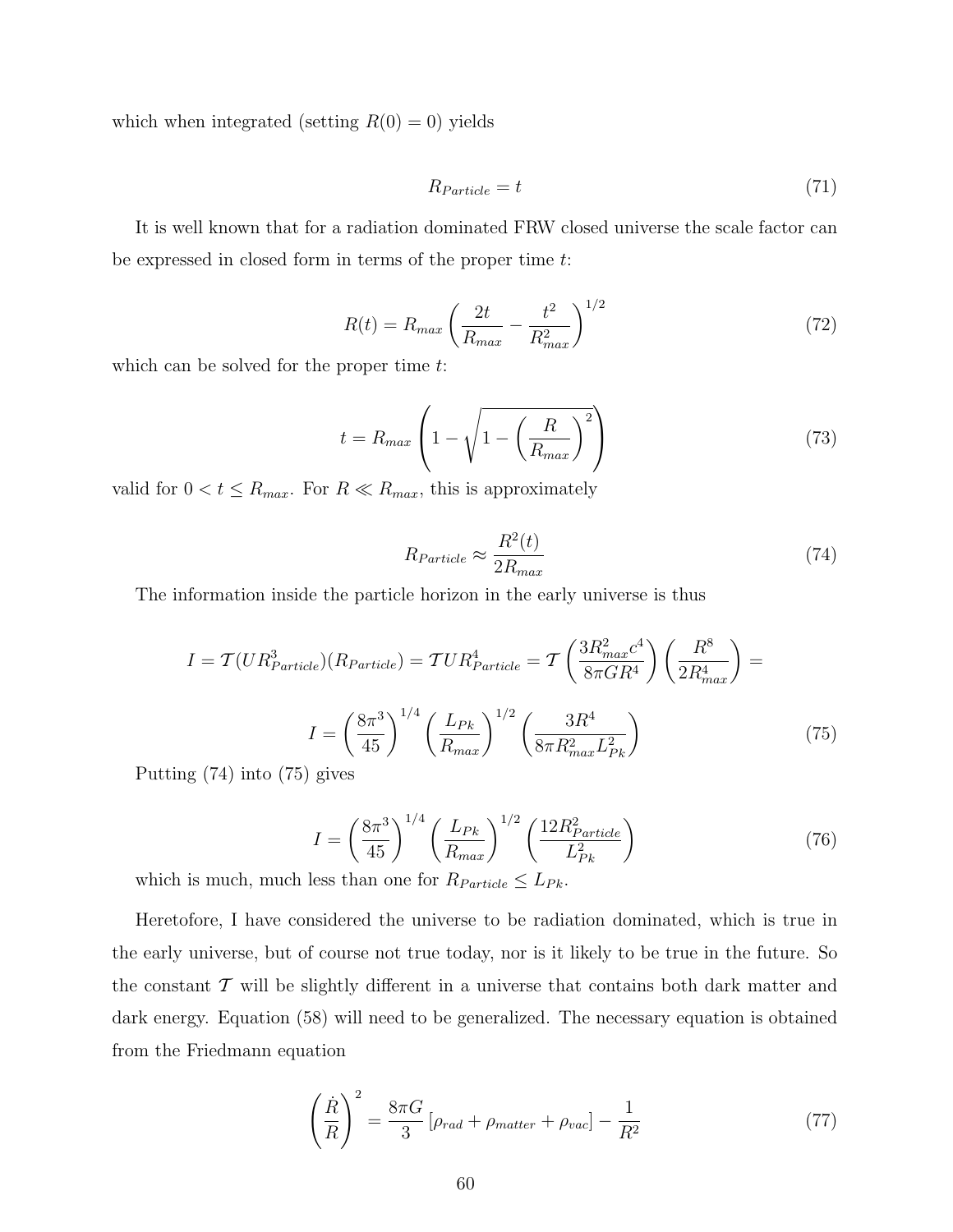in the closed universe case, where  $\rho_{rad}$ ,  $\rho_{matter}$ ,  $\rho_{vac}$  are the mass densities of the radiation, matter, and vacuum respectively. At maximum expansion, we have  $\dot{R}(t = t_{max}) = 0$ , so we have for the mass density  $\rho_{rad}^{max}$  of the radiation at maximum expansion:

$$
\rho_{rad}^{max} = \frac{3}{8\pi G R_{max}^2} \left[ 1 + \left( \frac{\rho_{matter}^{max}}{\rho_{rad}^{max}} \right) + \left( \frac{\rho_{vac}^{max}}{\rho_{rad}^{max}} \right) \right]^{-1}
$$

Since  $\rho_{rad} = (R_{max}/R(t))^4 \rho_{rad}^{max}$ , we have for the energy density of a massless gauge field at all times:

$$
U = \frac{3R_{max}^2 c^4}{8\pi G R^4} \left[ 1 + \left( \frac{\rho_{matter}^{max}}{\rho_{rad}^{max}} \right) + \left( \frac{\rho_{vac}^{max}}{\rho_{rad}^{max}} \right) \right]^{-1} \tag{78}
$$

Equating (78) and (57) we obtain the constant  $\mathcal T$  in the more general case:

$$
\mathcal{T} = \left(\frac{8\pi^3}{45}\right)^{1/4} \left(\frac{L_{Pk}}{R_{max}}\right)^{1/2} \left(\frac{1}{\hbar c}\right) \left[1 + \left(\frac{\rho_{matter}^{max}}{\rho_{rad}^{max}}\right) + \left(\frac{\rho_{vac}^{max}}{\rho_{rad}^{max}}\right)\right]^{1/2} \tag{79}
$$

Since if the occurrence of a maximum expansion requires that  $\rho_{matter}^{max} \gg \rho_{vac}^{max}$ , and we expect that  $\rho_{matter}^{max} >> \rho_{rad}^{max}$ , we can ignore the first and third factors in the bracket in (79). Comparing the energy density  $U$  of the thermalized radiation in the usual Planck distribution with  $U$  in equation (79) yields the effective replacement:

$$
kT \to \left(\frac{\hbar c}{R}\right) \left(\frac{45}{8\pi^3}\right)^{1/4} \left(\frac{R_{max}}{L_{Planck}}\right)^{1/2} \left(\frac{\rho_{rad}^{max}}{\rho_{matter}^{max}}\right)^{1/2}
$$

The question I address next is what kinds of gauge fields are allowed in the very early universe.

#### C. Exact Solution of EYM Equations with Constant SU(2) Curvature

The Yang-Mills field (curvature) is

$$
W^{\mu\nu}_a=\partial^\mu W^\nu_a-\partial^\nu W^\mu_a+gf_{abc}W^\mu_bW^\nu_c
$$

where  $f_{abc}$  are the structure constants of the Lie group defining the Yang-Mills field, the Latin index is the group index, and we sum over all repeated Latin indicies. In the absence of all other fields except gravity, the YM fields satisfy the equations (Atiyah 1979 p. 13)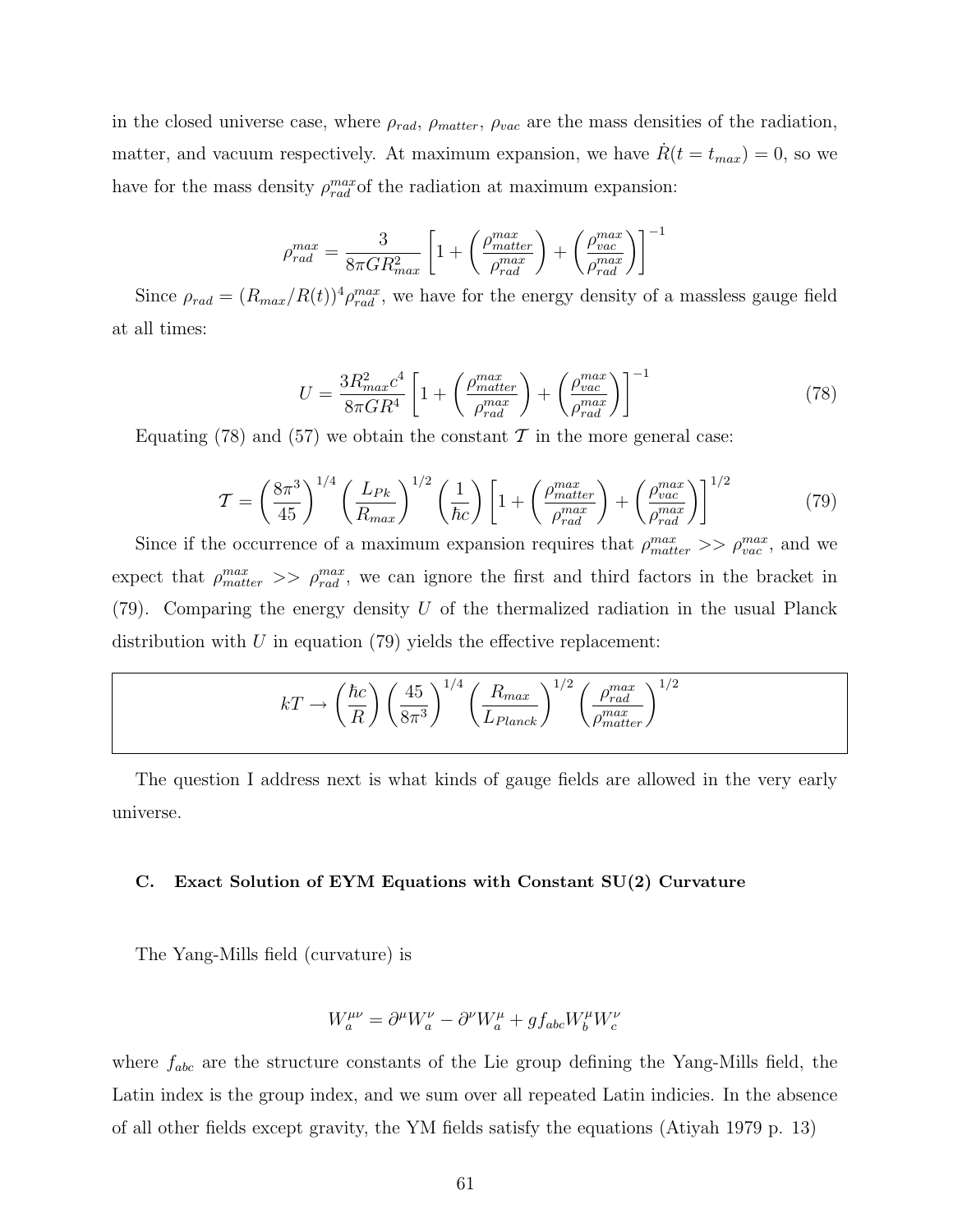and

$$
\nabla\wedge^*W=0
$$

where  $\nabla$  is the gauge and spacetime covariant derivative. The first equation is the Bianchi identity for the YM fields, while the second is the Yang-Mills equation. It is obvious that a self-dual ( $W = * W$ ) or anti-self-dual ( $W = -*W$  will automatically satisfiy both equations if it satisfies one.

In more conventional notation, the Bianchi identity is

$$
D_{\mu}W^{a}_{\nu\lambda} + D_{\nu}W^{a}_{\lambda\mu} + D_{\lambda}W^{a}_{\mu\nu} = 0
$$

where

$$
D_{\lambda}W^{a}_{\mu\nu} = W^{a}_{\mu\nu;\lambda} - f^{a}_{bc}A^{c}_{\lambda}W^{b}_{\mu\nu}
$$

with the semicolon denoting the spacetime covariant derivative and  $A_{\lambda}^{c}$  being the gauge potential, in terms of which the gauge field  $W_{\mu\nu}^a$  can be expressed as

$$
W^{a}_{\mu\nu} = A^{a}_{\nu;\mu} - A^{a}_{\mu;\nu} + f^{a}_{bc} A^{b}_{\mu} A^{c}_{\nu}
$$

$$
=A^a_{\nu,\mu}-A^a_{\mu,\nu}+f^a_{bc}A^b_\mu A^c_\nu
$$

where the last equality is valid in any coordinate basis; that is, if the spacetime covariant derivative is expressed in a coordinate basis, the spacetime covariant derivatives can be replaced by partial deiviatives. The same is true in the Binachi identify for the gauge fields W.

The Yang-Mills equation in more conventional notation is (Weinberg 1996, p. 13):

$$
D^{\nu}W^{a}{}_{\mu\nu} = 0 = W^{a}{}_{\mu}{}^{\nu}{}_{;\nu} - f^{a}_{bc}A^{c}{}_{\nu}W^{b}{}_{\mu}{}^{\nu}
$$

The Lagrangian for the YM field is  $L = -(1/16\pi)W_{a}^{\mu\nu}W_{\mu\nu}^{a}$ , and the standard expression for the stress energy tensor  $T_{\mu\nu}=-2\delta L/\delta g^{\mu\nu}+g_{\mu\nu}L$  yields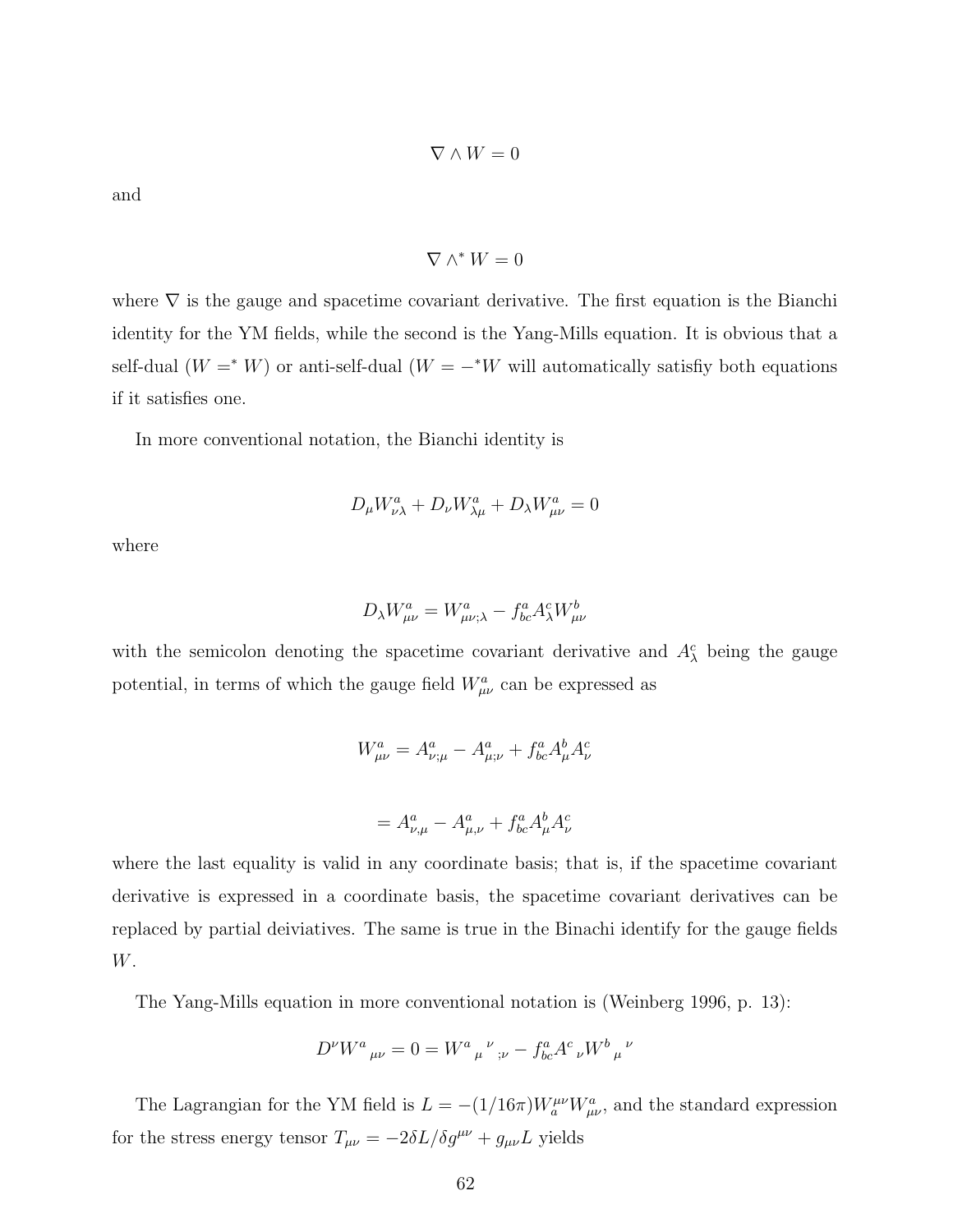$$
T_{\mu\nu}^{YM} = \frac{\hbar c}{4\pi} \left[ W_{\mu\beta}^a W_{a\nu}^\beta - \frac{1}{4} g_{\mu\nu} W_{\alpha\beta}^a W_a^{\alpha\beta} \right]
$$
(80)

where I have made the units explicit: the dimensions of  $W_{\mu\nu}^a$  is (length)<sup>-4</sup>, and the energy in the W field is scaled in terms of  $\hbar$ .

For any  $T_{\mu\nu}^{YM}$ , we have  $T_{\mu}^{\mu}=0$ , and so for an isotropic and homogeneous universe, any YM field must have  $T_{\hat{i}\hat{i}} \equiv p = \frac{1}{3}$  $\frac{1}{3}T_{\hat{t}\hat{t}}$ , where  $T_{\hat{t}\hat{t}} \equiv \rho$  in any local orthonormal frame. In other words, any YM field satisfies in a FRW universe a perfect fluid equation of state with adiabatic index  $\gamma = 4/3$ .

However, very few Yang-Mills fields are consistent with isotropy and homogeneity. It is well-known that a non-zero electromagnetic field  $-$  a U(1) YM field  $-$  cannot exist in a FRW universe. (Proof: eq. (5.23) of (Misner et al 1973, p. 141), gives the stress energy tensor for the EM field in an orthnormal basis, in particular  $T^{\hat{0}\hat{j}} = (\vec{E} \times \vec{B})^{\hat{j}}/4\pi$ , which equals zero since in FRW there can be no momentum flow. Thus  $\vec{B}$  must be a multiple of  $\vec{E}$ , so set  $\vec{B} = a\vec{E} = aE\hat{x}$ . Computing the diagonal components of  $T^{\mu\nu}$  gives  $T^{00} = E^2(1+a^2)/8\pi \equiv \rho$ , and  $T^{\hat{x}\hat{x}} = -\rho = -T^{\hat{y}\hat{y}} = -T^{\hat{z}\hat{z}}$ . But for FRW isotropy requires  $T^{\hat{x}\hat{x}} = T^{\hat{y}\hat{y}} = T^{\hat{z}\hat{z}}$ , so  $\rho = (\vec{E}^2 + \vec{B}^2/8\pi) = 0$ , which implies  $\vec{E} = \vec{B} = 0$ ). However, any non-Abelian YM field with an SU(2) normal subgroup can be non-zero in a closed FRW, basically because  $SU(2)$  is a homogeneous and isotropic 3-sphere.

If the YM connection is a left invariant 1-form, that is, if the connection is a Maurer-Cartan form, then the resulting YM curvature will be given spatially by the structure constants of the Lie group. The YM curvature will be

$$
W^{\mu\nu}_a = gf_{abc}W^{\mu}_bW^{\nu}_c
$$

where

$$
W_a^{\mu} = R^{-1}(t)\delta_a^{\mu}
$$

with  $a = 1, 2, 3$  being the spatial indices and  $R(t)$  being the FRW scale factor. It is easily checked that the above expression for  $T_{\mu\nu}^{YM}$  gives  $T^{\hat{j}\hat{j}} = (1/3)T^{\hat{0}\hat{0}} \propto R^{-4}$  and all other components zero, provided that  $f_{abc} = \epsilon_{abc}$ , the structure constants for SU(2).

It is clear that the above expression for the gauge field is consistent only if  $R(t)$  = constant. The true time dependent SU(2) gauge field is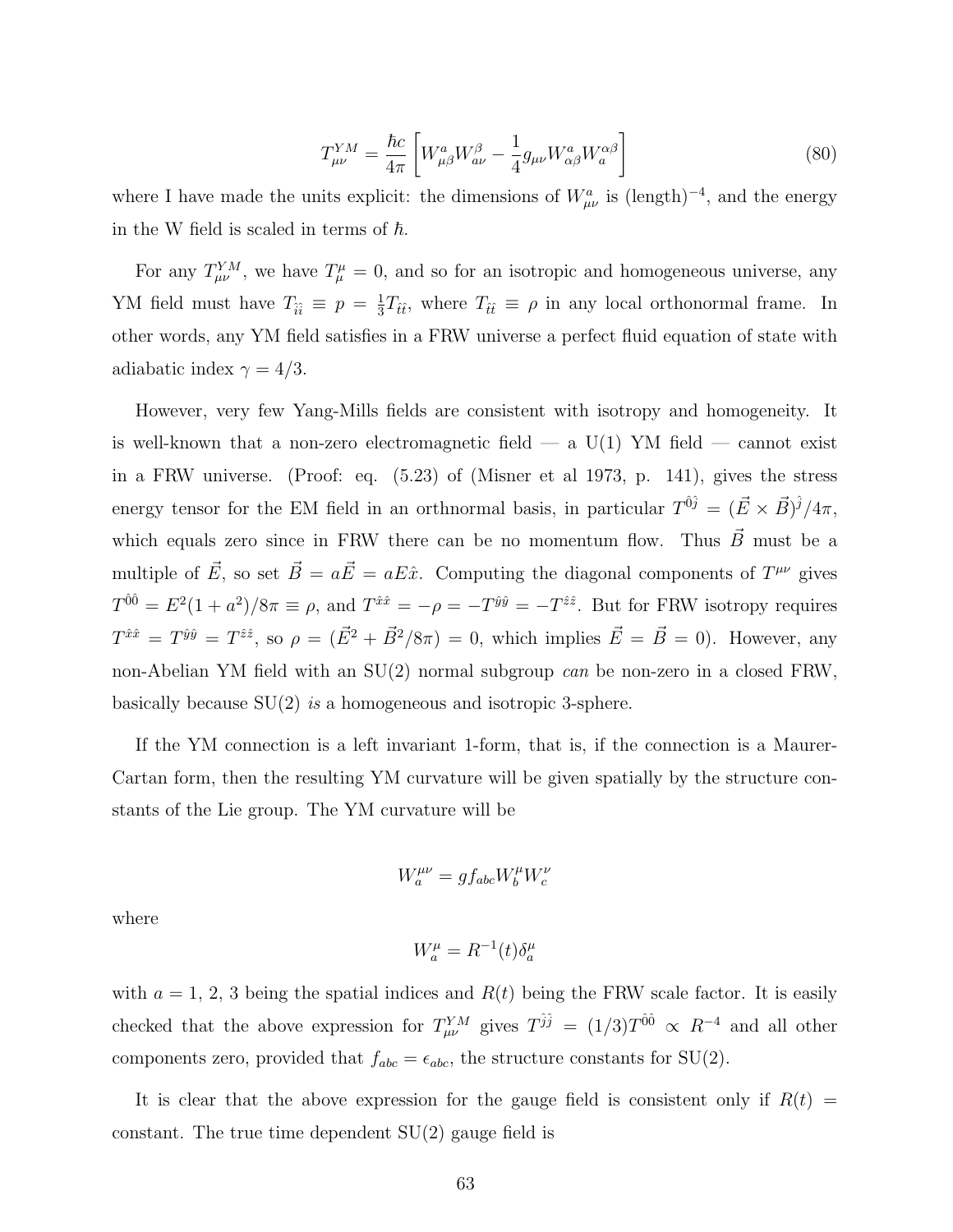$$
W^{\mu\nu}_a = \left[ \epsilon_{abc} \delta^{\mu}_b \delta^{\nu}_c \pm \frac{1}{2} \epsilon^{\mu\nu\alpha\beta} \epsilon_{abc} \delta^b_\alpha \delta^c_\beta \right] \frac{A}{R^2(t)}
$$

where  $A$  is a dimensionless constant, which I shall compute below. The plus sign gives a self-dual gauge field  $(W_a^{\mu\nu} = +^*W_a^{\mu\nu})$ , and the minus sign gives an anti-self-dual field  $(W_a^{\mu\nu} = -{}^*W_a^{\mu\nu}).$ 

This solution to the Einstein-Yang-Mills equations for the case of an  $SU(2)$  fields has been independently discovered (Galt'sov and Volkov 1991); see (Gibbons and Steif 1994) for a detailed list. The point I want to make that this solution is the only possible gauge field allowed by the Bekenstein Bound in it original form. As I pointed out above, a  $U(1)$  gauge field like electromagnetism is not allowed by the symmetries.

#### D. Particle Production by Instanton Tunnelling in a FRW Universe

Since the Bekenstein Bound requires a unique initial state, and since the only allowed non-zero initial field is the isotropic and homogeneous  $SU(2)$  field, the initial baryon number is necessarily zero; the Bekenstein Bound thus requires a mechanism to produce a net baryon number. Baryogenesis requires satisfying the three Sakharov conditions:

- (1) violation of baryon number B and lepton number L conservation;
- (2) violation of C and CP invariance; and
- (3) absence of thermal equilibrium

The SM has a natural method of baryogensis via the triangle anomaly, which generates both baryon and lepton number  $(B + L)$  is not conserved but B - L is conserved), and since the self-dual gauge field generates fermions rather than anti-fermions, it violates C. The anomaly function  $^*W^a_{\mu\nu}W_a^{\mu\nu}$  can be written  $\mathbf{E}^a \cdot \mathbf{B}_a$ . Since  $\mathbf{E}^a$  is odd under parity while  **is even, the anomaly function will violate CP. At zero temperature, all processes will** be effectively non-equilibrium process. So baryogenesis via the triangle anomaly at zero temperature is the natural method of SM baryogenesis.

The Standard Model violates CP perturbatively via the complex phase in CKM matrix. In the early universe, this perturbative mechanism fixes whether fermions or anti-fermions will be created via the triangle anomaly; that is, it fixes the  $SU(2)$  gravitational sphaleron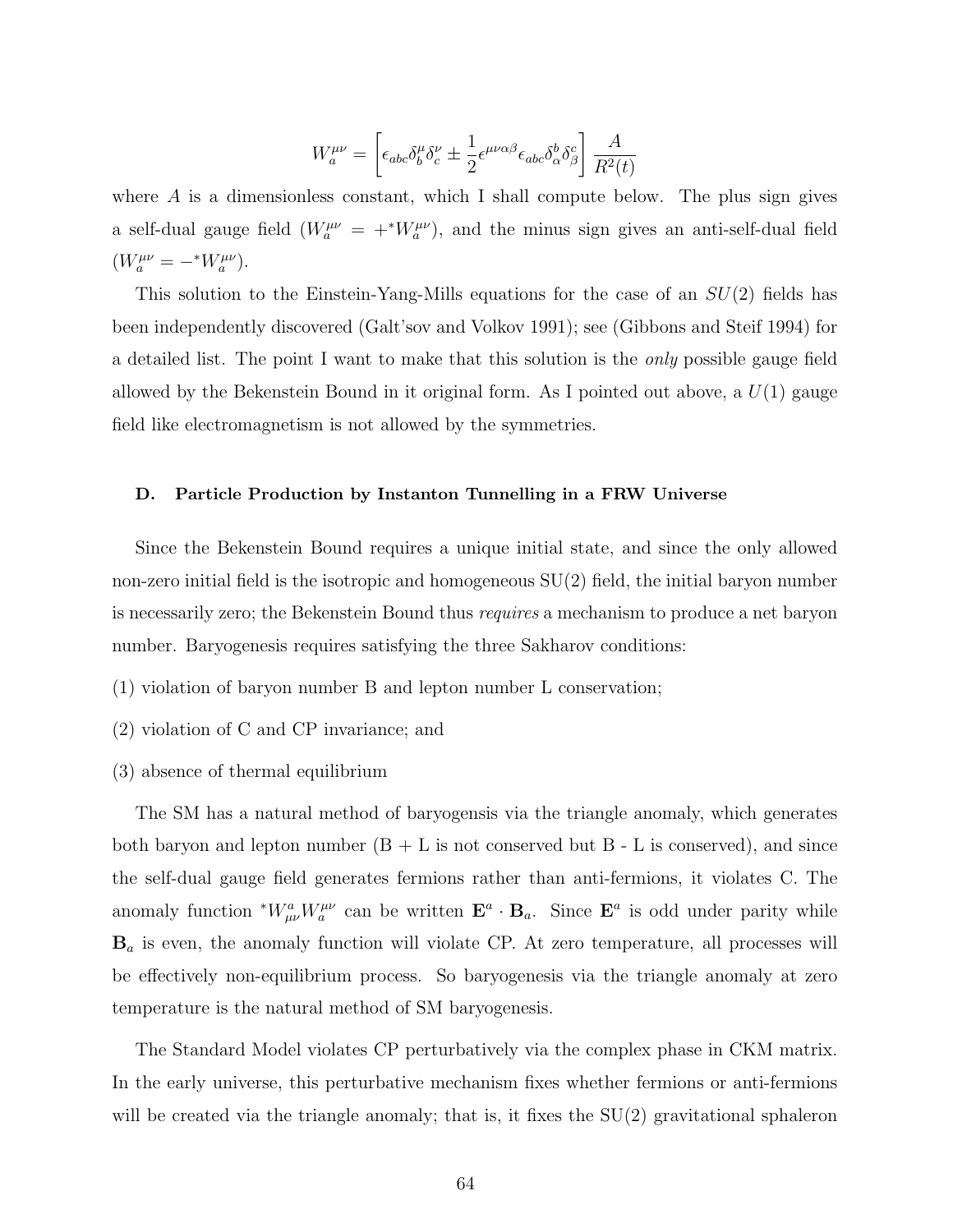to be a self-dual rather than an anti-self-dual solution to the EYM equations. At high temperatures, the triangle anomaly will on average generate almost as many anti-fermions as fermions, because in thermal equilibrium the  $SU(2)$  gauge fields will be anti-self-dual as often as self-dual. Thus, in equilibrium, the CP violating CKM complex phase acts to suppress SM baryogeneis; the excess of fermions over anti-fermions is suppressed by the Jarlskog determinant factor. As is well-known, this suppression can wash out at 100 GeV any fermion excess generated at higher temperature by other mechanisms.

In the usual high temperature SM baryogenesis calculation (e.g. Rubakov and Shaposhnikov 1996) the baryon to photon ratio in dimensionaless units, known (e.g. Spergel et al 2003) from nucleosynthesis to be  $\eta = 6.1 \pm 0.3 \times 10^{-10}$ , is too small by a factor of about 10<sup>−</sup><sup>8</sup> , because the net creation rate is suppressed by the smallness of the CP violation in the CKM matrix described above, even when the problem of washing out any net baryon number is ignored. These problems are avoided in my proposed mechanism, for two reasons: first, the only role played by the CP violation is to select a self-dual rather than an anti-self dual field as the unique field (in the absence of CP violation there would be no unique SU(2) field; the actual magnitude of the CP violation is irrelevant. Second, the baryon number generation is always at zero temperature, so there will never be any anti-fermions generated, and never any washout of fermions created. In fact, my model has the opposite problem from the usual electroweak high temperature model: my model tends to produce too many baryons relative to the number of SU(2) pseudo-photons.

The net baryon plus lepton number  $(B+L)$  generated by the  $SU(2)_L$  sphaleron is given by (Rubakov and Shaposhnikov 1996); Weinberg 1996, p. 454  $(g_2$  is the  $SU(2)_L$  gauge coupling constant; Note Weinberg's remarks on the normalization):

$$
N = \frac{-g_2^2}{32\pi^2\hbar c} \int \sqrt{-g}d^4x \left[\frac{1}{2}\epsilon^{\alpha\beta\mu\nu}W^a{}_{\alpha\beta}W^b{}_{\mu\nu}(tr\,t_at_b)\right]
$$
(81)

The net total baryon number of the entire universe  $N_B$  will be half of N, since half of the particles generated will be leptons.

I have set the  $SU(3)$  gauge field to zero. Once again, this is required by uniqueness. There are uncountably many  $SU(2)$  subgroups in  $SU(3)$ , but thery are all in the same congugacy class. A simple proof of this is as follows (this simple proof was pointed out to me by J. Bryan).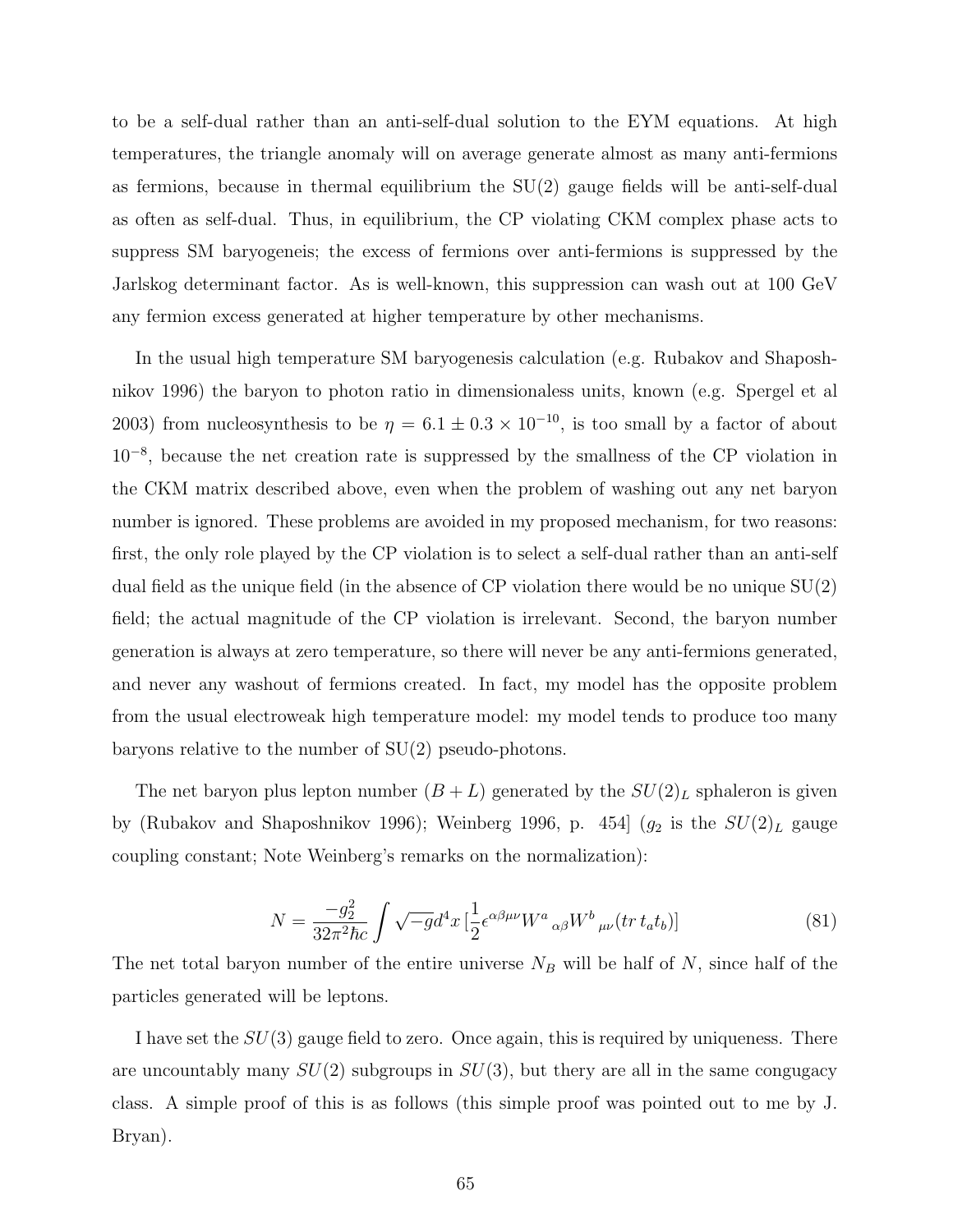Suppose G is a subgroup of  $SU(3)$  and G is isomorphic to  $SU(2)$ . Then the action of  $SU(3)$  on  $C<sup>3</sup>$  (complex Euclidean 3-space) induces a three dimensional representation of G. Since any representation is the direct sum of irreducible representations, this representation must be (1) the unique irreducible representation of dimension three (spin one representation), or (2) a direct sum of the unique representation of dimension two (spin one half representation) plus the one dimensional (trivial, spin zero) representation, or (3) a direct sum of three one dimensional (trivial) representations. (I use the fact that  $SU(2)$  has a unique irreducible representation in each dimension). It cannot be  $(3)$  since G is a subgroup and so acts non-trivially. It cannot be (1) since this representation is isomorphic to the adjoint representation of  $SU(2)$  on its Lie algebra and so the negative of the identity element acts trivially and so G would not be a subgroup. Therefore the representation must be a direct sum of the standard two dimensional representation and the trivial representation. Choose a unitary basis of  $C^3$  so that the last factor is the trivial representation and first two factors are the standard representation and this change of basis will conjugate G into the standard embedding of  $SU(2)$  into  $SU(3)$ . QED. (As an aside, note that we have the double cover  $SU(2) \rightarrow SO(3) \subset SU(3)$ . The induced representation on  $SU(2)$  in this case will in fact be the irreducible three dimensional one, but in this case the subgroup is  $SO(3)$ , not  $SU(2)$ .)

However, even though all  $SU(2)$  subgroups are in the same congugacy class, they are not physically equivalent. Each different  $SU(2)$  subgroup is generated by a different Lie subalgebra corresponding to a different linear superpostion of gluons. Each such linear superposition is physically different. Thus there are uncountably many physically distinct  $SU(2)$  subgroups of  $SU(3)$ , each capable of generating a homogeneous and isotropic metric (since isomorphic to the electroweak  $SU(2)_L$  used above). This means the only way to have a unique SU(3) field over a FRW spacetime is to set all the gluons fields to zero.

I have exhibited the two essentially unique vacuum solutions to the ETM equations in the previous subsection; since, as I have argued above, the self-dual is the unique solution required by the SM, we take the plus sign:

$$
W_a^{\mu\nu} = \left[ \epsilon_{abc} \delta_b^{\mu} \delta_c^{\nu} + \frac{1}{2} \epsilon^{\mu\nu\alpha\beta} \epsilon_{abc} \delta_\alpha^b \delta_\beta^c \right] \frac{A}{R^2(t)} \tag{82}
$$

Putting (82) into (81), using  $2\pi^2 R^3(t)$  for the total volume of an  $S^3$  closed universe, using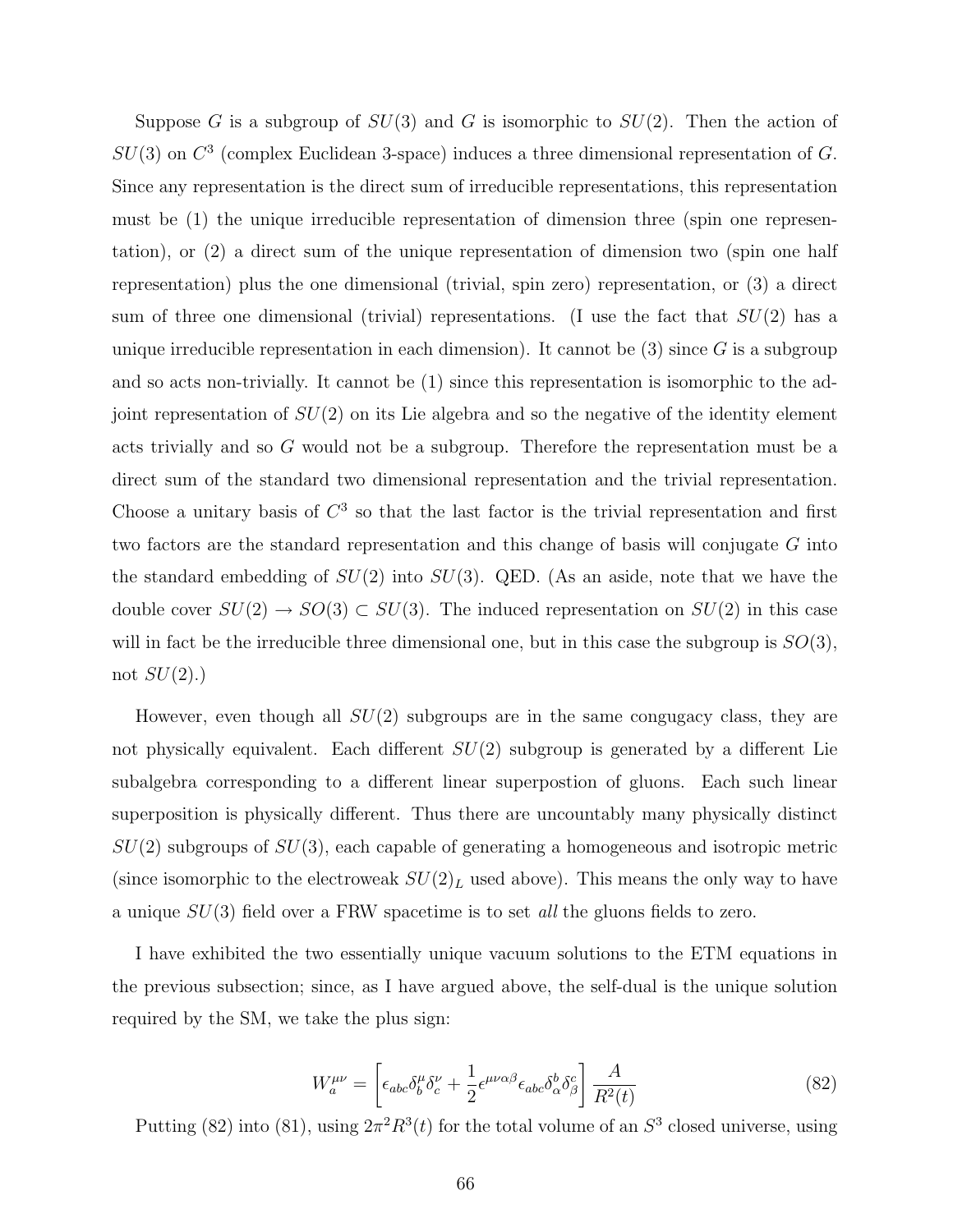$\alpha_W \equiv g_2^2/4\pi\hbar c$ , and finally remembering that  $N_B = (1/2)N$  gives

$$
N_B = \frac{\alpha_W}{16\pi} \int \frac{6A^2}{R^4} \sqrt{-g} d^4 x = \frac{3\pi \alpha_W}{4} A^2 \int_0^t \frac{c \, dt}{R} \tag{83}
$$

The last integral is of course conformal time; net fermion production is proportional to conformal time, and this suggests that the most appropriate time variable for quantum gravity is conformal time, since conformal time and only conformal time measures the rate at which something new is occurring to break perfect symmetry: fermions are appearing in the pure  $SU(2)_L$  gauge field. This fact of the nature of the natural time variable justifies my use of conformal time to quantize the FRW universe.

The constant A in equation (83) can be evaluated by first using equations (80) and (82) to calculate  $T_{\hat{0}\hat{0}}^{YM} = (\hbar c/8\pi)(3A^2/R^4)$ , and then equating this energy density as measured in a local Lorentz frame to the energy density of radiation  $U$  given in equations (78) or equation (57) with constant  $\mathcal T$  given by equation (79). Noting that

$$
\eta \equiv \frac{n_B}{n_\gamma} = \frac{N_B}{N_\gamma} \tag{84}
$$

where  $\eta$  is the baryon to photon ratio,  $n_B$  and  $n_\gamma$  are the baryon and photon number densities respectively, and  $N_{\gamma}$  is the total number of "photons" (here pure  $SU(2)_L$  gauge particle) in the entire universe given by equation (70). Simply assuming a universe that is radiation dominated over its entire history, and using the relationship between conformal time and the maximal size of such a universe, the correct value of  $\eta$  is obtained when the average pseudo-temperature is  $10^5$  GeV. (The energy will be even higher if the more realistic value of the constant  $\mathcal T$  is used.) Thus as I pointed out, the problem to be solved if the initial field is a pure  $SU(2)_L$  field is how to avoid too many baryons rather than too few. It is possible that the pure  $SU(2)_L$  gauge field were to be thermalized into an electromagnetic field at this energy, thus cutting off baryogenesis. As we shall see, I shall suggest that the  $SU(2)_L$  field has survived to the present time, and thus I shall propose that there is some other mechanism cutting off baryogenesis. (Possibly an interaction of the  $SU(2)_L$  with the Higgs field of the Standard Model.)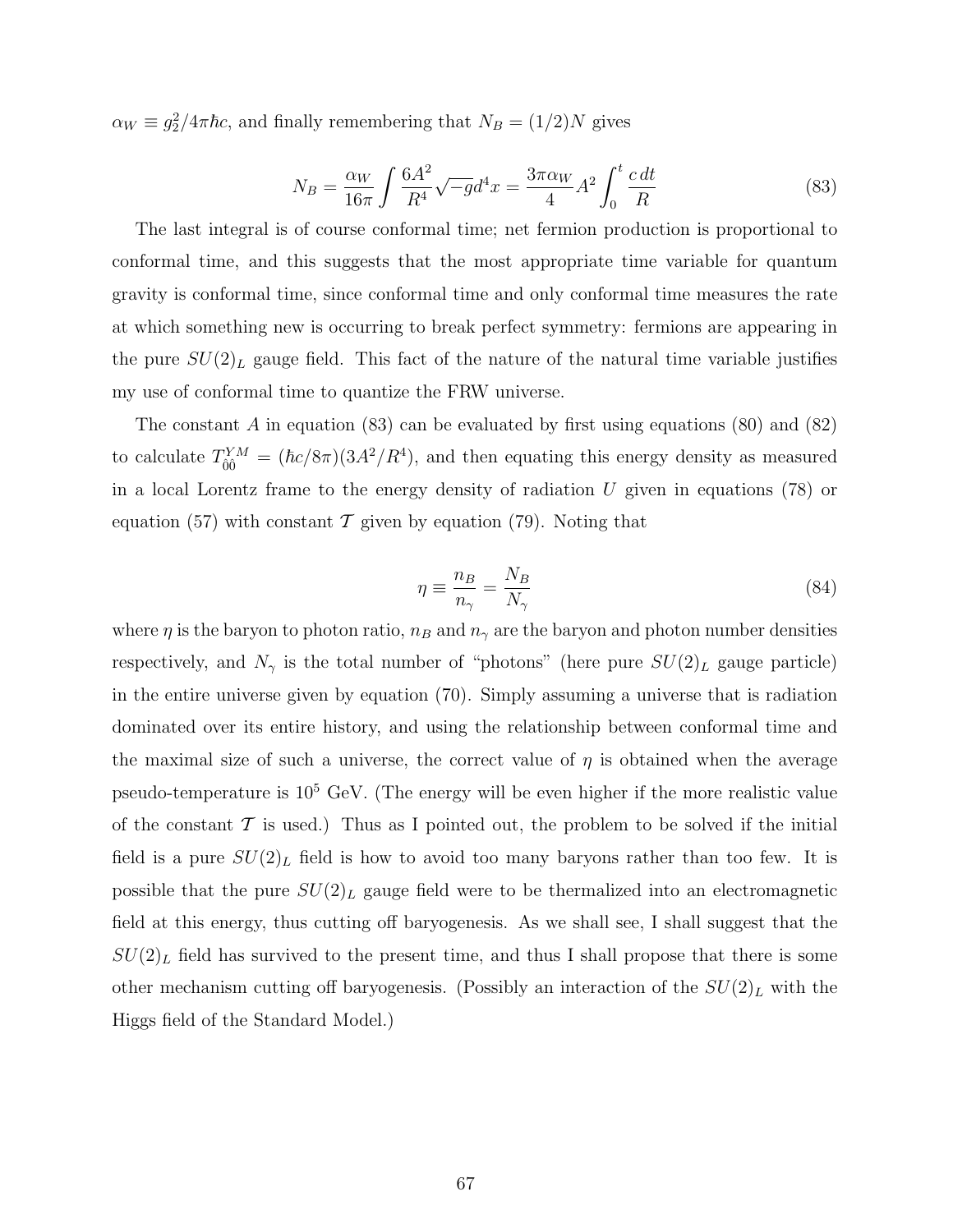# E. The Coherent  $SU(2)_L$  Initial State Required by QFT and the resulting baryogenesis yields a Harrision-Zel'dovich Spectrum of the Correct Magnitude

The argument originally used by Harrison and Zel'dovich was roughly as follows. Define the spectrum of perturbations as they cross the particle horizon (Börner 1992, p. 352):

$$
\delta_H = C \left(\frac{M_H}{M_*}\right)^{-\alpha} \tag{85}
$$

where C and  $M_*$  are to be fixed by observation. The flat spectrum  $\alpha$  was recommended by Harrison and Zel'dovich because if  $\alpha < 0$ , the perturbations would diverge on large scales, and if  $\alpha > 0$  they would diverge on small scales (Brandenberger *et al* 1992). However, if the perturbations are regarded as a field in a flat universe, then necessarily  $\alpha = 0$ , because only in this case would the perturbations be scale invariant, which flat space is: multiplication of the scale factor  $R$  by a constant has no effect on the physics, whereas the physics of the perturbations would be effected by such a multiplication if  $\alpha \neq 0$ . One of the main reasons for the continued interest in the inflation mechanism is that it provides a natural way of generating a scale free perturbation spectrum on superhorizon scales. But in the pure  $SU(2)_L$  model discussed in this paper, the initial  $SU(2)_L$  field is forced to be coherent on superhorizon scales by the Bekenstein Bound, that is, by the requirements of quantum field theory. Once again, this coherence arises from kinematics; it is independent of any dynamics.

The baryons generated by quantum tunneling are the natural source of the perturbations breaking the exact isotropy and homogeneity. Like all coherent quantum perturbations we would expect the perturbation spectrum to be Gaussian, and the magnitude of the perturbations to be proportional to the square root of the measure of the baryons, that is to the baryon to photon ratiio  $\eta$ . But since the baryons arise from a coherent quantum state we would expect the perturbations to be adiabatic. Thus we would expect

$$
\frac{\Delta T}{T} = \frac{1}{3} \frac{\Delta n_B}{n_B} = F \sqrt{\eta}
$$
\n(86)

where F is a constant, and  $n_B$  is the number density of baryons. Setting the constant  $F = 1$ , its natural value, accounts for the observations  $\eta\,=\,6.1\pm0.3\times10^{-10}$  and  $\Delta T/T\,\sim\,10^{-5}$ (Bennett et al 2003).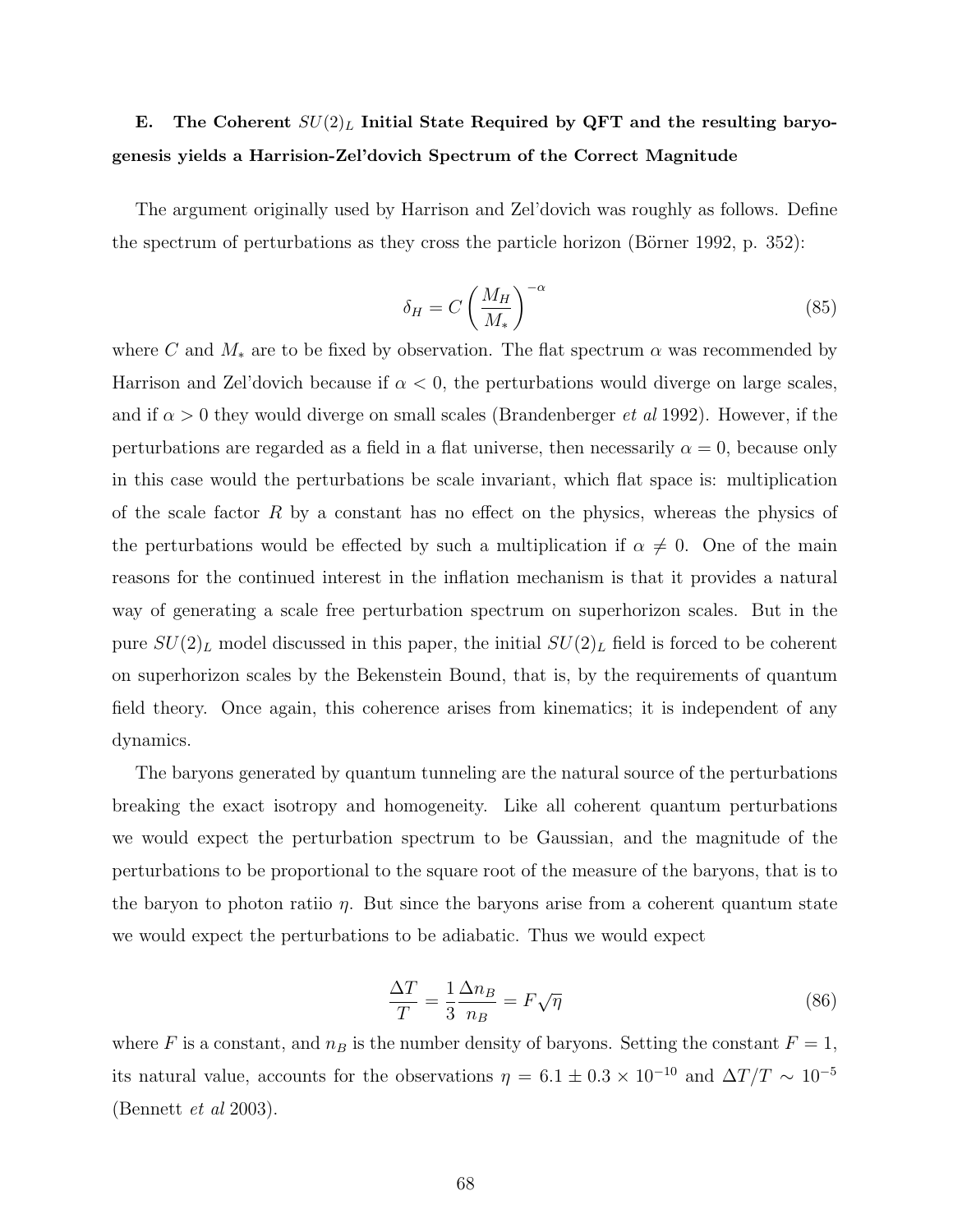# VIII. COULD THE  $SU(2)_L$  GAUGE FIELD HAVE SURVIVED TO THE PRESENT DAY? COULD THE CMBR BE A PURE  $SU(2)_L$  GAUGE FIELD?

The Bekenstein Bound requires the Higgs field to initially have the value  $\phi = 0$ , as has been discussed in the previous section. Since the present day value is  $\langle \phi \rangle = 246 \,\text{GeV}$ , the Higgs field must have rolled down the incline of its potential. It is usual to assume that this Higgs energy has long since been thermalized into the CMBR, but as I have shown, the CMBR gauge field component would have a Planck distribution in a FRW background whether it is thermal or non-thermal, I shall instead investigate the possibility that the Higgs energy has never been thermalized, but instead has been partly absorbed by the  $SU(2)_L$ gauge field, and partly decreased in density by the expansion of the universe. The Bekenstein Bound requires the SM Higgs field to have been zero at the Planck radius and earlier, but of course now the Higgs field must be very near its minimum value, so that the SM will be observationally correct. If the Higgs field has never been thermalized, then what must have happened is that the field "rolled" down its potential well to its minimum, with the expansion of the universe providing the damping to near the minimum of the potential. But the sloshing of the Higgs field in its potential would not have been entirely damped by the expansion of the universe, and I shall argue that this incomplete damping is responsible for the observations of the dark matter.

Let us recall what the expansion of the universe must have been like so that the nucleosyntheis calculations are still vaild, and so that the structure formation computer simulations are also still valid. During the nucleosynthesis era, the expansion rate must have been  $R(t) \sim t^{1/2}$  corresponding to radiation domination — as discussed earlier, any massless gauge field will generate this behaviour if it is the dominant energy density in the universe. After decoupling, the expansion rate must change from the radiation domination rate to the matter dominated rate of  $R(t) \sim t^{2/3}$  with a slight mixture of a  $\Lambda$  term, the change being required by structure formation simulations, which agree best with the ΛCDM model (actually, the best results are obtained by assuming that the CDM is slightly "warm", but as we shall see, this will be allowed in my proposal for the dark matter). The nucleosynthesis data indicate that baryons are only a small fraction of the dark matter — which by definition is that "substance" which is responsible for the  $R(t) \sim t^{2/3}$  expansion rate.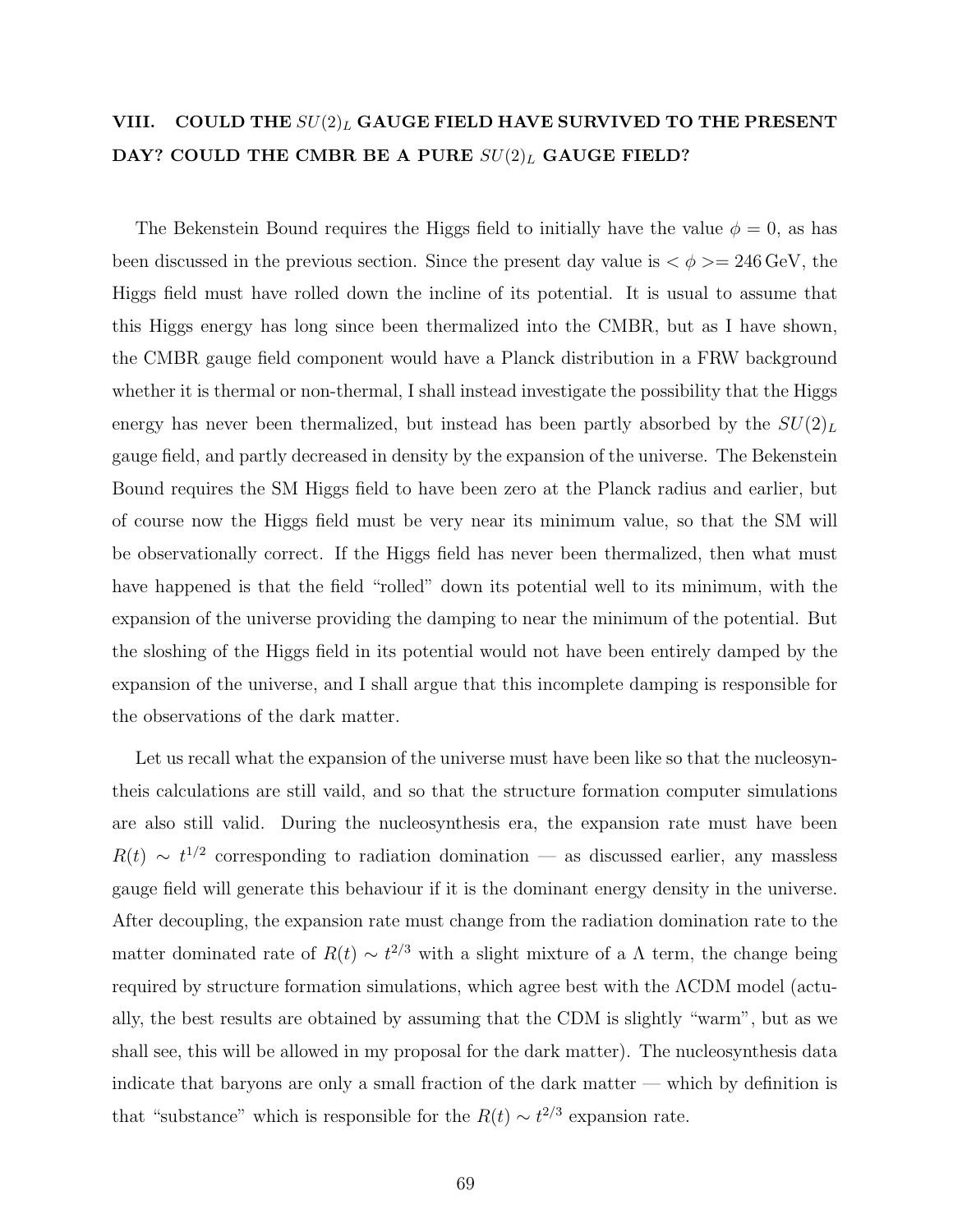### A. Solution to the the "Dark Matter Problem": What it is and How it Has Eluded Detection

In the early universe in the theory developed here, there are only two fields outside of the baryons and leptons: the  $SU(2)_L$  gauge field and the Standard Model Higgs field. I shall now argue — but not prove — that it is *possible* for these two fields interacting together to produce the observation CMBR and the dark matter. (I shall show below how the Standard Model vacuum naturally provides a non-zero cosmological constant; this I will take to be the dark energy).

Let us first consider the time evolution of the Higgs field by itself, and then consider its interaction with the  $SU(2)_L$  gauge field. For a general scalar field Lagrange density of the form  $-\frac{1}{2}$  $\frac{1}{2}\partial_{\mu}\phi\partial^{\mu}\phi - V(\phi)$ , the equation of motion for the scalar field will be

$$
\frac{d}{dt}(\frac{1}{2}\dot{\phi}^2 + V) = -3H\dot{\phi}^2
$$

or

$$
\frac{d\rho}{dt} = -3H(\rho + p) \tag{87}
$$

where

$$
\rho = \dot{\phi}^2 + V(\phi) \tag{88}
$$

is the energy density of the scalar field, and

$$
p = \dot{\phi}^2 - V(\phi) \tag{89}
$$

is the pressure of the scalar field.

Turner (1983) has shown that if we regard the scalar field  $\phi$  as the sum of a rapidly oscillating part, and a slowly varying part, then a scalar potential of the form  $V(\phi) = a\phi^2$ , which is the approximate form of the SM Higgs potential in the present epoch, would give rise to an effective mass density that would drop of as  $R^{-3}$ , just as pressureless dust would. I conjecture that the combination of the SM Higgs field coupled to a pure  $SU(2)_L$  field would naturally split into two fields that would appear to evolve independently, one dropping off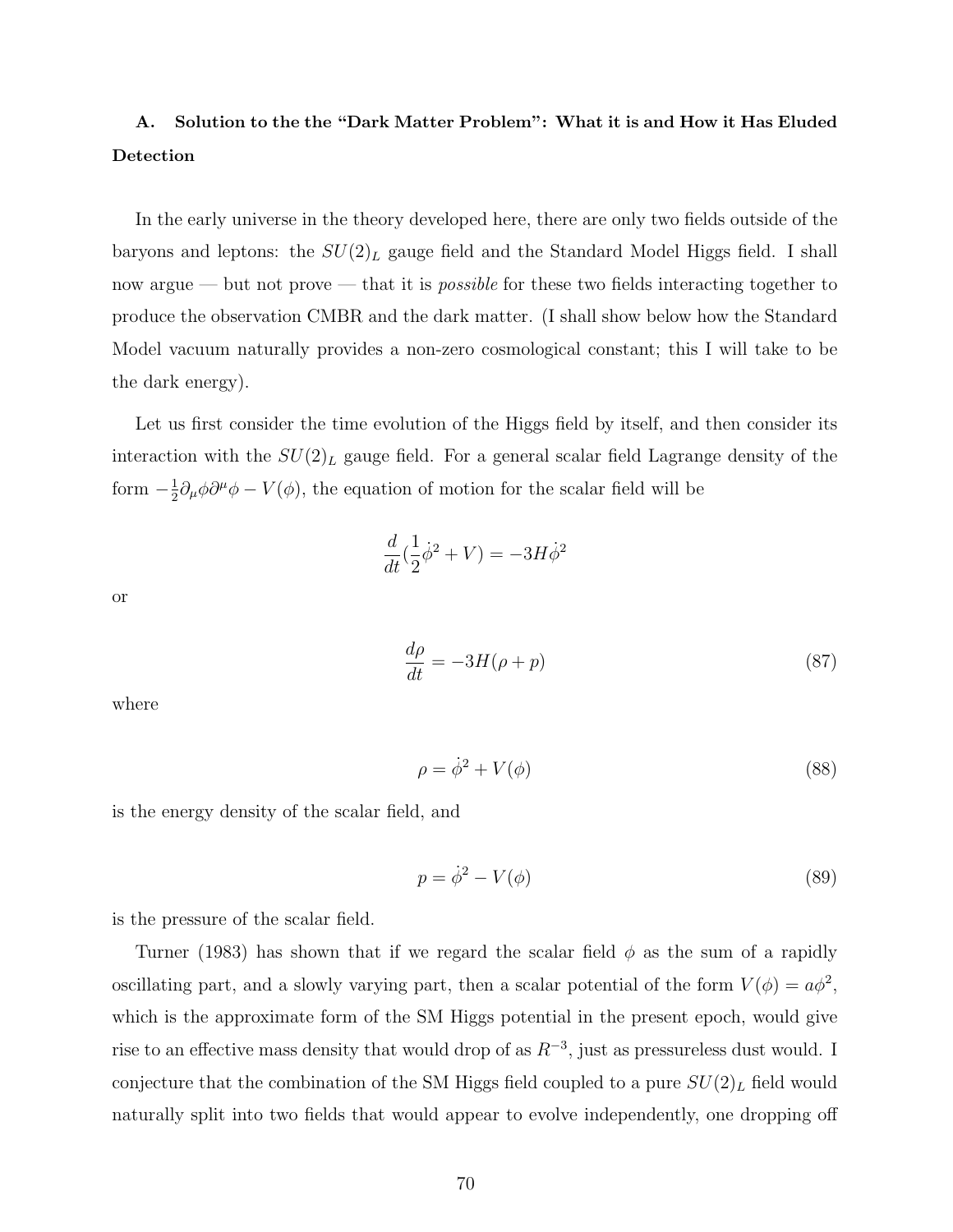as  $R^{-3}$ , and the other dropping off as  $R^{-4}$ . One would be the CMBR, and the other would be the dark matter. Recall that the Z boson has all the quantum numbers as a photon, and in fact can be made to form superpositions with photons. The interaction strength of the Z with fermions is stronger than the photon, and the only reason that the Z boson acts weakly is its large mass. Similarly, the candidate I am proposing as the dark matter will interact only weakly with fermions because it is basically a Z particle.

If this conjecture is correct, then the reason the dark matter has not been detected is because it must necessarily always be found in accompanied with  $SU(2)_L$  pseudo-photons, and all the experiments to detect the dark matter have carefully been designed to eliminate all photon interactions.

Of course, the reason why such a possible dark matter candidate has heretofore not been considered is that it has been thought that the rapid oscillations of a SM Higgs field would quickly decay away (Turner 1983, section IV), into photons. I would conjecture that this is indeed what happens; the Higgs field decays into the  $SU(2)_L$  field, which then passes the energy back into the Higgs field.

Let me emphasize (as if it needed emphasizing) that these are very counter-intuitive conjectures I am making, and I have given no mathematical evidence that the combined Higgs coupled to a pure  $SU(2)_L$  field could in fact behave this way. I instead can only offer an experimental argument that something like this scenario must be in operation: it has been known for 35 years that ultra high energy cosmic rays propagate through the CMBR as if the CMBR were not present, and as I shall demonstrate shortly, this is possible if and if the SM is true, only if — the CMBR has the properties of a pure  $SU(2)_L$  field. And we have no laboratory experimental evidence that the SM is incorrect. The SM has passed every test we have put it through for the past 25 years.

### 1. Why an  $SU(2)_L$  CMBR would have no effect on Early Universe Nucleosynthesis

The baryons, once created by the mechanism described earlier, would be in a Planck distribution gauge field, with thermal properties identical to the usual standard cosmological model. Recall that the interaction constants of the charged particles with the radiation field are relevant only to force the particles to also be in a thermal distribution like the radiation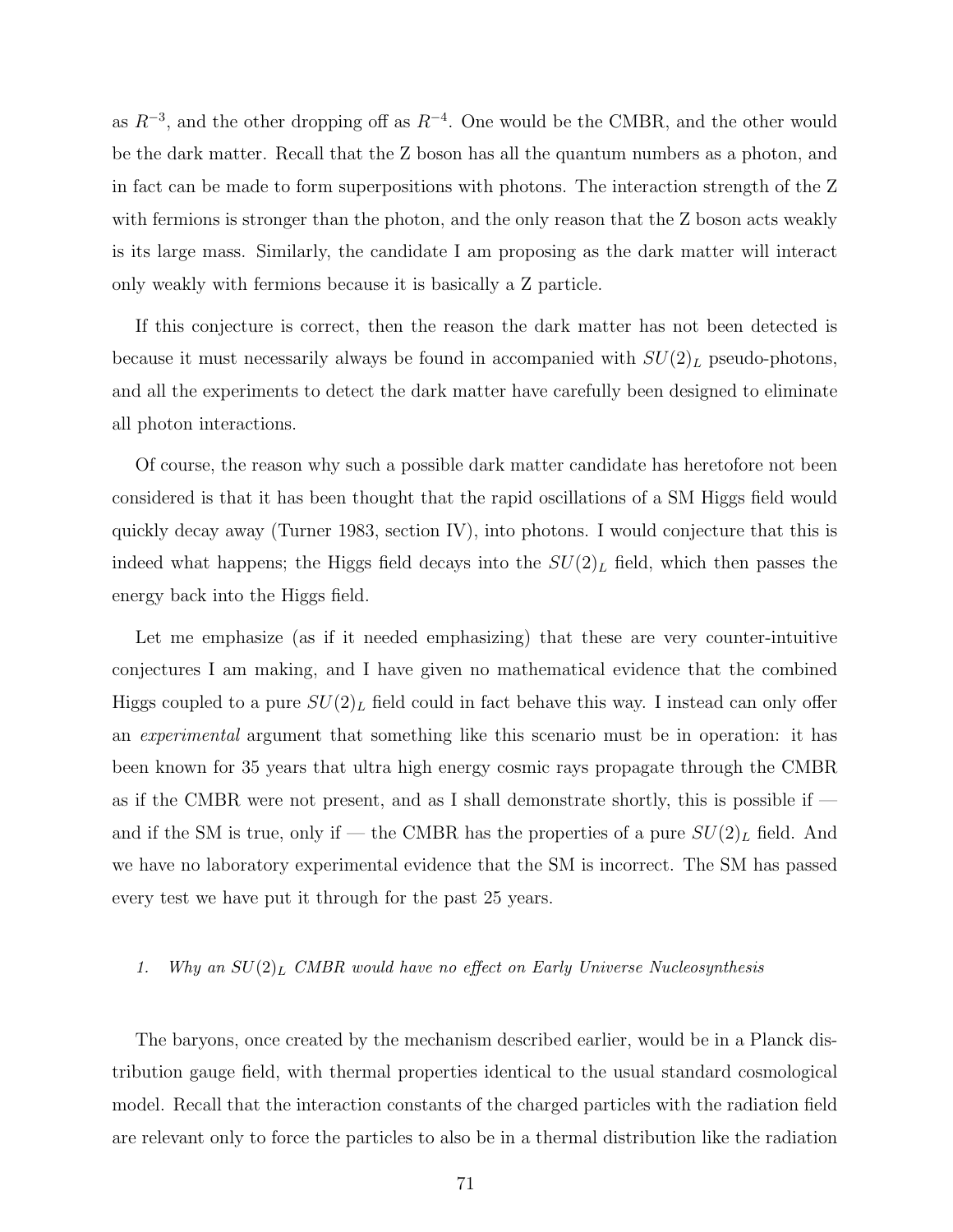field. Thus, the interaction strength of a pure  $SU(2)_L$  field would at nucleosynthesis temperatures would have no effect on the distribution of the particles and thus on nucleosynthesis. (The same would be true of the fluctuation spectrum observed in the acoustic peaks. As mentioned earlier, flatness requires a Harrison-Zel'dovich spectrum for the fluctuations, and the magnitude of the fluctuation spectrum is fixed by the requirement that the fluctuations be due entirely from the creation of baryons.)

2. Supressing Early Universe Pair Creation, Inverse and Doulbe Compton Scattering, and Thermal Bremsstrahlng

I have argued in previous sections of this paper that in the beginning, the universe must have contained nothing but a pure  $SU(2)_L$  field. Even if this were true, one might think that this pure  $SU(2)_L$  field would have thermalized into a normal EM field long before the de-coupling time around a redshift of 1,000. I cannot prove that there is no mechanism that would have resulted in the thermalization of the proposed pure  $SU(2)_L$  field, but I can demonstrate that the standard (Lightman 1981, Danese and De Zotti 1982, Burigana et al 1991, Rephaeli 1995) three main mechanisms of thermalization in early universe cosmology, namely pair creation, double compton scattering, and thermal bremsstrahlung actually will not thermalize a pure  $SU(2)_L$  field.

An outline of the proof is simply to write down the Feynman diagrams for all three processes, (actually only two; the diagram for pair creation is essentially the same as the diagram for Bremsstrahlung), and realize that each "pseudo-photon" of the pure  $SU(2)_L$ field can couple only to left-handed electrons, and right-handed positrons. It is quickly noticed that the diagrams violate conservation of angular momentum; all of these processes require a spin flip involving the same particle, and this is impossible. The no-go theorem is in all essentials the same as well-known decay asymmetry of the W boson. (There is a subtle point that at low energies, chirality and helicity are not the same. This will be the considered below.)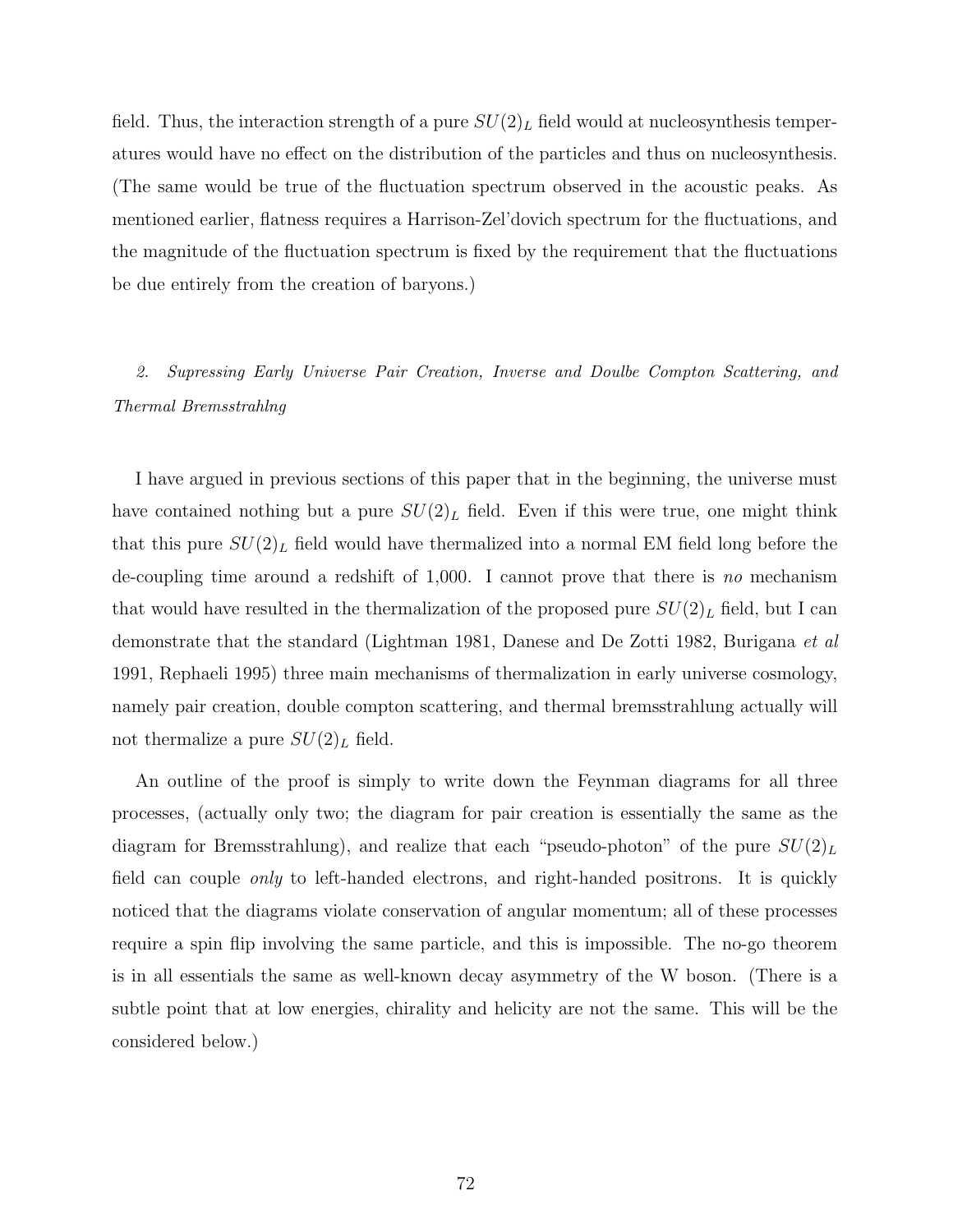#### B. Right-handed electrons Won't Couple to an SU(2) CBR Component

The main effect of the CBMR being a pure (or as we shall see, almost pure)  $SU(2)_L$ gauge field is that in this case, the CMBR will not couple to right-handed (positive chirality) electrons, while standard electomagnetic radiation couples to electrons of both chiralities with equal strength.

Recall that in the Standard Model, the  $U(1)$  gauge field plays three roles. First and foremost, it allows the EM field to couple to right-handed electrons. Second, it forces a distinction between the  $Z^{\mu}$  gauge field and the EM field 4-potential  $A^{\mu}$ . Finally, it allows the unit normalizations of the  $U(1)$  and the  $SU(2)_L$  fundamental gauge fields  $B^{\mu}$  and  $W_j^{\mu}$ j respectively to be carried over to the physical gauge fields  $Z^{\mu}$  and  $A^{\mu}$ . These latter two properties are usually termed the "orthogonality" and "normality" properties. The orthogonality and normality properties are at risk when there is no  $U(1)$  gauge field at all, so I shall propose that the actual CMBR contains a small admixture of  $U(1)$  to maintain these key properties. I would expect the energy density of the  $U(1)$  component to be of the order of the energy density of the anisotropic perturbations in the CMBR, which would be the source of the small  $U(1)$  component (recall that in the very early universe, the radiation field which is the sole matter constituent of the universe must be pure  $SU(2)<sub>L</sub>$ .

In the Standard Model the gauge fields are related by

$$
A^{\mu} = \frac{g_2 B^{\mu} + g_1 W_3^{\mu}}{\sqrt{g_1^2 + g_2^2}} \tag{90}
$$

$$
Z^{\mu} = \frac{-g_1 B^{\mu} + g_2 W_3^{\mu}}{\sqrt{g_1^2 + g_2^2}} \tag{91}
$$

where  $g_1$  and  $g_2$  are respectively the  $U(1)$  and the  $SU(2)_L$  gauge coupling constants. It is clear from (90) and (91) that if the fundamental fields  $B^{\mu}$  are normalized to unity, then so are  $A^{\mu}$  and  $Z^{\mu}$ , and also that the latter two fields are orthogonal if the former two are orthognal. It is also clear that the real reason for the normalizations is to force the the EM fieldt to couple with equal strength to both left and right handed electrons. But it is this equality that I am proposing does not exist in the case of the CMBR.

The coupling to electrons in the SM Lagrangian is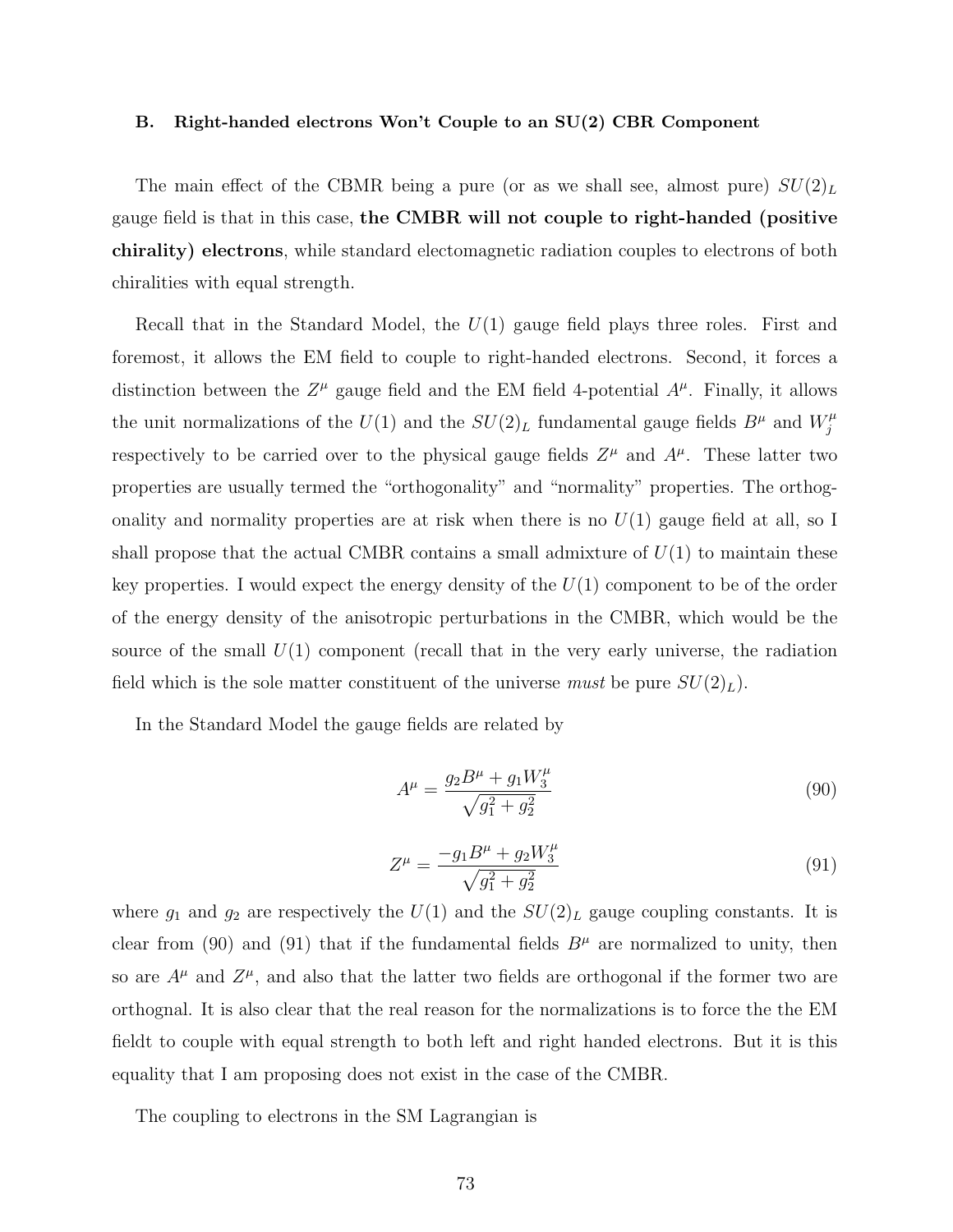$$
\bar{e}_L \gamma_\mu e_L \left[ \frac{g_1}{2} B^\mu + \frac{g_2}{2} W_3^\mu \right] + \bar{e}_R \gamma_\mu e_R g_1 B^\mu \tag{92}
$$

Suppose now that we set  $B^{\mu} = 0$ . Solving (90) for  $W_3^{\mu} = (\sqrt{g_1^2 + g_2^2}/g_1)A^{\mu}$  — in which case a normalized  $W_j^{\mu}$  does not yield a normalized  $A^{\mu}$  and substituting this into (92) gives

$$
e_{EM} \left(\frac{\alpha_W}{2\alpha}\right) A^\mu \bar{e}_L \gamma_\mu e_l \tag{93}
$$

where  $\alpha_W = 1/32$  is the  $SU(2)_L$  fine structure constant as before, and  $\alpha = 1/137$  is the usual fine structure constant. So if we accept the normalizaton of (92), the coupling between electrons and the pure  $SU(2)_L$  field would be increased relative to the usual  $e_{EM}$ . However, I would argue that either a small admixture of  $B^{\mu}$  would force the usual coupling between the CBMR even if mainly  $SU(2)_L$ , or else the appropriate normalization to use in computing the interaction between a CMBR which is almost pure  $SU(2)_L$  is to normalize  $A^{\mu}$  even if it is mainly pure  $SU(2)<sub>L</sub>$ . But I've gone through this calculation to point out that there may be a different coupling between a CMBR that is almost pure  $SU(2)_L$ , and the usual  $A^{\mu}$  field CMBR. I doubt this possibility, because a stronger coupling would ruin the early universe nucleosyntheis results. The stronger coupling would also ruin the ultrahigh energy cosmic ray effect, as I shall discuss in the next section.

We should also recall that at high energy chirality and helicity are the same, but this is not true at lower energies, for example at the energies of nucleosynthesis and below. The helicity of an electron is a constant of the motion, but the chirality  $\gamma^5$  varies with time as

$$
\gamma^5(t) = cH^{-1}(\vec{\Sigma} \cdot \vec{p}) + e^{(21Ht/\hbar)}[\gamma^5(0) - cH^{-1}(\vec{\Sigma} \cdot \vec{p})]
$$
(94)

Equation (94) yields the standard relation for the expectation values:

$$
\langle \gamma^5 \rangle = \langle \Sigma \cdot \hat{p} \rangle \frac{|v|}{c} \tag{95}
$$

where  $\gamma^5$  is the chirality operator,  $\Sigma \cdot \hat{p}$  is the helicity.

Although the  $SU(2)_L$  field will not couple to right-handed electrons, the  $U(1)$  field obviously will, and one might think that once fermions have been created, this interaction would thermalize the  $SU(2)_L$  field. But not at high energy, since the only fermions created will be left-handed. At lower energy, when equation (94) shows that the left-handed fermions will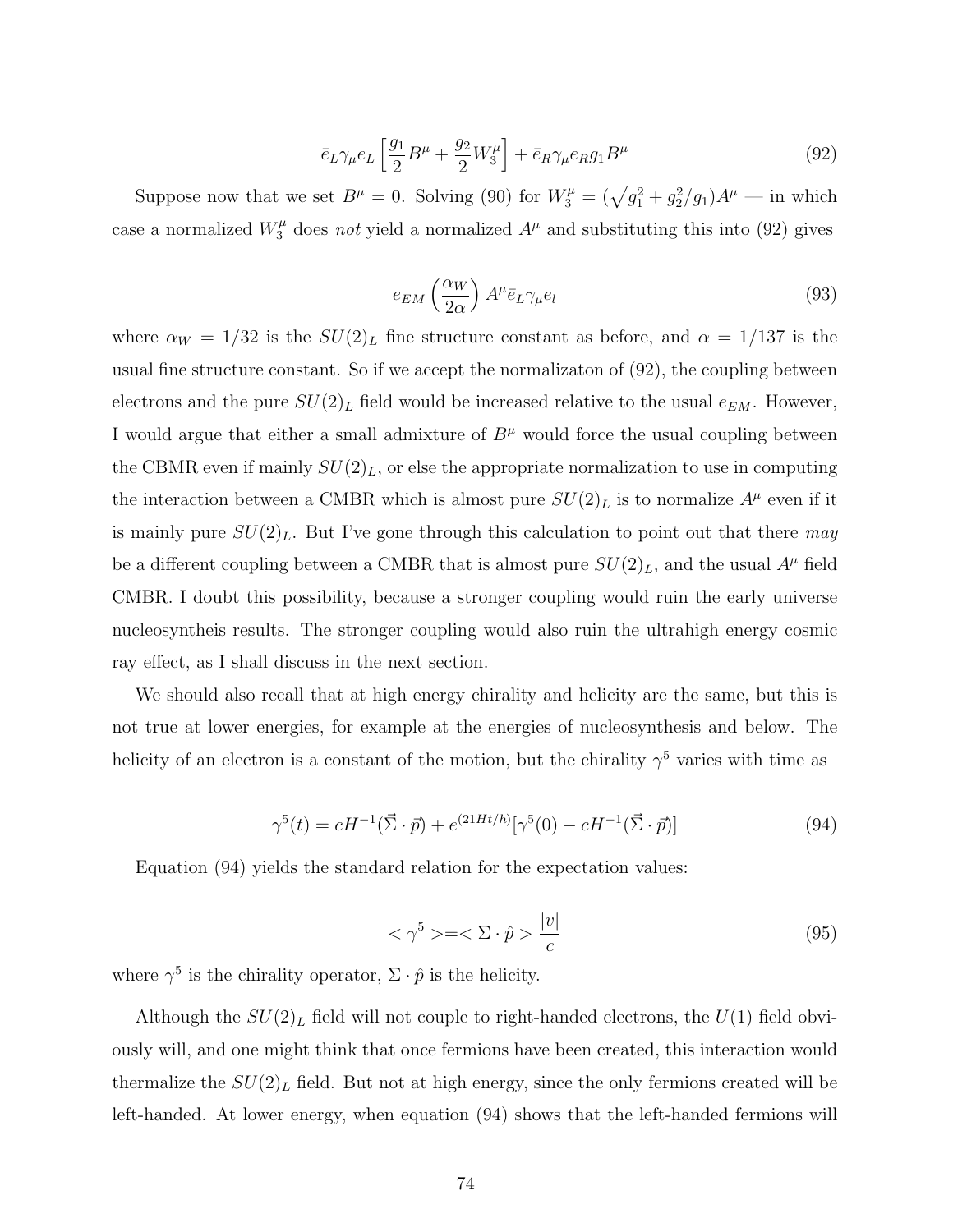oscillate into right-handed ones, I can only suggest that global quantum coherence will not allow the  $U(1)$  field to be excited. An *experimental* justification for this suggestion is the existence of ultra high energy cosmic rays, as I shall now demonstrate.

## IX. HAS AN SU(2) CBR COMPONENT ALREADY BEEN DETECTED?

### A. Ultrahigh Energy Cosmic Rays

1. Why the Ultrahigh Energy Cosmic Rays Should Not Exist But Yet They Do Exist

In regard to ultra high energy (UHE) cosmic rays — particles above  $10^{19}$  eV — Alan Watson of the University of Leeds recently described the observations succinctly: "They ... are extremely hard to understand: put simply — they should not be there" (Watson 2001). The reason UHE cosmic rays should not be there is that they are too energetic to be confined to the galaxy by the galactic magnetic field, yet they cannot propagate very far in intergalactic space because their energy would be absorbed by collisions with CMBR photons (Sciama 1990).

The detailed mechanism preventing the existence of UHE cosmic rays was discovered by Kenneth Greisen in 1966, shortly after the discovery of the CMBR. Greisen pointed out that protons of sufficiently high energy would interact with the CMBR, producing pions, resulting in a cut-off to the UHE cosmic ray spectrum. Even in his paper of 35 years ago, he pointed out that " $\cdots$  even the one event recorded at  $10^{20}$  eV appears surprising.  $\cdots$  [the CMBR] makes the observed flattening of the primary spectrum in the range  $10^{18} - 10^{20}$  eV quite remarkable." (Greisen 1966, p. 750). Since Greisen wrote his paper, the experiments have become even more inconsistent with the existence of the CMBR, as illustrated in Figure 4.

The AGASA array in Japan has detected 461 events with energies above  $10^{19}$  eV, and 7 events above  $10^{20}$  eV. The Haverah Park array in England has detected 4 events above  $10^{20}$ eV, the Yakutsk array in Siberia has detected 1 event above  $10^{20}$  eV. The Volcano Ranch array in New Mexico has detected 1 event above  $10^{20}$  eV (Friedlander 2000, p.118). So four different groups over the past 35 years have repeatedly seen these particles that shouldn't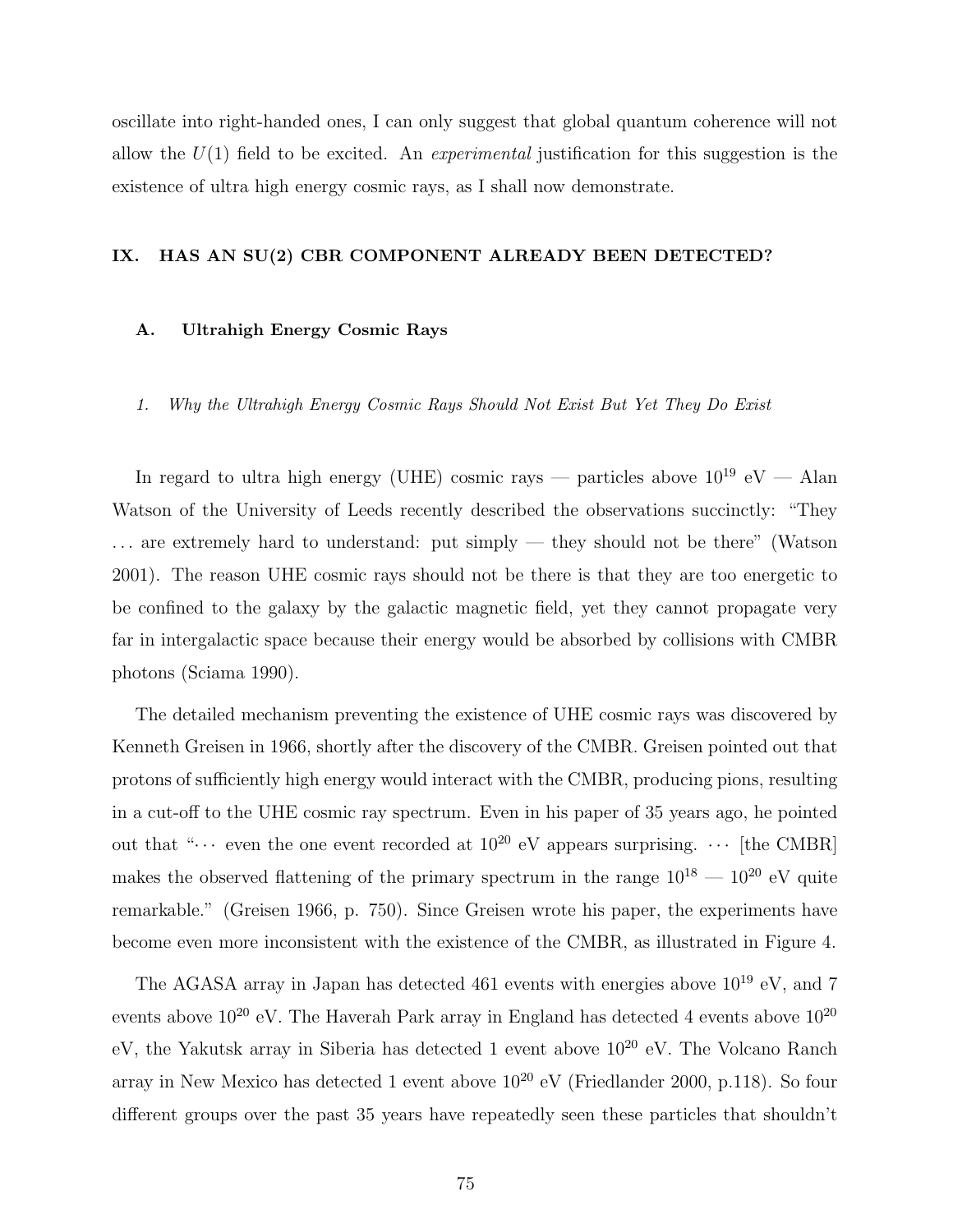

FIG. 4: UHE Energy Spectrum observed between 1990 and 1997 with the the AGASA detector in Japan. The dashed curve is the expected rate with a uniform cosmological distribution, but with the expected interaction of protons and the CMBR. (taken from (Friedlander 2000, p. 119 and (Watson 2001), p. 819; figure due to M. Takeda et al (1998) of the Institute for Cosmic Ray Research, University of Tokyo.) The upper group of 3 events is 6  $\sigma$  above the theoretical Greisen curve.

be there. The consensus of the experimental cosmic ray physicists is that the Greisen cut-off does not exist (Watson 2001, p. 818), Cronin 1999).

At energies above  $10^{20}$  eV, there is no clustering in arrival directions (Friedlander 2000, p.121; Watson 2001, p. 819). This is illustrated in Figure 5, which gives the arrival directions of 114 events at energies above  $4 \times 10^{19}$  eV. At such energies, the gyromagnetic radius is comparable to the size of the Galaxy, so UHE cosmic rays should be extragalactic. The only obvious source within 30 Mpc (see below) is the Virgo Cluster, but there is no clustering in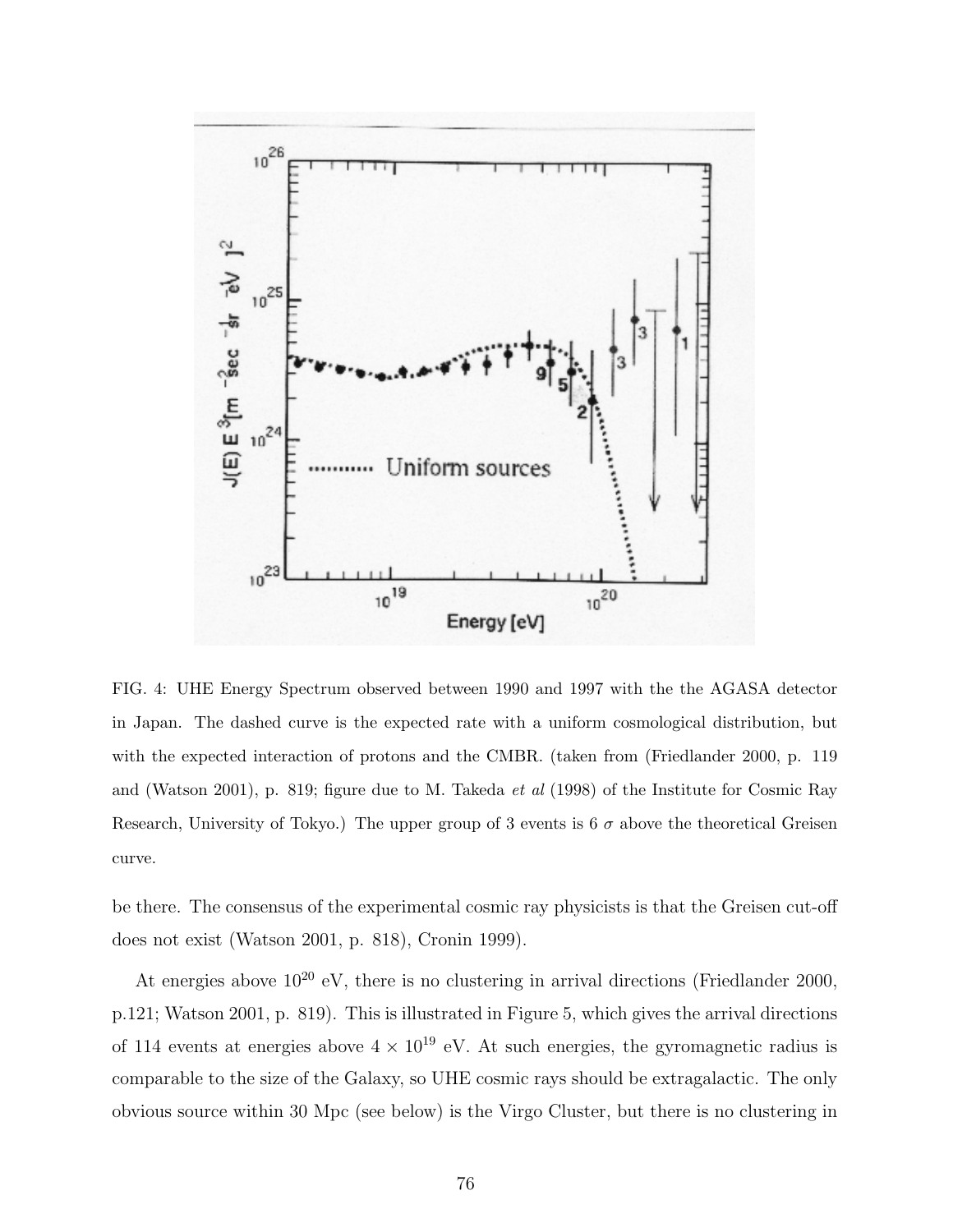

FIG. 5: Arrival Directions of 114 events at energies above  $4 \times 10^{19}$  eV (Figure taken from Watson (2001), p. 820.) The arrival directions are essentially isotropic, indicating a cosmological source.

this direction. (Intergalactic magnetic fields are too low to effect the arrival direction within 30 Mpc.)

This blatant inconsistency between the observed energies of some UHE cosmic rays and the global existence of the CMBR has lead a number of physicists to propose modifications in the known physical laws. However most physicists, myself included, " $\cdots$  believe that, within certain well-defined physical limitations, the laws of physics as we know them can be trusted," to quote the words of Malcolm Longair, the Astronomer Royal of Scotland (Longair 1994, p. 333). What I shall now show is that there is a mechanism, using only the firmly tested physical laws, whereby UHE protons can propagate cosmological distances through the CMBR — provided the CMBR is not the complete EM field, but rather only the  $SU(2)_L$  part of the EM field.

#### 2. How an SU(2) Component to the CBR Would Permit UHE Cosmic Rays to Propagate

Recall that CMBR blocks the propagation of UHE cosmic rays via the GZK effect (Sokolsky 1989): protons comprising the UHE particles collide with a CMBR photon, resulting in pion production. The reactions are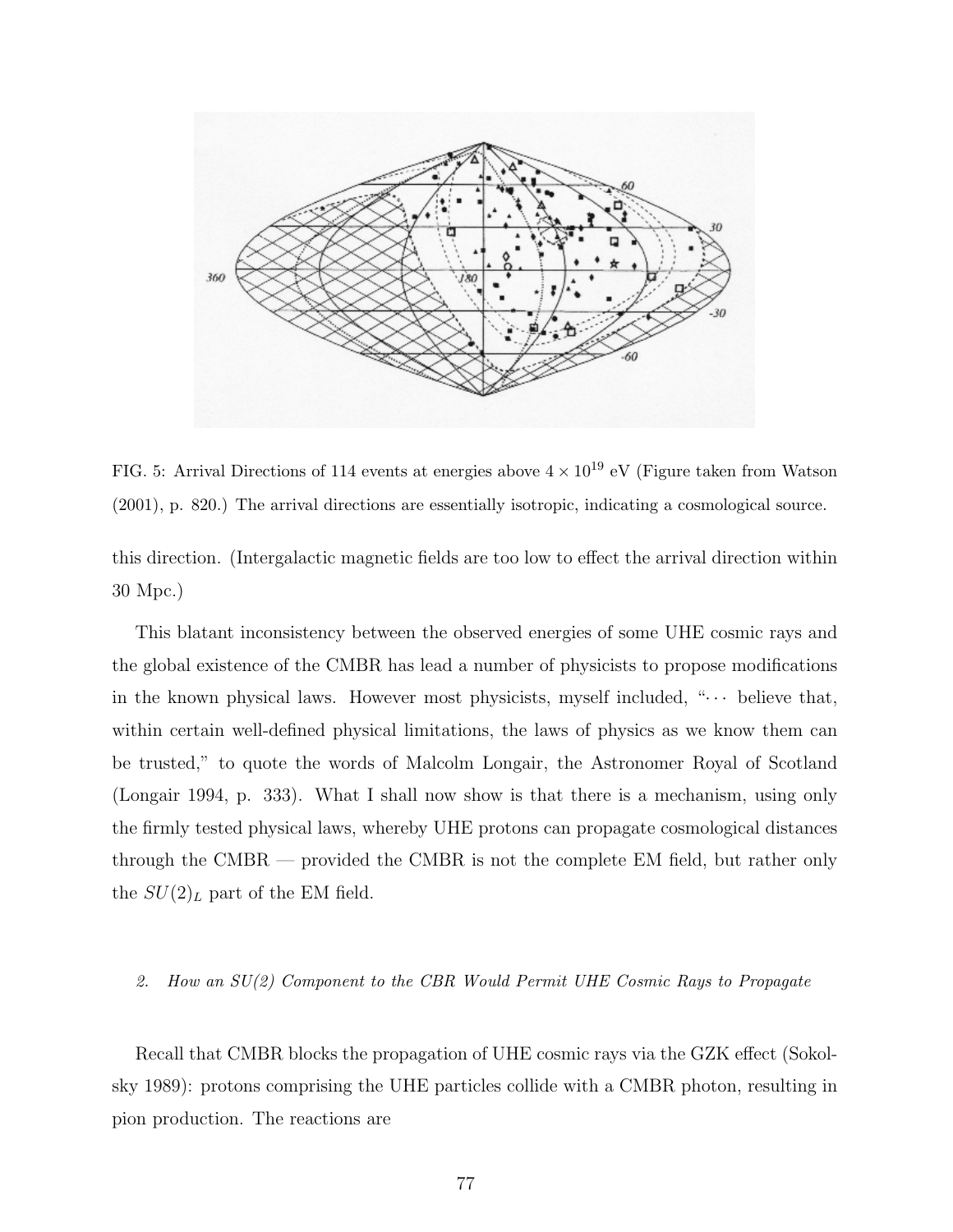$$
\gamma + p \to \Delta^+ \to \pi^0 + p \tag{96}
$$

$$
\gamma + p \to \Delta^+ \to \pi^+ + n \tag{97}
$$

$$
\gamma + p \rightarrow \Delta^{++} + \pi^- \rightarrow \pi^- + \pi^+ + p \tag{98}
$$

where p, n, and  $\pi$  are the proton, neutron, and pion respectively. The reaction cross-sections are dominated by  $\Delta$  particle resonances (Nagle *et al* 1991, Greisen 1966). Of the total crosssection for (97) of 300 microbarns at peak  $E_{\gamma} = 320$  MeV, 270 comes from the  $\Delta$  resonance (Nagle et al 1991, p. 14). Of the total cross-section for (98) of 70 microbarns at peak  $E_{\gamma} = 640$  MeV, virtually all comes from the  $\Delta^{++}$  resonance (Nagle *et al* 1991, p. 14). Of the total cross-section for (96) of 250 microbarns at peak  $E_{\gamma} = 320$  MeV, 140 comes from the  $\Delta$  resonance (Nagle *et al* 1991, p. 13). For (98), virtually all the total cross-section for photon energies less than the peak also comes from the  $\Delta^{++}$  resonance. For the other reactions, the rest of the total cross-section arises from a photoelectric term (Nagle *et al*) 1991, p. 14).

However, if the CMBR consists not of electromagentic radiation, but is instead a pure  $SU(2)_L$  field, then the  $\Delta$  resonance cannot occur. The reason is simple: the  $\Delta$  particle originates from a proton by a quark spin flip (Nagle *et al* 1991, p. 16), but since a  $SU(2)_L$ field couples only to a left-handed quark, it cannot induce a quark spin flip: a pure  $SU(2)_L$ photon would not couple to a right-handed quark at all, and a left-handed quark would have the handedness unchanged by the interaction. (Notice that at UHE Cosmic Ray energies, there is no difference between the chirality and the helicity, so I shall use these terms interchangeably.)

Furthermore, the photoelectric term would be reduced because only a fraction of the electric charge on the quarks would interact with a pure  $SU(2)_L$  field. If for example, a proton were to have only its down valence quark left handed, then its effective electric charge would be  $-1/3$  rather than  $+1$ . Since the photo cross-sections are proportional to the (charge)<sup>4</sup> (the square of the classical electron radius, with the "electron" having a charge of  $-1/3$ , the photo cross-section would be reduced by a factor of  $1/81$  from its value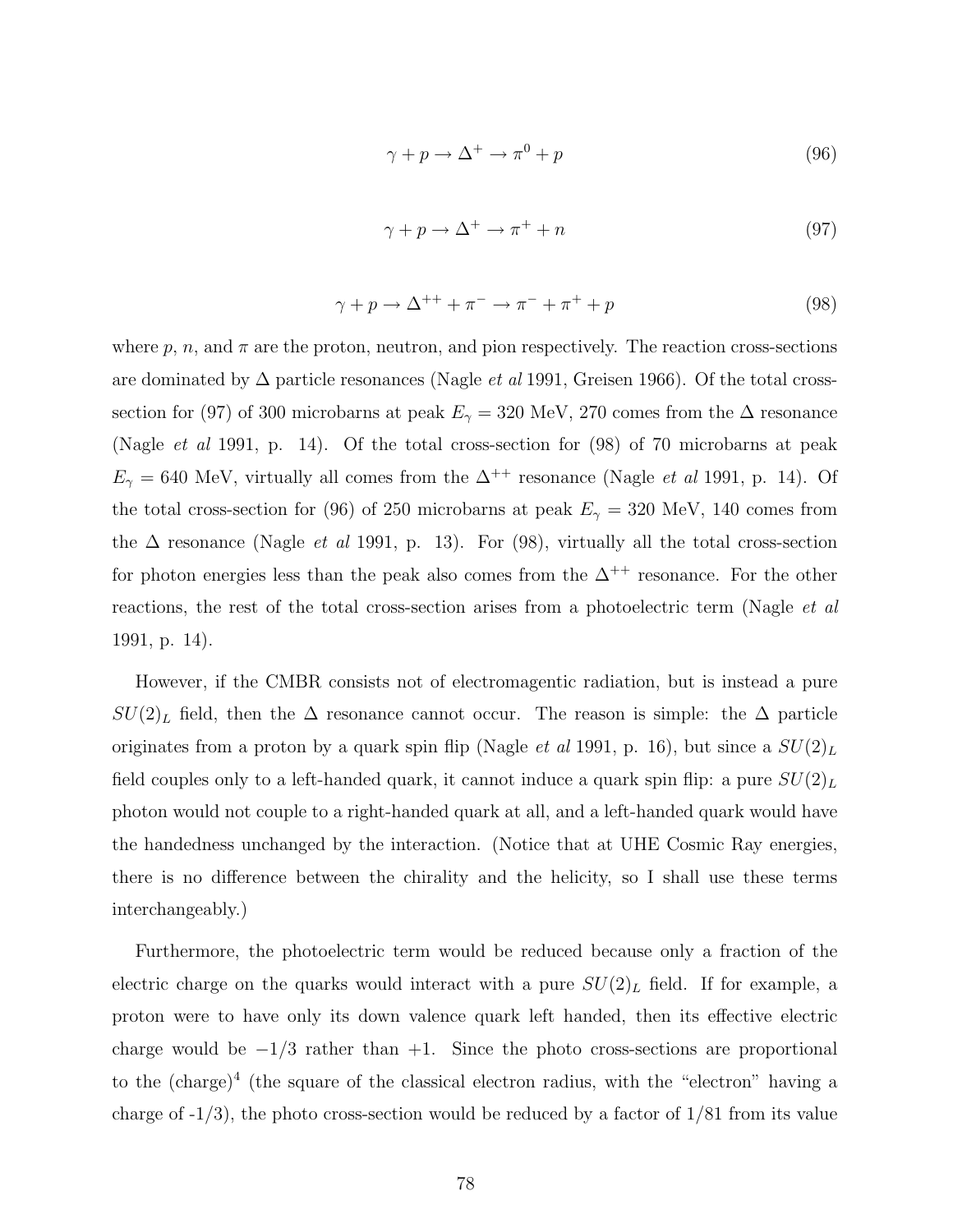for an electromagentic CMBR. Even if one of the up quarks were left-handed, the photo cross-section would be reduced by a factor of  $16/81 \approx 1/5$ .

The net effect on the total-cross-sections (for the down valence quark case) is to reduce the cross-section for pion production from  $SU(2)_L$  photons  $\sigma_{SU(2)}$  from its value  $\sigma_{EM}$  that we would have if the CMBR were to be a normal electomagnetic field:

$$
\sigma_{SU(2)}^{p\pi^0} = \frac{1}{150} \sigma_{EM}^{p\pi^0} \tag{99}
$$

$$
\sigma_{SU(2)}^{n\pi^+} = \frac{1}{810} \sigma_{EM}^{n\pi^+} \tag{100}
$$

$$
\sigma_{SU(2)}^{p\pi^+\pi^-} = 0 \tag{101}
$$

The mean free path  $L_{MFP}$  for an UHE proton is

$$
L_{MFP} = (\sigma^{p\pi^0} N_{photon})^{-1}
$$

Using  $N_{photon} = 5 \times 10^8 \,\text{m}^{-3}$  we would get  $L_{MFP} \approx 10^{23} \,\text{m} \approx 3 \,\text{Mpc}$  (Longair 1994, p. 340) if we used  $\sigma_{EM}^{p\pi^0}$ . Using (99), however, we get

$$
L_{MFP} = 450 \,\text{Mpc} \tag{102}
$$

which means that UHE protons can propagate through the intergalactic medium as if the CMBR were not there. This becomes even more obvious when we consider that the fractional energy loss due to pion creation is  $\Delta E/E \approx m_{\pi}/m_{p} \approx \frac{1}{10}$ , so the propagation distance would be more than 4 Gpc, which is truly a cosmological distance.

If pion production is no longer significant, then one could wonder about the removal of UHE proton via electron-positron pair production. As is well-known (Longair 1994, p. 341), the cross-section for pair production from the collision of a UHE proton with an EM CMBR photon is actually greater than the cross-section for pion production, but the much smaller mass of the pair means that with EM CMBR photons, the energy loss per collision is less by a factor of  $(m_{\pi}/m_e)(\sigma^{p\pi}/\sigma_{pair}) \approx 6$ . I have shown in an earlier section of this paper that pair production is not possible via collision of two  $SU(2)_L$  photons, but it is not necessary to investigate whether this would be the case for the collision of such a CMBR photon with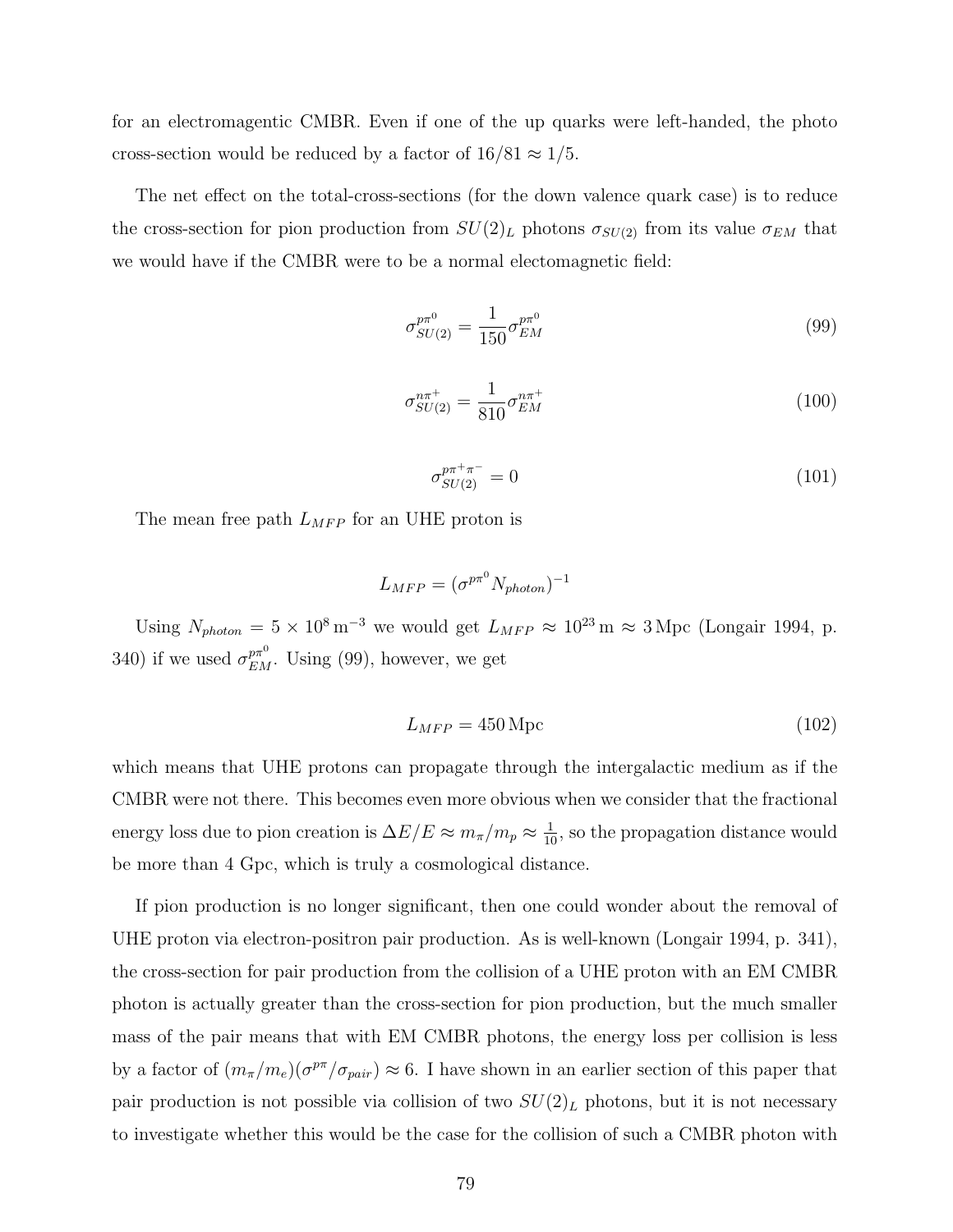a proton. For the cross-section for pair production is proportional to  $\alpha_{EM} r_e^2$ , and thus the cross-section for pair production would be also reduced by at least a factor of  $\frac{1}{150}$  by the effective charge reduction mechanism that reduced the pion production cross-section.

The energetics of the UHE cosmic rays are completely consistent with a cosmological source (Longair 1994, pp. 341–343). The local energy density of cosmic rays with energies above  $10^{19}$  eV is  $1 \text{ eVm}^{-3}$ . Following (Longair 1994, p. 342), let us assume that each source of UHE cosmic rays generates a total cosmic ray energy of  $E_{CR}$  over the age of the universe, and that  $N$  is the spatial density of these sources. In the absence of losses, the energy density of UHE cosmic rays would be

$$
\rho_{CR} = E_{CR} N
$$

For strong radio galaxies,  $N \approx 10^{-5}$  Mpc<sup>-3</sup>, so we would have to have  $E_{CR} \approx 5 \times 10^{53}$  J, or about  $3 \times 10^7$  M<sub>o</sub> of energy in the form of UHE cosmic rays produced per source over the history of the universe. Given that the black hole cores of many radio galaxies have masses above  $10^{10}$  M<sub> $\odot$ </sub>, one would require a conversion efficiency of mass into UHE cosmic rays of only 0.6% (assuming that the source of the UHE cosmic rays produces these protons with left-handed and right-handed down valence quarks in equal numbers), which seems quite reasonable: even ordinary hydrogen fusion has a 0.7% efficiency for conversion of mass into energy, and black hole models can give mass-energy conversion efficiencies up to 42%.

The sources for a  $3 \times 10^{20}$ eV proton which are allowed by the Hillas criterion, namely that an allowed source must satisfy  $BR \sim 10^{18}$ G cm, where B is the manetic field and R is the size of the region with this roughly constant field, are radio galaxy lobes and AGNs, as is well-known. However, heretofore, these sources have been eliminated on the grounds that they are too far away. If the CMBR is actually a pure  $SU(2)_L$  field, then such sources are perfectly acceptable.

Cosmic ray physicists have in the past made great discoveries in fundamental physics: in 1932, the discovery of the positron (Anderson 1993, reprinted in Hillas 1972); in 1937 the discovery of muons; and in 1947, the discovery of pions and kaons (Hillas 1972, pp. 50– 51). Positrons were the first examples of anti-matter, and finding them deservedly got Carl Anderson the Nobel Prize. Muons are elementary particles according to the Standard Model, as are s-quarks, which made their first appearance in kaons. The first s-quark baryons, the  $\Lambda$ ,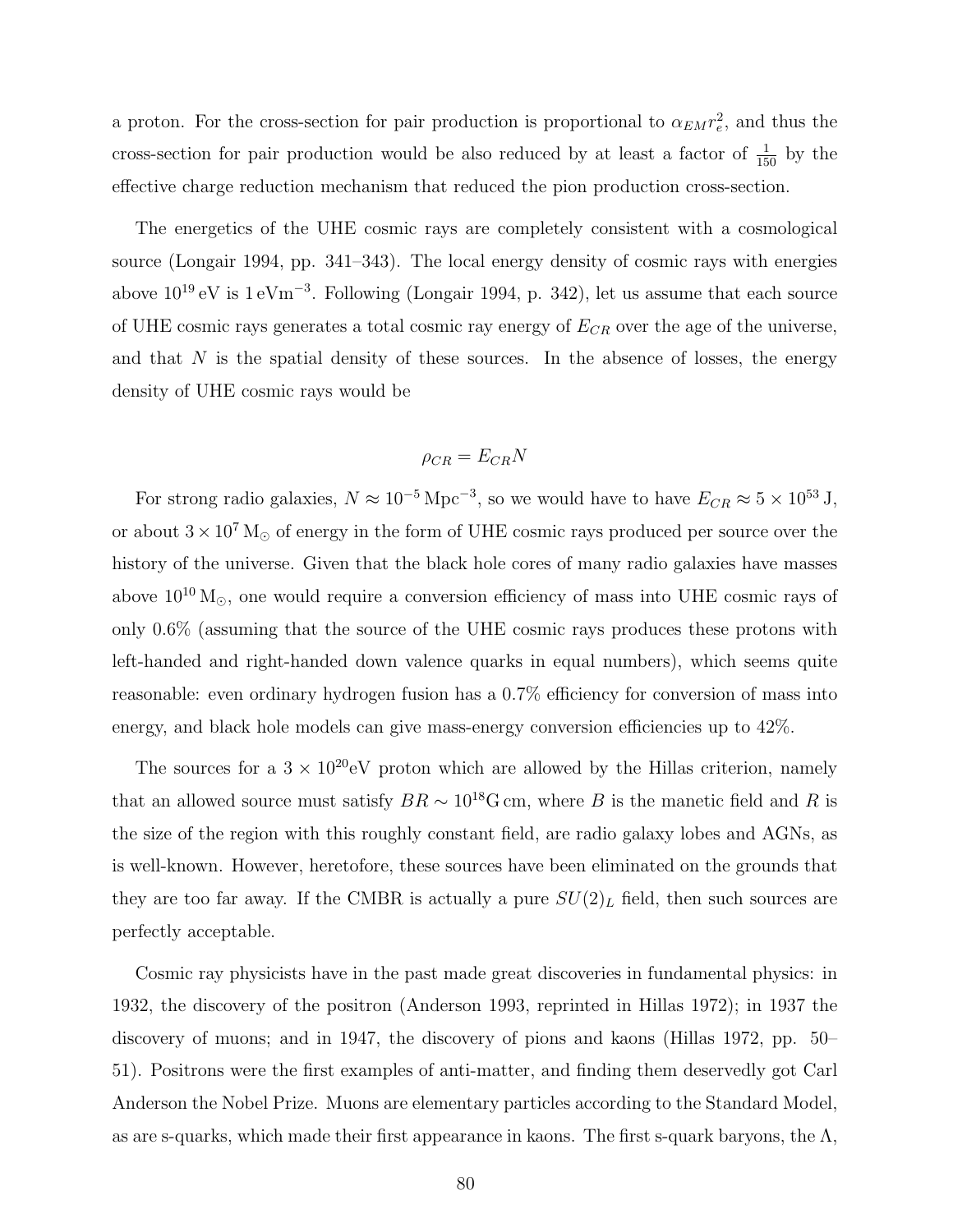the  $\Xi^{\pm}$ , and the  $\Sigma^{+}$  particles, were first detected by cosmic ray physicists, in 1951, in 1952, and in 1953, respectively (Hillas 1972, pp. 50–51). But it has been almost half a century since cosmic ray physicists have made recognized fundamental discoveries. I believe that the discovery of the UHE cosmic rays are an *unrecognized* discovery of fundamental importance: the observation of these particles demonstrates that the CMBR is not an electromagentic field, but rather the pure  $SU(2)_L$  component of an electromagnetic field.

The claim of many theorists concerning UHE cosmic rays, that these particles simply must be merely a local phenomena, reminds me of Herzberg's 1950 remark on the observation that CN molecules in interstellar clouds appeared to be in a heat bath of around 2.3 K: "which has of course only a very restricted meaning." (Herzberg 1950, p. 497), by which he meant that the 2.3 heat bath was merely a phenomena local to the molecular cloud.

# B. Has the  $SU(2)_L$  Nature of the CMBF been seen in observations of the Sunyaev Zel'dovich effect?

The Sunyaev-Zel'dovich effect (SZE) is the slight shift  $\Delta T$  in the temperature of the CMBR as the CMBR passes through a cluster of galaxies due to interaction with the free electrons in the cluster. See Birkinshaw (1999) for a recent review. If we assume the standard spherical isothermal  $\beta$  model in which the free electron density  $n_e(r) = n_{e_0}(1 + (r^2/r_e^2))^{-2\beta/2}$ , the SZE temperature shift will be (Carson et al 2002)

$$
\Delta T = f_{(x,T_e)} T_{CBM} D_A \int d\zeta \,\sigma_T n_e \frac{k_B T_e}{m_e c^2} = \Delta T_0 \left( 1 + \frac{\theta^2}{\theta_c^2} \right)^{(1-3\beta)/2},\tag{103}
$$

The SZE has been seen, and if, as I conjecture, the CMBR is a pure  $SU(2)_L$  field, then the temperature shift should be reduced by a factor of 2 since in a galaxy, the CMBR photon will in effect "see" only half the electrons that are present. Only if we can determine the electron density independently of the SZE will it be possible to test my conjecture using the SZE.

Fortunately, the free electron density can be measured independently of the SZE using X-ray emission. The X-ray surface brightness of a galaxy is given by

$$
S_X = \frac{1}{4\pi (1+z)^4} D_A \int d\zeta \, n_e n_H \Lambda_{eH} = S_{X_0} \left( 1 + \frac{\theta^2}{\theta_e^2} \right)^{(1-6\beta)/2} \tag{104}
$$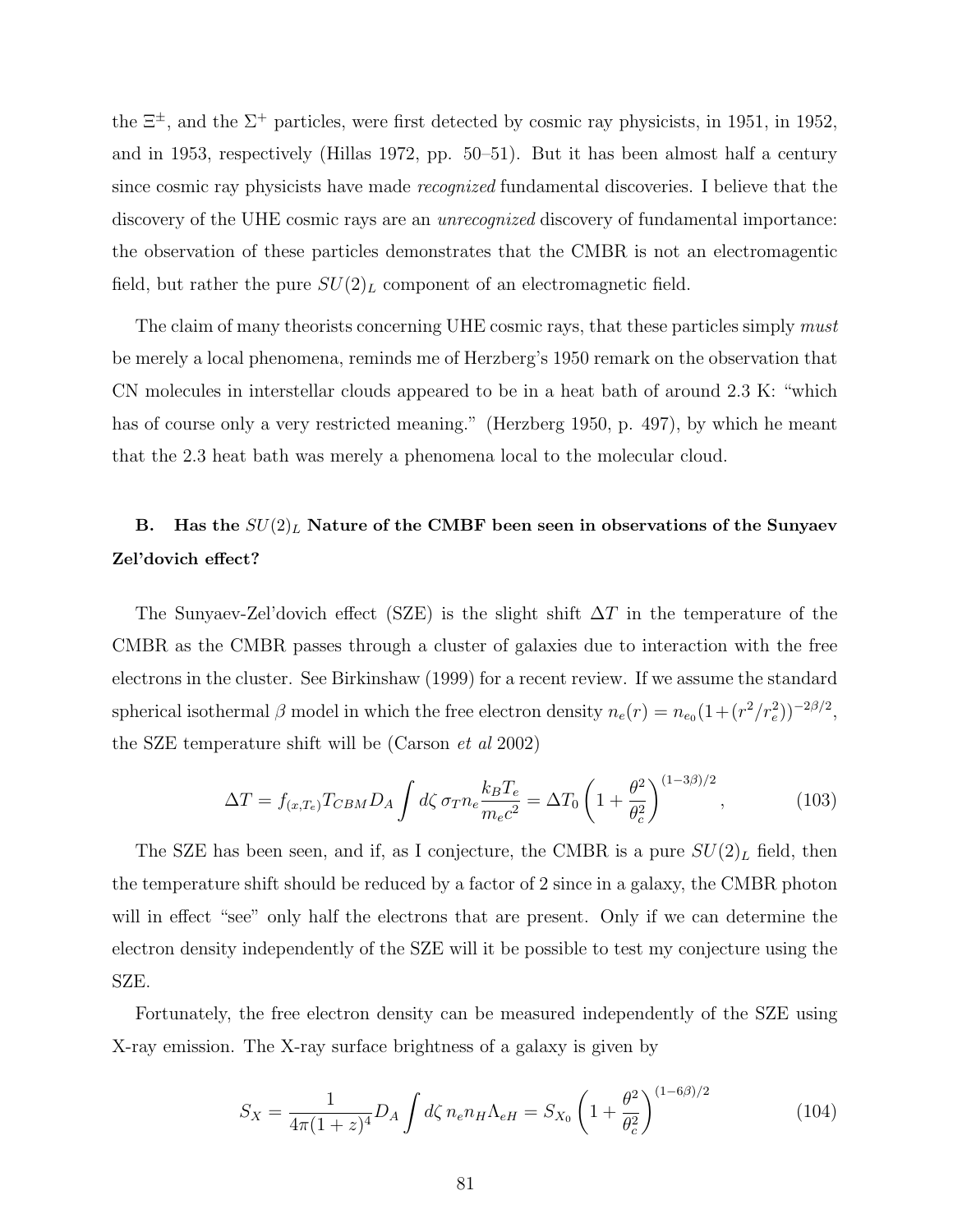The idea is to solve (104) for  $n_e$ , and plug this value into (103) and see if the SZ temperature shift is reduced by the expected factor of 2.

What I shall do is analyze data in the recent papers on using the SZE to measure Hubble's constant. It is known that the value of Hubble's constant obtained via the SZE is too low, and I shall suggest (but NOT prove) that this disagreement might be due to the fact that the CMBR is a pure  $SU(2)_L$  gauge field.

In a flat universe, the angular diameter distance  $D_A$  is related to the Hubble constant  $H_0$ and the redshift  $z_0$  of a cluster by (Carroll *et al* 1992, p. 511)

$$
H_0 D_A = \int_0^{z_0} [(1+z)^2 (1+\Omega_M z) - z(2+z)\Omega_\Lambda]^{-1/2} dz \tag{105}
$$

So if  $D_A$  and  $z_0$  of the cluster are known,  $H_0$  can be determined. The integral is evaluated by setting  $\Omega_{\Lambda} = 0.73$ , and  $\Omega_M = \Omega_{DM} + \Omega_b = 0.23 + 0.04 = 0.27$ . Since both equations (104) and (103) contain  $D_A$ , we can eliminate  $n_e$  in both, and solve for  $D_A$ , and then use this value in (105) to obtain Hubble's constant. Since there are in effect two electron densities, one  $n_e^X$  generating the X-rays and the other  $n_e^{SZ}$  generating the SZE, equations (104) and (103) are modified accordingly. I shall assume that these two electron densities are proportional to each other:

$$
n_e^X = A n_x^{SZ} \tag{106}
$$

The pure  $SU(2)_L$  hypothesis predicts  $A = 2$ . The result is

$$
D_A = \frac{(\Delta T_0)^2}{S_{X_0}} \left(\frac{m_e c^2}{k_B T_{e_0}}\right)^2 \frac{1}{\theta_c} \frac{\Lambda_{eH_0}(\mu_e/\mu_h)}{[2A^2] \pi^{3/2} f_{(x,T_e)}^2 T_{CMBR}^2 \sigma_T^2 (1+z)^4}
$$
(107)  

$$
\times \left[\frac{\Gamma(3\beta/2)}{\Gamma(3\beta/2 - 1/2)}\right]^2 \frac{\Gamma(3\beta - 1/2)}{\Gamma(3\beta)}
$$

Equation (107) differs from the corresponding equation (5) of (Carlson *et al* 2002) in that the factor in brackets  $[2A^2]$  is replaced by the factor 4. In other words, there is a factor of 2 error in (Carlson et al 2002) which is not a typo since the error is propagated from a factor of two error in equations (8) and (9) of an earlier paper by the same group (Patel et al 2000). This means that even if the effect I am expecting were absent, the measurement of  $D_A$  and hence Hubble's constant should be off by a factor of 2. Notice that the error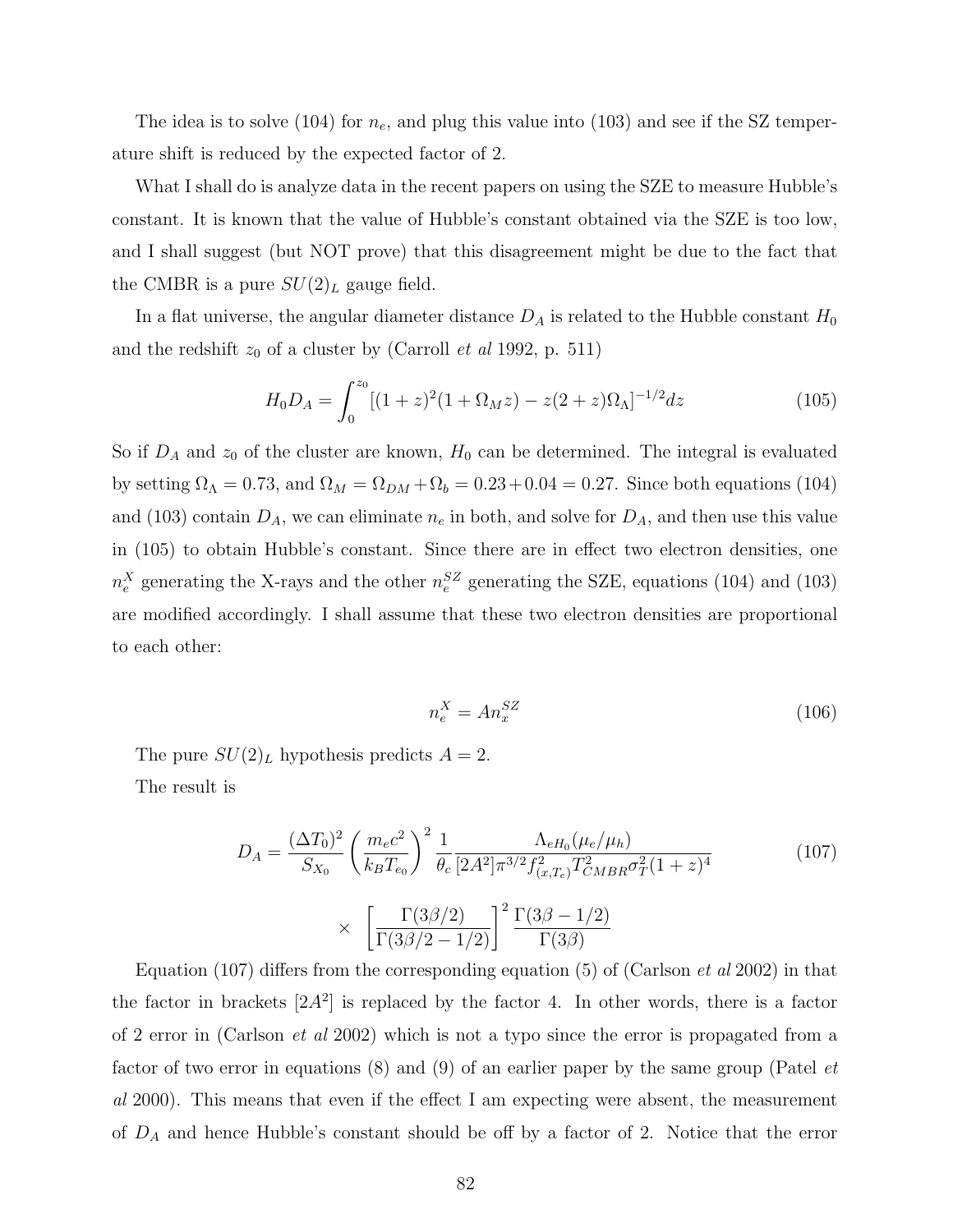

FIG. 6: Basic Structure of the Penning Trap. Figure is reproduced from Figure 1 of Dehmelt (1990b)

is in exactly the correct direction that would work to cancel out the effect I am predicting. This does not show that the effect I predict is present. There is still a missing factor of 2 to find if the effect I am predicting is to be seen. I can only suggest that the SZ data be re-analyzed, this time with the additional factor A as a free variable. The factor of 2 error in the analysis does show, however, that the predicted effect may have been seen in the  $SZE$ data.

# X. SIMPLE EXPERIMENTS TO TEST THE CMBR =  $SU(2)_L$  GAUGE FIELD HYPOTHESIS

### A. Detecting an SU(2) Component Using Hans Dehmelt's Penning Trap

Hans Dehmelt's Penning Trap (Dehmelt 1990a,b) is the ideal instrument to test the idea that the CMBR will not interact with right-handed electrons. The basic structure of the Penning Trap is pictured in Figure 6.

In a Penning Trap, a single electron (or positron) is captured by a vertical magnetic field,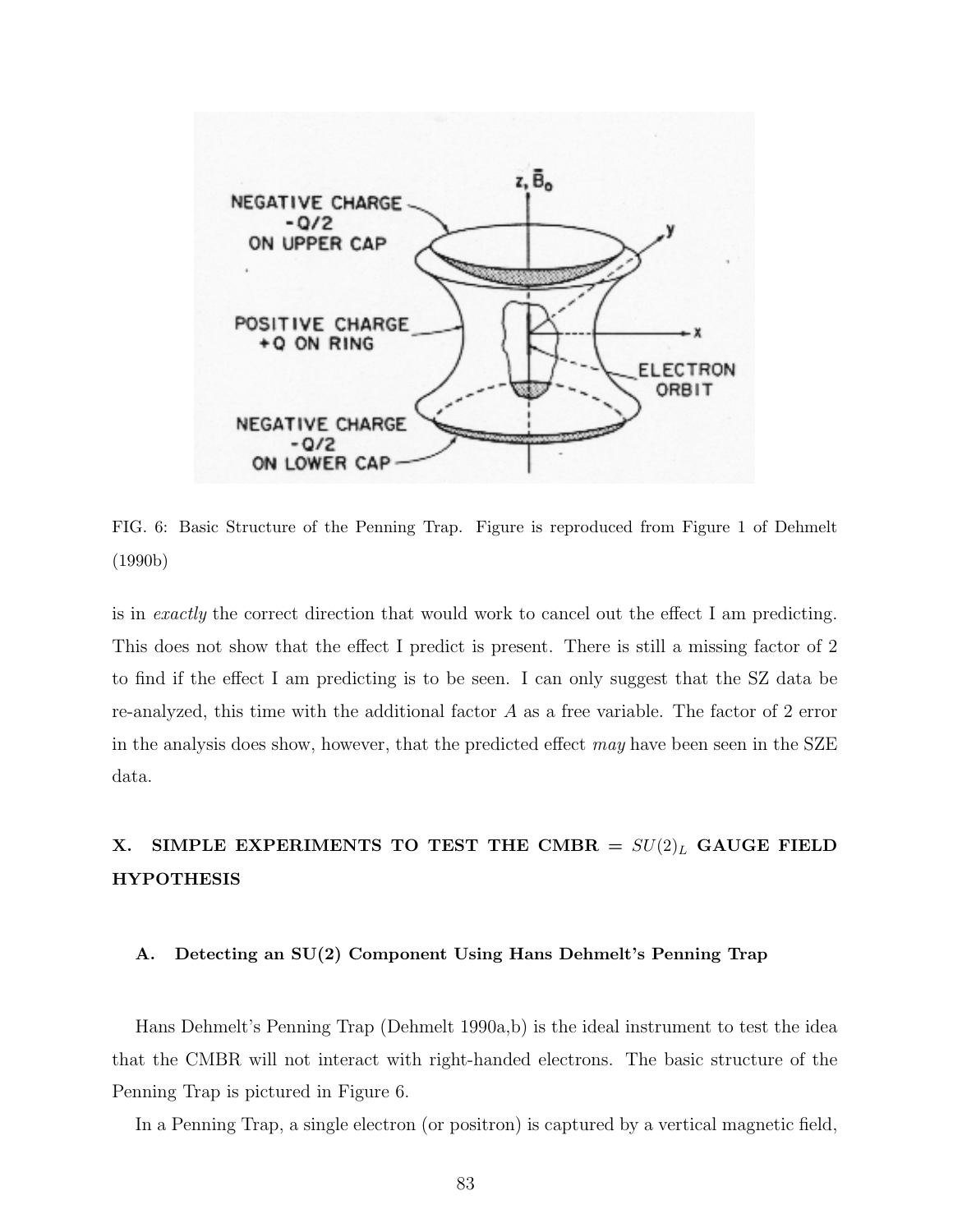and an electric field due to charges on a curved ring and two caps. In the Seattle Penning Trap, cap to cap separation is about 0.8 cm, the magnetic field  $\vec{B}_0$  was 5 T. The magnetic field results in a circular cyclotron motion at  $\nu_c = e\vec{B}_0/2\pi m_e = 141 \text{ GHz}$ , where e and  $m_e$ are the electron charge and electron mass respectively. The charge on the ring and the caps is adjusted to give a weak quadrupole field with potential well depth  $D = 5$  eV, yielding an axial oscillation frequency of 64 MHz. (The electron feels a simple harmonic restoring force with spring constant  $k = 2D/Z_0^2$ , where  $2Z_0$  is the cap to cap separation.

If two turns of nickel wire are wrapped around the ring electrode, the large applied magnetic field magnetizes this, and this "bottle field" interacts with the electron's magnetic moment, allowing the spin of the electron to be continuously measured. This "continuous Stern-Gerlach effect" forces the electron to be in one of its spin states, and it is possible to determine which one the electron is in, and to measure transitions between the two spin states.

The energy of the cyclotron motion of the electron is quantized, with energy

$$
E_n = (n + \frac{1}{2}) h\nu_c
$$

At 4 K, observations give  $\langle n \rangle \approx 0.23$ , and for intervals of about 5 seconds, the electron is observed in the  $m = -1/2$  state or the  $m = +1/2$  state (Dehmelt 1990a, p. 543). With  $\nu_z = 64 \text{ MHz}$ , this means that if the state is chosen to be the  $m = -1/2$ , the electron will have positive helicity for one-half the time for 128 million cycles — while the electron is moving down, and negative helicity for the other half of the time; that is, when the electron is moving up. (Note that at the energies of the Penning trap, the distinction between helicity and chirality is important; I shall deal with this below.)

The electron can undergo a spin flip  $\Delta n = 0$ ,  $m = +1/2 \rightarrow -1/2$ . This is actually the result of two separate transitions: the transition  $n = 0 \rightarrow 1$  is induced by the 4 K thermal radiation, and transition is followed by the transition  $(n = 1, m = -1/2) \rightarrow (n = 0, m =$  $+1/2$ ) induced by an applied rf field (Dehmelt 1990a, p. 543).

The key point to note that the thermal transition, were the electron with  $m = -1/2$ to be immersed in the CMBR thermal field and were the CMBR to be a pure  $SU(2)_L$ field, the "thermal" transition rate in a pure  $SU(2)_L$  field would be one-half the transition rate in a pure electromagnetic heat bath. Thus the Penning Trap can be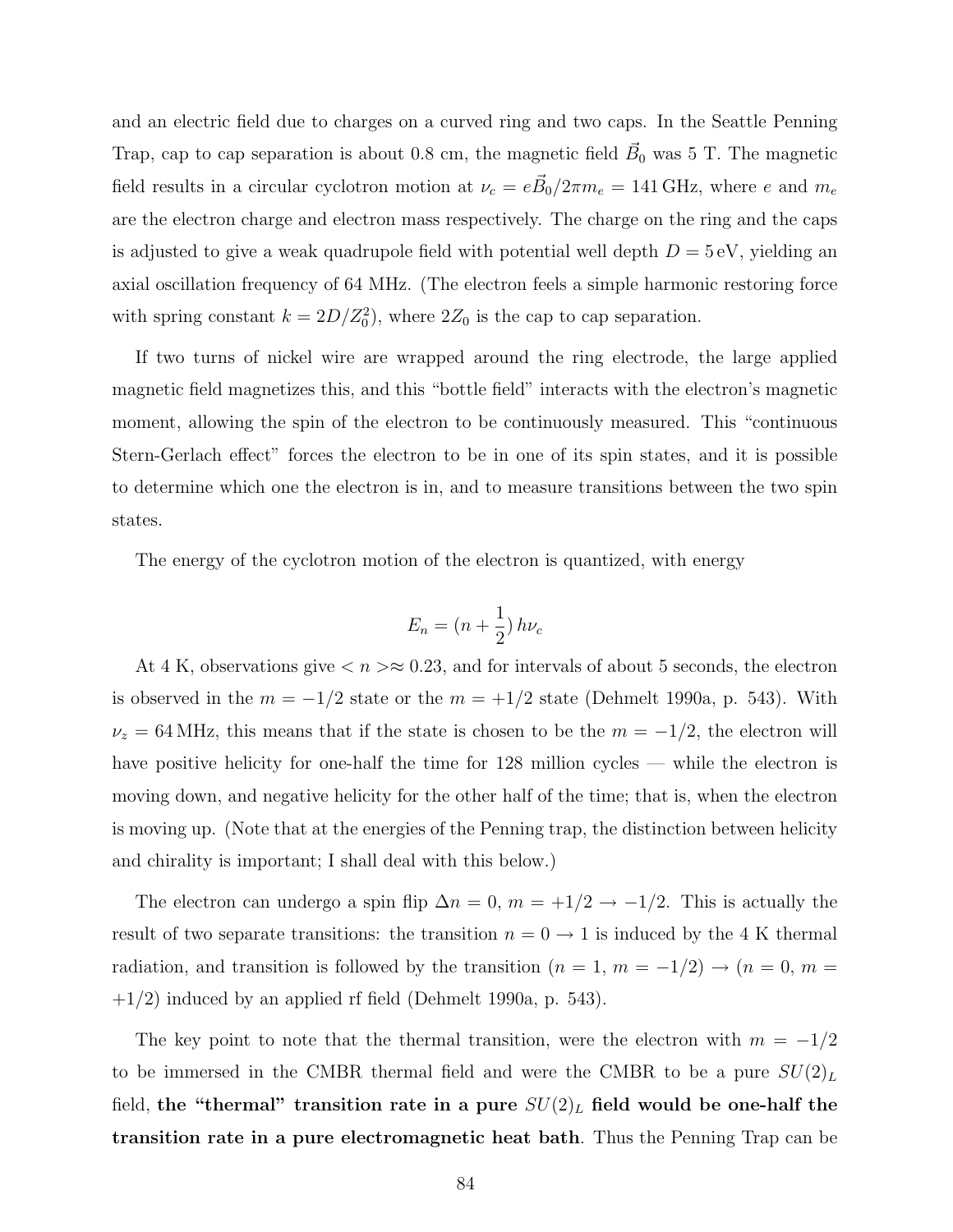used to determine whether the CMBR is indeed pure EM, or instead pure  $SU(2)_L$ , as I am claiming. An experiment to test this would introduce CMBR radiation via the gap between the ring electrode and the cap electrodes.

In the actual experiment, of course, the radiation from the cap and ring electrodes would in fact be thermal EM radiation, and this would induce transitions at all times in the electron's motion. If there were no such radiation, the transition rate would increase from an average of 5 seconds to 10 seconds, but the actual transition rate would be proprotional to the ratio of area between the electrodes to the area of the electrodes that face the cavity where the electron moves.

From the drawing of the Penning Trap reference above, one might infer that this ratio would be quite small, but appearances can be deceiving. A more precise drawing of the Penning Trap is reproduced in Figure 7.

In effect the electron is in the center of a spherical region whose center is the Penning Trap. Let us approximate the area ratio as follows. Take a sphere of radius a, and intersect it with two coaxial cylinders, with the axis of both passing through the center of the sphere. Let the radii of the two cylinders be  $r_{in}$  and  $r_{out}$ , with  $r_{in} < r_{out} < a$ . Then the area of the sphere between the cylinders is

$$
A = 4\pi a^2 \left[ 1 + \sqrt{1 - \left(\frac{r_{out}}{a}\right)^2} - \sqrt{1 - \left(\frac{r_{in}}{a}\right)^2} \right]
$$

This area is a good approximation to the gap between the ring electrode and the cap electrode. If we feed the signal from the CMBR through only the gap between the upper cap and the ring electrode, then the available surface area would be 1/2 the above area. Making a rough measurement of Figure 7), I obtained  $A/4\pi a^2 = 0.49$ , and if this is accurate, as much as 1/4 of the "thermal" radiation inducing a state transition can be a signal from outside the Penning Trap, assuming only the upper gap is used (as the terminus of a circular wave guide).

In other words, the outside signal will in effect be transmitted through a coaxial wave guide, for which the gap between the upper cap and the ring electrode is the terminus. Recall that a coaxial wave guide can transmit TE and TM, as well as TEM waves. The power flow through a coaxial wave guide is calculated by all physics graduate students (Jackson 1975, p. 385) to be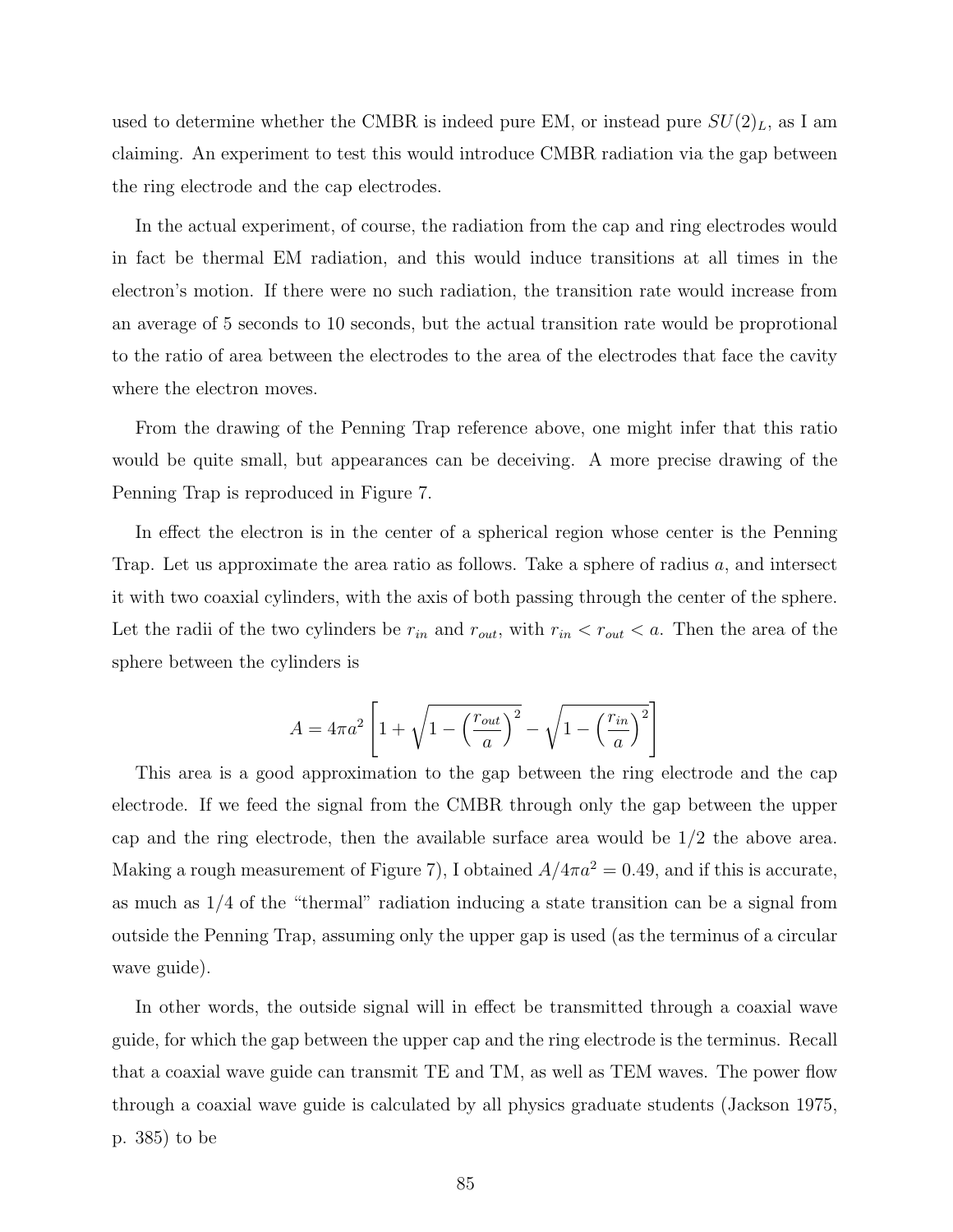

FIG. 7: A More precise drawing of the Penning Trap. Reproduced from (Brown and Gabrielse 1986, p. 235; Dehmmelt 1988, p. 108).

$$
P = \left[\frac{c}{4\pi}\right] \sqrt{\frac{\mu}{\epsilon}} \pi r_{in}^2 |H_{in}|^2 \ln\left(\frac{r_{out}}{r_{in}}\right) = \left[\frac{c}{4\pi}\right] \sqrt{\frac{\mu}{\epsilon}} \pi r_{out}^2 |H_{out}|^2 \ln\left(\frac{r_{out}}{r_{in}}\right)
$$

Or, if  $|H| = |E|$ , as it will be for TEM waves, and we assume Gaussian units (in which case the factor in brackets comes into play and  $\mu = \epsilon = 1$  for a vacuum or air wave guide), the power passing through the wave guide will be

$$
P = c\rho_{in} \pi r_{in}^2 \ln\left(\frac{r_{in}}{r_{out}}\right) \approx 2c\rho_{av}A
$$

where  $\rho_{in}$ ,  $\rho_{av}$ , and A are the energy density at the inner radius, the average energy density in the annulus, and the area of the open annulus respectively, and I have assumed that  $(r_{out} - r_{in})/r_{in} \ll 1$ . So the power flow from the outside is just the flow on would expect through an opening of the size of the gap; the walls have no significant effect.

Of course, the signal from outside the Penning Trap will consist of radiation from several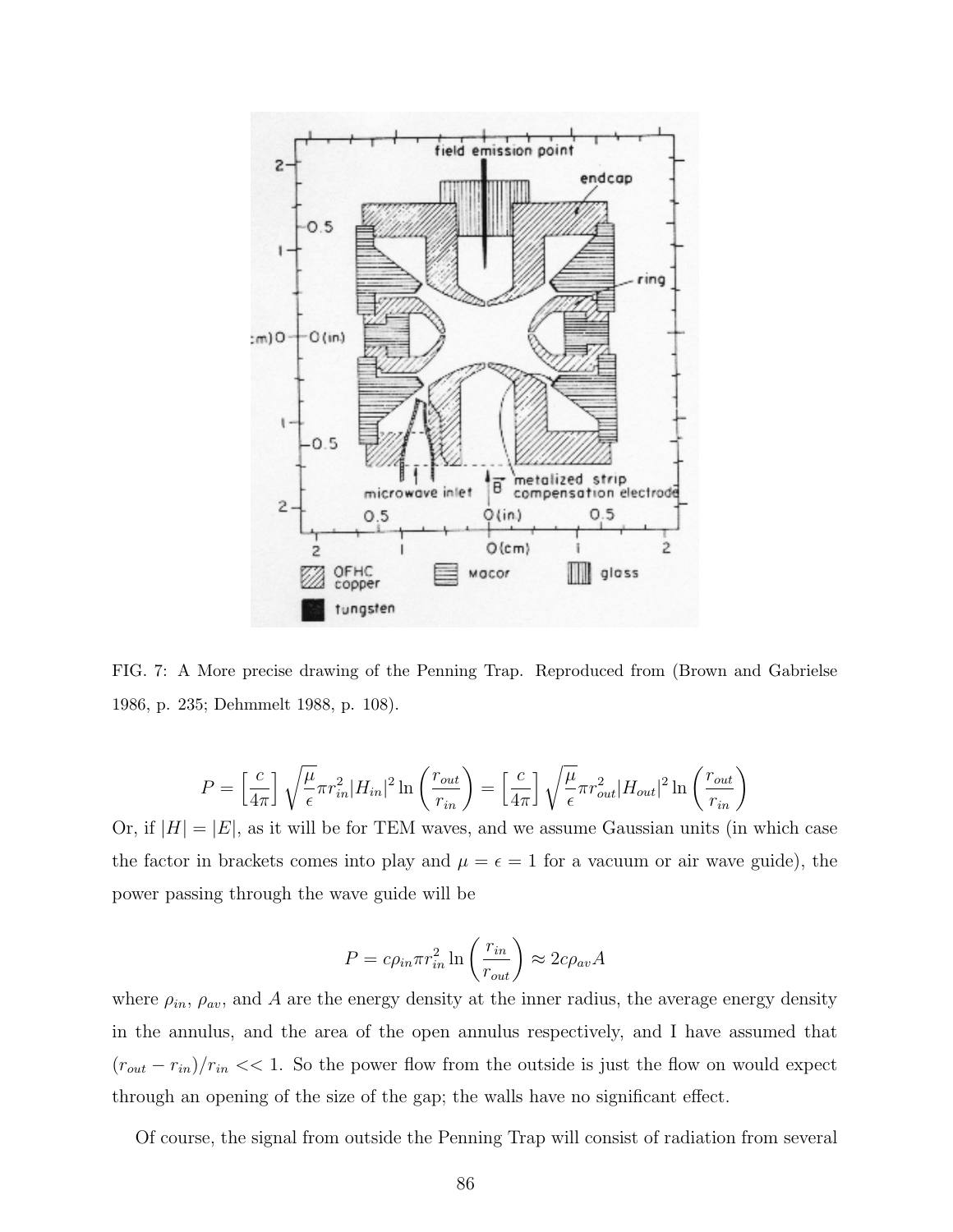sources, only one of which will be CMBR. The other radiation sources will be EM field radiation, and will couple to right-handed electrons. The various other sources are discussed at length in (Partridge 1995, pp. 103–139), and a shorter introduction to these other sources can be found in the original papers, e.g. (Boynton *et al*, Roll and Wilkinson 1966). Remarkably, the main non-CMBR is 300 K radiation from the ground, and if the detector is shielded from this radiation — easy to do with metal reflectors preventing the ground radiation from reaching the detector antenna — then the other radiation sources all have a radiation temperature of the order of a few degrees K, and there are methods to measure them independently, and thus subtract them out.

For example, the atmosphere has a zenith temperature of about 4 K, but as the optical depth depends on the angle z from the zenith as sec z, the atmosphere temperature goes as  $T_{atm}(z) = T_{atm}(0) \sec z$ , and thus by making a series of measurements of the total energy received by the antenna at several angles z, the energy of the atmosphere can be subtracted out (details in Partridge 1995, pp 120–121).

Since the transtion probability  $(n = 0 \rightarrow n = 1)$  depends on the square of the cyclotron frequency (Brown and Gabrielse 1986), the transition rate due to the CMBR will be too low unless the frequency looked at is near the 5 T cyclotron frequency  $\nu_c = 141 \text{ GHz}$ . This is much higher than the window of 3 to 10 GHz used in the classical CMBR measurements. However, there is an atmospheric window at 0.33 cm, or 91 GHz, sufficiently near the 5 T cyclotron frequency that the transition rate would be reduced only by a factor of  $(91/141)^2 = 0.42$ , and the required 3.2 T Penning Trap magnetic field should be easy to achieve. The CMBR observation at 91 GHz, however, is best conducted at high altitudes (the first CMBR measurement was conducted at the High Altitude Observatory at Climax Colorado which was at an altitude of 11, 300, ft. The instrument was actually tested at Princeton University, where it was built, but even in the winter, the water vapor at Princeton made the measurement of the sec z atmosphere contribution difficult to eliminate  $(D.T)$ . Wilkinson, private communication). But in principle, the 91 GHz CMBR measurement could be done (though with difficulty) even at Seattle or Cambridge, MA, where Penning Traps are in operation. It would better done with the operational Penning Trap at Boulder, Colorado, which is already art a high altitude, and the water vapor is naturally low.

Although I have emphasized that the first effect one should search for with the Penning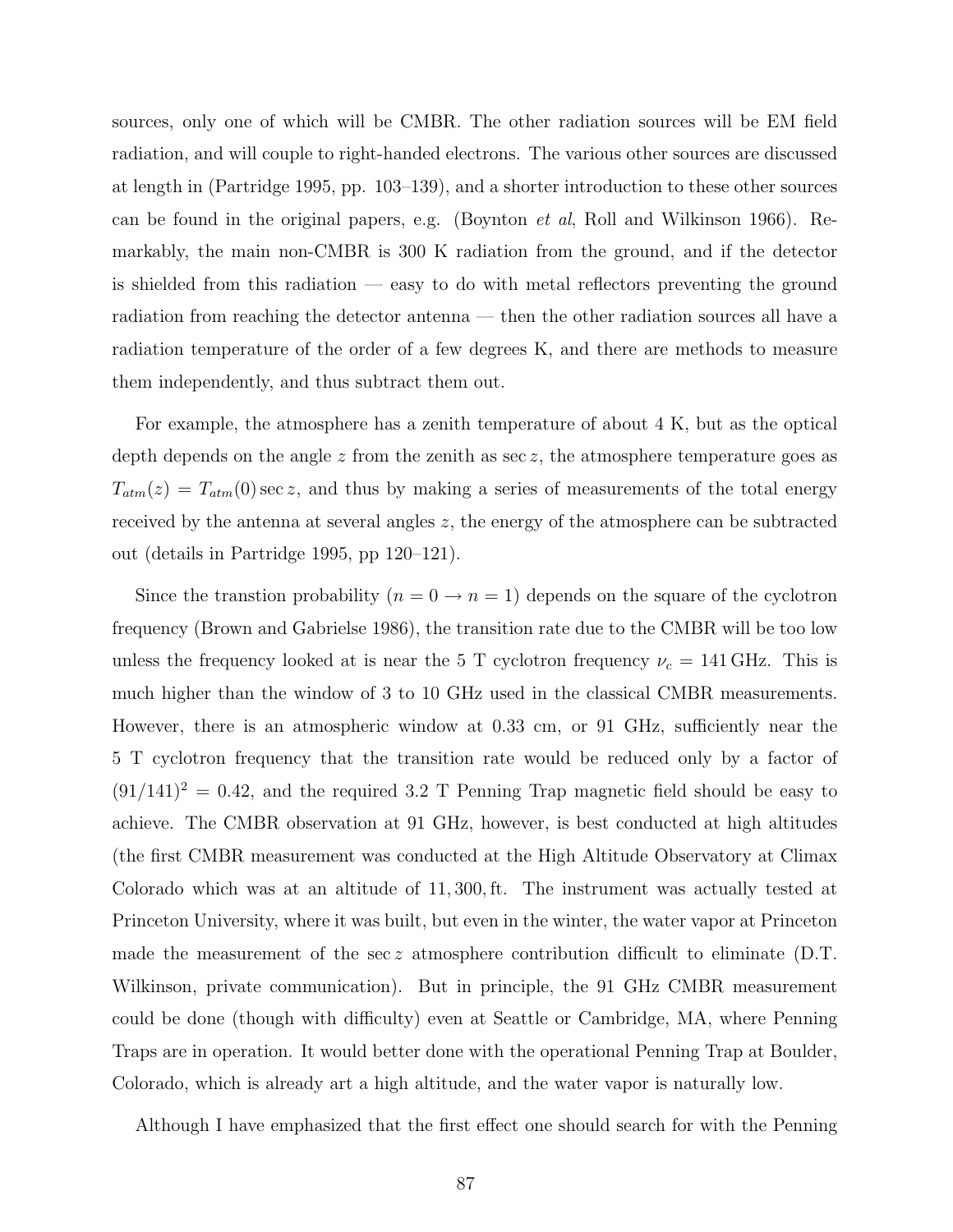Trap is the reduction in transition rate due to the fact that the CMBR can interact with the Penning Trap electron only for 1/2 the time, an even better test would be to observe that the transition occurs only in that part of the electron's orbit when the electron is left-handed, that is, when the electron has negative chirality. I pointed out above that at high energy, chirality and helicity are the same, but this is not true at the low energies of the Penning Trap. Recall that the helicity of an electron is a constant of the motion, but the chirality  $\gamma^5$  varies with time as (94), yielding an expectation value of (95). For an electron at 10 eV,  $|v|/c = 1/160$ . When a spin down electron is moving up, and when a spin up electron is moving down it will have negative helicity. So in either of these cases, the electron would be more likely (by a factor of  $1/160$ ) to interact with a pure  $SU(2)_L$  field than it would with opposite motion or spin. With positrons, the situation would be reversed, since the  $SU(2)_L$ field can couple only to positive chirality positrons. However, such a measurement would be difficult given the standard voltage between the cap and ring electrodes, which yield the 64 MHz vertical motion frequency. But detecting this effect would be the goal of any Penning Trap CMBR experiment.

Because it can in principle see the coupling between an  $SU(2)_L$  field and negative chirality electrons, the Penning Trap is the ideal instrument to determine whether or not the CMBR is indeed a pure  $SU(2)_L$  field, or simply an EM field. Unfortunately, setting up a Penning Trap to look for the expected difference is quite an expensive proposition; Hans Dehmelt indicated to me (private communication) that it would take \$250,000 or more to set up such an experiment, to say nothing of the difficulty of moving the instrument to the best location, a dry desert high altitude plateau.

# B. Detecting an SU(2) Component With the Original CMBR Detectors with Filters

It would be nice if a quick and inexpensive test of the pure  $SU(2)_L$  hypothesis could be found. In this subsection, I shall outline such an experiment, but I should caution the reader that the proposed apparatus depends on estimates on the behaviour of electrons in conductors and semi-conductors when an  $SU(2)_L$  field interacts with electrons in such a material, and these estimates might not be reliable. So a null result might not rule out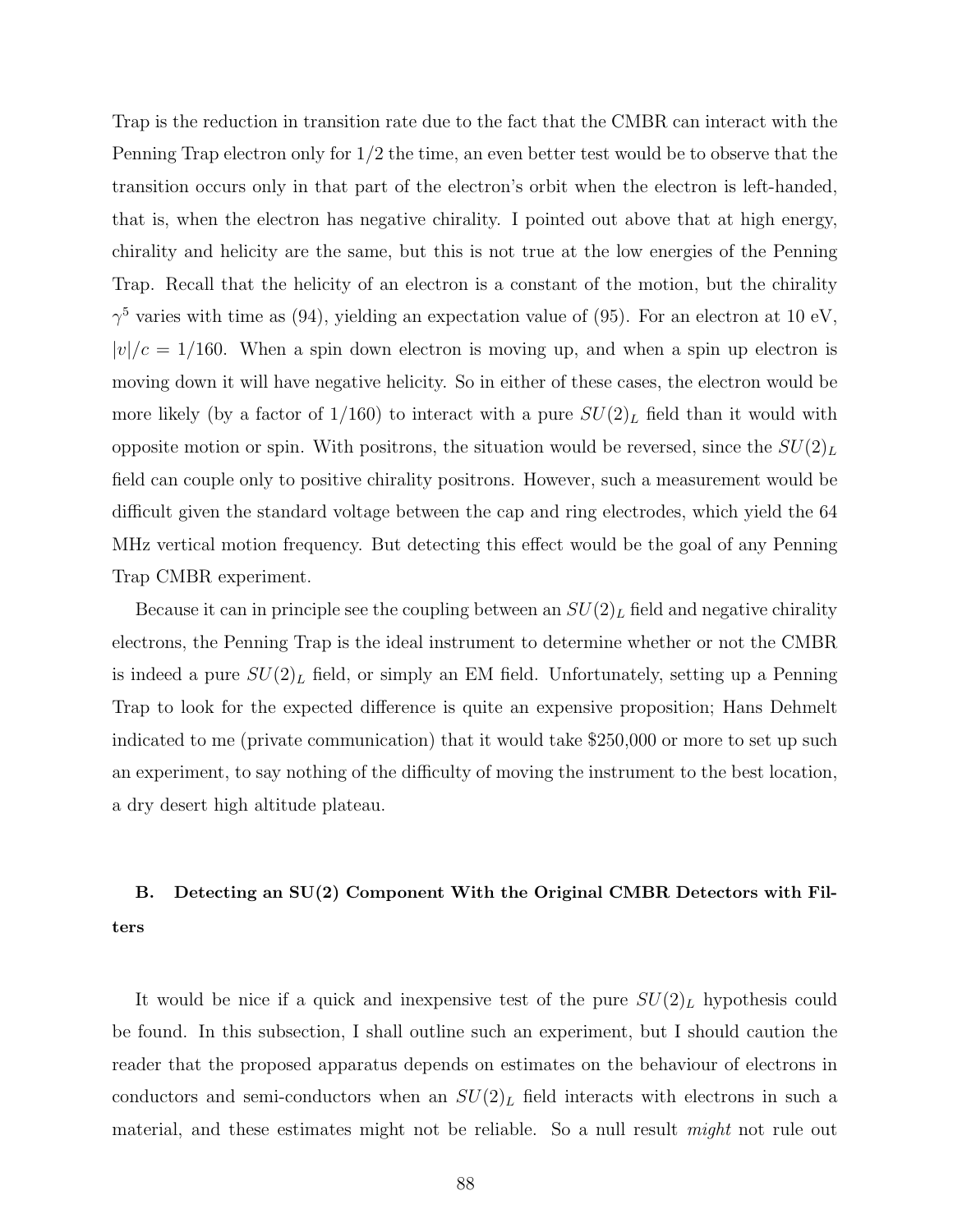the pure  $SU(2)_L$  hypothesis. On the plus side, a positive result would confirm the  $SU(2)_L$ hypothesis, and the quick and dirty experiment I shall now propose can be done with a simple modification of the original apparatus set up by the Princeton group in 1965 to detect the CMBR. Even if the original apparatus no longer exists, it can be re-built for the cost of at most a few thousand dollars, and a single day's observation should suffice to see if the effect is present.

The basic physical effect I shall use is as follows. Since a pure  $SU(2)_L$  CMBR field will not couple to electrons with positive chirality, a CMBR wave will penetrate deeper into a conductor than an ordinary EM wave, since in a conductor at room temperature the conduction electrons have on the average zero net chirality: half on the average have positive chirality and the other half have negative chirality. I shall now show how to use this fact to confirm that the CMBR is a pure  $SU(2)_L$  field.

The transmission coefficient for EM waves into an infinite conducting plate with vacuum on either side has been calcuated by Stratton (1941, pp. 511–516). I shall repeat his derivation because it will allow me to point out some of the problems that may arise using the filter experiment rather than the Penning Trap to detect a pure  $SU(2)_L$  CMBR.

Let us, following Stratton, imagine that we have three arbitrary homogeneous media labeled (1), (2), and (3), with dielectric constants  $\epsilon_1$ ,  $\epsilon_2$ ,  $\epsilon_3$ , magnetic permeabilities  $\mu_1$ ,  $\mu_1$ ,  $\mu_1$ , and propagation factors  $k_1$ ,  $k_2$ , and  $k_3$  respectively. The thickness of the intermediate medium  $(2)$  will be d. In medium  $(1)$ , we only have magnitudes of the incident and reflected waves:

$$
E_i = E_0 e^{ik_1 x - i\omega t}, \quad H_i = \frac{k_1}{\omega \mu_1} E_i
$$

$$
E_r = E_1 e^{-ik_1x - i\omega t}, \quad H_r = -\frac{k_1}{\omega \mu_1} E_r
$$

The EM field in the middle medium (2) will contain wave which are moving to the right and waves which are moving to the left:

$$
E_m = (E_2^+ e^{ik_2x} + E_2^- e^{-ik_2x})e^{-i\omega t}
$$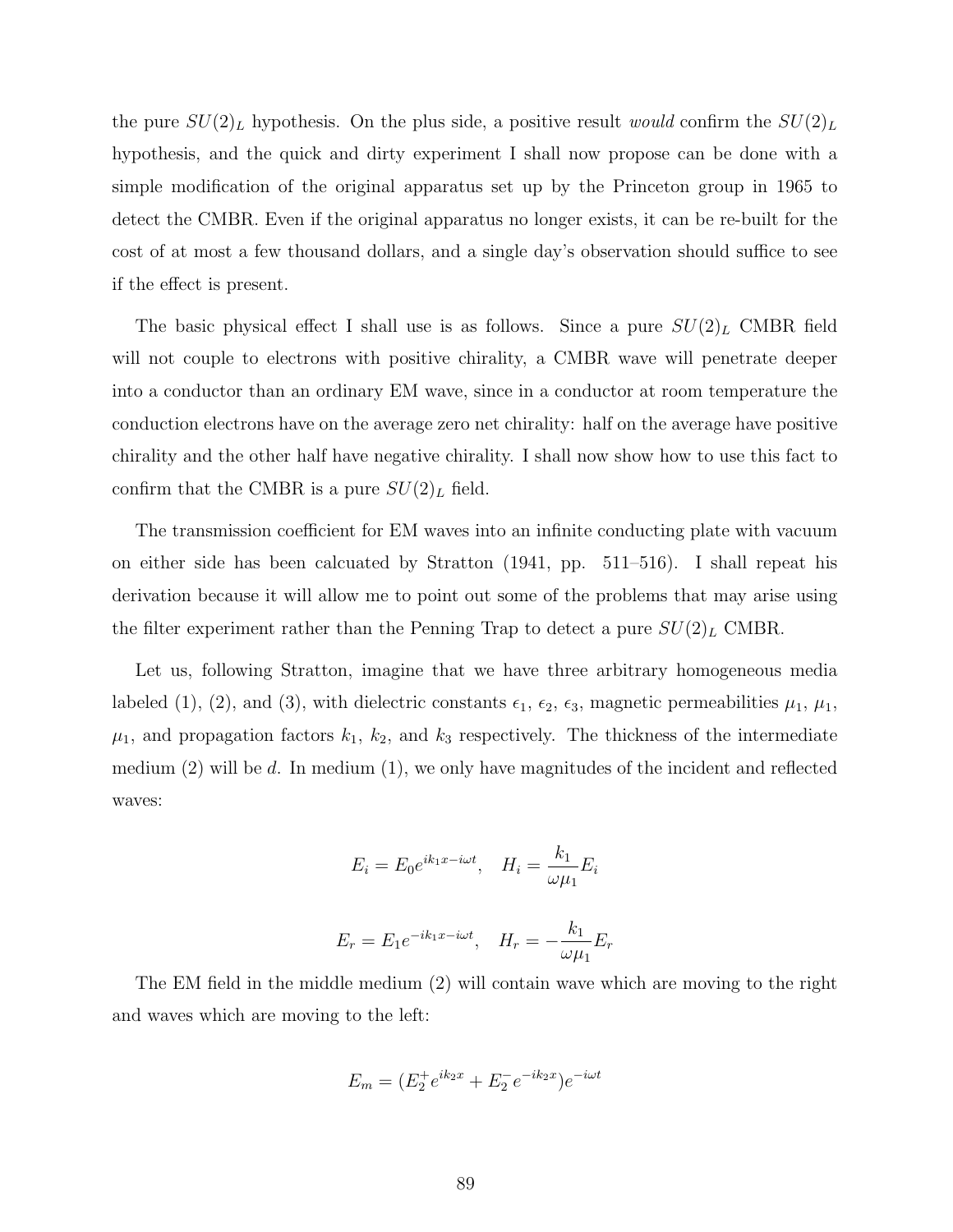$$
H_m = \frac{k_2}{\omega \mu_2} (E_2^+ e^{ik_2 x} - E_2^- e^{-ik_2 x}) e^{-i\omega t}
$$

and finally the wave transmitted into medium (3) is

$$
E_t = E_3 e^{ik_3 x - i\omega t}, \quad H_i = \frac{k_3}{\omega \mu_1} E_t
$$

From these equations we can see one possible problem in using a filter rather than a single electron to interact with an  $SU(2)_L$  field: there may be numerous reflections at the boundaries between the three media, and these many reflections may cause a pure  $SU(2)_L$ field to be converted into an EM field, through interactions between left and right handed electrons in the media themselves.

I shall assume that this does not occur. Stratton points out that the boundary equations are easier manipulate in terms of the following quantities:

$$
E_j = \pm Z_j H_j, \quad Z_j \equiv \frac{\omega \mu_j}{k_j}, \quad Z_{jk} \equiv \frac{Z_j}{Z_k} = \frac{\mu_j k_k}{\mu_k k_j}
$$

The boundary conditions yield four equations between five amplitudes:

$$
E_0 + E_1 = E_2^+ + E_2^-
$$
  
\n
$$
E_0 - E_1 = Z_{12}(E_2^+ - E_2^-)
$$
  
\n
$$
E_2^+ e^{ik_2d} + E_2^- e^{-ik_2d} = E_3 e^{ik_3} d
$$

$$
E_2^+e^{ik_2d} - E_2^-e^{-ik_2d} = Z_{23}E_3e^{ik_3}d
$$

The transmission coefficent is  $T = |E_3/E_0|^2$ , so it is only necessary to solve for

$$
\frac{E_3}{E_0} = \frac{4e^{-ik_3d}}{(1 - Z_{12})(1 - Z_{23})e^{ik_2d} + (1 + Z_{12})(1 + Z_{23})e^{-k_2d}}
$$

I shall simplify by setting  $\mu_1 = \mu_2 = \mu_3 = \mu_0$ , where  $\mu_0$  is the magnetic permeability of free space, and assume that  $\epsilon_1 = \epsilon_3 = \epsilon_0$ , where  $\epsilon_0$  is the dielectric constant of free space. We have in this case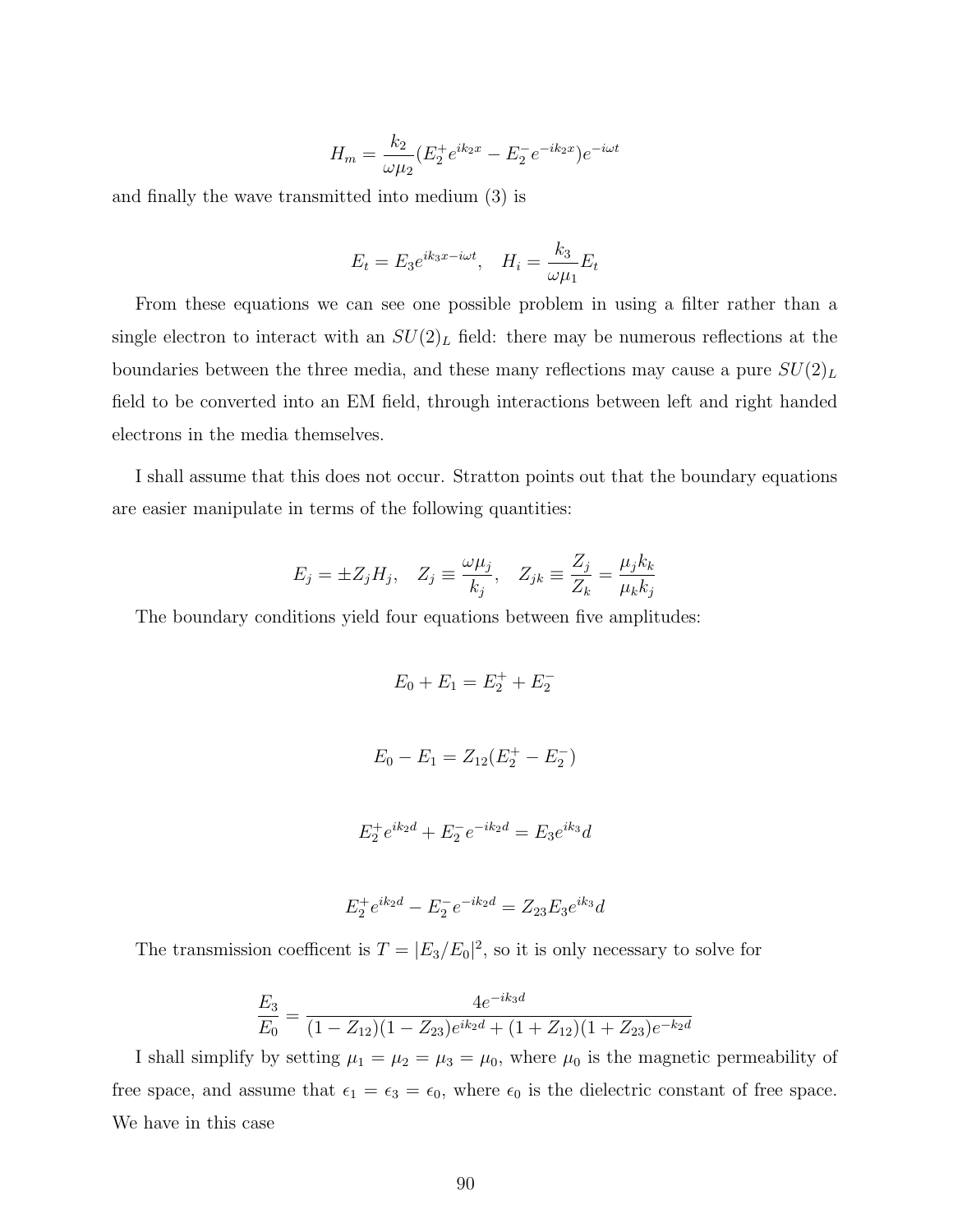$$
k_1 = k_3 = \frac{\omega}{c}
$$

where  $c$  is the speed of light in a vacuum, and

$$
k_2 = \alpha + i\beta
$$

where

$$
\alpha = \frac{\omega}{c} \left[ \left( \frac{\mu_2}{\mu_0} \right) \left( \frac{\epsilon_2}{\epsilon_0} \right) \sqrt{1 + \left( \frac{\sigma}{\epsilon_2 \omega} \right)^2} + 1 \right]^{1/2}
$$

and

$$
\beta = \frac{\omega}{c} \left[ \left( \frac{\mu_2}{\mu_0} \right) \left( \frac{\epsilon_2}{\epsilon_0} \right) \sqrt{1 + \left( \frac{\sigma}{\epsilon_2 \omega} \right)^2} - 1 \right]^{1/2}
$$

where  $\sigma$  is the conductivity of medium (2). (The formulae for  $\alpha$  and  $\beta$  simplify in the cases of good conductors and bad conductors — see (Jackson 1975, pp. 297 — but with Mathematica, it's just as easy to use the general formulae).

The electrical conductivity is given by

$$
\sigma = \frac{ne^2\tau}{m_e}
$$

where *n* is the number of conduction electrons per unit volume, *e* is the electron charge,  $\tau$ is the relaxation time, and  $m_e$  is the electron mass. This formula for the conductivity will be valid unless the EM frequency is greater than  $5 \times 10^4$  GHz. The key fact I shall use is that as described above,

$$
n_{SU(2)_L} = \frac{1}{2} n_{EM}
$$

since an  $SU(2)_L$  field would interact with only half of the conduction electrons (this will be true even though helicity is not equal to chirality at low energy).

For conductors and semi-conductors, almost all of an incident EM (and  $SU(2)<sub>L</sub>$ ) wave will be reflected unless the thickness d of the filter (medium  $(2)$ ) is small relative to the skin depth.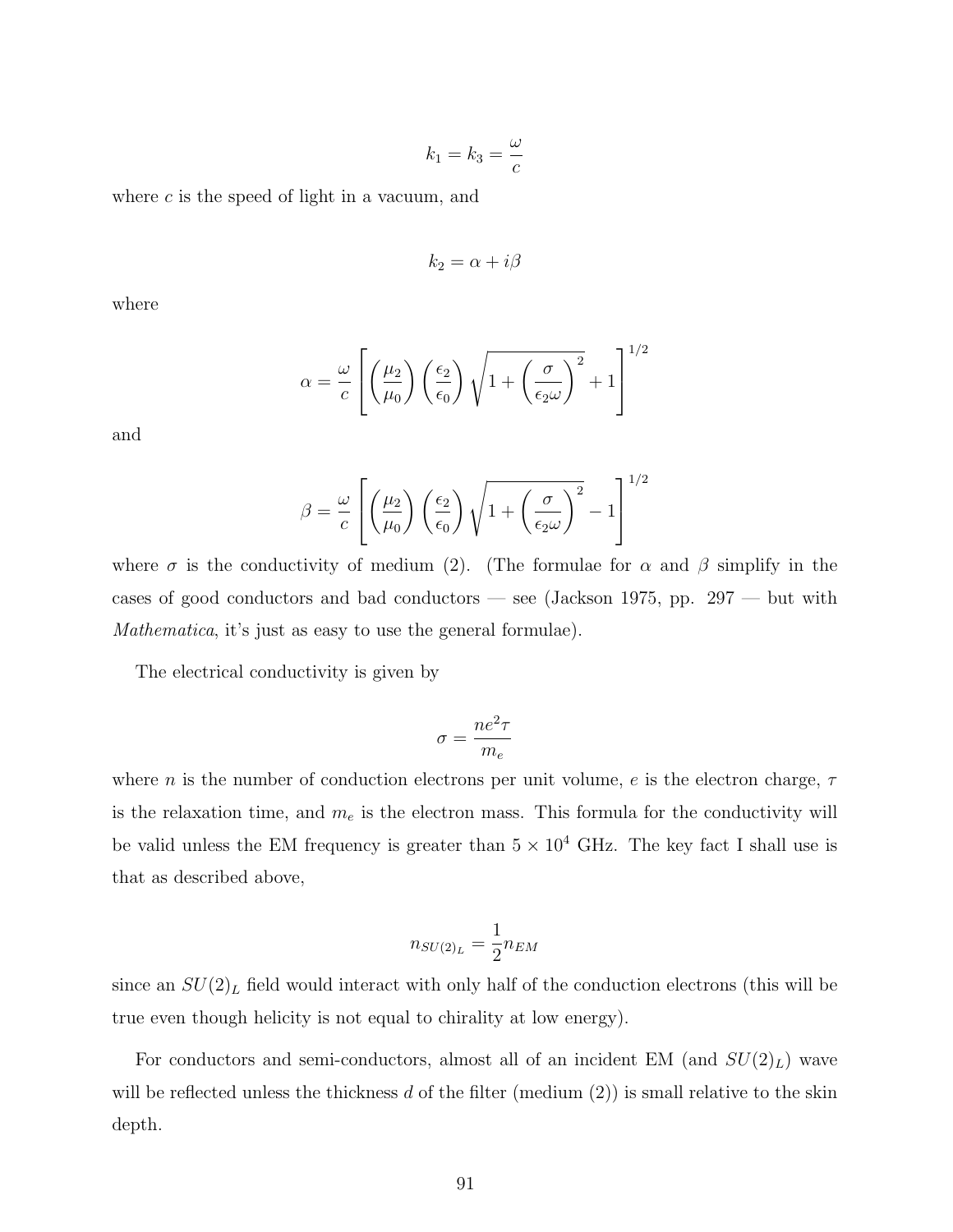The range of wavelengths for viewing the CMBR at sea level is 3 cm to 10 cm, or 3 GHz to 10 GHz; the upper frequency is determined by absorption from water vapor, and the lower frequency by background sources in the Galaxy. The skin depth of Copper is 1.2 microns at 3 GHz,  $\mu_{Cu}/\mu_0 = \epsilon_{Cu}/\epsilon_0 = 1$ , and  $\sigma = 5.80 \times 10^7$  mho/meter (all numbers for  $\mu$ ,  $\epsilon$ , and  $\sigma$ are taken from Corson and Lorrain (1962, Table 10.1, p. 339). The transmission coefficient for copper at 3 GHz is thus only  $T = 0.0013$  even if  $d = 10^{-3}$  (skin depth), or 12 angstroms — the size of the copper atom. Clearly, no good conductor with a conductivity comparable in magnitude to copper would yield a detectable signal. We want to find a material with a transmission coefficient greater than a few per cent for a thickness of at least 10 atoms, so that we can trust the continuum approximation for medium (2). I am assured by Tulane University's thin film physicists that 10 atoms is a sufficient thickness for the continuum approximation used here to be valid.

The best material for use as a filter is Graphite, with  $\mu_C/\mu_0 = \epsilon_C/\epsilon_0 = 1$ , and  $\sigma =$  $1.0 \times 10^5$  mho/meter. With a thickness of  $d = 10^{-3}$  (skin depth), or 290 angstroms — near the 100 atom thickness — the transmission coefficient at 3 Ghz is  $T = 0.23$ . The idea would be to allow the CMBR to pass through the filter, and with this latter thickness, a graphite filter would transmit 23% of the CMBR flux if it were an electromagnetic field. The test would be to measure the CMBR and a reference 2.726 K reference EM source with the filter, using the above formulae for the relative conductivities and for  $\alpha$  and  $\beta$ . More flux will be detected from the CMBR if the pure  $SU(2)_L$  hypothesis is correct.

For a thickness of 290 angstroms, we have

$$
T_{EM}^{Graphite} (3\,\text{GHz}) = 0.228
$$

$$
T_{SU(2)_L}^{Graphite} (3\,\text{GHz}) = 0.318
$$

which gives

$$
\frac{T_{SU(2)_L}^{Graphite}}{T_{EM}^{Graphite}}(3 \text{ GHz}) = 1.39
$$

or a 39% greater flux if the CMBR is a pure  $SU(2)_L$  field. This difference should be easily detectable.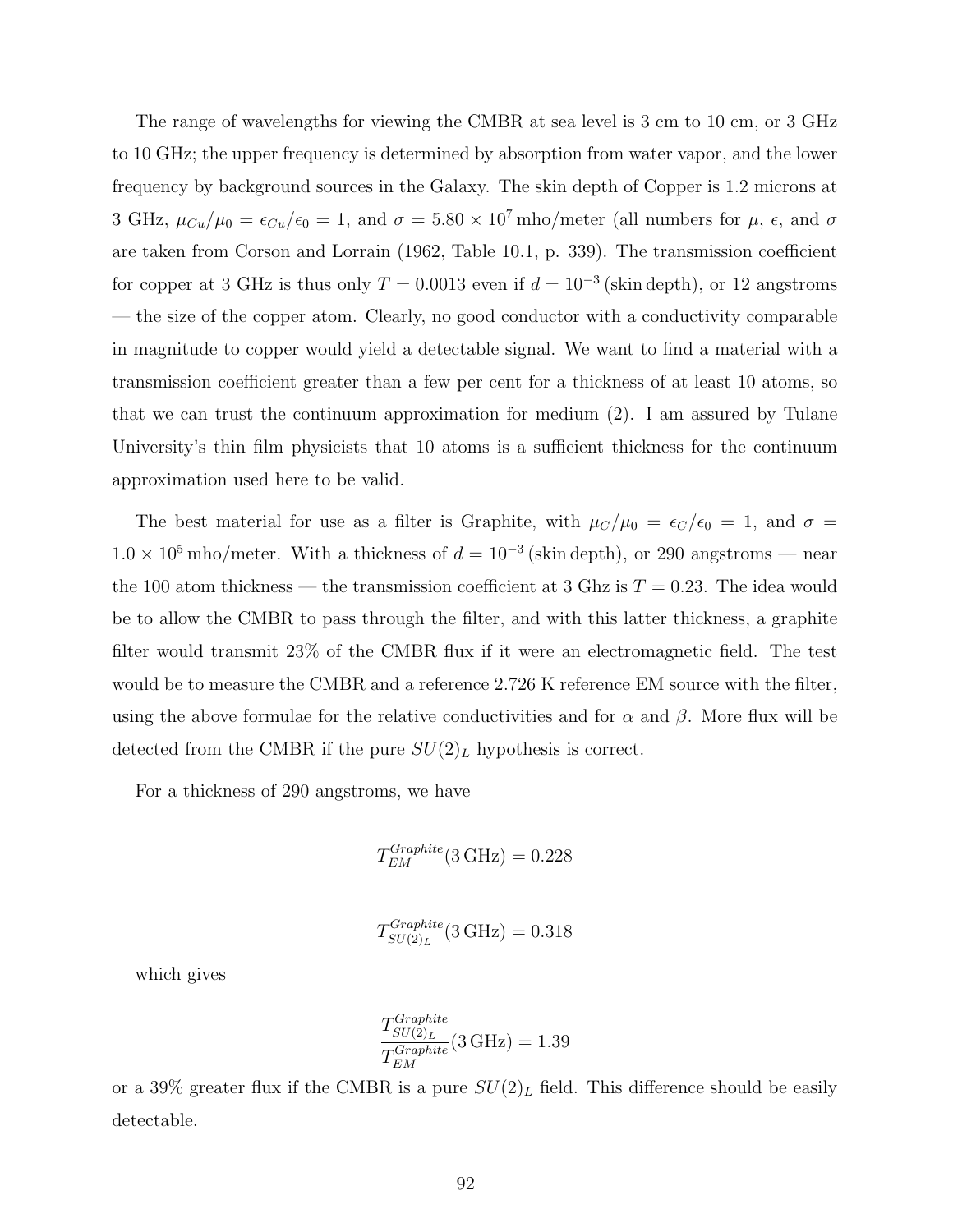The corresponding transmission coefficients at 10 Ghz is

$$
T_{EM}^{Graphite} (10 \,\text{GHz}) = 0.718
$$

$$
T_{SU(2)_L}^{Graphite} (10 \,\text{GHz}) = 0.785
$$

which gives

$$
\frac{T_{SU(2)_L}^{Graphite}}{T_{EM}^{Graphite}}(10\,\text{GHz}) = 1.09
$$

or a 9% greater flux if the CMBR is a pure  $SU(2)_L$  field. This difference should be detectable, and notice that the difference is strongly frequency dependent. This should make the mechanism clear.

Since the filter is an absorber by construction, the filter will also be an emitter of black body radiation, with emissivity that will depend on the particular filter geometry used, and so will have to be determined experimentally, but which should be close to the values of the transmission coefficients which I compute for EM.

For a Graphite filter whose thickness is measured in angstroms, the Graphite would have to be fixed on some substrate. I would suggest using Sapphire. Sapphire is considered ideal for use as a window through which microwaves must be transmitted (Bates 1992, http://www.tvu.com/LowLossSWinweb.htm). Sapphire is an insulator (volume resistivity  $10^{14}$  ohm-cm and a dielectric constant of 9.4 for electric field perpendicular to c-axis, and 11.5 for electric field paralle to c-axis at 300K). Sapphire is optically active and birefringent with a large surface reflection unless polished. Microwave power loss is  $\sim \epsilon \tan \delta$ . The MTI Corporation (http://www.mticrystal.com/a2b.html) sells a 4 inch diameter, 0.5 mm thick cylinder, ideal for forming a substrate for a very thin graphite film, polished on both sides, for \$360. These cylinders have a measured tan  $\delta$  loss at 10 GHz of less than  $5 \times 10^{-6}$  (see the MTI web site). I have been advised by the above mentioned thin film physicists that Chemical Vapor Deposition (CVD) (using a hot substrate) is the best method to use to insert the thin Graphite film into the substrate, because this will insure a more uniform thickness. (This will give a Graphite c-axis perpendicular to the substrate). Physical Vapor Deposition (PVD) is alternative method. There are many firms that specialize in CVD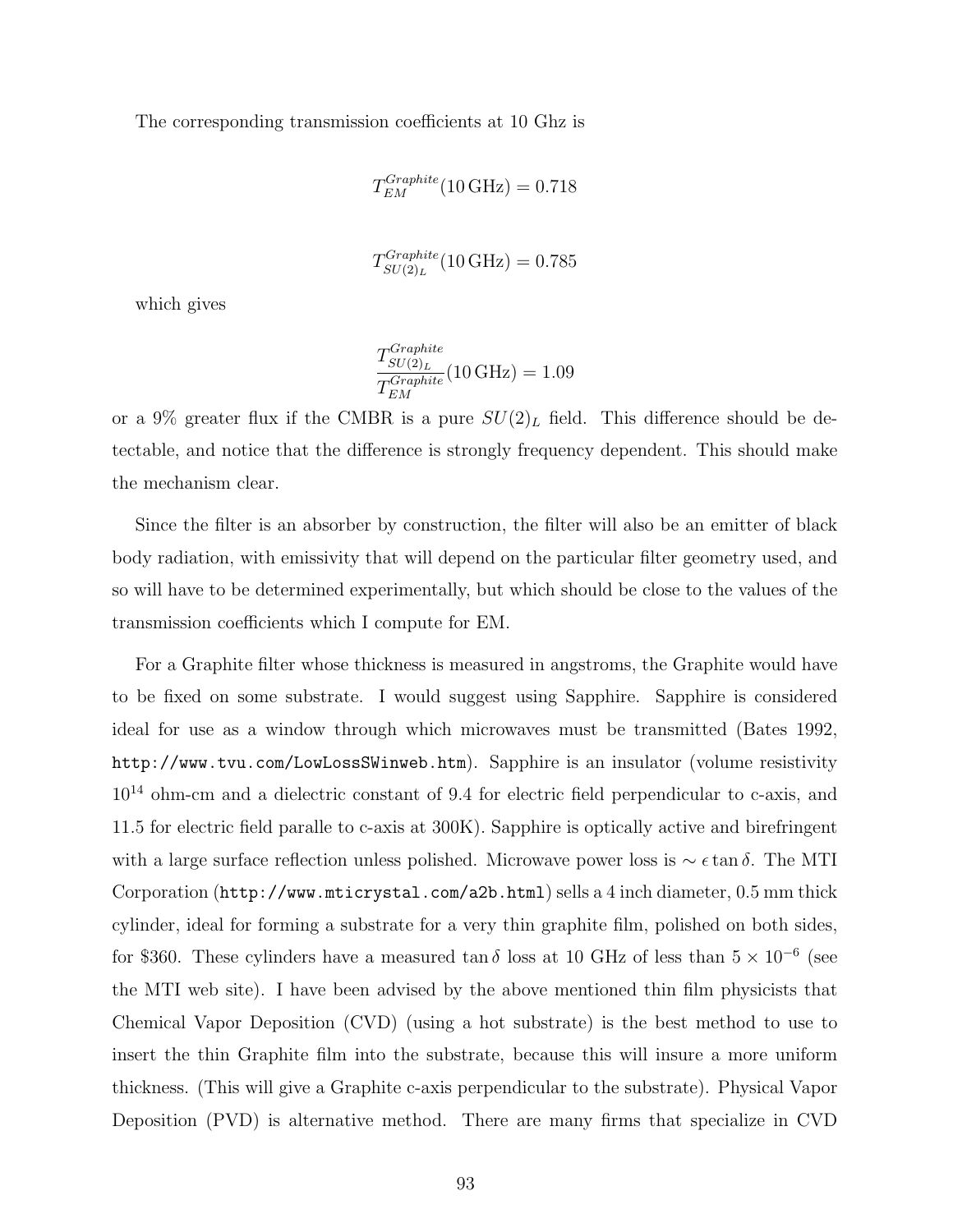and PVD techniques. A list can be found on the American Vacuum Society web page (www.avs.org) for example.

I shall also illustrate the difference in transmission with the material I think has the second best chance of giving an acceptable filter, namely the element Germanium, for which  $\sigma = 2.1$  mho/meter — this conductivity is the same at 9.2 GHz as at zero frequency (Landolt and Börnstein (1982), Volume 17a Figure 55 on p. 414) — and  $\mu_{Ge}/\mu_0 = 1$ . Unfortunately, we have  $\epsilon_{Ge}/\epsilon_0 = 16.2$  at 300 K (the ratio is 16.0 at 4.2 K; see Landolt and Börnstein (1982), Volume 17a, p. 114)), and this non-vacuum polarizability needs special consideration. According to the simple models of molecular polarizability given in (Jackson 1975. pp. 152–158), the small temperature difference in  $\epsilon_{GE}$  indicates that most of the molecular polarizability is due to a distortion in the charge distribution by the applied electric field generating an induced dipole moment in each molecule. Since the electric field will act on bound electrons rather than free conduction electrons, the distortion on the left handed electrons will be almost instantaneously transmitted to the right handed electrons, with the result that the molecular polarizability would be the same for both an EM field and for a pure  $SU(2)_L$  field, and thus the dielectric constants would be the same in both cases; on the conductivities would be different, and the ratio of the two will be  $1/2$ , as described above. (Even if the effective dielectric constant were to be different for an EM and a pure  $SU(2)_L$  field, the discussion on page 154 of (Jackson 1975) makes it clear that it would vary in a more complicated way than the conductivities, and thus the transmission coefficients would be measurably different for the two types of gauge field. For example, equation 4.70 of (Jackson 1975) yields  $N \gamma_{mol} = 1/5$  for Germanium in an EM field; if  $N \gamma_{mol} = 1/10$  in an  $SU(2)_L$  field, equation 4.70 yields  $\epsilon/\epsilon_0 = 3.16$ , a substantial change from the value 16.2.)

For a thickness of 1.6 millimeters, we have

$$
T_{EM}^{Ge}(3\,\mathrm{GHz})=0.106
$$

$$
T_{SU(2)_L}^{Ge}(3\,\text{GHz}) = 0.132
$$

which gives

$$
\frac{T_{SU(2)_L}^{Ge}}{T_{EM}^{Ge}}(3\,\text{GHz}) = 1.24
$$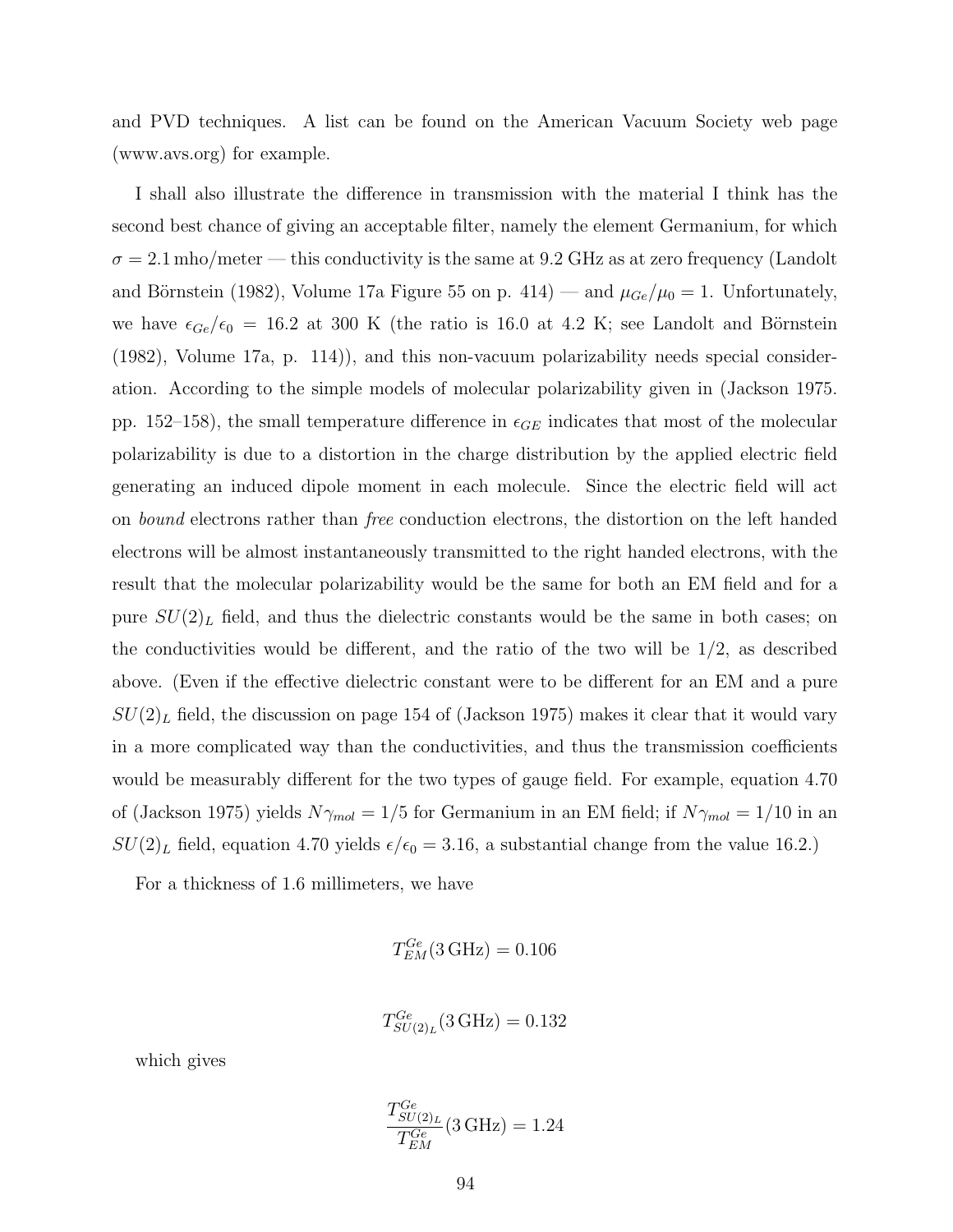or a 24% greater flux if the CMBR is a pure  $SU(2)_L$  field.

The corresponding transmission coefficients at 10 Ghz is

$$
T_{EM}^{Ge}(10\,\text{GHz}) = 0.176
$$

$$
T_{SU(2)_L}^{Ge}(10\,\text{GHz}) = 0.296
$$

which gives

$$
\frac{T_{SU(2)_L}^{Ge}}{T_{EM}^{Ge}}(10\,\text{GHz}) = 1.68
$$

or a 68% greater flux if the CMBR is a pure  $SU(2)_L$  field. (The fluxes are greater at a higher frequency than at the lower frequency — opposite to what we would expect for a good conductor, and opposite to what we in fact find in Graphite — because Germanium is a semi-conductor.)

The central sky horn could be covered with the Germanium filter — mounting the filter inside the radiometer would probably work, but there would be the risk of  $U(1)$  field generation by second order effects in the wave guide. But with a low emissivity wave guide as is standard, this risk is tiny.

It is important to note that the above calculations explain why the effect I am predicting have never been seen before. If the parts of the radiometers designed to absorb CMBR are thicker than the skin depth for the radiation absorbers — and indeed all such absorbers are much thicker — then all the CBMR would be absorbed even though the effective conduction electron density is only 1/2 of the conduction electron density seen by the usual EM field. In fact, the CMBR absorbers are made much thicker than the skin depth precisely to insure that all incident radiation will be absorbed, and this thickness hides the effect I am predicting. In 1938, the German physicist G. von Droste bombarded uranium with neutrons, but carefully covered the uranium with metal foil in order to eliminate alpha particles which were expected to occur. It worked; but the foil also eliminated fission fragments, which have a shorter range in metal foils that alpha particles. In the opinion of historians (e.g. (Graetzer and Anderson 1962, p. 41) the metal foils cost von Droste the Nobel Prize for the discovery of nuclear fission. The same experimental technique also cost (Bernstein 2001, pp. 7–8) Enrico Fermi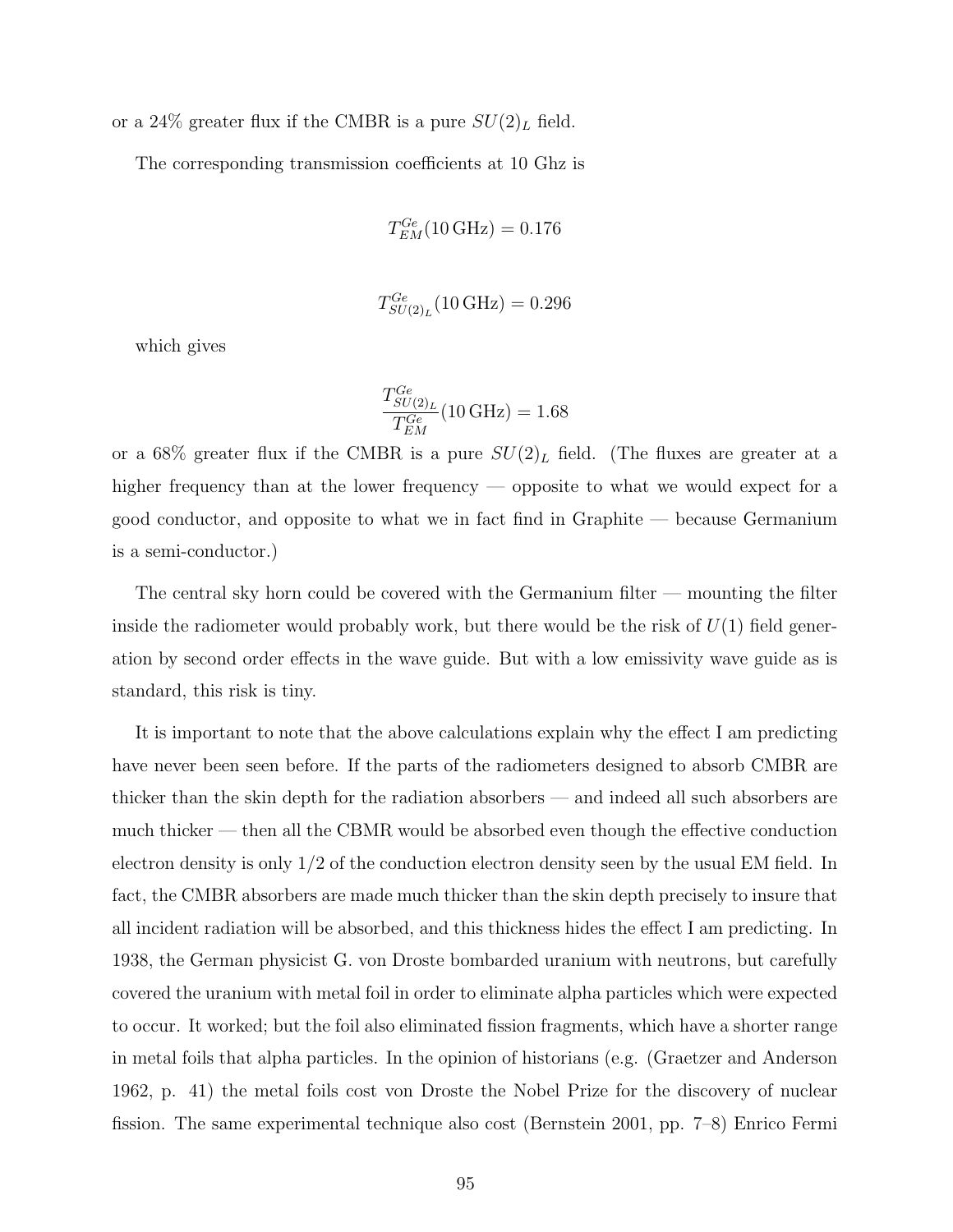a Nobel for the discovery of nuclear fission. Fermi began the bombardment of uranium with neutrons in 1935, but like Droste he covered his samples with aluminum foil. Once again the foil absorbed the fission fragments that in the absence of the foil, Fermi's instruments would have clearly seen. In the end, fission was discovered in 1939 by Otto Hahn and Lise Meitner, who used not standard particle detectors, but instead the methods of radiochemistry. All investigations of the CMBR to date have used too thick a "foil" and thus have missed the important effect I am predicting. Actually, as we shall be earlier, there are measurements of the CMBR that are analogous to radiochemistry in that the instruments used do not "cover up" the effect: these "instruments" are ultrahigh energy cosmic rays and SZE observations, and I have argued that they have already detected the effect I am predicting.

It is possible that some early experiments detected the expected difference between an EM CMBR and an  $SU(2)_L$  CMBR. Two groups, one headed by Gish and the other by Woody and Richards, measured the CMBR using filters analogous to the filters I have discussed above, and they detected (Partridge 1995, p. 142) an excess flux above what was expected for a 2.7 K blackbody EM field. The Woody and Richards experiment also saw a lower flux than a 2.7 at lower frequencies (below the 2.7 blackbody peak), which is just what we would expect from an  $SU(2)_L$  CMBR field, as I discussed above.

### C. Other Means of Detecting an SU(2) CMBR Component

The Penning Trap is not the only way of observing an interaction between the CMBR and a single electron. A Rydberg atom —which are atoms in states with a high principal quantum number  $n$  — can undergo transitions induced by blackbody radiation at liquid helium temperatures (Gallagher 1994, chapter 5), and hence such atoms could be used to detect the effect I am predicting, provided the Rydberg atom can fix its transition electron in a definite spin state when the atom's motion is observed.

It has been occasionally suggested (e.g., (Ejnisman and Bigelow 1998) that the devices which allowed the observation of Bose-Einstein condensation — the magneto-optical trap  $(MOT)$  — might be able to observe the CMBR. A MOT is designed to excite hyperfine transitions, and the collective motion of the atoms in the trap is observable, so in principle the effect I am predicting *might* be observable with a MOT. The problem with using a MOT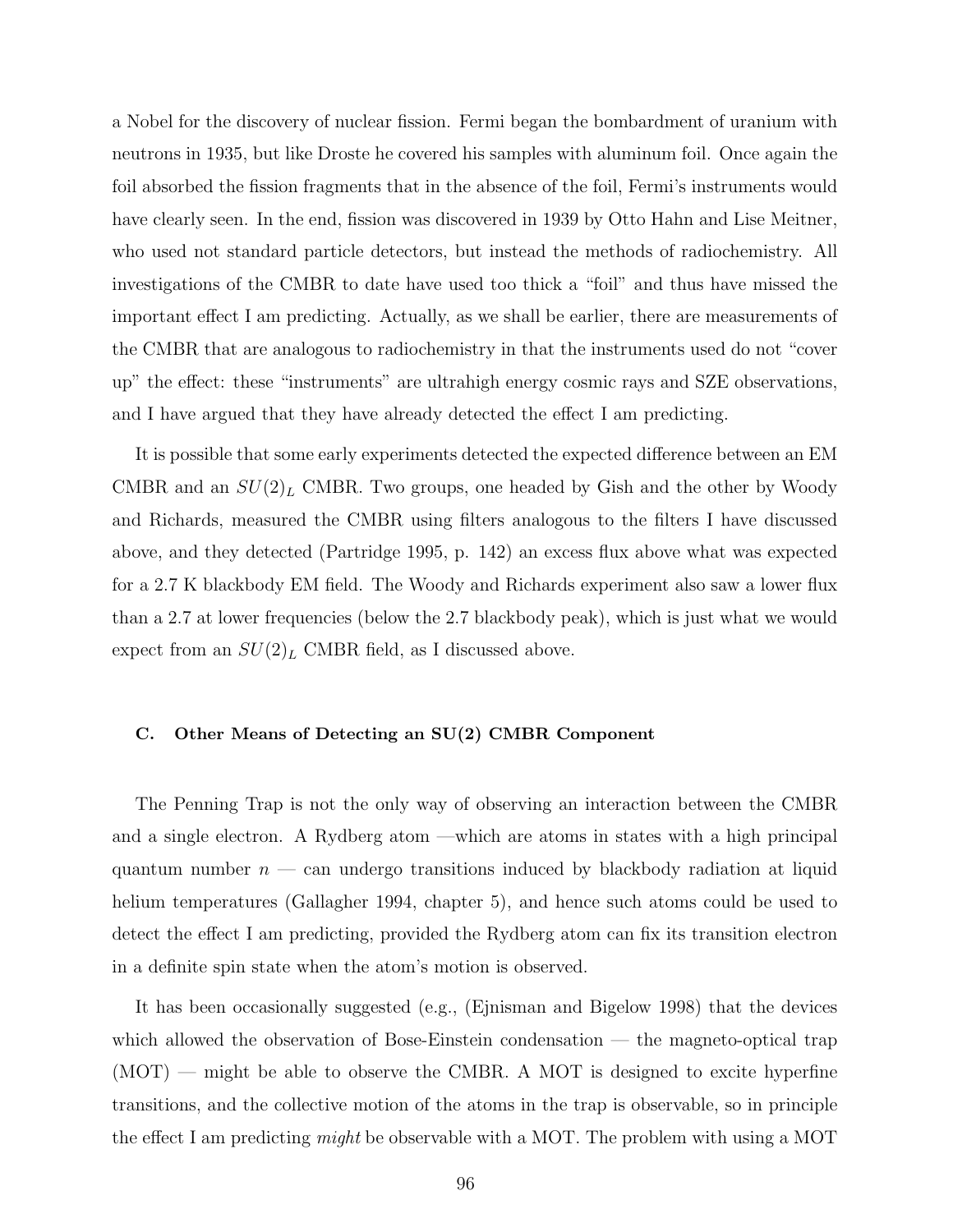is that the cross-section for the hyperfine transitions is so low that MOTs usually are set up at room temperature, and at 300 K, the tail of the blackbody radiation in the 3 to 10 GHz range is some two orders of magnitude greater than the 2.7 K distribution. The fact that low temperature experiments can be carried out in MOTs at room temperature is the reason MOTs are so useful. But this very advantage of MOTs for many experiments makes the MOT useless for observing the CMBR. The opinion of Cornell and Wieman (1999, p. 49) is that " . . . it is difficult to imagine that [blackbody radiation] will ever be important for trapped atoms."

If the CMBR temperature were measured more precisely at high redshifts, then an electromagnetic CMBR would be distinguishable from a  $SU(2)_L$  CMBR by the atomic transition mechanism described by John Bahcall (2000). But although the increase in the (pseudo) temperature with redshift has been seen, precision is not yet sufficient to say whether the CMBR is electromagnetic or  $SU(2)_L$ . See (Srianand *et al* 2000) for a description of the observations of the Bahcall effect.

# XI. SOLUTION TO THE COSMOLOGICAL CONSTANT PROBLEM: THE UNI-VERSE AND LIFE IN THE FAR FUTURE

I have argued above that the Hawking evaporation effect plus unitarity prevents the cosmolgical constant from being exceedingly large, and in fact requires that the effective cosmological constant, if ever it becomes small but positive, must eventually become zero or negative, since otherwise the universe even if closed would expand forever, resulting in the evaporation of the black holes which now exist, violating unitarity. What I shall now do is describe the physical mechanism that will eventually neutralize the observed currently positive effective cosmological constant. (See Peebles and Ratta (2003) for a recent review of the observations suggesting that the Dark Energy is in fact an uncanceled cosmological constant.)

It is well-known that the mutual consistency of the particle physics Standard Model and general relativity requires the existence of a very large positive cosmological constant. The reason is simple: the non-zero vacuum expectation value for the Higgs field yields a vacuum energy density of  $\sim -1.0 \times 10^{26}$  gm/cm<sup>3</sup>( $m_H/246$ ) GeV, where  $m_H$  is the Higgs boson mass, which is  $114.4 \,\text{GeV} < m_H < 251 \,\text{GeV}$  at the 95% confidence level (Abazov *et*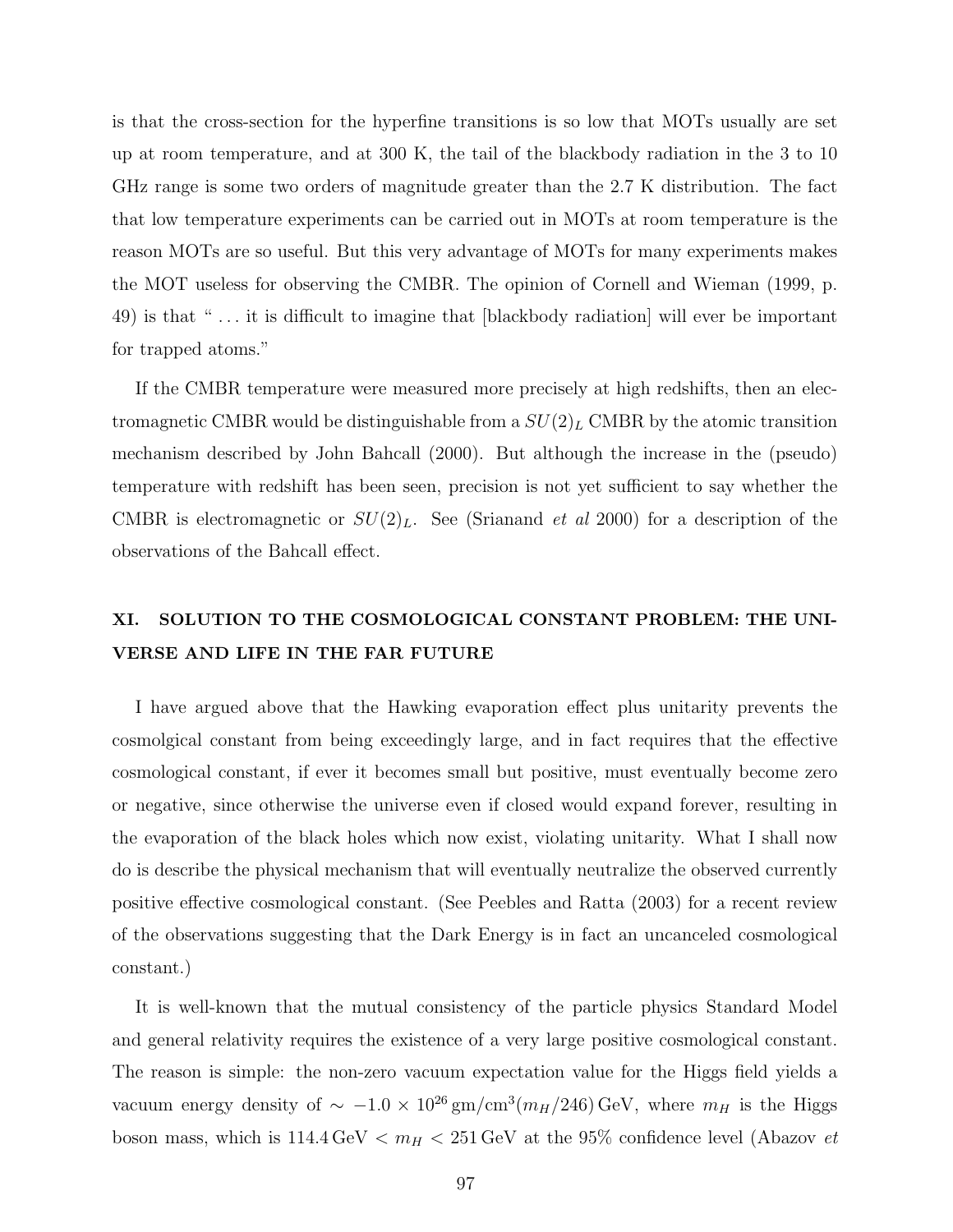al 2004). Since this is a negative vacuum energy, it is accompanied by a positive pressure of equal magnitude, and both the pressure and energy yield a negative cosmological constant. Since the closure density is  $1.88 \times 10^{-29} \Omega_{tot} h^2 g m / cm^3$ , and observations (Spergel *et al* 2003) indicate that  $\Omega_{tot} = 1.02 \pm 0.02$  and  $h = 0.71 \pm 0.04$ , there must be a fundamental *positive* cosmological constant to cancel out the negative cosmological constant coming from the Higgs field. What we observe accelerating the universe today is the sum of the fundamental positive cosmological constant, and the negative Higgs field cosmological constant; this sum is the "effective" cosmological constant.

What we would expect is that these two cosmological constant would exactly cancel, and what must be explained is why they do not: the vacuum energy coming from the Higgs field — more generally, the sum of the vacuum energies of all the physical fields — is observed to be slightly less in magnitude than the magnitude of the fundamental positive cosmological constant. What must be explained therefore, is why the vacuum energy sum is slighly less than expected.

I have argued above that the instanton tunnelling that to generate a net baryon number also results in the universe being in a false vacuum slightly above the true vacuum, where, as expected, the fundamental cosmological constant and the vacuum energy densities of all the physical fields do indeed cancel.

Recall that the instanton tunnelling works by non-perturbatively changing the global winding number of the  $SU(2)_L$  field; the winding number is equal to the number of fermions in the universe. There is also a winding number associated with the  $SU(3)$  color force, and the color vacuum — the  $\theta$ -vacuum — is a weighed sum over all the winding numbers:  $|\theta\rangle = \sum_n e^{-in\theta} |n\rangle$ . The fact that  $\theta$  is observed to be essentially zero is of course the "strong CP problem" which I resolved above.

There is no necessary connection between the winding numbers of  $SU(2)_L$  and color  $SU(3)<sub>L</sub>$ , but in fact  $\pi_3(G) = Z$  for any compact connected Lie group G, where  $\pi_3(G)$  is the third homotopy group of  $G$ , expressing that there are non-trivial mapping of the threesphere into G. There are thus *three* 3-spheres in cosmology and the Standard Model:  $(1)$ electroweak  $SU(2)_L$  itself, (3) subgroups of color  $SU(3)$  and (3) the spatial 3-sphere. I propose that the non-zero winding number due to mapping of  $SU(2)_L$  into itself gives rise to a false vacuum in one or all of these three, and that the true vacuum corresponds to a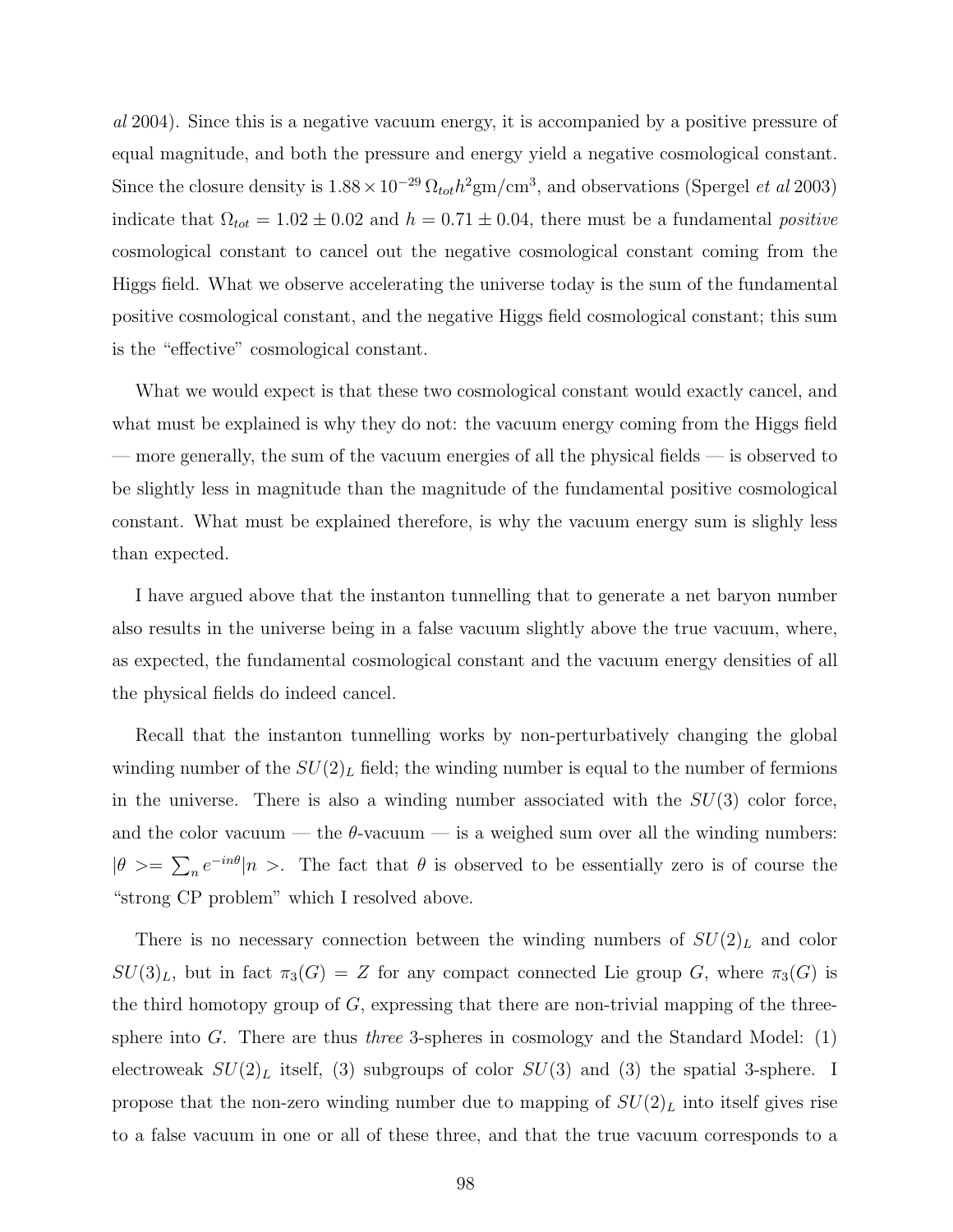winding number of zero.

This means that as long as the number of fermions minus anti-fermions remains constant on the spatial 3-sphere, the physical fields will remain in the false vacuum, the effective cosmological constant will remain positive, and the universe will continue to accelerate. Conversely, if instanton tunnelling occurs in reverse, so that the fermion number of the universe decreases, then the false vacuum will decrease to the true vacuum, a state which I have assumed has an energy density which cancels the positive fundamental cosmological constant. In the present epoch of universal history, the winding number remains constant — the tunneling probability is very small in the present epoch — and thus the sum of the false vacuum energy density and the fundamental cosmological constant, this sum being the dark energy since it is seen only gravitationally, is constant.

But in the long run, it cannot remain constant, since an unchanging positive dark energy would cause the universe to accelerate forever, violating unitarity when the observed black holes evaporate if we accept Hawking's argument. In addition, the mechanism I described above for stabilizing QFT and forcing quantum gravity to be finite, would not work if the universe expanded forever. The stabilization mechanism requires a final singularity. Since the proton lifetime due to electroweak instanton tunnelling is greater than the solar mass black hole lifetime, something must act in the future to speed up the tunnelling probability.

I propose that life itself acts to annihilate protons and other fermions via induced instanton tunnelling. Barrow and I have established that the main source of energy for information processing in the expanding phase of the far future will be the conversion of the mass of fermions into energy. Baryon number conservation prevents this process from being 100% efficient, but since the Standard Model allows baryon non-conservation via instanton tunnelling, I assume that some means can and will be found in the far future to allow life to speed up this process. So once again the existence of intelligent life in the far future is required for the consistency of the laws of physics, since in the absence of life acting to speed up fermion annihilation, the universe would accelerate forever, violating unitarity, forcing quantum field theory to diverge, and incidentally, extinguishing life.

But if life goes on forever, with the computer capacity increasing without limit, then life in the far future could emulate the present state of the universe down to the quantum state, and indeed in such an emulation, the structure of the world would be a mere manifestation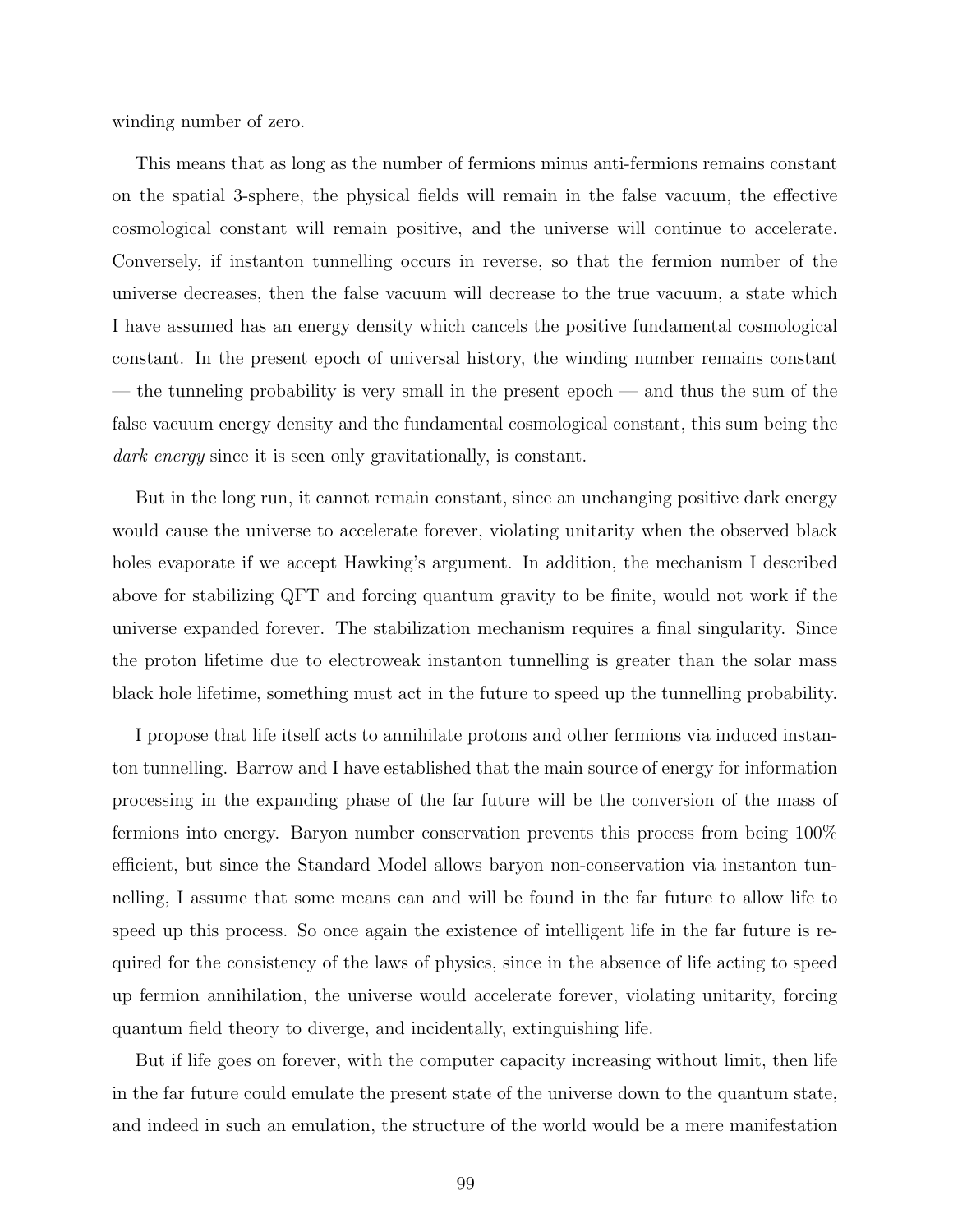of pure number.

## XII. CONCLUSION

The attempt to infer the structure of the world from pure number has led us to consider the converse, namely perhaps pure number is a consequence of the structure of the world. I have argued that the problems of the Standard Model disappear if the unique quantum gravity theory which results from applying QFT to general relativity's Hilbert action is used, together with the cosmological boundary conditions that make these two theories consistent. I have outlined how these two theories naturally answer most of the objections that have been raised against these two theories, for instance, why do the constants of the SM have the values they are observed to have: all possible values of the constants are obtained in some universe of the multiverse at some time. I have also shown that the flatness, isotropy, and horizon problems are naturally resolved, and that there is a natural mechanism that gives a scale free perturbation spectrum on super-horizon scales. I have pointed out that some of the consequences of the theory may have already been observed in the SZE, and the existence of UHE cosmic rays may be yet another manifestation of the consistency of the SM with quantum gravity. I have described how a simple modification of the original devices used to detect the CMBR could be used to confirm the theory, and how one could use a Penning trap to test the theory. There is some life remaining in the "old" SM and quantum gravity based on the metric of spacetime (and perhaps some life even in the far future of the universe). In fact, these theories may be able to explain ALL observations, even the dark matter and dark energy, and why there is more matter than antimatter. We may have already discovered the long sought Theory of Everything!

### XIII. ACKNOWLEDGEMENTS

I am very grateful for helpful conversations with John Barrow, James Bryan, Hans Dehmelt, Ulrike Diebold, Keith Devlin, Paul Frampton, Morris Kalka, Anthony Lasenby, George Rosensteel, David Raub, Martin Rees and the late David Wilkinson.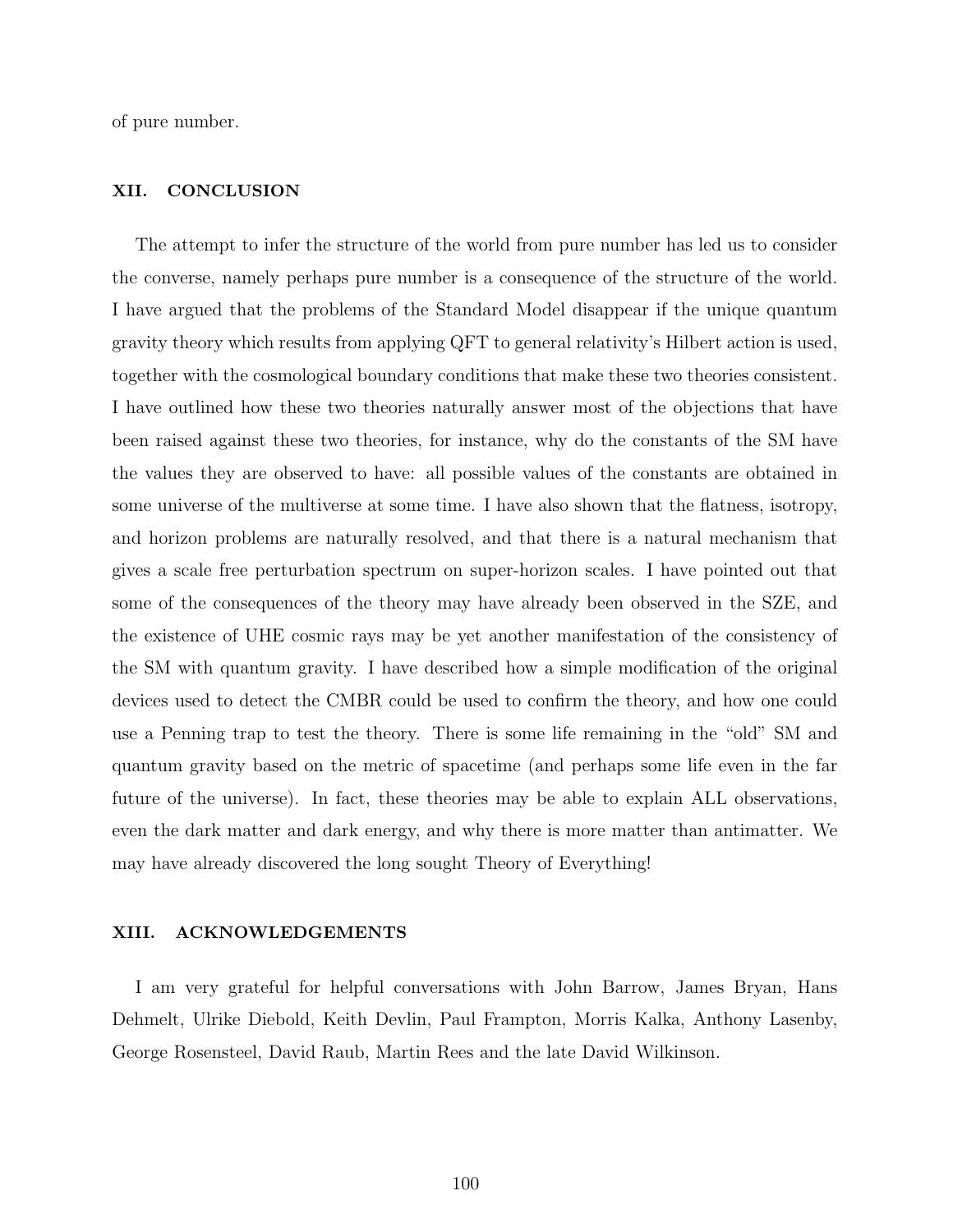- [1] Abazov, V M et al 2004 "A Precision Measurement of the Mass of the Top Quark" Nature 429 638–642.
- [2] Anderson, Carl D. 1933. "The Positive Electron," Phys Rev 43 491–494.
- [3] Barnes J 1984 The Complete Works of Aristotle, Volume 2, The Revised Oxford Translation (Princeton: Princeton University Press).
- [4] Atiyah Michael F 1979 Geometry of Yang-Mills Fields (Pisa: Accademia dei Lincei).
- [5] Bahcall John 2000 "The Big Bang Is Bang On" Nature 408 916–917.
- [6] Barrow John D 1982 "Chaotic Behavior in General Relativity" Physics Reports 85 1-49.
- [7] Barrow John D 1998 "Chaos in the Einstein-Yang-Mills Equations Phys. Rev. Lett 80 656– 659.
- [8] Barrow John D 1986 "The Closed Universe Recollapse Conjecture" Mon Not Roy Astr Soc 223 835–844.
- [9] Barrow John D et al. 2001 "Further Evidence for Cosmological Evolution of the Fine Structure Constant" Phys Rev Lett 87 Art. No. 091301.
- [10] Bates Stephen C 1992 "Low Loss Sapphire Windows for High Power Microwave Transmission" available on the web at http://www.tvu.com/LowLossSWinweb.htm
- [11] Bekenstein Jacob D 1981 "Energy Cost of Information Transfer" Phys Rev Lett 46:623–626.
- [12] Bekenstein Jacob D 1984 "Entropy Content and Information Flow in Systems with Limited Energy" Phys Rev D 30 1669–1679.
- [13] Bekenstein Jacob D 1988 "Communication and Energy" Phys Rev A 37: 3437–3449.
- [14] Bekenstein Jacob D 1989 "Is the Cosmological Singularity Thermodynamically Possible?" Int. J. Theo. Phys. 28 967–981.
- [15] Bekenstein Jacob D and Marcelo Schiffer 1989 "Proof of the Quantum Bound on Specific Entropy for Free Fields" Phys Rev D 39 11091115.
- [16] Bekenstein Jacob D 1989 "Non-Archimedean Character of Quantum Buoyancy and the Generalized Second Law of Thermodynamics" Phys Rev D 60 Art. No. 124010 DEC 15
- [17] Bekenstein Jacob D 2000 "Holographic bound from Second Law of Thermodynamics" Phys Lett B 481 339-345.
- [18] Bekenstein Jacob D 2003 "Information in the Holographic Universe" Sci Am 289 (August)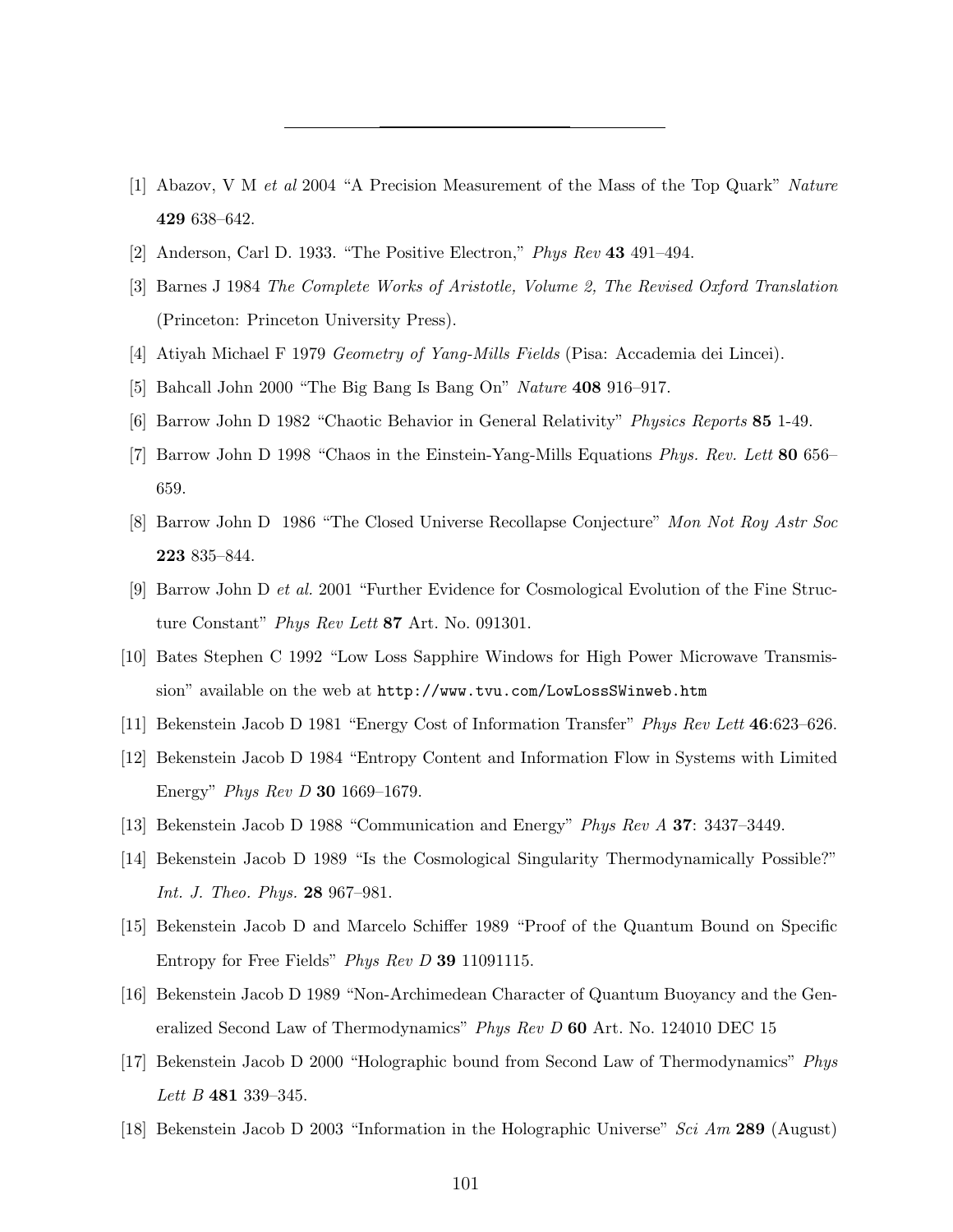58–65

- [19] Bekenstein Jacob D 2004 "Black Holes and Information Theory" Contemporary Phys 45 31–43.
- [20] Bennett CL, Halpern M, Hinshaw G, et al. 2003 "First-year Wilkinson Microwave Anisotropy Probe (WMAP) observations: Preliminary maps and basic results"  $Ap \, J \, Supp148 \, 1-27$ .
- [21] Bernstein Jeremy 2001 Hitler's Uranium Club: The Secret Recordings at Farm Hall, Second Edition (New York: Springer-Verlag).
- [22] Birkinshaw Mark 1999 "The Sunyaev–Zeldo'vich Effect" Phys Rep 310 97–195
- [23] Böhm Arno 1978 The Rigged Hilbert Space and Quantum Mechanics, Lecture Noties in Physics no. 78. (Berlin: Springer-Verlag, 1978); second edition (with M. Gadella) Dirac Kets, Gamow Vectors, and Gel'fand Triplets, Lecture Noties in Physics no. 348. (Berlin: Springer-Verlag, 1989).
- [24] Bohm David 1952a "Suggested Interpretation of the Quantum Theory in Terms of Hidden Variables: 1" Phys Rev 85 166–179.
- [25] Bohm David 1952b "Suggested Interpretation of the Quantum Theory in Terms of Hidden Variables: 2" Phys Rev 85 180–193.
- [26] Bohr N "Discussion with Einstein on Epistemological Problems in Atomic Physics," in Albert Einstein: Philosopher-Scientist, edited by P. A. Schilpp (New York: Harper Torchbooks 1959).
- [27] Boolos George S and Jeffrey Richard C 1974 Computability and Logic (Cambridge: Cambridge University Press).
- [28] Börner, G. 1992. The Early Universe Berlin: Springer.
- [29] Bousso R 1999 "Holography in general space-times" J High Energy Phys 6 Article No. 028.
- [30] Bousso R 2000 "The holographic principle for general backgrounds" Class Quan Grav 17 997–1005
- [31] Bousso R 2002 "The holographic principle" Rev Mod Phys 74 825–874
- [32] Bousso R, Flanagan EE, Marolf D 2003 "Simple sufficient conditions for the generalized covariant entropy bound" Phys. Rev. D 68 Art. No. 064001.
- [33] Boynton P E Stokes R A and Wilkinson David T. 1968 "Primeval Fireball Intensity at  $\lambda = 3.3 \,\mathrm{mm}$ ," Phys Rev Lett 21 462–465.
- [34] Brandenberger R H et al. 1992 "Theory of Cosmological Perturbations" Phys Rep 215 203–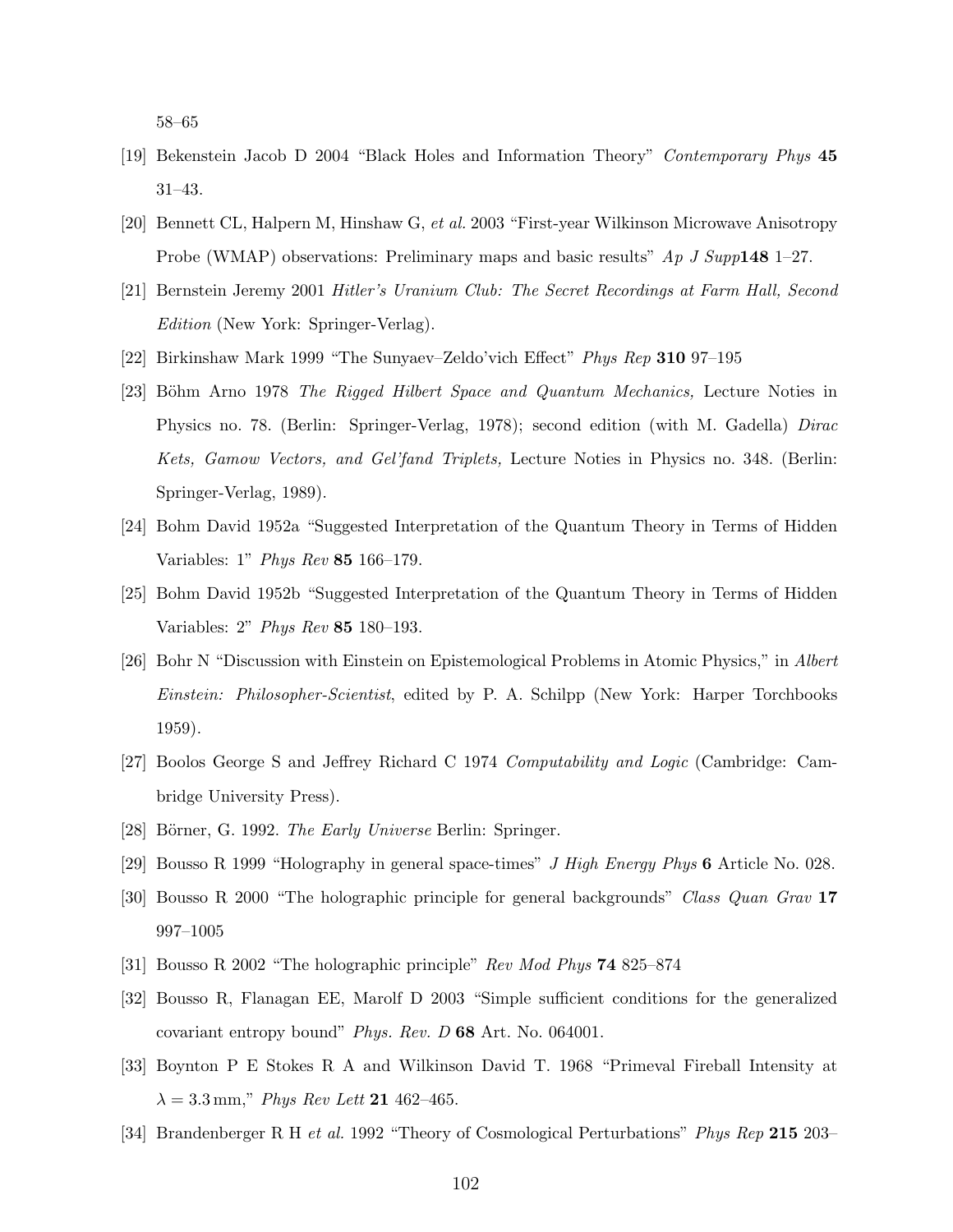333.

- [35] Brown Lowell S. and Gabrielse Gerald 1986 "Geonium Theory: Physics of a Single Electron or Ion in a Penning Trap," Rev Mod Phys 58 233–311.
- [36] Burigana C De Zotti G and Danese L (1991) "Constraints on the Thermal History of the Universe From the Microwave Background Spectrum"  $Ap \, J \, 379 \, 1-5$ .
- [37] Cabibbo N et al. 1979 "Bounds on the Fermions and Higgs Boson Masses in Grand Unified Theories" Nuc Phys B 158 295–305.
- [38] Callaway D J E 1988 "Triviality Pursuit: Can Elementary Scalar Particles Exist?" Physics Rep. 167 241–320.
- [39] Carlip S 2001 "Quantum Gravity: A Progress Report" Reports on Progress in Physics 64 885-942.
- [40] Carlson John E et al. 2002 "Determining the Cosmic Distnace Scale from Interferometirc Measurements of the Sunyaev-Zeldovich Effect" Ap. J. 581 53-86.
- [41] Carter Brandon 1968 "Global Structure of the Kerr Family of Gravitational Fields" Phys Rev 174 1559-1571.
- [42] Carroll S M Press W H and Turner E L 1992 "The Cosmological Constant," Ann. Rev. Astron. Astrophys. 30, 499–542.
- [43] Cheeger Jeff and David G. Ebin, Comparison Theorems in Riemannian Geometry (Amsterdam: North-Holland, 1975).
- [44] Cohen Paul J 1966 Set Theory and the Continuum Hypothesis (New York: Benjamin).
- [45] Cohen Paul J and Hersh Rueben (1967) "Non-Cantorian Set Theory" Sci. Am. 217 (6) 104–116.
- [46] Cohen Paul 2002 "The Discovery of Forcing " Rocky Mountain J Math 32 1071–1100.
- [47] Cornell E A Ensher J R and Wieman C E 1999 "Experiments in Dilute Atomic Bose-Einstein Condensation," in Bose-Einstein Condensation in Atomic Gases, edited by M. Ingusio, S. Stringari, and C.M. Wieman (Amsterdam: IOS Press).
- [48] Cornish N J and Levin J J 1997 "Mixmaster Universe: A Chaotic Faery Tale" Phys. Rev. D 55 7489-7510.
- [49] Corson Dale R. and Lorrain Paul 1962 Introduction to Electromagentic Fields and Waves (San Francisco: Freeman 1962).
- [50] Cronin James W 1999 "Cosmic Rays: the Most Energetic Particles in the Universe," Rev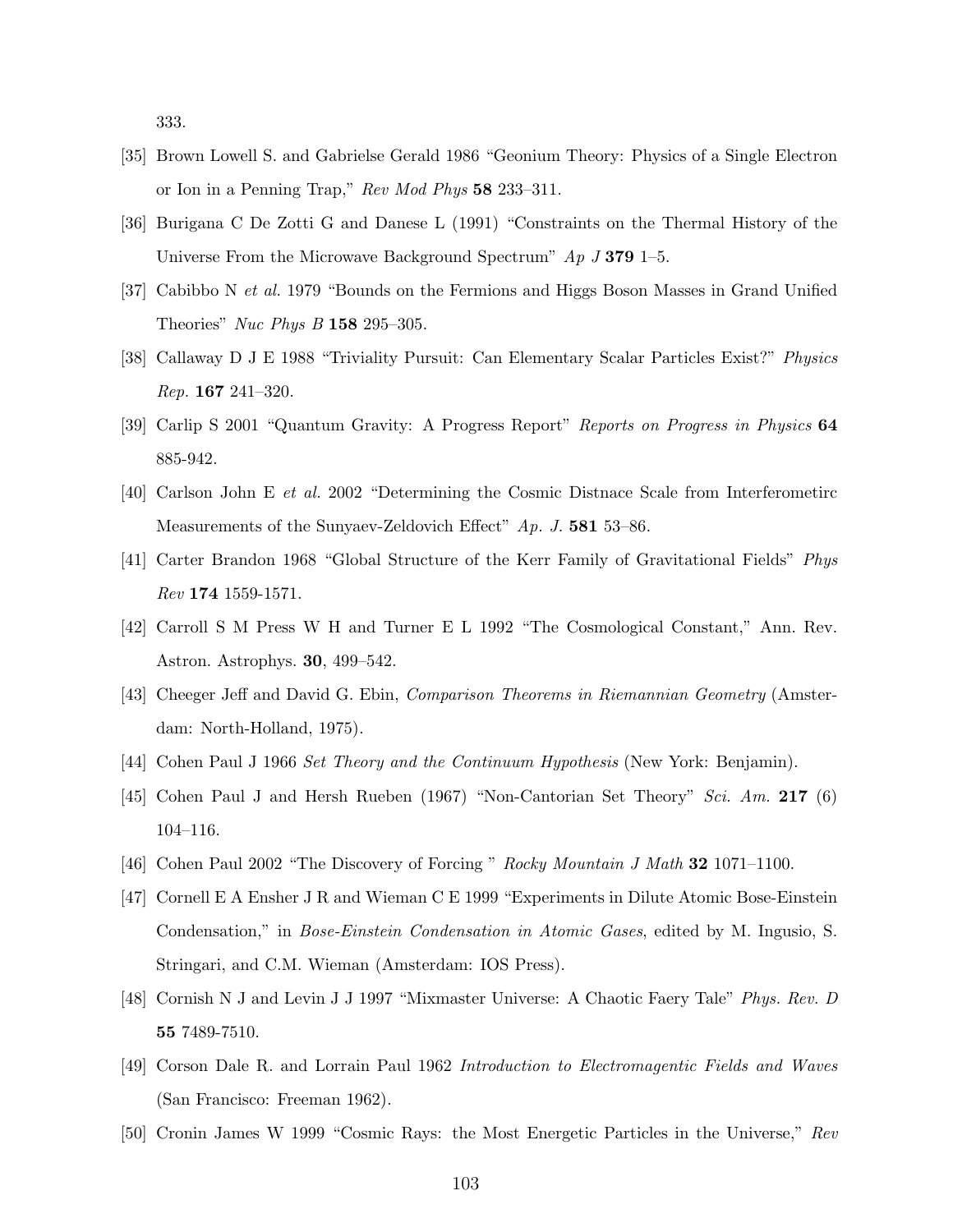Mod Phys 71 S165–S172.

- [51] Damour Thibault 2003 "Varing Constants" gr-qc/0306023.
- [52] Damour Thibault and Dyson Freeman J 1996 "The Oklo bound on the time variation of the fine-structure constant revisited" Nuc Phys B 48037-54.
- [53] Danese L and De Zotti G 1982 "Double Compton Process and the Spectrum of the Microwave Background" Astro Astrophys 107 39–42.
- [54] Decalan C and Rivasseau V 1982 "The Perturbation Series for Phi-34 Field Theory Is Divergent" Comm Math. Phys 83 77–82.
- [55] Dehmelt Hans 1988 "A Single Atomic Particle Forever Floating at Rest in Free Space: A New Value for Electron Radius," Physica Scripta T22 102–110.
- [56] Dehmelt Hans 1990a "Experiments on the Structure of an Individual Elementary Particle," Science 247 539–545.
- [57] Dehmelt Hans 1990b "Less is More: Experiments with an Individual Atomic Particle at Rest in Free Space,"  $Am\,J\,Phys$  58 17–27.
- [58] Deser Stanley 1970 "Self-Interaction and Gauge Invariance" Gen. Rel. Grav. 1, 9–18.
- [59] Devlin Keith J 1977 The Axiom of Constructibility (Berlin: Springer-Verlag)
- [60] Devlin Keith J 2003 "When Is a Proof?" http://www.maa.org/devlin/devlin\ 06\ 03. html
- [61] DeWitt Bryce S 1964 "Gravity: a Universal Regulator?" Phys Rev Lett 13 114–118.
- [62] DeWitt Bryce S 1967 "Quantum Theory of Gravity: 1. Canonical Theory" Phys Rev 160 1113–1148.
- [63] DeWitt Bryce S 1973 "Much-Esteemed Theory: Review of The Large Scale Structure of Space-Time by S. W. Hawking and G. F. R. Ellis" Science 182 705–706.
- [64] DeWitt Bryce S 1999 "The quantum and gravity: the Wheeler-DeWitt equation" The Eighth Marcel Grossmann Meeting, Volume 1 edited by Tsvi Piran (River Edge, NJ: World Sci. Publishing), pp 6–25.
- [65] DeWitt Bryce S 2003 The Global Approach to Quantum Field Theory: Volume I (Oxford: Oxford University Press).
- [66] Donoghue John F 1994 "General Relativity as an Effective Field Theory: The Leading Quantum Corrections" Phys Rev D 50 3874–3888.
- [67] Donoghue John F and Torma T 1996 "Power counting of loop diagrams in general relativity"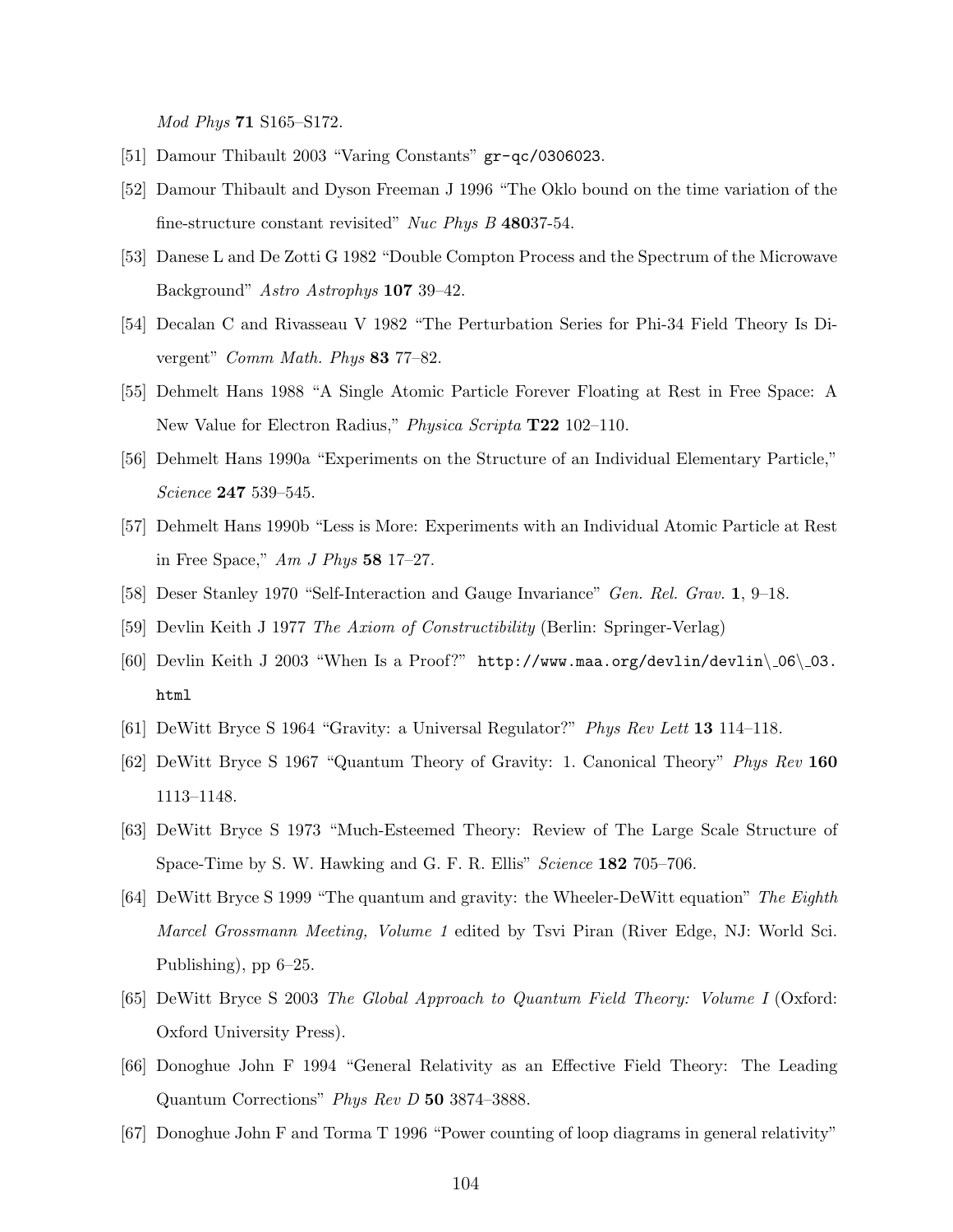Phys Rev D 54 4963-4972

- [68] Dugundji J 1970 Topology (Boston: Allyn and Bacon).
- [69] Dyson Freeman J 1949 "The Radiation Theory of Tomonaga, Schwinger, and Feynman" Phys. Rev. 75 486–502.
- [70] Dyson Freeman J 1952 "Divergence of Perturbation Theory in Quantum Electrodynamics" Phys. Rev. 85 631–632.
- [71] Dyson Freeman J 2004 "The World on a String" New York Review of Books  $51$  (#8, May 13) 16–19.
- [72] Ejnisman Renato and Bigelow Nicholas P. 1998 "Is it Possible to do Experimental Cosmology Using Cold Atoms?" Brazilian J Phys 28 72–76.
- [73] Ellis George F R and Coule D H 1994 "Life at the End of the Universe" Gen Rel Grav 26 731–739.
- [74] Ellis John and Linde Andrei and Sher Mark 1990 "Vacuum Stability, Wormholes, Cosmic-Rays and the Cosmological Bound on  $M_{top}$  and  $M_{Higgs}$ " Phys Lett B 252 203–211.
- [75] Feynman Richard P 1963 The Feynman Lectures on Physics: Volume I (Reading MA: Addison-Wesley).
- [76] Feynman Richard P 1995 The Feynman Lectures on Gravitation (Reading MA: Addison-Wesley).
- [77] Friedlander Michael W. 2000 A Thin Cosmic Rain: Particles from Outer Space (Cambridge: Harvard University Press).
- [78] Froggatt CD, Nielsen HB, Takanishi Y 2001 "Standard model Higgs boson mass from borderline metastability of the vacuum" Phys Rev D 64 Art. No. 113014.
- [79] Fulling Steve A 1979 "Remarks on Positive Frequency and Hamiltonians in Expanding Universes," Gen. Rel Grav 10 807–24.
- [80] Gallagher Thomas F 1994 Rydberg Atoms, (Cambridge University Press, Cambirdge, 1994).
- [81] Galt'sov D V and Volkov M S 1991 "Yang-Mills Cosmology: Cold Matter for a Hot Universe" Phys. Lett. B 256, 17–21.
- [82] Gibbons Gary W and Hawking S W 1977 "Cosmological Event Horizons, Thermodynamics, and Particle Creation" Phys Rev D 15 2738-2751
- [83] Gibbons Gary W and Steif Alan R 1994 "Yang-Mills Cosmologies and Collapsing Gravitational Sphalerons" Phys. Lett. B  $320$ ,  $245-252$ .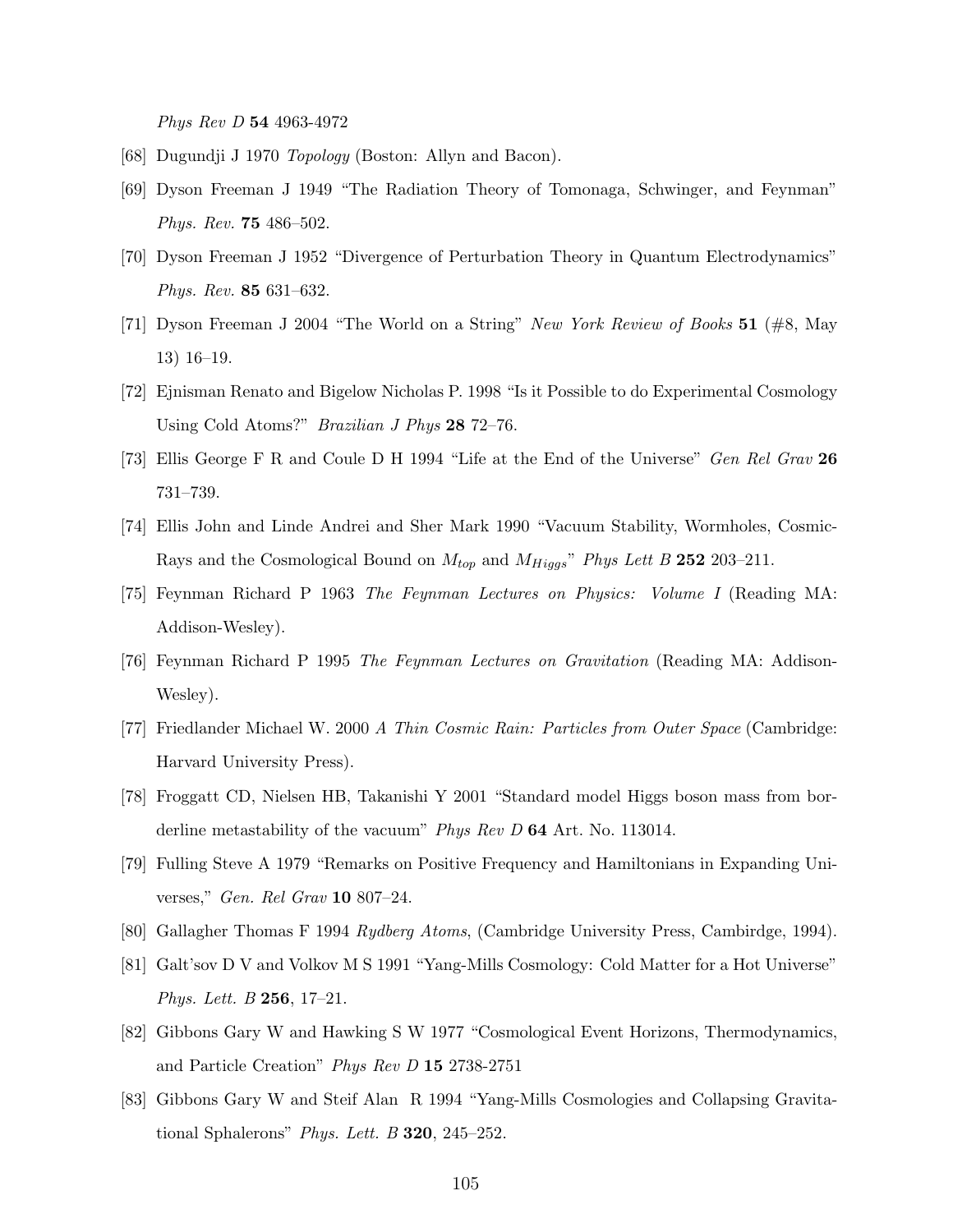- [84] Gibbons Gary W and Rasheed D A 1996 "Dyson Pairs and Zero Mass Black Holes" Nuc. Phys. B 476, 515–547.
- [85] Gödel Kurt 1947 "What is Cantor's Continuum Problem?" Ameri. Math. Mon. 54 515-525.
- [86] Graetzer Hans G. and David L Anderson 1962 The Discovery of Nuclear Fission (New York: Van Nostrand).
- [87] Greisen Kenneth 1966 "End to the Cosmic-Ray Spectrum?" Phys Rev Lett 16 748–750.
- [88] Görnitz Thomas 1986 "New Look at Large Numbers" Int J Theo Phys 25 897-904.
- [89] Görnitz Thomas 1986a "Abstract Quantum Theory and Space–Time Structure: I. Ur Theory and Bekenstein–Hawking Entropy" Int J Theo Phys 27 527-542.
- [90] Görnitz Thomas 1988b "Abstract Quantum Theory and Space–Time Structure: II. A Model of Cosmological Evolution" Int J Theo Phys 27 659-666.
- [91] Görnitz Thomas and Eva Ruhnau 1989 "Connections between Abstract Quantum Theory and Space–Time Structure. III. Vacuum Structure and Black Holes" Int J Theo Phys 28 651-657.
- [92] Gross David J and Perwal Vipul 1988 "String Perturbation Theory Diverges" Phys. Rev. Lett **61**, 2105–2108.
- [93] Hawking S W 1976 "Breakdown of Predictability in Gravitational Collapse," Phys Rev D 14 2460–2473.
- [94] Hawking S W King A R McCarthy P J 1976 "New Topology for Curved Space-Time Which Incorporates Causal, Differential, and Conformal Structures" J Math Phys 17 174–181.
- [95] Hayes Brian 2004 "g-ology" Am Sci 92 212–216.
- [96] Heath Sir Thomas 1956 A History of Greek Mathematics, Volume 1 (New York: Dover)
- [97] Heath Sir Thomas 1981 Euclid: the Thirteen Books of the Elements, Volume 2 (Books III-IX) (New York: Dover).
- [98] Herzberg Gerhard 1950 Molecular Spectra and Molecular Structure: I. Spectra of Diatomic Molecules, Second Edition (New York: Van Nostrand).
- [99] Hilbert David and Bernays Paul 1934 Grundlagen der Mathematik Erster Band (Berlin: Springer).
- [100] Hillas A M 1972 *Cosmic Rays* (Oxford: Pergamon Press).
- [101] Hurst C A 1952a "The Enumeration of Graphs in the Feynman-Dyson Technique" Proc. Roy. Soc. London A 214 44-61.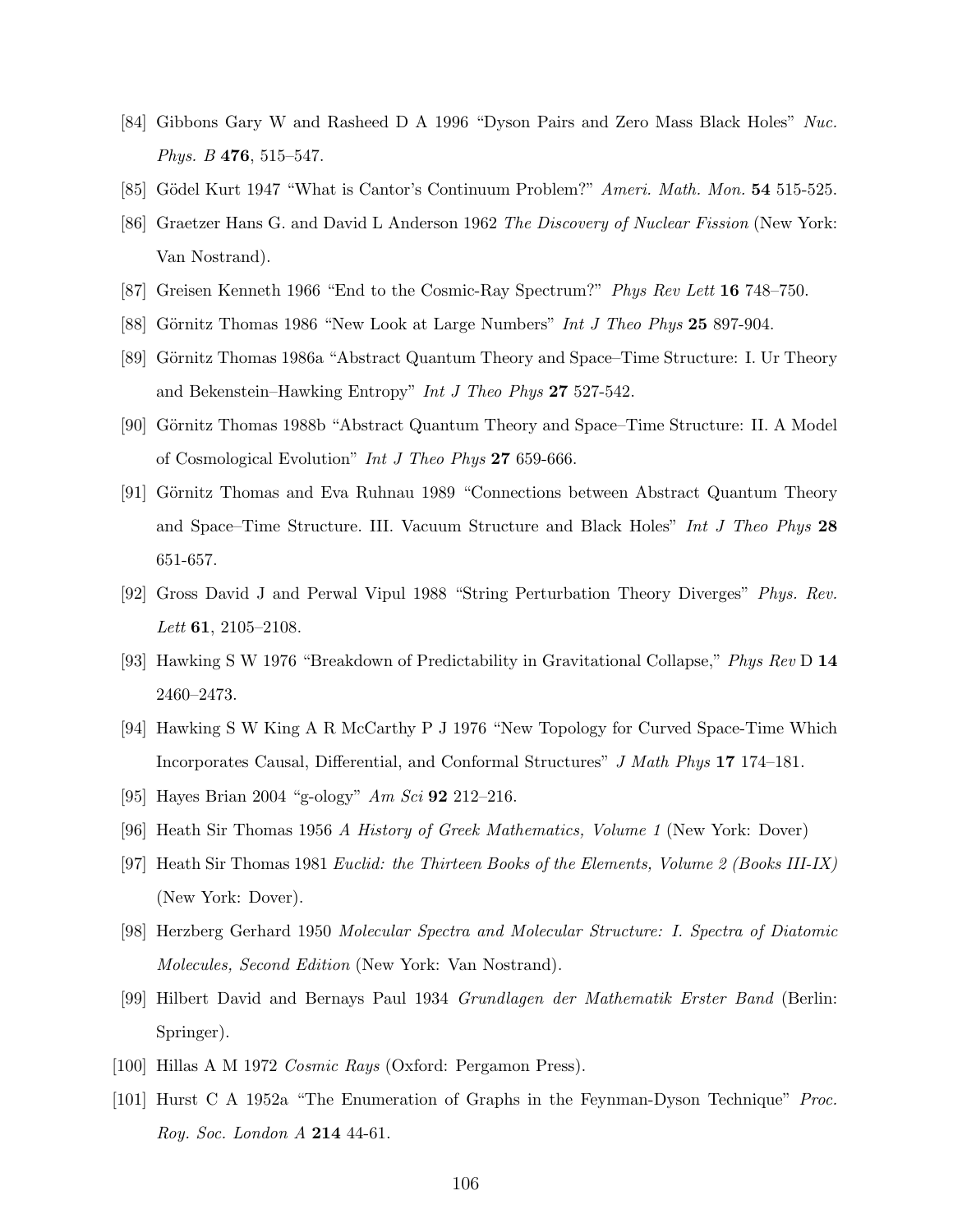- [102] Hurst C A 1952b "A Example of a Divergent Perturbation Expansion in Field Theory" Proc. Cambridge Phil. Soc. 48 625–639.
- [103] Isham Christopher J Salam A Strathdee J 1971 "Infinity Suppression in Gravity-Modified Quantum Electrodynamics" Phys Rev D 3 1805–1817.
- [104] Jackson J D 1975 Classical Electrodynamics, Second Edition (New York: Wiley).
- [105] Jammer Max 1966 The Conceptual Development of Quantum Mechanics (New York: McGraw-Hill), pp. 20–22.
- [106] Jammer Max 1974 The Philosophy of Quantum Mechanics (New York: Wiley).
- [107] Jech Thomas 2003 Set Theory: The Third Millennium Edition, revised and expanded (Berlin: Springer-Verlag).
- [108] Kanamori Akihiro 1994 The Higher Infinite: Large Cardinals in Set Theory from Their Beginnings (Berlin: Springer-Verlag).
- [109] Kaplan David B and ManoharAneesh V 1986 "Current-Mass Ratios of the Light Quarks" Phys Rev Lett 56 2004–2008.
- [110] Kinoshita Toichiro 2003 "Everyone Makes Mistakes Including Feynman" J Phys G 29 9–21.
- [111] Kleene Stephen Cole Introduction to Metamathematics (Princeton: van Nostrand).
- [112] Landau Lev D and Lifshitz E M QuantumMechanics: Non-relativistic Theory, 3rd edition (Oxford: Pergamon Press).
- [113] Landolt Hans and Börnstein Richard 1982 Landolt–Börnstein Physics and Chemistry Tables, Volume 17a (Berlin: Springer).
- [114] Lapchinskii V G and Rubakov V A 1977 "Quantum Gravitation: Quantization of the Friedmann Model" Theoretical and Mathematical Physics 33 1076–1084.
- [115] Leighton Robert B 1959 Principles of Modern Physics (New York: McGraw-Hill), pp. 62–65 328–335.
- [116] Lightman Alan P 1981 "Double Compton Emission in Radiation Dominated Thermal Plasmas," Ap J 244 392–405
- [117] Longair Malcolm S 1994 High Energy Astrophysics, Volume 2: Stars, the Galaxy, and the Interstellar Medium, Second Edition (Cambridge University Press, Cambridge).
- [118] MacCallum Malcolm A H 1971 "Mixmaster Universe Problem" Nature Physical Science 230 112.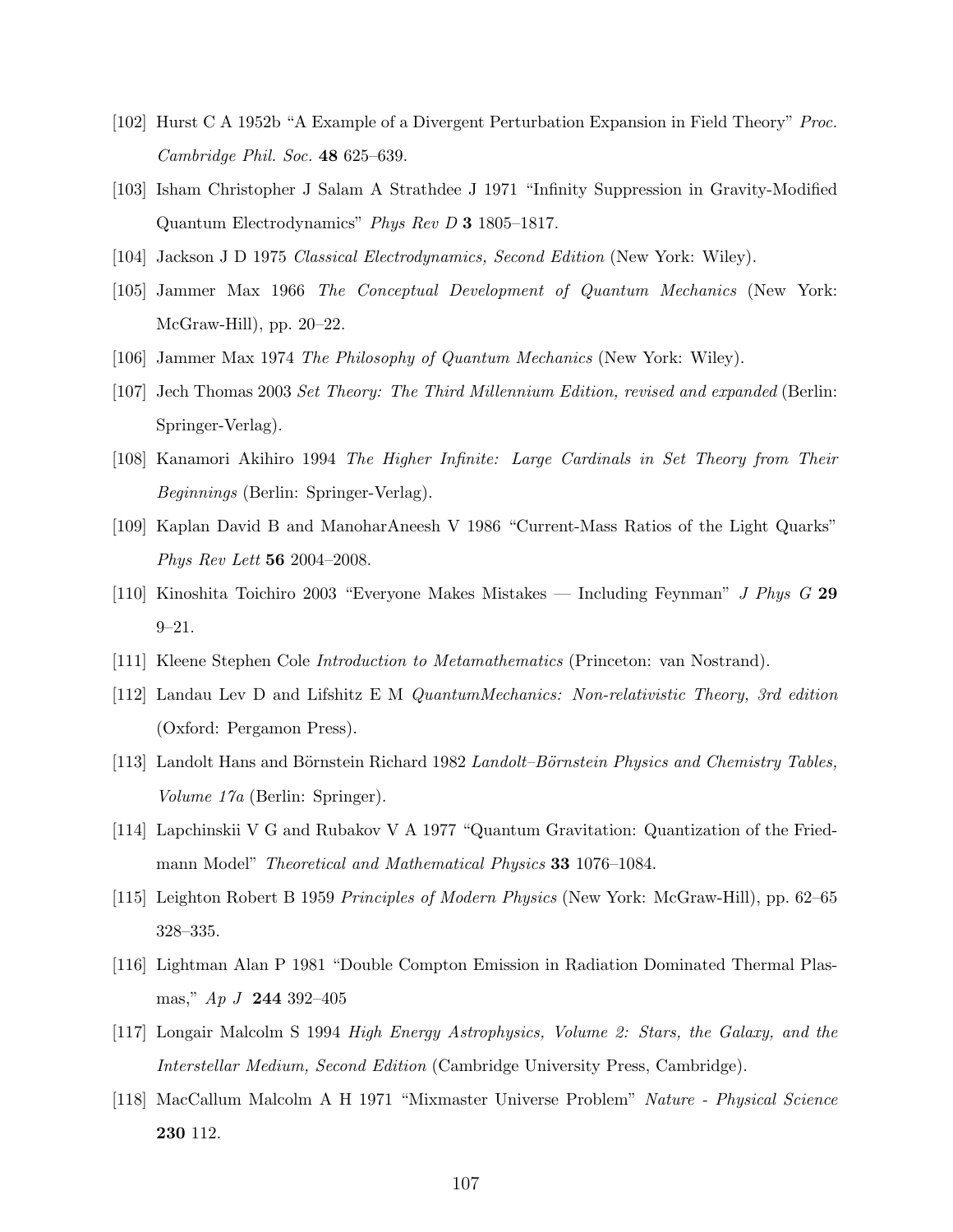- [119] Mendelson Elliot 1964 Introduction to Mathematical Logic (Princeton: van Nostrand).
- [120] Misner Charles W 1968 "Isotropy o fthe Universe"  $Ap$  J 151 431–
- [121] Misner Charles W 1969 " Quantum Cosmology I" Phys. Rev. 186 1319–1327.
- [122] Misner Charles W 1969 " Mixmaster Universe" Phys. Rev. Lett 22 1071–1074.
- [123] Misner Charles W Thorne Kip S and Wheeler John A 1973 Gravitation (San Francisco: Freeman)
- [124] Motter A E 2003 "Relativistic chaos is coordinate invariant" Phys. Rev. Lett. 91, article number 231101.
- [125] Mycielski Jan 2003 "Axioms Which Imply GCH," Fund. Math. 176 193–207.
- [126] Nagel Ernest and Newman James R 1958 Gödel's Proof (New York: New York University Press).
- [127] Nagle N Devanathan V and Überall H 1991 Nuclear Pion Production (Berlin: Springer-Verlag).
- [128] Partridge R. Bruce 1995 3K: The Cosmic Microwave Background Radiation (Cambridge: Cambridge University Press).
- [129] Patel Sandeep K et al 2000 "The Distance and Mass of the Galaxy Cluster Abell 1995 Derived from Sunyaev-Zeldovich Effect and X-Ray Measurement" Ap J 541 37–48.
- [130] Peebles P J E and Ratta B 2003 "The Cosmological Constant and Dark Energy" Review of Modern Physics 75 559-606.
- [131] Penrose Roger 1982 "Quasi-local Mass and Angular Momentum in General Relativity" Proc. R. Soc. Lond. A 381, 53–63.
- [132] Planck Max 1959 The Theory of Heat Radiation (New York: Dover Publications).
- [133] Rephaeli Yoel 1995 "Comptonization of the Cosmic Microwave Background: the Sunyaev-Zeldovich Effect" Ann Rev Astron Astrophys 33 541–579.
- [134] Riddell R J 1953 "The Number of Feynman Diagrams" Phys. Rev. 91, 1243–1248.
- [135] Rivers R J 1987 Path Integral Methods in Quantum Field Theory (Cambridge: Cambridge University Press).
- [136] Roll P G and Wilkinson David T 1966 "Cosmic Background Radiation at 3.2 cm Support for Cosmic Blackbody Radiation," Phys Rev Lett 16 405–407.
- [137] Rosensteel George et al. 1976 "Group Theory and Many Body Diagrams II. Enumeration Methods and Number Approximations" Proc. Roy Soc. Lond. A 348 339–357.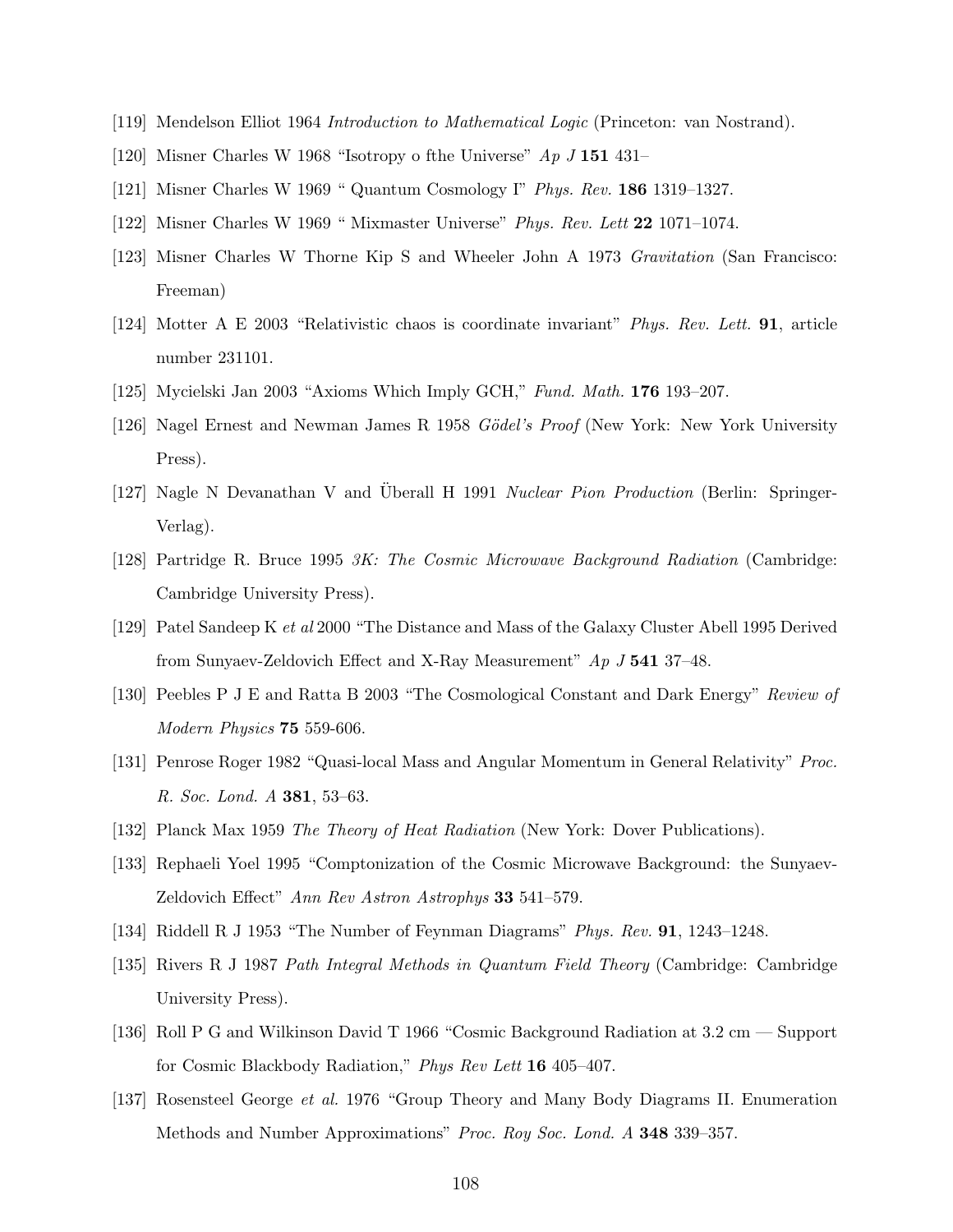- [138] Rubakov V A and Shaposhnikov M E 1996 "Electroweak Baryon Number Non-Conservation in the Early Universe"  $Physics - Usekhi$  39 461–502.
- [139] Salam Abdus and Strathdee J 1978 "Remarks on High-Energy Stability and Renormalizability of Gravity Theory" Phys Rev D 18 4480-4485.
- [140] Schutz Bernard F 1971 "Hamiltonian Theory of a Relativistic Perfect Fluid" Phys Rev D 4 3559–3566.
- [141] Sciama D W 1990 "The Impact of the CMB Discovery on Theoretical Cosmology," in The Cosmic Microwave Background: 25 Years Later, edited by N. Mandolesi and N. Vittorio (Amsterdam: Kluwer).
- [142] Sher Mark 1989 "Electroweak Higgs Potentials and Vacuum Stability" Phys Rep 179 273– 418.
- [143] Shlyakhter Alexander I 1982 "Direct Test of the Time-Independence of Fundamental Nuclear Constants Using the Oklo Natural Reactor" physics/0307023 v2.
- [144] Sokolsky Pierre 1989 Introduction to Ultrahigh Energy Cosmic Ray Physics (New York: Addision-Wesley).
- [145] Spergel D N, Verde L, Peiris H V et al. 2003 'First-Year Wilkinson Microwave Anisotropy Probe (WMAP) observations: Determination of Cosmological Parameters" Ap J Supp 148 175–194.
- [146] Spergel D N Dore O and Hennawi J F 2004 "Beyond the damping tail: Cross-correlating the kinetic Sunyaev-Zel'dovich effect with cosmic shear"  $Ap \, J \, 606 \, 46-57$ .
- [147] Srianand R Petitjean P Ledoux C 2000 "The Cosmic Microwave Background Radiation Temperature at a Redshift of 2.34" Nature 408 931–935.
- [148] Stratton Julius Adams 1941 Electromagnetic Theory (New York: McGraw-Hill ).
- [149] Thirring Walther 1953 "On the Divergence of Perturbation Theory for Quantized Fields" Helvetica Physica Acta 26, 33–52.
- [150] Takeda M et al. 1998 "Extension of the Cosmic-Ray Energy Spectrum beyond the Predicted Greisen-Zatsepin-Kuz'min Cutoff" Phys Rev Lett 81 1163–1166.
- [151] 't Hooft G 1982 "On the Convergence of Planar Diagrams" Comm Math Phys 86 449–464.
- [152] Tipler Frank J 1976 "Singularities in Universes with Negative Cosmological Constant" Ap J 209 12–15.
- [153] Tipler Frank J 1986 "Interpreting the Wave Function of the Universe" Physics Reports 137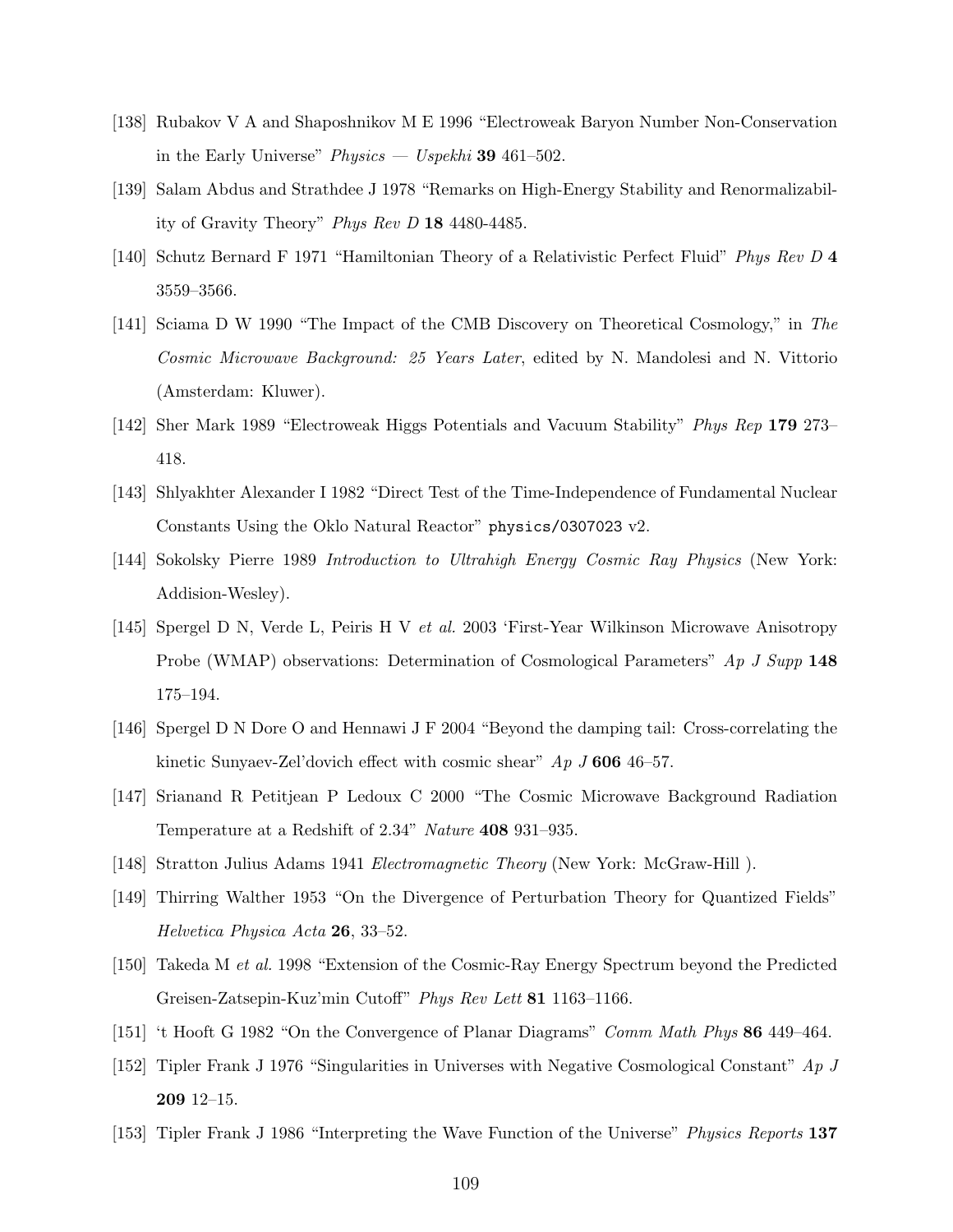231–275.

- [154] Tipler Frank J 1994 The Physics of Immortality (New York: Doubleday)
- [155] Tipler Frank J 2003 "Intelligent Life in Cosmology" Int J of Astrobiology 2 141–148.
- [156] Tipler Frank J Clarke C J S and Ellis G F R 1980 "Singularities and Horizons A Review Article" in General Relativity and Gravitation: One Hundred Years After the Birth of Albert Einstein, Volume II (New York: Plenum Press).
- [157] Tod K Paul 1983 "Some Examples of Penrose's Quasi-local Mass Construction" Proc. R. Soc. Lond. A 388, 457-477.
- [158] Turner Michael S 1983 "Coherent Scalar Field Oscillations in an Expanding Universe" Phys. Rev. D 28, 1243–1247.
- [159] Uzan J P 2003 "The Fundamental Constants and Their Variation: Observational and Theoretical Status" Rev Mod Phys 75 403–455.
- [160] Wald Robert M 1986 "Spin Two Fields and General Covariance"Phys. Rev. D 33 3613–3625.
- [161] Wald Robert M 1994 Quantum Field Theory in Curved Spacetime and Black Hole Thermodynamics (Chicago: University of Chicago Press).
- [162] Wald Robert M and Hollands S 2002 "An Alternative to Inflation" Gen Rel Grav 34 2043– 2055.
- [163] Watson Alan 2001 "Ultra High Energy Cosmic Rays: What we Know Now and What the Future Holds," in Relativistic Astrophysics: 20th Texas Symposium (AIP Conference Procedings, volume 586 edited by J. C. Wheeler and H. Martel (College Park: American Institute of Physics, pp. 817–826. (The original abstract was different from the published abstract).
- [164] Weinberg, Steven 1977 The First Three Minutes (London: Fontana/Collins).
- [165] Weinberg Steven 1972 *Gravitation and Cosmology* (New York: Wiley).
- [166] Weinberg Steven 1979 "Ultraviolet Divergences in Quantum Theories of Gravitation," in General Relativity: An Einstein Centenary Survey edited by S.W. Hawking and W. Israel (Cambridge: Cambridge University Press).
- [167] Weinberg Steven 1995 The Quantum Theory of Fields, Volume I: Foundations (Cambridge: Cambridge University Press).
- [168] Weinberg Steven 1996 The Quantum Theory of Fields, Volume II: Modern Applications (Cambridge: Cambridge University Press).
- [169] Weizsäcker Carl Friedrich von 1971 "The Unity of Physics," in Quantum Theory and Beyond